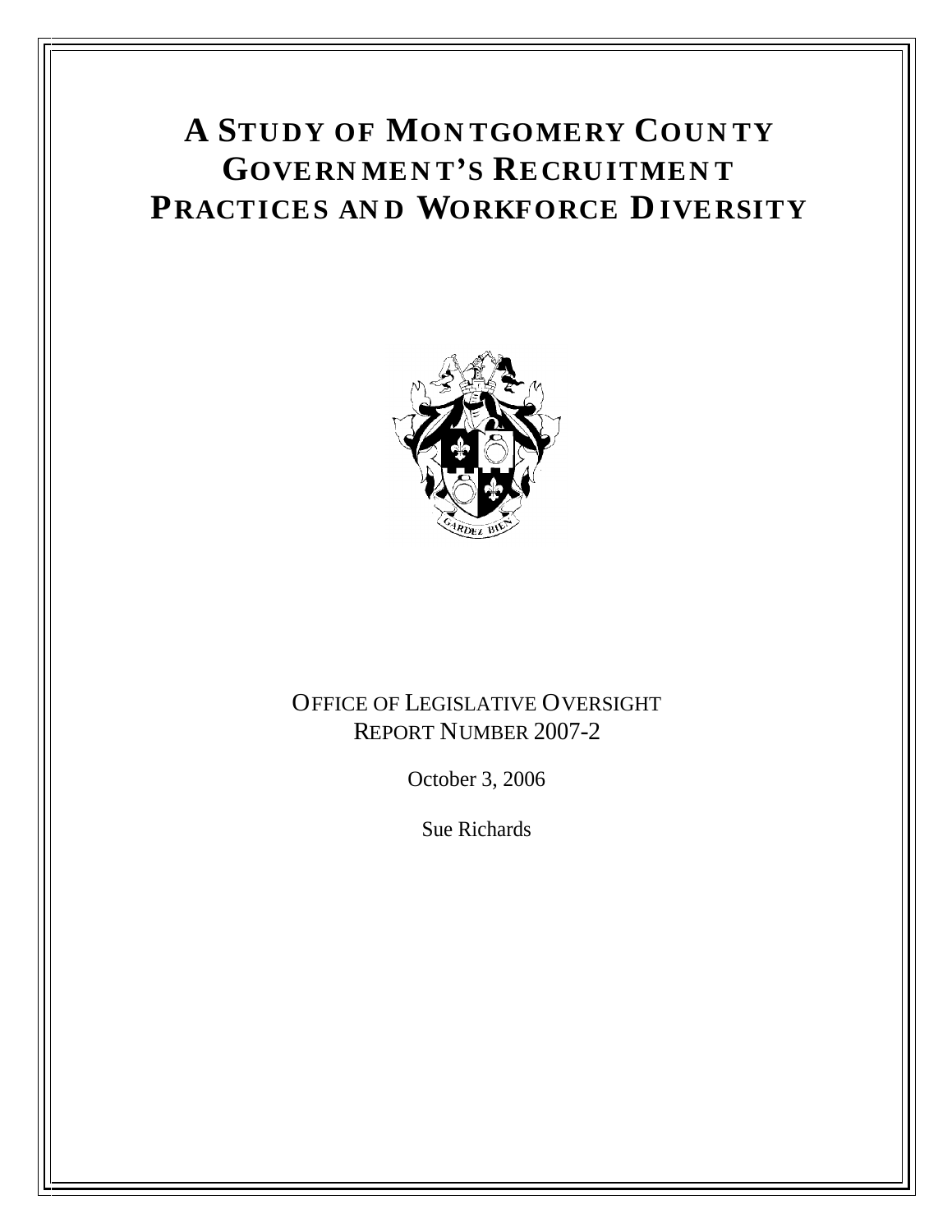#### **A STUDY OF MONTGOMERY COUNTY GOVERNMENT S RECRUITMENT PRACTICES AND WORKFORCE DIVERSITY**

#### **EXECUTIVE SUMMARY**

Montgomery County Government values diversity and strives to achieve a diverse workforce through its recruitment practices. As Montgomery County's population grows more diverse, managers recognize the importance of hiring qualified individuals who can serve a diverse community, and who reflect the diversity of the available labor pool. This report reviews data to assess the County Government's workforce diversity, describes strategies the Office of Human Resources, the Department of Health and Human Services, and the Montgomery County Fire and Rescue Service use to attract diverse applicant pools, and reports how they measure their efforts and results.

OLO's review of the County Government's recruitment efforts found the Office of Human Resources' and the departments' use strategies such as online advertising, campus career fairs, trade shows, and community festivals to reach out to minority applicants and underrepresented communities. As depicted in the graph below, OLO's examination of County Government workforce data found the diversity of its workforce has kept pace with the growing diversity of the County's population.

OLO's review of the departments' applicant pool data and results of analyses in outdated Equal Employment Opportunity and Diversity Action Plans ("EEO Plans") suggests ongoing oversight is needed to address issues of underrepresentation, particularly for Montgomery County's Fire and Rescue Service. OLO believes the County Government's EEO Plans offer a structured approach for the County Council to monitor the County Government's management of recruitment practices and changes in workforce diversity. OLO recommends that the Council ask the Chief Administrative Officer for a briefing on the County Government's forthcoming EEO Plan when it is published in November. In its request for a briefing, the Council should ask the CAO to also report on the Office of Human Resources efforts to improve its administration and use of the EEO Plan.



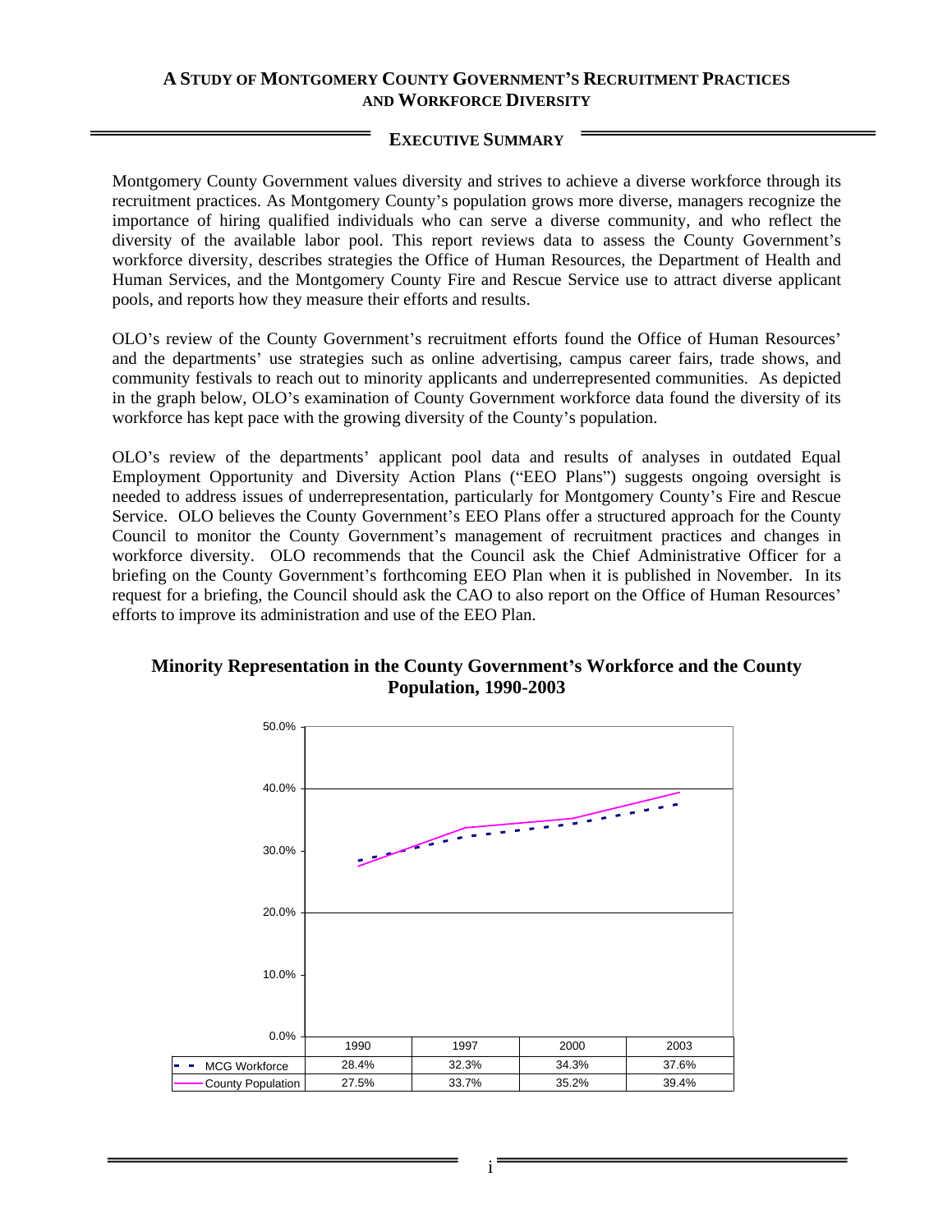# **A STUDY OF MONTGOMERY COUNTY GOVERNMENT S RECRUITMENT PRACTICES AND WORKFORCE DIVERSITY**

# **TABLE OF CONTENTS**

| <b>Executive Summary</b>                                                 |
|--------------------------------------------------------------------------|
| Authority, Scope, and Organization of Report                             |
| II. Composition and Trends in the County Government's Workforce          |
| III. Administration of the County Government's Recruitment Practices 19  |
| IV. Case Studies of Recruitment Practices and Workforce Diversity<br>-26 |
| V. A Review of the Montgomery County Government's EEO Plans<br>44        |
| VI. Findings                                                             |
| VII. Recommendations                                                     |
| VIII. Agency Comments on Final Draft                                     |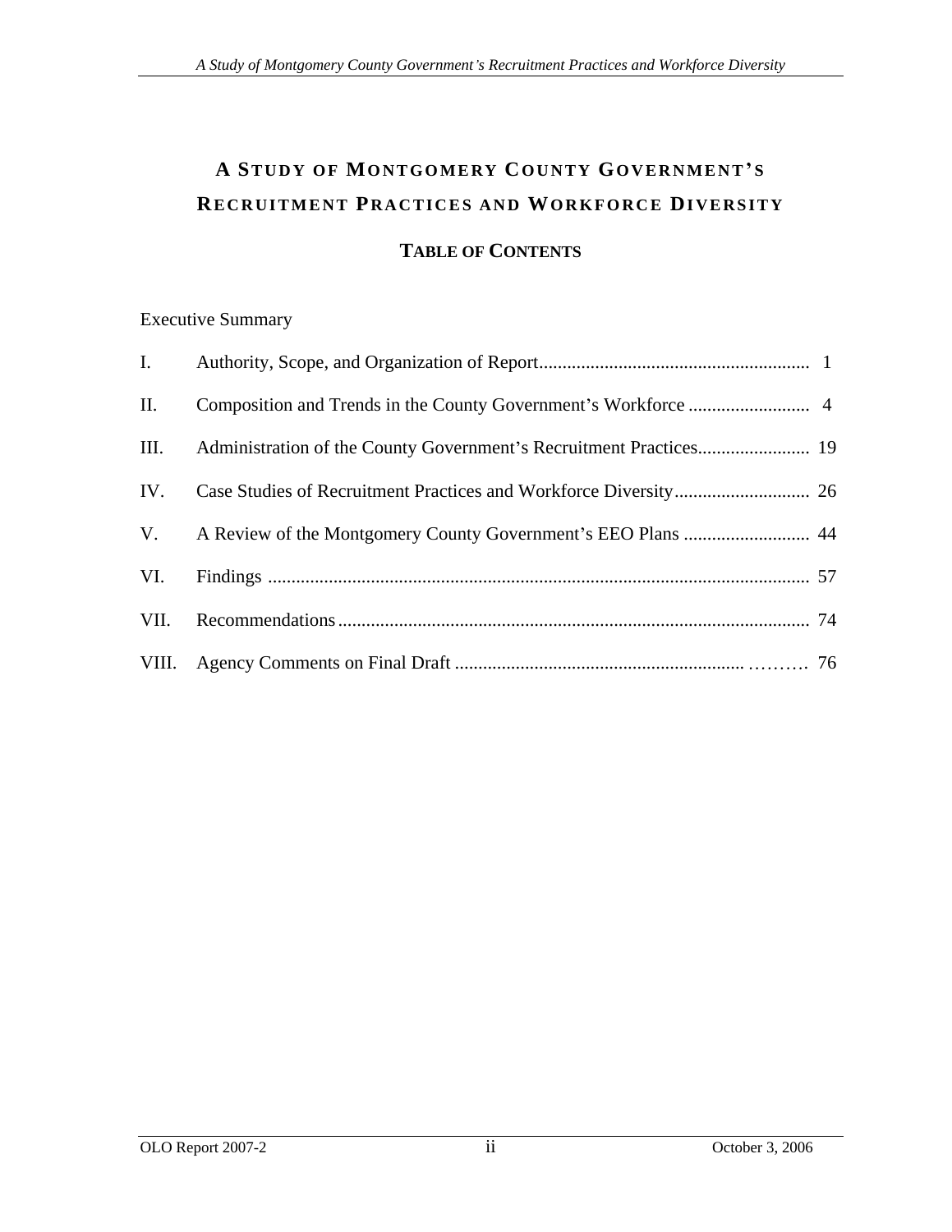# **A STUDY OF MONTGOMERY COUNTY GOVERNMENT S RECRUITMENT PRACTICES AND WORKFORCE DIVERSITY**

| <b>Number</b> | <b>Tables</b>                                                                                                                                                          | Page            |
|---------------|------------------------------------------------------------------------------------------------------------------------------------------------------------------------|-----------------|
| $2-1$         | Gender Structure of the County Government's Workforce, 1991-2005                                                                                                       |                 |
| $2 - 2$       | Race/Ethnicity of the County Government's Workforce, 1991-2005                                                                                                         |                 |
| $2 - 3$       | Males in the County Government's Workforce by EEO Job Group,<br>1995, 2000, 2005                                                                                       | 14              |
| $2 - 4$       | Females in the County Government's Workforce by EEO Job Group,<br>1995, 2000, 2005                                                                                     | 14              |
| $2 - 5$       | Changes in Number and Occupations of White non-Hispanic Employees,<br>1995, 2000, 2005                                                                                 | 15              |
| $2 - 6$       | Changes in Number and Occupations of Minority Employees, 1995, 2000,<br>2005                                                                                           | 15              |
| $2 - 7$       | Males in the Supervisory Workforce by Job Group in 2000 and 2005                                                                                                       | 16              |
| $2 - 8$       | Females in the Supervisory Workforce by Job Group in 2000 and 2005                                                                                                     | 17 <sup>2</sup> |
| $2-9$         | White non-Hispanic Employees in the Supervisory Workforce by Job Group<br>in 2000 and 2005                                                                             | 17              |
| $2 - 10$      | Minority Employees in the Supervisory Workforce by Job Group in 2000 and  <br>2005                                                                                     | 18              |
| $4-1$         | Approved DHHS Recruitment Budget FY01 to FY07                                                                                                                          | 28              |
| $4 - 2$       | Gender and Minority Composition of DHHS Applicant Pools                                                                                                                | 30              |
| $4 - 3$       | Race and Gender of New Hires in DHHS between June 2003 to June 2006                                                                                                    | 30              |
| $4 - 4$       | MCFRS Expenditures for Recruitment Efforts in FY05 and FY06                                                                                                            | 33              |
| $4 - 5$       | FY06 Job Fairs and Outreach Activities MCFRS Recruitment Staff Attended                                                                                                | 36              |
| $4-6$         | Minority Representation at Different States of the MCFRS Application,<br>Testing and Hiring Process for Entry Level Firefighters between<br>February 2001 - March 2006 | 41              |

#### **LIST OF TABLES AND EXHIBITS**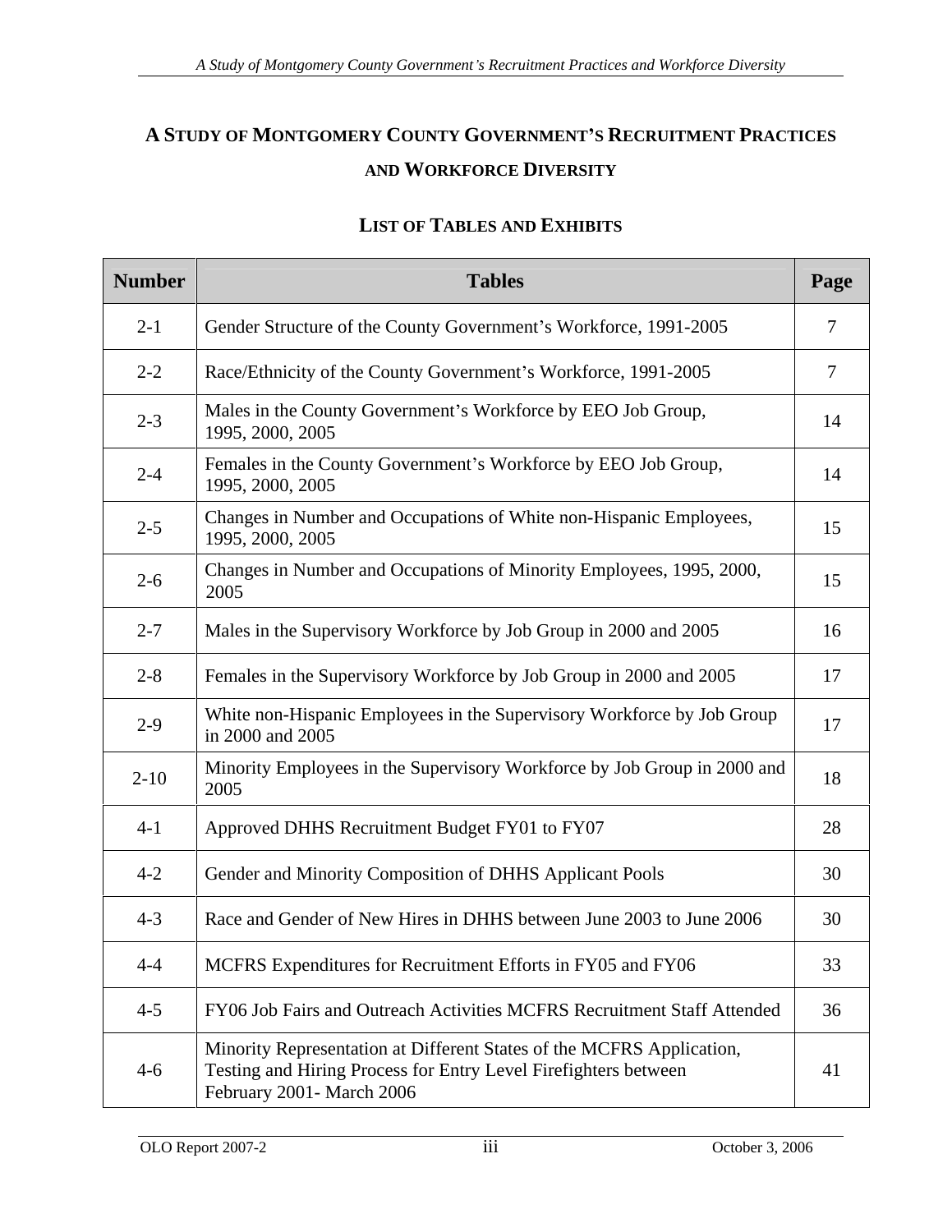| <b>Number</b> | <b>Tables Continued</b>                                                                                                                                                 | Page            |
|---------------|-------------------------------------------------------------------------------------------------------------------------------------------------------------------------|-----------------|
| $4 - 7$       | Female Representation at Different States of the MCFRS Application,<br>Testing and Hiring Process for Entry Level Firefighters between February<br>$2001 - March\ 2006$ | 42              |
| $4 - 8$       | Minority and Female Representation for MCFRS Recruitment Classes                                                                                                        | 43              |
| $5 - 1$       | Publication History of the County Government's EEO Plans                                                                                                                | 46              |
| $5 - 2$       | Female and Minority Representation in the Five Largest County Government<br>Departments, 2000 and 2005                                                                  | 49              |
| $5 - 3$       | Changes in Gender and Racial Representation in the County Government's<br>Supervisory Workforce, 2000 and 2005                                                          | 49              |
| $5-4$         | Sources and Dates of Data for County EEO Plans-FY01 - FY04                                                                                                              | 50              |
| <b>Number</b> | <b>Exhibits</b>                                                                                                                                                         |                 |
| $2 - 1$       | <b>Description of EEO Job Categories</b>                                                                                                                                |                 |
| $2 - 2$       | Growth of the County Government's Workforce, 1991-2005                                                                                                                  |                 |
| $2 - 3$       | White non-Hispanic and Minority Representation in the County<br>Government's Workforce, 1991-2005                                                                       |                 |
| $2 - 4$       | Minority Representation in the County Government's Workforce and the<br>County Population, 1990-2003                                                                    |                 |
| $2 - 5$       | African-American Representation in the County Government's Workforce<br>and the County Population, 1990-2003                                                            | 10 <sup>1</sup> |
| $2 - 6$       | Hispanic Representation in the and the County Government's Workforce and<br>the County Population, 1990-2003                                                            | -11             |
| $2 - 7$       | Asian-Pacific Islander Representation in the County Government's<br>Workforce and the County Population, 1990-2003                                                      | 12              |
| $2 - 8$       | Change in the County Government's Workforce by EEO Job Group,<br>1995-2005                                                                                              | 13              |
| $3-1$         | Summary of the County's Hiring Process - Description and Responsibilities                                                                                               | 21              |
| $3 - 2$       | Outreach Events and Job Fairs Attended in FY06                                                                                                                          | 24              |
| $3 - 3$       | OHR Outreach Strategies to Women and Minorities, 2003 and 2006                                                                                                          | 25              |
| $5-1$         | Underutilization in EEO Job Groups, 2000-2003                                                                                                                           | 56              |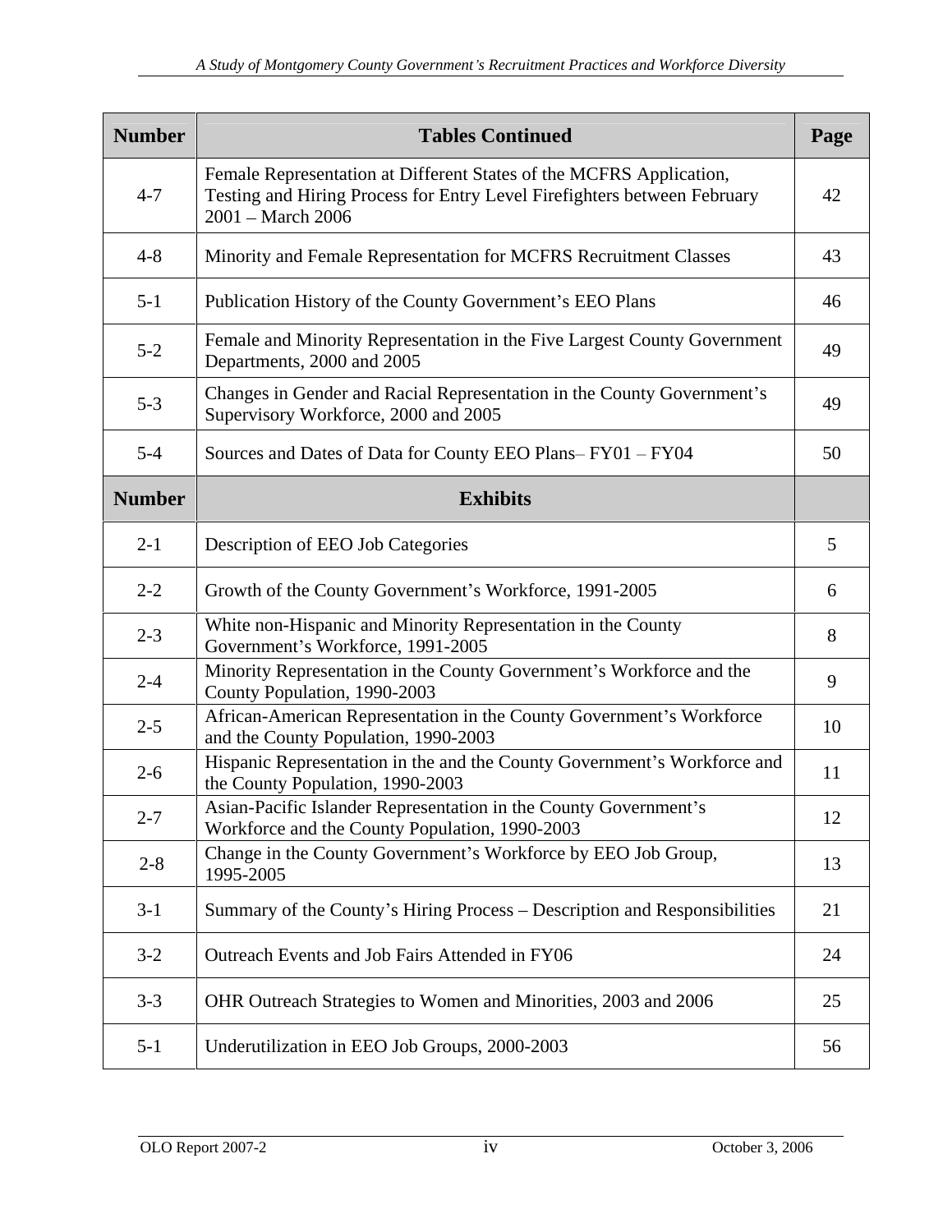# **A. Authority**

Council Resolution 15-1092, *FY 2006 Work Program of the Office of Legislative Oversight*, adopted July 26, 2005.

# **B. Purpose and Scope of Review**

Montgomery County Government values diversity and strives to achieve a diverse workforce through its recruitment practices. As the County population becomes increasingly diverse, County managers recognize the importance of hiring individuals who can serve a diverse community effectively and who reflect the diversity of the available labor pool.

Each year, the County Government's Office of Human Resources produces an Equal Employment Opportunity (EEO) and Diversity Action Plan ("EEO Plan") to demonstrate the County Government's commitment to equal employment opportunity and workforce diversity. The most recent EEO Plan, issued in September 2003, states:

**Chapter L. Authority, Scope, and Organization of Report<br>
A. Authority<br>
A. Authority concell its column 15 1092, FY 2006** *Work Program of the Office of Legislation***<br>
Conneil Resolution 15 1092, FY 2006** *Work Program of th* The County's goal is to achieve a diverse cadre of qualified employees and eliminate barriers to optimum utilization of underrepresented employees. To this end, the Office of Human Resources (OHR) will continue to expand and target its recruitment outreach efforts to reach those currently underrepresented communities, as indicated above. Specifically, the County's objectives are to increase the representation of qualified females and minorities in each of the underrepresented job groups ... until all areas of underutilization have been  $\mathbf{eliminated.}^1$ 

The purpose of this project is to assess the County Government's efforts to attract racially and ethnically diverse applicant pools, and to understand how these efforts contribute to the County's goal of a well-qualified, diverse workforce. This study:

- Compiles data to understand the gender structure and racial/ethnic diversity of the County Government's workforce today and compares these data to the diversity of the County's population as a whole;
- Describes the Office of Human Resources' expanded outreach efforts to underrepresented communities; and
- Looks at the recruitment activities and workforce diversity of two case studies, the Department of Heath and Human Services and the Montgomery County Fire and Rescue Service.

 <sup>1</sup> <http://www.montgomerycountymd.gov/content/ohr/ResourceLibrary/files/FY%2004%20EEO%20&%20D> [iversity%20Action%20Plan%20.pdf,](iversity%20Action%20Plan%20.pdf) pp. 40-41.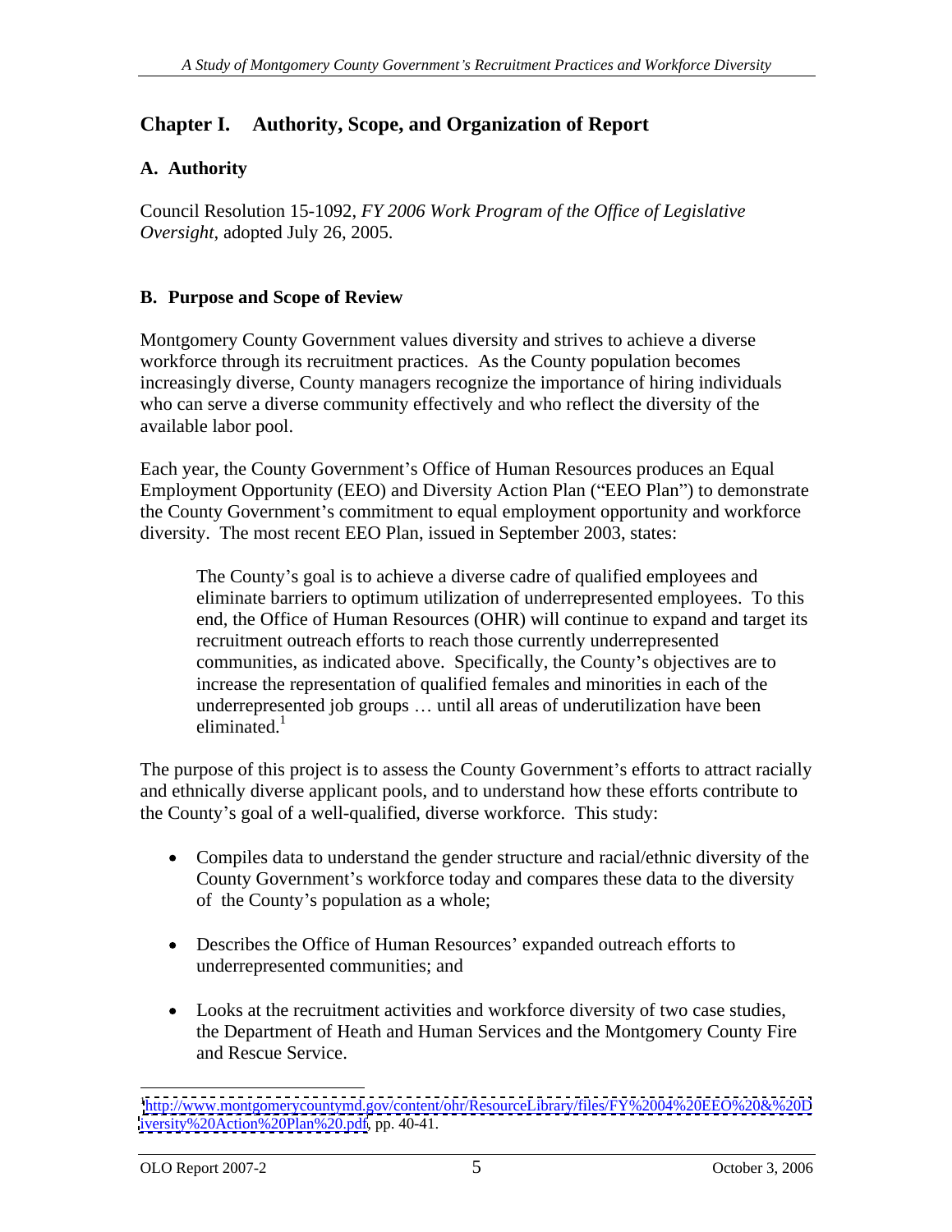monitors and evaluates its performance on the objectives stated in the EEO Plan through four primary audit mechanisms: applicant tracking, Affirmative Action data collection, Complaint Processing, and Analysis, and Management Leadership Service Performance Management."<sup>2</sup> This study describes the County Government's use of two of these mechanisms - applicant tracking and affirmative action data collection.

# **C. Terms and Definitions**

A study that addresses the employment practices and demographic characteristics of an organization's workforce takes place within a broader policy and legal framework of affirmative action, equal employment opportunity and workforce diversity.

The term **affirmative action** refers to a plan or set of employment programs, procedures and practices designed to address existing discrimination, to remedy the lingering effects of past discrimination, and to prevent future discrimination. Federal regulations specify the components of an affirmative action plan.

The phrase **equal employment opportunity (EEO) policy** is the name given to a policy that an organization adopts. An EEO policy states an organization's commitment to administer its employment practices without regard to race, sex, color, national origin, religion, age disability or other protected classes established in law. Federal regulations require local governments to produce EEO Reports which contain data about the gender and race/ethnicity of the workforce.

The term **employment practices** covers all terms and conditions of employment such as recruitment, hiring, compensation, promotions, disciplinary action, terminations and

According to the Equal Employation and Diversity Action Plan (EEO Plan), "the County<br>Contribution and Control and Control and Diversity pyles and Mongentent realising to the County Control and Control and Control and Contr disciplinary actions.<br>An **affirmative action plan** is a written document that reports the results of an organization's ongoing efforts to comply with its obligation to administer its employment practices in a non-discriminatory manner. Some organizations prepare affirmative action plans voluntarily; however, in the private sector, an affirmative action plan is required for all federal contractors. These plans review the demographics of the workforce, identify areas of underutilization, and outline recruitment initiatives.

An **EEO Report** is a legally mandated document that an organization files to report the demographic composition of its workforce. Federal regulations require local governments to submit this report (an EEO-4 report) on a bi-annual basis. The report contains data about the gender and race/ethnicity composition of the workforce.

A **diversity plan or diversity program** is a set of voluntary initiatives designed to create an inclusive workplace environment that values diversity as a core business practice. The concept of diversity encompasses many types of characteristics, e.g., race, gender, national origin, age, religious differences, education, economic background, familial status, language, and sexual orientation.

 $\frac{2}{2}$  EEO Plan, n 106  $2$  EEO Plan, p. 106.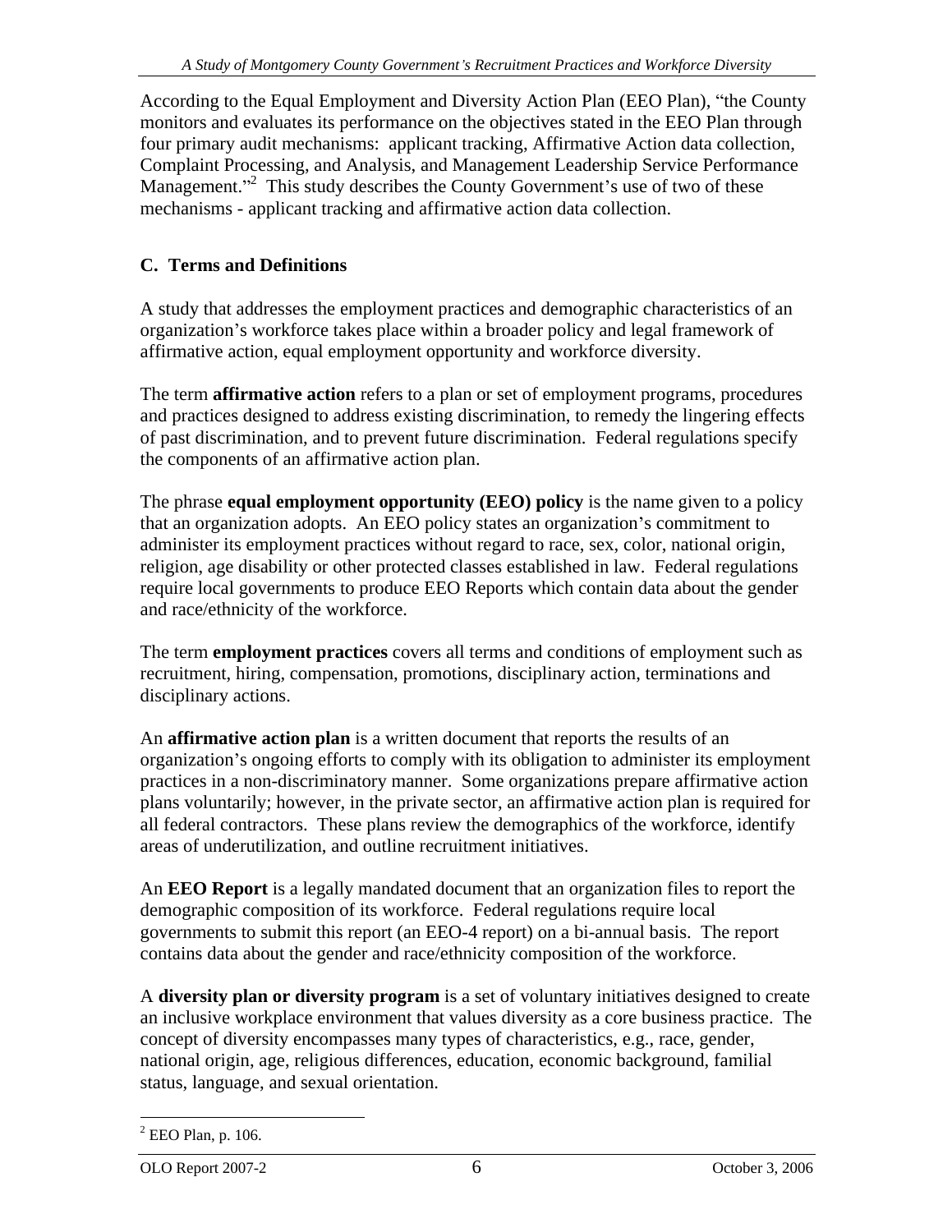This report is organized as follows:

**Chapter II** presents demographic data and portrays changes in the composition of the County Government's workforce between 1991 and 2005.

**Chapter III** provides an overview of the County Government's administration of its recruitment and hiring practices, and provides information to follow-up on a previous OLO review of the hiring process.

**Chapter IV** presents two case studies of recruitment practices and measures of workforce diversity in the Montgomery County Fire Rescue Service and the Department of Health and Human Services.

**Chapter V** describes the County Government's EEO Plans.

# **Chapters VI and VII present OLO s Findings and Recommendation**.

# **E. Methodology**

Office of Legislative Oversight staff member Sue Richards conducted this study, with assistance from Aron Trombka, Rich Romer, Ben Stutz and Teri Busch. OLO gathered information through document reviews, general research, and interviews.

# **F. Acknowledgements**

OLO received a high level of cooperation from everyone involved in this study. OLO appreciates the assistance of staff in the Office of Human Resources, the Montgomery County Fire and Rescue Service, and the Department of Health and Human Services.

**D.** Organization of Report<br>
This report is expansived as follows:<br>
This report is expansived as follows:<br>
Chapter III prosesses and pointing stanges in the comparision of the<br>
Chapter III provides an overview of the Count In particular, OLO appreciates the assistance of Joseph Adler, Carlos Vargas, Julie Mack, Sherry Graves, Angela Washington, Lisa Craft, and Elizabeth Haberman in the Office of Human Resources; Fire Chief Tom Carr, Division Chief Michael Love, Peter Piringer, Lieutenant Dorcus Howard, Lieutenant Brock Cline, Debra Shaw, Kevin Sanzenbacher and Lydia Araya in Montgomery County Fire Rescue Service; Kenneth Rumsey, Robert Debernardis and Judith Unger in the Department of Health and Human Services; and Dave Stevenson in the Office of the County Attorney.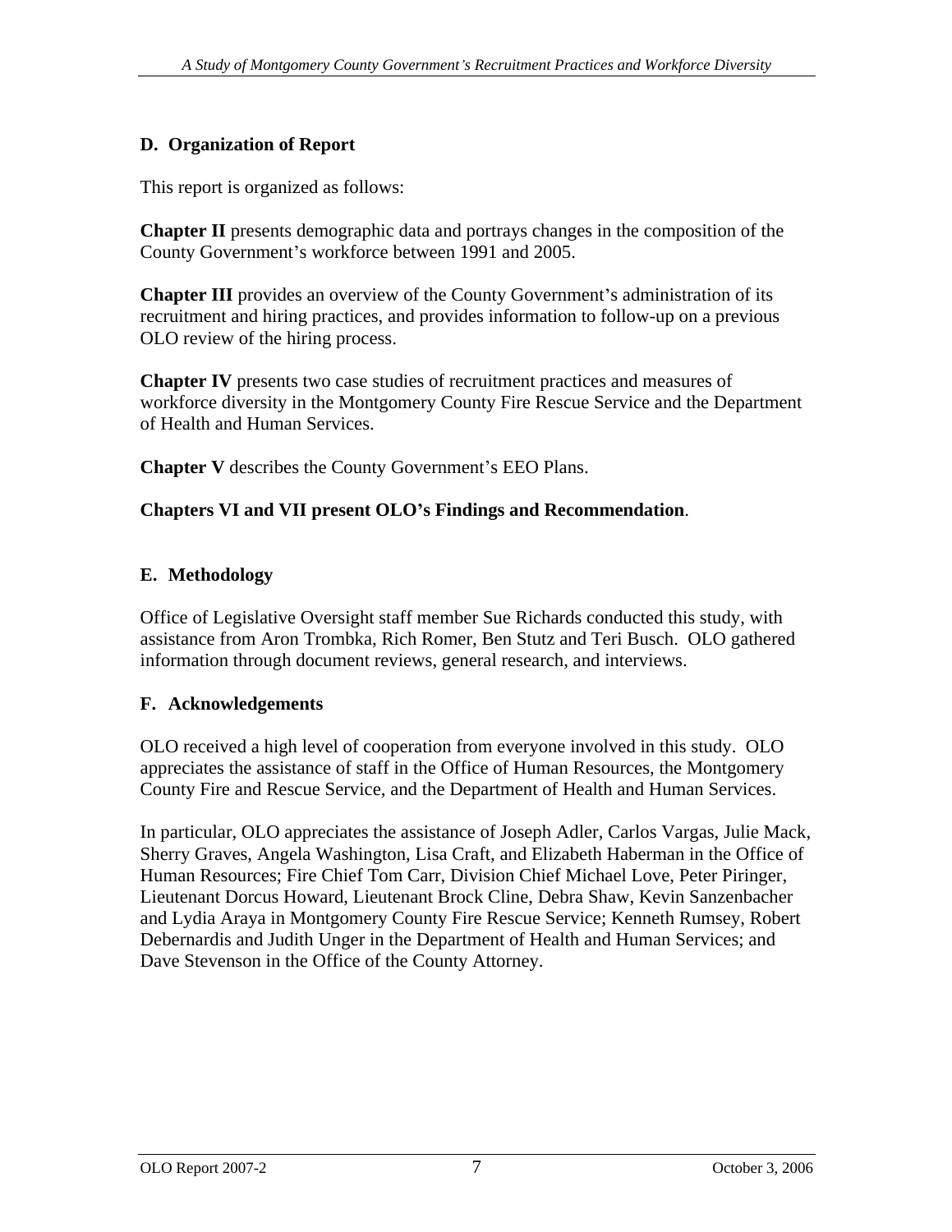# **Chapter II. Composition and Trends in the County Government s Workforce**

This chapter presents data about the diversity of the County Government's workforce and the population of the County. For the purposes of this study, the County Government's workforce includes all permanent employees (full-time and part-time) and excludes all temporary, seasonal, or contract employees. This chapter is organized as follows:

- **Part A** describes the sources of data used for this analysis;
- Part B presents changes in the size and composition of the County Government's workforce between 1991 and 2005;
- Part C compares changes in the composition of the County Government's workforce to changes in the County's population between 1991 and 2005;
- Part D; examines changes in the County Government's workforce by EEO job group; and
- Part E presents changes in the composition of the County Government's supervisory workforce between 2000 and 2005.

#### **A. Data Sources**

This chapter uses the following sources of information to examine the County Government's workforce and the County's population. These data are collected, compiled and reported by different government agencies.

#### **Office of Human Resource Workforce Data**

OLO obtained information about the County Government's workforce from two sources of data, annually published by the Office of Human Resources (OHR):

- The Personnel Management Review (PMR) for the County Government; and
- The Equal Employment Opportunity and Diversity Action Plan (the EEO Plan).  $\bullet$

OHR submits the Personnel Management Review to the County Council each spring. The PMR provides data for the previous calendar year about the County Government's workforce demographics, e.g. the number of employees by gender, age, and race/ethnicity. It also reports employee salary and turnover data for the previous calendar year. At OLO's request, OHR provided PMR data for a 15-year period, from 1991 to  $2005<sup>3</sup>$ 

OHR publishes the EEO Plan during the first quarter of each fiscal year. The EEO Plan provides three separate statistical analyses of the County's workforce, based on data for the previous fiscal year. (The analyses are a workforce analysis, a job group analysis, and a utilization analysis. See Chapter V for details.) At OLO's request, OHR provided data from EEO Plans for a six-year period, from 2000 to 2005.<sup>4</sup>

 $\frac{3}{3}$  PMP workforce data are available for the 1000 calendar vear, but only on a limited basis <sup>3</sup> PMR workforce data are available for the 1990 calendar year, but only on a limited basis.<br><sup>4</sup> The EEO data OHP provided was reported as of July 2000, July 2001, July 2002, July 2003, May 2004

The EEO data OHR provided was reported as of July 2000, July 2001, July 2002, July 2003, May 2004, and December 2005.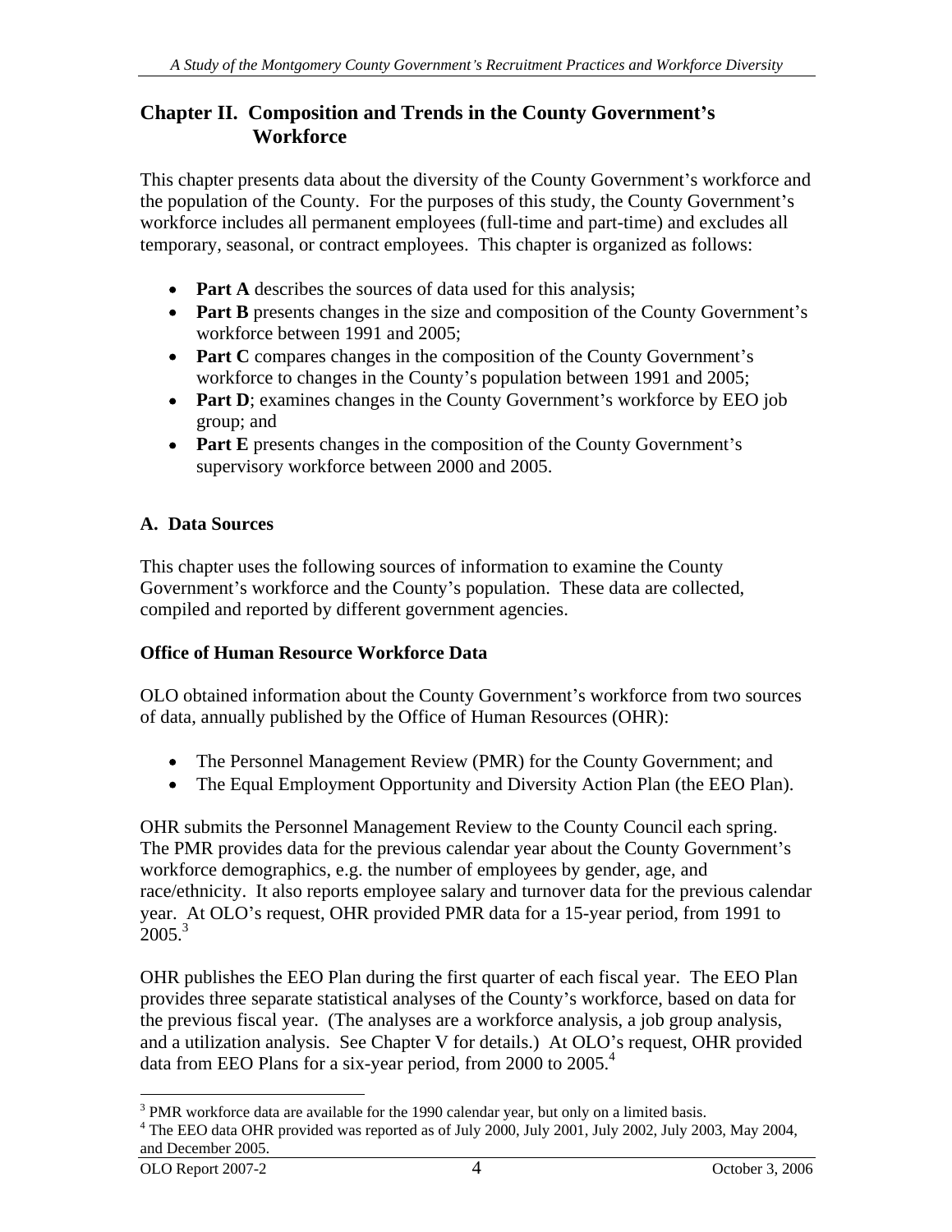**EEO Job Groups**. Both the PMR and the EEO Plan contain data about the County Government's workforce reported by EEO job group. A job group is a collection of titles across an organization that share similar work content, advancement opportunities, and rates of pay. EEO job groups are a classification system of occupational categories established by the federal Equal Employment Opportunity Commission (EEOC). State and local governments must maintain and report workforce records by these job groups to comply with the requirements of Title VII of the Civil Rights Act. Exhibit 2-1 summarizes the job groups and definitions established by the EEOC for the job groups used in this report.

# **Exhibit 2-1: Description of EEO Job Categories**

**Officials and Administrators** – Occupations in which employees set broad policies, exercise overall responsibility for execution of these policies, or direct individual departments or special phases of the agency s operations, or provide specialized consultation on a regional, district or area basis.

**Professionals** – Occupations which require specialized and theoretical knowledge which is usually acquired through college training or through work experience and other training which provides comparable knowledge.

**Technicians** – Occupations which require a combination of basic scientific or technical knowledge and manual skill which can be obtained through specialized post-secondary school education or through equivalent on the job training.

**Protective Service Workers** – Occupations in which workers are entrusted with public safety, security and protection from destructive forces.

**Paraprofessionals** – Occupations in which workers perform some of the duties of a professional or technician in a supportive role, which usually require less formal training and/or experience normally required for professional or technical status.

**Administrative Support (Including Clerical and Sales) – Occupations in which workers are** responsible for internal and external communication, recording and retrieval of data and/or information and other paperwork required in an office.

**Skilled Craft Workers** – Occupations in which workers perform jobs which require special manual skill and a thorough and comprehensive knowledge of the processes involved in the work which is acquired through on the job training and experience or through apprenticeship or other formal training programs.

**Service Maintenance (Including Laborers)** - Occupations in which workers perform duties which result in or contribute to the comfort, convenience, hygiene or safety of the general public or which contribute to the upkeep and care of buildings, facilities or grounds of public property.

Source: OLO and FY03 EEO and Diversity Action Plan, July 2002.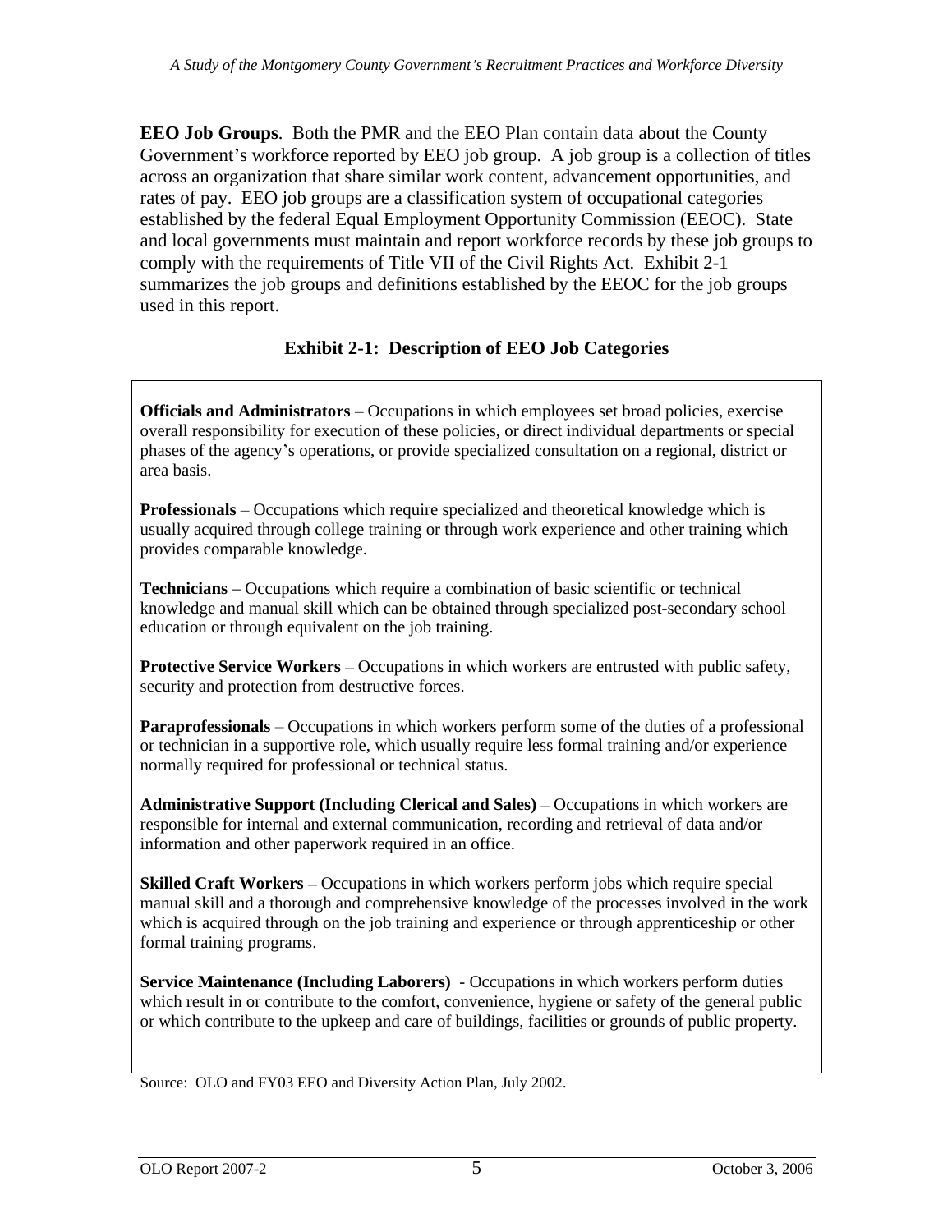# **Park and Planning Data**

OLO used data reported by the Montgomery County Planning Department Research and Technology Center to identify demographic changes in the County's population.

# **B. County Government s Workforce Overview**

The section presents information on the current size of the County Government's workforce, the change in workforce size between 1991 and 2005, and the size and growth of specific job groups within the workforce between 1991 and 2005.

# **Total Workforce Size**

As of December 2005, the County Government's workforce consists of 8,429 permanent employees. Exhibit 2-2 shows the total size of the County Government's workforce for each year from 1991 to 2005. The data show:

- The size of the workforce remained relatively stable between 1991 and 1997.  $\bullet$
- Between 1997 and 2005, the total workforce grew from 7,174 to 8,429 employees, an increase of 1,347 or 17%.





Source: Office of Human Resources, Personnel Management Reviews 1991 to 2005.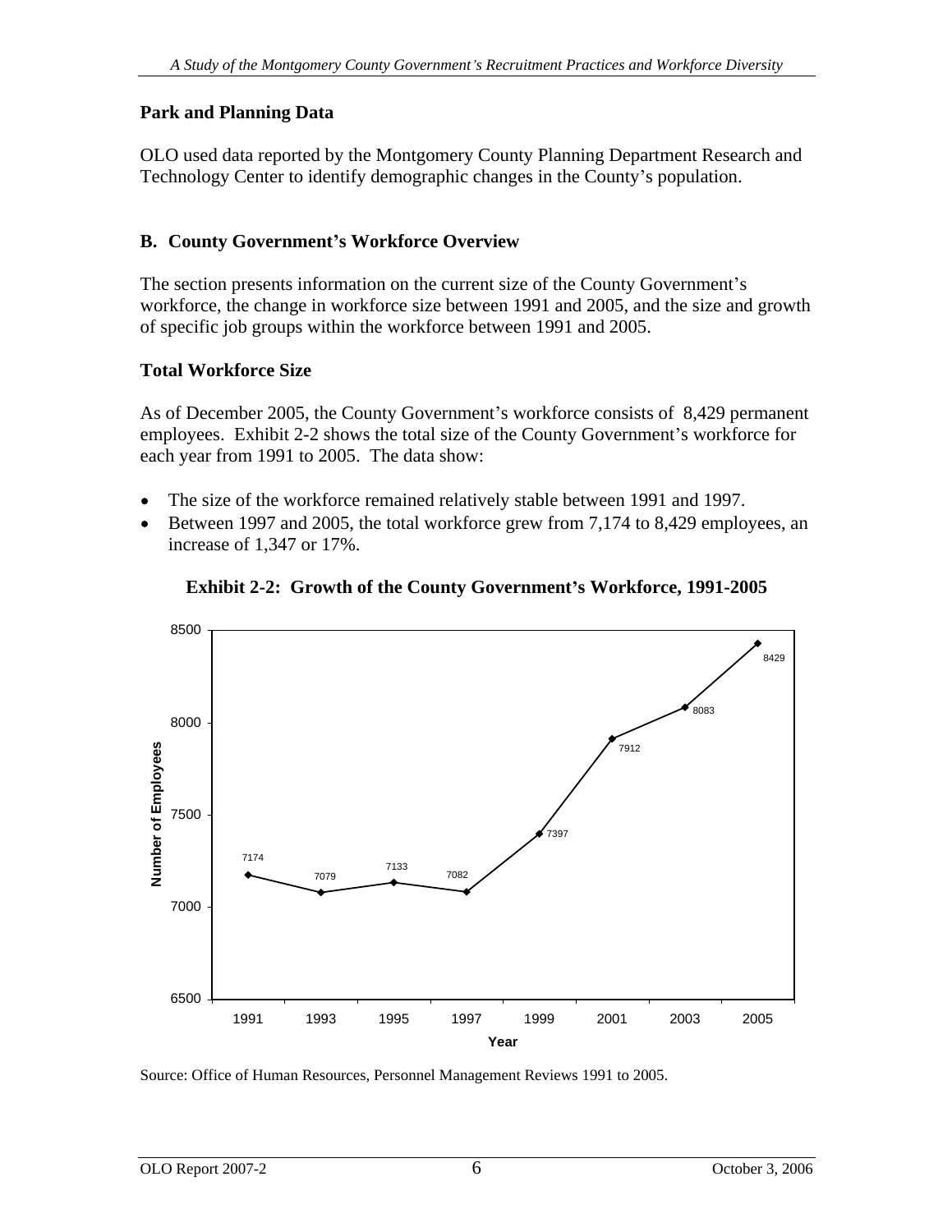# **Gender Structure of the County Government s Workforce**

At the end of 2005, there were 4,669 males and 3,730 females in the County Government's workforce. As shown in Table 2-1, there were 802 more male employees and 453 more female employees in 2005 than in 1991. Between 1991 and 2005, the proportion of women in the workforce fluctuated between 44% and 46%.

| Gender       |       |       | <b>County Government's workforce</b> |           |       |              |
|--------------|-------|-------|--------------------------------------|-----------|-------|--------------|
|              | 1991  | 2001  | 2002                                 | 2003 2004 |       | $\vert$ 2005 |
| Males        | 3,897 | 4,293 | 4,451                                | 4.440     | 4,565 | 4,699        |
| % of Total   | 54%   | 54%   |                                      | 55%       | 560/  |              |
| Females      | 3,277 | 3619  | 3 648                                | 3643      | 2720  | 3,730        |
| % of Total   | 46%   | 46%   |                                      | 45%       | 44%   | 44%          |
| <b>Total</b> | 7,174 | 7,912 | 8,099                                | 8.083     | 8,223 | 8,429        |

| Table 2-1: Gender Structure of the County Government's Workforce, 1991-2005 |  |
|-----------------------------------------------------------------------------|--|
|                                                                             |  |

Source: OLO and Office of Human Resources, August 2006.

#### **Racial/Ethnic Composition of the County Government s Workforce**

At the end of 2005, approximately 5,014 employees (61%) in the County Government's workforce were White non-Hispanic and 3,259 were minorities; including 2,146 African- Americans (26%), 589 Hispanics (7%), 464 Asians (6%), and 60 American Indians (1%). Table 2-2 and Exhibit 2-3 (on the next page) show steady increases in the number and representation of minority employees. In 1991, minority employees were 28% of the workforce, compared to 39% in 2005.

| Table 2-2: Race/Ethnicity of the County Government's Workforce, 1991-2005 |  |
|---------------------------------------------------------------------------|--|
|                                                                           |  |

| <b>Race/Ethnicity</b>    |                        |             |       | <b>County Government's workforce</b> |            |                     |
|--------------------------|------------------------|-------------|-------|--------------------------------------|------------|---------------------|
|                          | 1991                   | 2001        | 2002  | 2003                                 | 2004       | 2005                |
| White non-Hispanic       | 5,138                  | 5,044       | 5,092 | 4,989                                | 4,963      | 5,014               |
| % of Total               | 720<br>1270            | 64%         | 63%   |                                      |            | $01\%$              |
| African-American         | 1,515                  | 1,900       | 1,963 | ,989                                 | 2,063      | 2,146               |
| % of Total               | 210/                   | $A0 \angle$ | 750,  | 250<br>$\overline{\phantom{a}}$      | 26%        | 26%                 |
| Hispanio                 | 230                    | 465         | 495   | 500<br><u>JZJ</u>                    | 544        | 589                 |
| % of Total               | .5%                    | 6%          | 6%    | 170                                  | <i>170</i> | $1\%$               |
| Asian-Pacific Islander   | 239                    | 381         | 410   | 421                                  | 44 I       | 464                 |
| % of Total               |                        | 5%          | 5%    |                                      | 6%         | 6%                  |
| American Indian          | 50 <sub>1</sub><br>ے ب | 64          | 66    |                                      | 61         | $\sim$ $\sim$<br>hl |
| % of Total               | $1\%$                  | $1\%$       | $1\%$ | $1\%$                                | $1\%$      | $\frac{1}{2}$       |
| <b>Subtotal Minority</b> | 2,036                  | 2,810       | 2,934 | 3,000                                | 3,109      | 3,259               |
| % of Total               | 28%                    |             |       |                                      | 39%        | 39%                 |
| <b>Total</b>             | 7,174                  | 7,854       | 8,026 | 7,989                                | 8,072      | $8,273*$            |

Source: OLO and Office of Human Resources, August 2006.

\*This total does not equal the total workforce in Table 2-1 because some individuals report more than one race and others choose not to report race.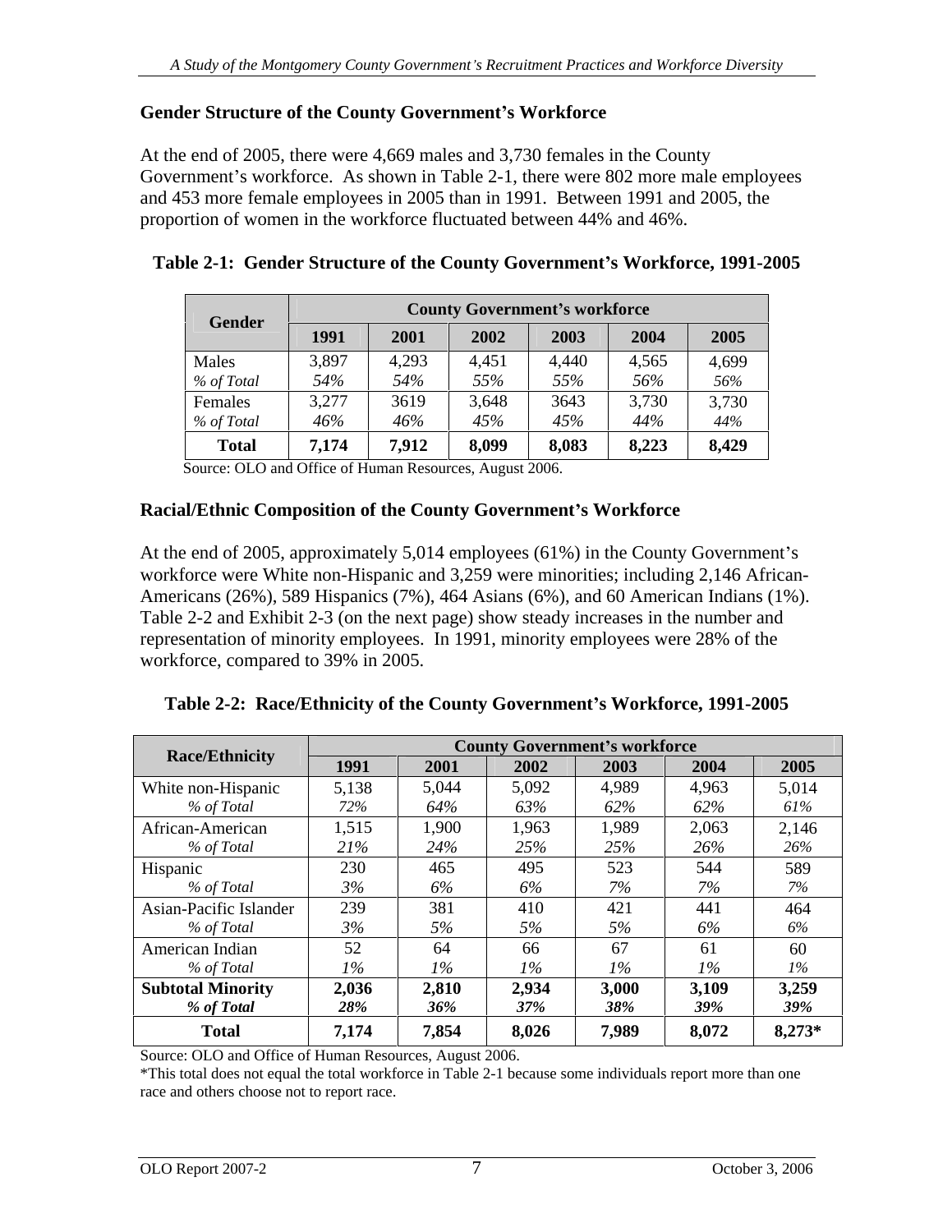

**Exhibit 2-3: White non-Hispanic and Minority Representation in the County Government s Workforce, 1991-2005**

Source: OLO and Office of Human Resources, Personnel Management Reviews, August 2006.

# **C. Composition of the County Government s Workforce Compared to the County Population**

From 1990 to 2004, the population of Montgomery County grew increasingly diverse. The US Census data show Montgomery County's minority population grew 43% from 176.387 to 312,912. During this period, the Hispanic population grew 80%, the Asian population increased 64%, and the White non-Hispanic population decreased 14%.

This section compares Census population data for Montgomery County with County Government workforce data to see whether the composition of the County Government's workforce kept pace with the increasing diversity of the County's population.

OLO used data from Montgomery County Planning Department's Research and Technology Center and data from OHR's Personnel Management Reviews for this analysis. The Research and Technology Center reported Census data in 1990 and 2000 and conducted Census update surveys in 1997 and 2003. OLO paired these data with data from OHR's Personnel Management Reviews. For 1990, OLO paired 1990 Census data with data from OHR's 1991 Personnel Management Review, since data for 1990 were not available.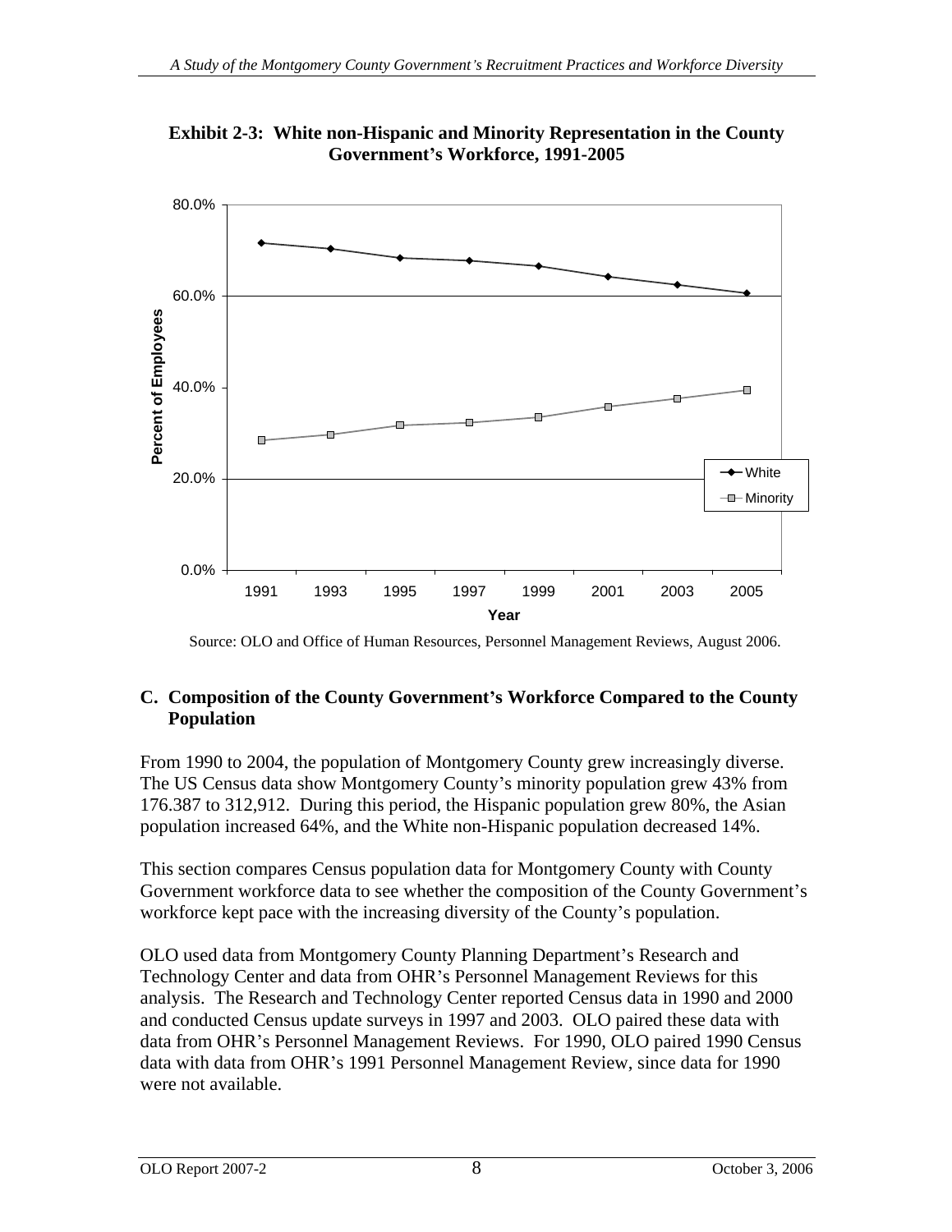# **Female Representation**

A comparison of females in the County Government's workforce and the County population shows Montgomery County has a higher share of females than the County Government's workforce. In 2000, the Census data showed 52% of the County's residents were female; and, OHR reported 46% of the County Government's workforce was female.

### **Racial/Ethnic Representation**

Exhibit 2-4 compares the minority representation of the County Government's workforce with the County population. It shows the diversity of the workforce was comparable to the diversity of the population fifteen years ago. As the diversity of the population increased, workforce diversity increased as well, although at a slightly slower rate.

#### **Exhibit 2-4: Minority Representation in the County Government s Workforce and the County Population, 1990-2003**



Source: OLO and Montgomery County Planning Department and Office of Human Resources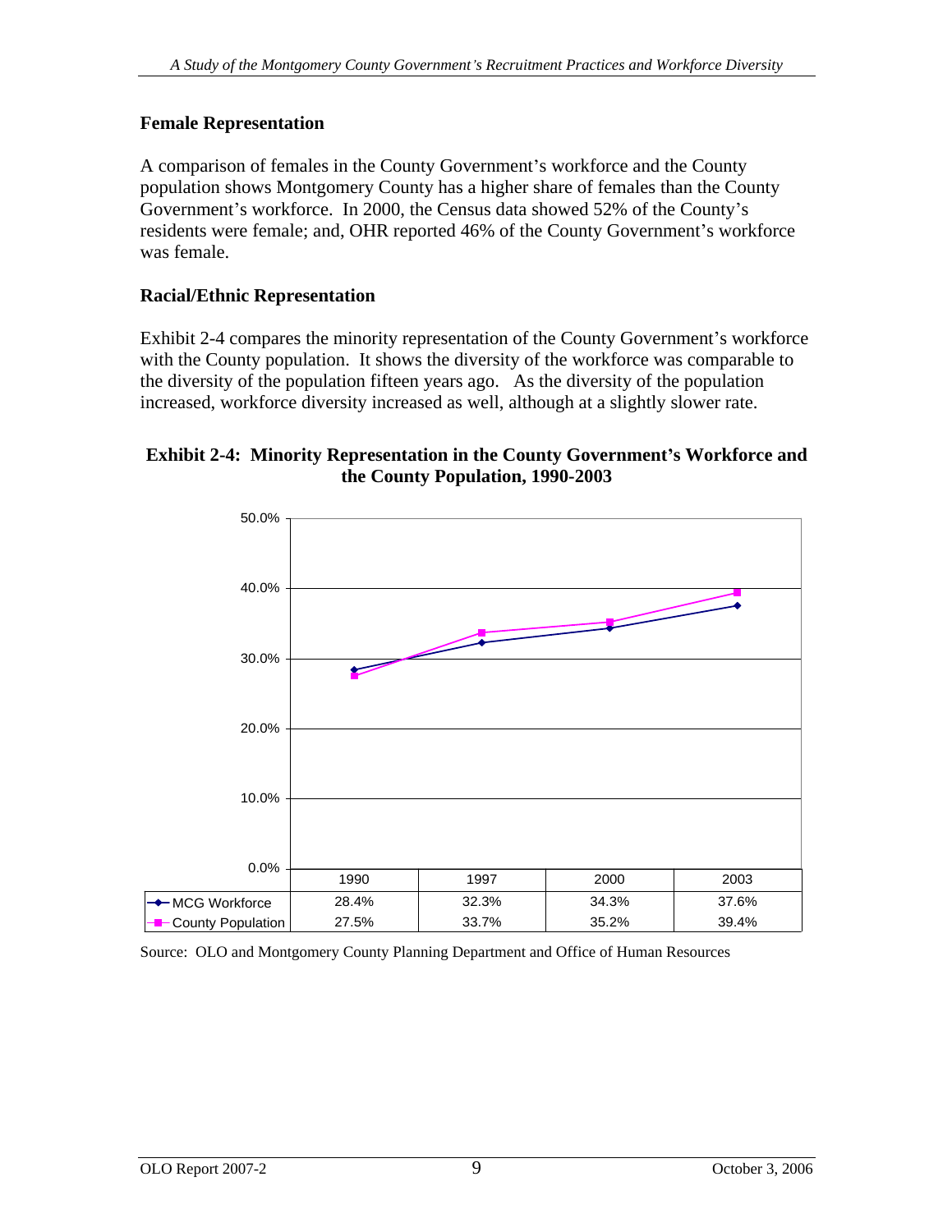#### **African-American Representation in the County Government s Workforce and the County Population**

Exhibit 2-5 compares African-Americans as a share of the County population and the County Government's workforce over time. Since 1990, the percentage of African-Americans in the County Government's workforce has been consistently higher than the representation of African-Americans in the County population.

In 2003, the share of African-Americans in the County Government's workforce was approximately double the representation of African-Americans in the population. Also, while African-American representation in the population decreased between 2000 and 2003, from 15.1% to 13.8%, the share of African-American participation in the County Government workforce increased from 23.6% to 24.9%.

### **Exhibit 2-5: African-American Representation in the County Government s Workforce and the County Population, 1990-2003**



Source: Office of Human Resources; Montgomery County Department of Park and Planning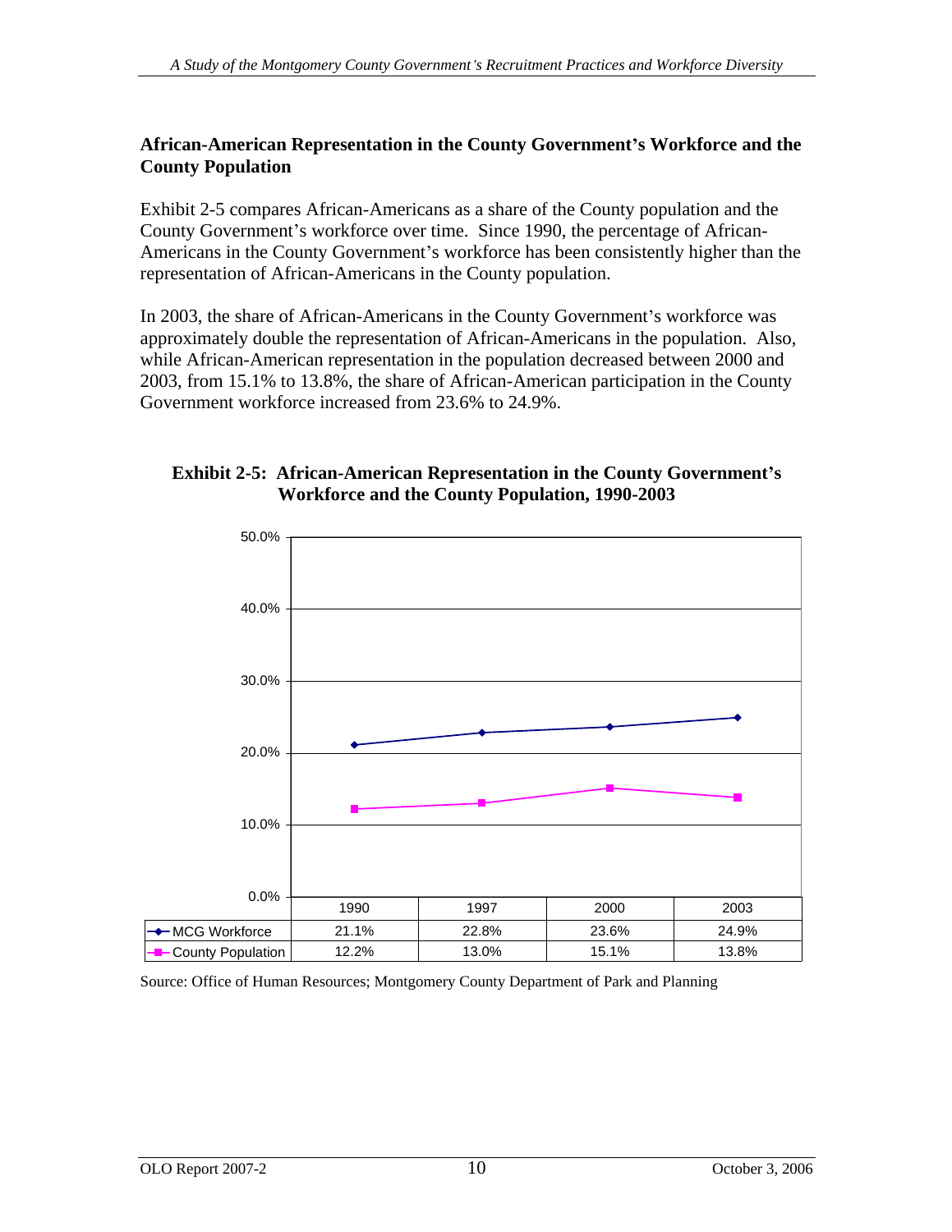#### **Hispanic Representation in the County Government s Workforce and the County Population**

Exhibit 2-6 displays the share of Hispanics in the County population and the County Government's workforce between 1990 and 2003. Since 1990, Hispanic representation in the County Government's workforce has been consistently around half the representation of Hispanics in the County population.

Hispanic representation in the County population grew from 7.4% in 1990 to 11.4% in 2003. The level of Hispanic representation in the County Government's workforce grew from 3.2% to 6.5%.

#### **Exhibit 2-6: Hispanic Representation in the County Government s Workforce and the County Population, 1990-2003**



Source: Office of Human Resources; Montgomery County Department of Park and Planning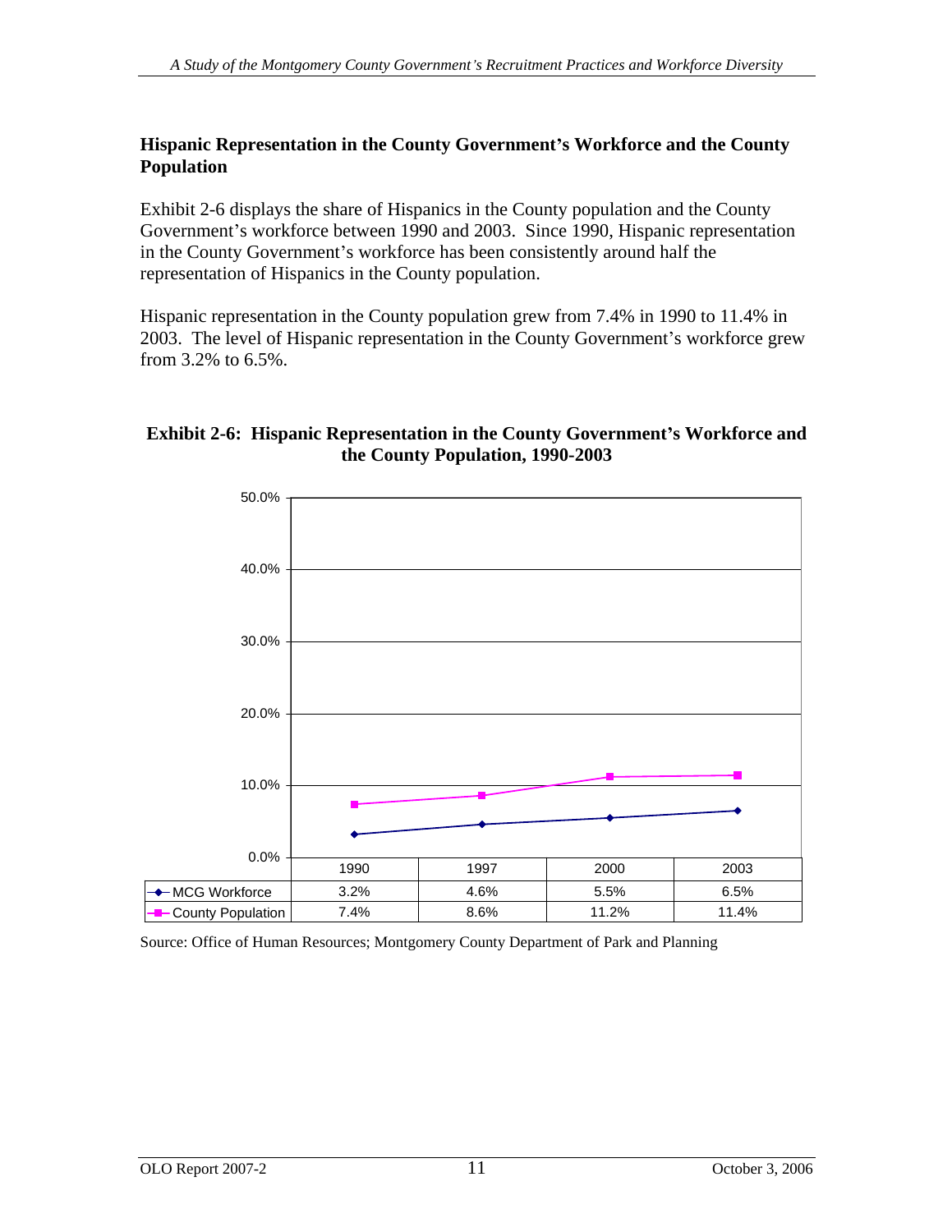#### **Asian-Pacific Islander Representation in the County Government s Workforce and the County Population**

Exhibit 2-7 shows the Asian-Pacific Islander representation in the County population and the County Government's workforce over time. In 2003, the percentage of Asian-Pacific Islanders in the County Government's workforce was slightly less than half of the representation of the County population as a whole.

Asian-Pacific Islanders as a percentage of the County population grew from 8.2% in 1990 to 11.9% in 2003. Asian-Pacific Islanders as a share of the County Government's workforce increased from 3.3% in 1990 to 5.3% in 2003.

#### **Exhibit 2-7: Asian-Pacific Islander Representation in the County Government s Workforce and the County Population, 1990-2003**



Source: Office of Human Resources; Montgomery County Department of Park and Planning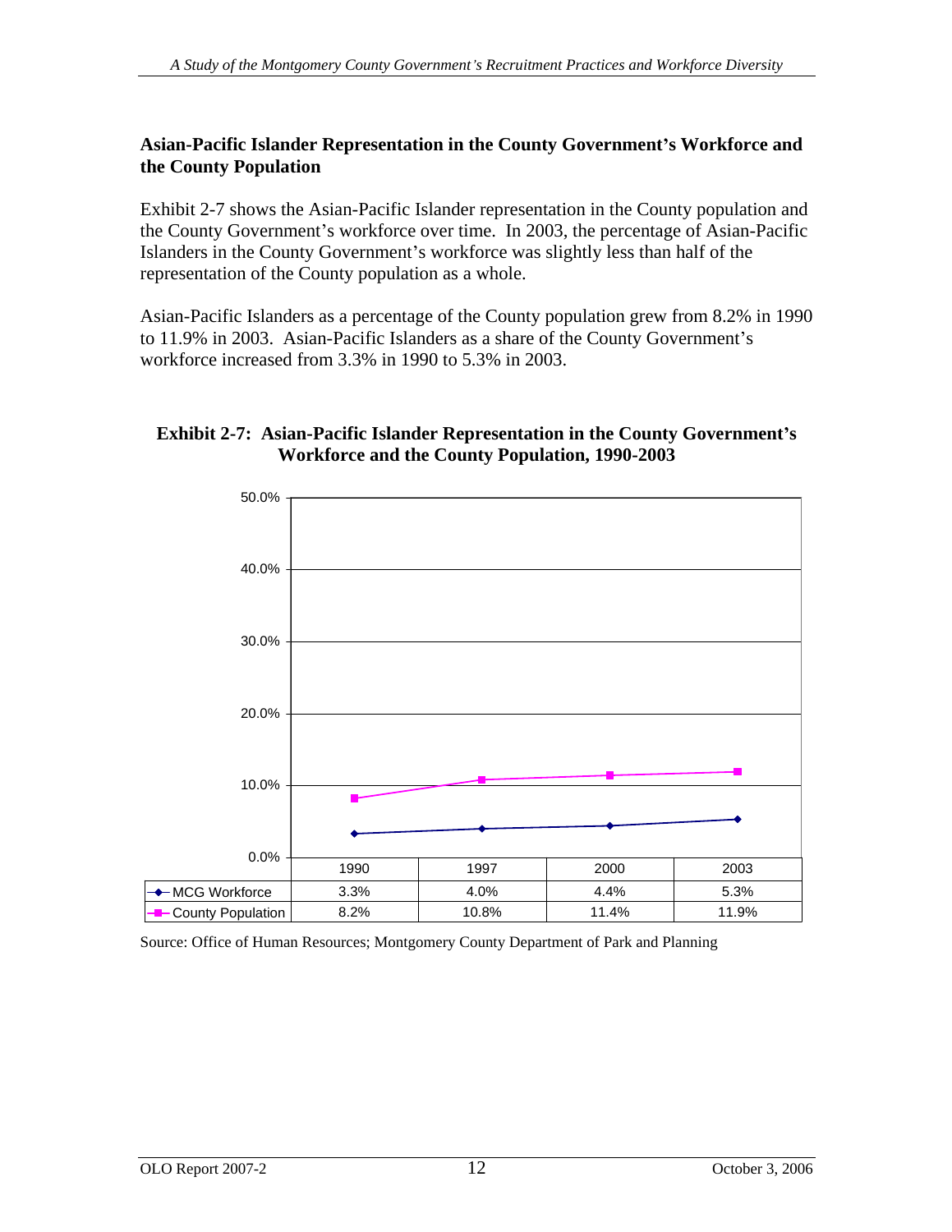#### **D. Changes in the Composition of the County Government s Workforce by EEO Job Group**

As described on page 5, OHR reports County workforce data by EEO job group to comply with federal EEOC reporting requirements. These data show the representation of male, female, White non-Hispanic, and minority employees in the County Government's workforce by job group. This section examines changes in the size and demographic composition of these occupational groups between 1995 and 2005.

#### **Changes in EEO Job Groups from 1995 to 2005**

Exhibit 2-8 compares the size of EEO job groups in the County Government's workforce in 1995 and 2005. Since 1995, one EEO job group shows a notable increase, two show notable decreases, and the remaining five show only marginal percentage changes (less than two percent). In particular, between 1995 and 2005,

- Protective Services workers increased from 26.5% to 34.2% of the workforce;
- Office/Clerical workers decreased from 13.9% to 10.7% of the workforce, and
- Technicians workers decreased from 10.9% to 7.7% of the workforce.





Source: OLO and the Office of Human Resources Personnel Management Reviews, August 2006.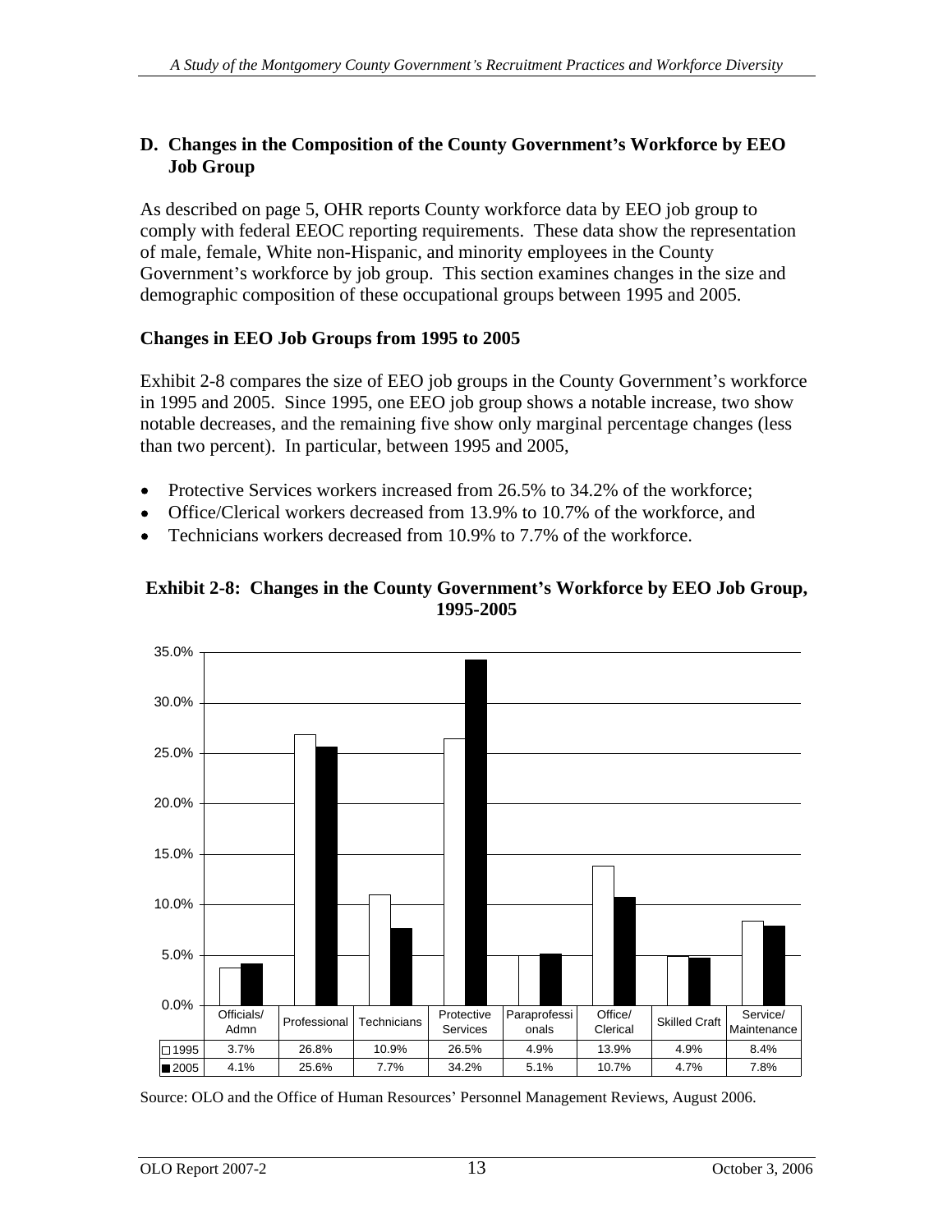#### **Changes in Number and Occupations of Male Employees, 1995-2005**

Table 2-3 compares the workforce composition by EEO Group for male employees in 1995, 2000 and 2005, and displays the increases in two five-year periods. The data show there were 860 more males in the 2005 workforce than the 1995 workforce, with 823 of these in the Protective Services job group.

| <b>EEO Job Group</b>         | 1995  | 2000        | 2005  | <b>Difference</b><br>1995-2000 | 2000-2005 | Difference   Difference<br>1995-2005 |
|------------------------------|-------|-------------|-------|--------------------------------|-----------|--------------------------------------|
| Officials and Administrators | 167   | 128         | 178   | $-39$                          | 50        | 11 -                                 |
| Professionals                | 721   | 551         | 685   | $-170$                         | 134       | $-36$                                |
| Technicians                  | 453   | 293         | 340   | $-160$                         |           | $-113$                               |
| Protective Services          | 1,440 | 1,960       | 2,263 | 520                            | 303       | 823                                  |
| Paraprofessionals            | 76    | 111         | 122   |                                |           | -46                                  |
| Office/Clerical              | 181   | 1/1         | 206   | $-10$                          |           | 25<br>ت                              |
| <b>Skilled Craft</b>         | 344   | 352         | 389   |                                |           | 45                                   |
| Service Maintenance          | 491   | 494         | 550   |                                |           | 50                                   |
| <b>Total</b>                 | 3,873 | 4,060 4,733 |       | 187                            | 673       | 860                                  |

#### **Table 2-3: Males in the County Government s Workforce by EEO Job Group, 1995, 2000, 2005**

Source: OLO and the Office of Human Resources Personnel Management Reviews, August 2006.

#### **Changes in Number and Occupations of Female Employees, 1995-2005**

Table 2-4 compares the workforce composition by EEO Group for female employees in 1995, 2000 and 2005. The data show there were 436 more females in the workforce in 2005 than in 1995; 280 of these were in the Professionals job group and 173 were in the Protective Services job group. There were also over 100 fewer female office/clerical workers in 2005 compared to 1995.

| <b>EEO Job Group</b>         | 1995     | $2000$ 2005   |       | 1995-2000 | Difference   Difference   Difference<br>$\vert$ 2000-2005 | 1995-2005 |
|------------------------------|----------|---------------|-------|-----------|-----------------------------------------------------------|-----------|
| Officials and Administrators | $\Omega$ | 107           | 171   | 10        |                                                           | 71        |
| Professionals                | 1,194    | 1,286         | 1,474 |           | 188                                                       | 280       |
| Technicians                  | 327      | 342           | 306   |           | $-36$                                                     | $-21$     |
| Protective Services          | 448      | 532           | 621   | 84        | 89                                                        | 173       |
| Paraprofessionals            | 275      | 332           | 308   |           | $-24$                                                     | 33        |
| Office/Clerical              | 807      | 712           | 697   | $-95$     | $-15$                                                     | $-110$    |
| <b>Skilled Craft</b>         |          |               |       |           |                                                           |           |
| <b>Service Maintenance</b>   | 108      | 114           | 111   |           |                                                           |           |
| <b>Total</b>                 | 3,260    | $3,432$ 3,696 |       | 172       | 264                                                       | 436       |

#### **Table 2-4: Females in the County Government s Workforce by EEO Job Group, 1995, 2000, 2005**

Source: OLO and the Office of Human Resources' Personnel Management Reviews, August 2006.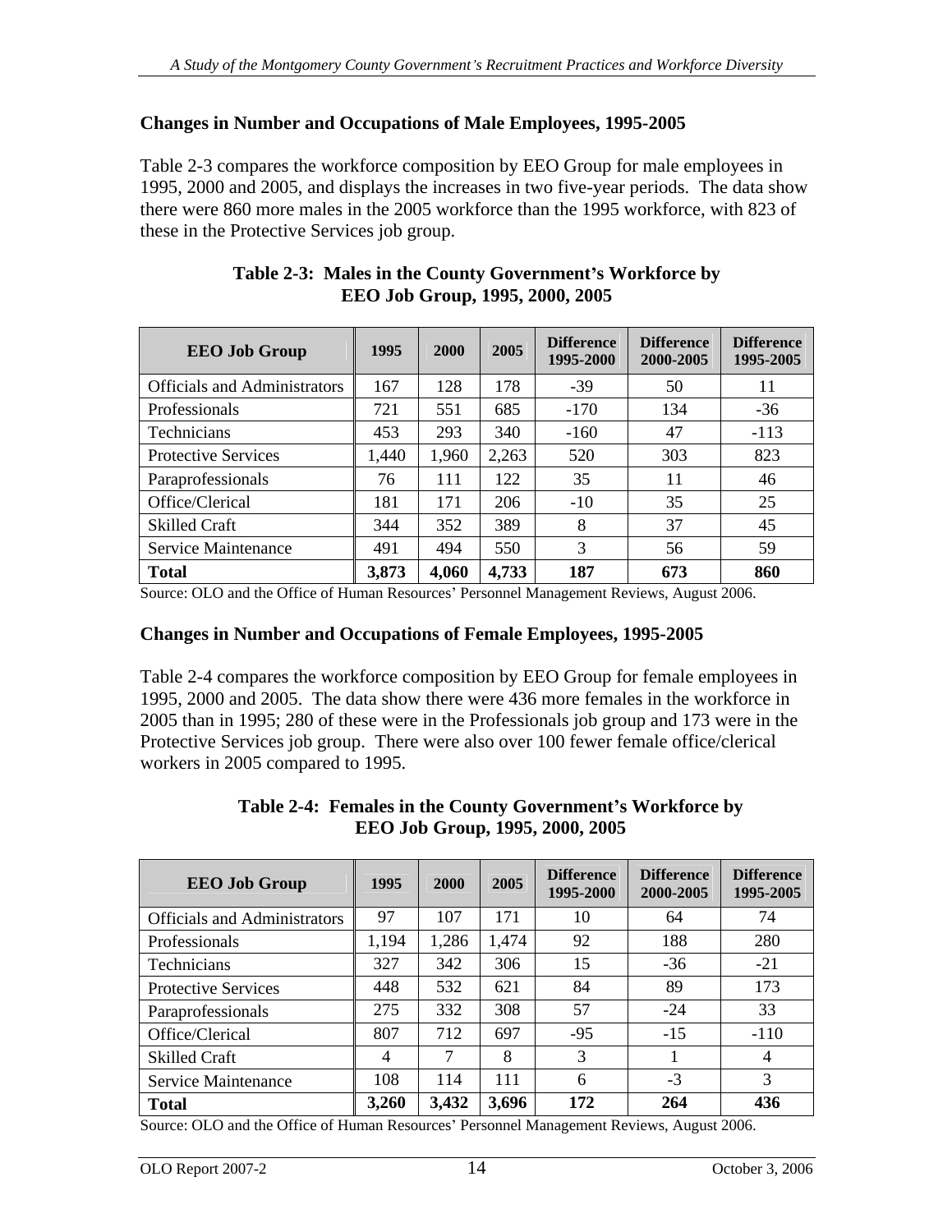#### **Changes in Number and Occupations of White non-Hispanic Employees, 1995-2005**

Table 2-5 compares the workforce composition by EEO Group for White non-Hispanic employees in 1995, 2000 and 2005. The data show there were 143 more White non- Hispanics in the workforce in 2005 than in 1995. An increase of 640 more White non- Hispanic employees in Protective Services in 2005 offset decreases in other job groups, such as Office/Clerical (-165), Technicians (-183) and Professionals (-112).

| Table 2-5: Changes in Number and Occupations of White non-Hispanic Employees, |
|-------------------------------------------------------------------------------|
| 1995, 2000, 2005                                                              |

| <b>EEO Job Group</b>         | 1995  | 2000        | 2005  | <b>Difference</b><br>1995-2000 | <b>Difference</b><br>2000-2005 | <b>Difference</b><br>1995-2005 |
|------------------------------|-------|-------------|-------|--------------------------------|--------------------------------|--------------------------------|
| Officials and Administrators | 218   | 182         | 259   | $-36$                          |                                |                                |
| Professionals                | 1,432 | 1,321       | 1,320 | $-111$                         |                                | $-112$                         |
| Technicians                  | 619   | 471         | 436   | $-148$                         | $-35$                          | $-183$                         |
| Protective Services          | 1,352 | 1,867       | 1,992 | 515                            | 125                            | 640                            |
| Paraprofessionals            | 186   | 210         | 194   | 24                             | $-16$                          |                                |
| Office/Clerical              | 606   | 504         | 441   | $-102$                         | $-63$                          | $-165$                         |
| <b>Skilled Craft</b>         | 257   | 247         | 233   | $-10$                          | -14                            | -24                            |
| Service Maintenance          | 201   | 161         | 139   | $-40$                          | $-22$                          | $-62$                          |
| <b>Total</b>                 | 4,871 | 4,963 5,014 |       | 92                             |                                | 143                            |

Source: OLO and the Office of Human Resources Personnel Management Reviews, August 2006.

#### **Changes in Number and Occupations of Minority Employees, 1995-2005**

Table 2-6 compares the workforce composition by EEO Group for minority employees in 1995, 2000 and 2005. The data show there were 1,001 more minority employees in the workforce in 2005 than in 1995, and increases in every EEO Job Group. Of note, there were 313 more minority employees in the Professionals and 318 more in the Protective Services job groups.

| <b>EEO Job Group</b>                | 1995                  |     | $2000$   2005  | <b>Difference</b><br>1995-2000 | Difference<br>  $2000 - 2005$ | <b>Difference</b><br>1995-2005 |
|-------------------------------------|-----------------------|-----|----------------|--------------------------------|-------------------------------|--------------------------------|
| <b>Officials and Administrators</b> | $\Lambda$             | 53  | $\overline{R}$ |                                |                               | 43                             |
| Professionals                       | 480                   | 607 | 793            | 127                            | 186                           | 313                            |
| Technicians                         | 101                   | 164 | 199            |                                |                               | 38                             |
| Protective Services                 | 536                   | 624 | 854            | 88                             | 230                           | 318                            |
| Paraprofessionals                   | 165                   | 231 | 230            | 66                             |                               | 65                             |
| Office/Clerical                     | 382                   | 371 | 441            | $-11$                          |                               | 59                             |
| <b>Skilled Craft</b>                | 90                    | 109 | 152            |                                | -43                           | 62                             |
| Service Maintenance                 | 398                   | 434 | 501            | 36                             |                               | 103                            |
| <b>Total</b>                        | 2,258   2,593   3,259 |     |                | 335                            | 668                           | 1,001                          |

**Table 2-6: Changes in Number and Occupations of Minority Employees, 1995, 2000, 2005**

Source: OLO and the Office of Human Resources' Personnel Management Reviews, August 2006. Note: Race/ethnicity data are not available for 4 employees (0.1%) in 1995; 37 employees (0.5%) in 2000; and 156 employees (1.9%) in 2005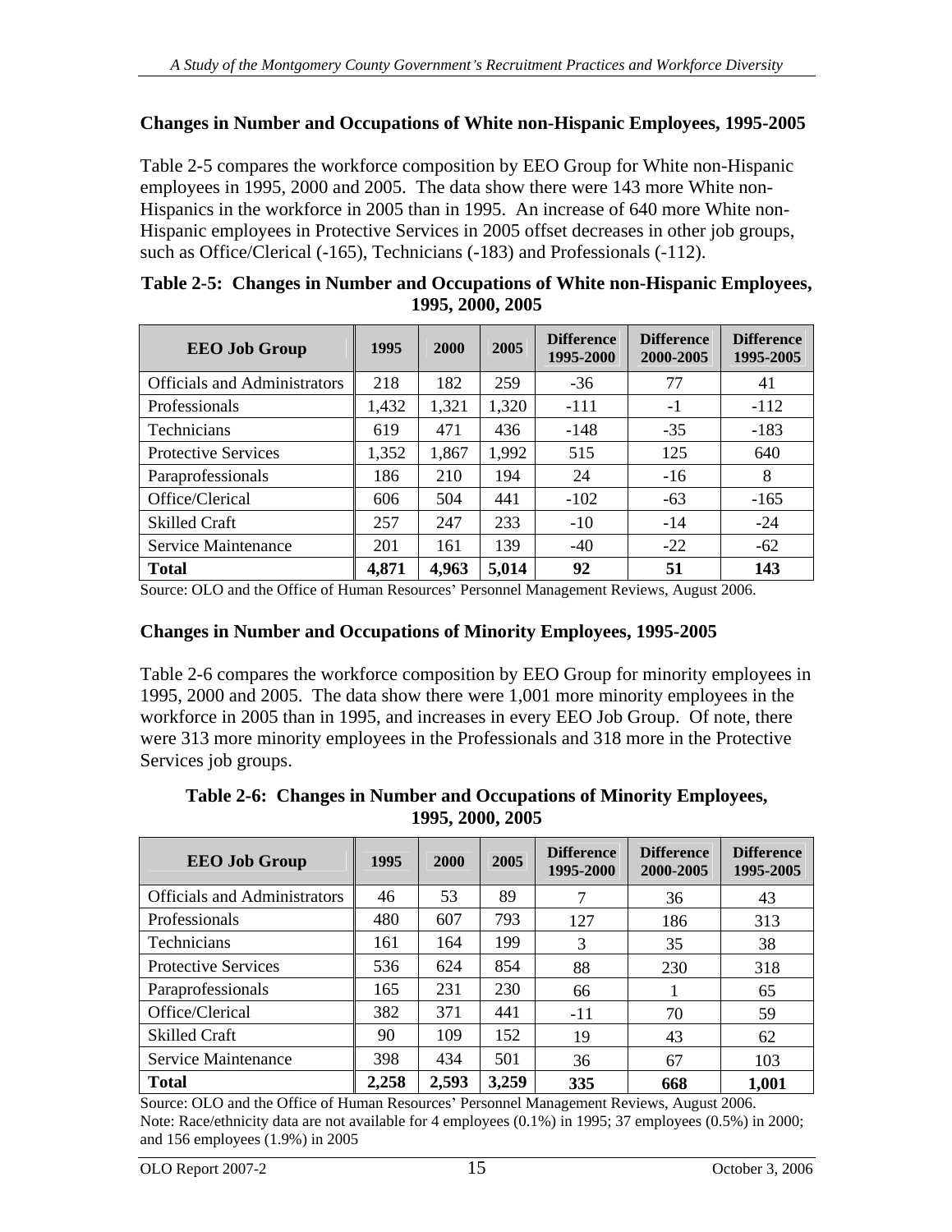### **E. Composition of the Supervisory Workforce in 2000 and 2005**

The data OHR publishes in the EEO Plan provides information about the composition of the County Government's supervisory workforce by EEO job group. This section presents these data for 2000 and 2005 for male and female employees and for White non- Hispanic and minority employees.

### **Male Representation in the Supervisory Workforce in 2000 and 2005**

Table 2-7 compares male representation in the supervisory workforce in 2000 and 2005 by EEO job group. There were 42 more male supervisors in 2005 compared to 2000, an increase of 6%. In 2005, the highest number of male supervisors are in Protective Services (448) followed by Professionals (121).

The share of male supervisors in most groups is notably higher than the representation of males in the workforce as a whole, which is 55%. The supervisory job groups with the highest share of males are Skilled Craft (100%), Protective Services (88%) and Technicians (86%).

|                                     | # of Male             | # of Male   | <b>Change</b>                                             | Total # of         | % of Male      |
|-------------------------------------|-----------------------|-------------|-----------------------------------------------------------|--------------------|----------------|
| <b>EEO Supervisory</b><br>Job Group | Supervisor<br>in 2000 | Supervisors | $\begin{array}{c}\n\text{from} \\ 2000-2005\n\end{array}$ | <b>Supervisors</b> | Supervisors in |
|                                     |                       | $\sin 2005$ |                                                           | $\sin 2005$        | 2005           |
| Officials/Administrators            |                       | ے ر         | $-11$                                                     |                    | 55%            |
| Professionals                       | 145                   | 121         | $-24$                                                     | 320                | 38%            |
| Technicians                         |                       |             |                                                           | 22                 | 86%            |
| Protective Services                 | 388                   | 448         | 60                                                        | 510                | 88%            |
| Paraprofessionals                   |                       | 40          |                                                           | - 66               | 70%            |
| Office/Clerical                     | 10                    |             |                                                           |                    | 63%            |
| <b>Skilled Craft</b>                | ാറ                    | - 19        |                                                           | - 19               | 100%           |
| Service Maintenance                 | 33 <sub>o</sub>       |             |                                                           | - 39               | 82%            |
| <b>Total</b>                        | 685                   | 727         | 42                                                        | 1,050              | 69%            |

# **Table 2-7: Males in the Supervisory Workforce by Job Group in 2000 and 2005**

Source: OLO and Office of Human Resources EEO data for July 2000 and December 2005, August 2006.

#### **Female Representation in the Supervisory Workforce in 2000 and 2005**

Table 2-8 shows data for female supervisors in each EEO Job Group for 2000 and 2005. The data show there were 69 more female supervisors in 2005 than 2000, an increase of 27%. The highest number of female supervisors are Professionals (199). The share of female supervisors in two groups  $-$  Officials and Administrators and Professionals  $-$  is equivalent or higher than the female representation in the workforce as a whole, which is 44%. The share of female supervisors in other groups is noticeably lower.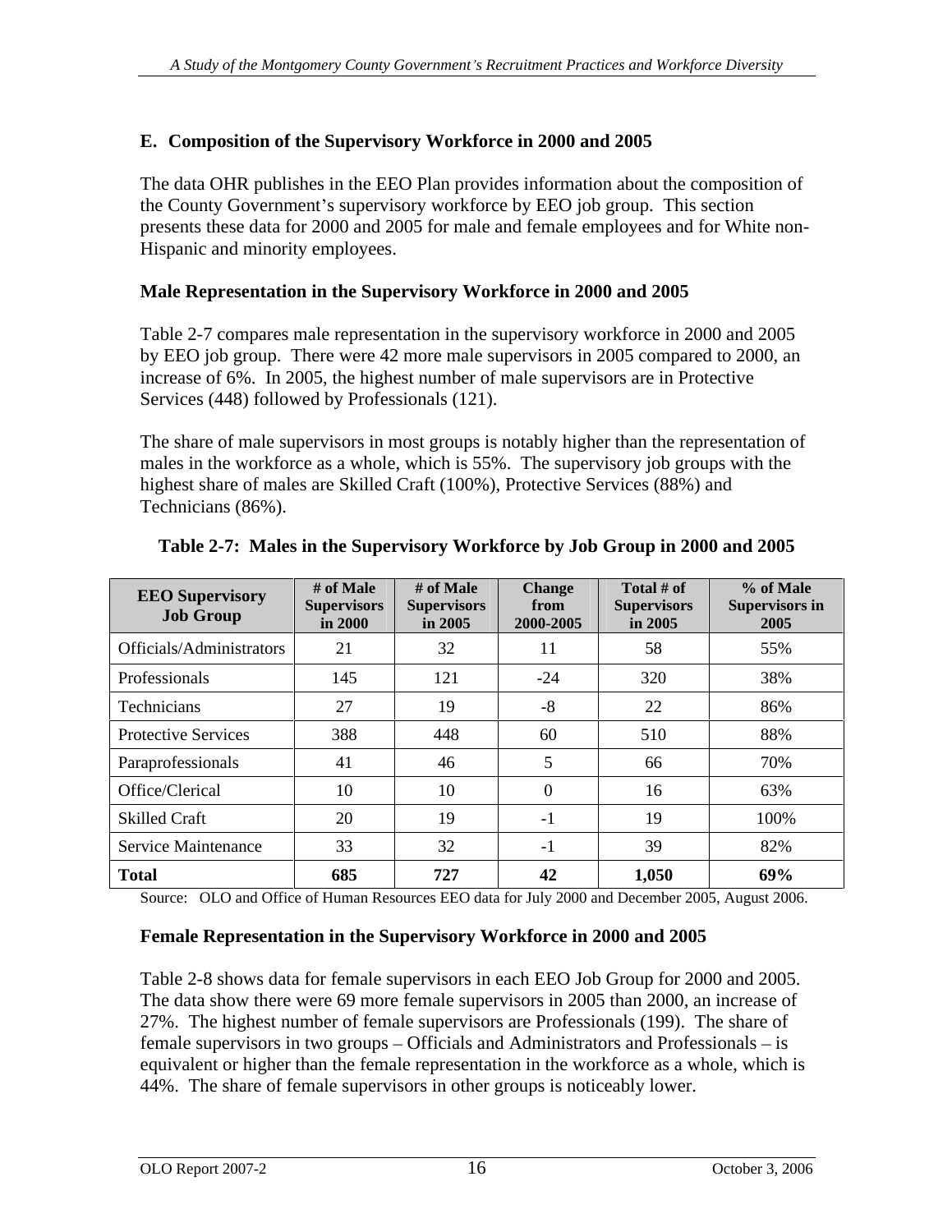| <b>EEO Supervisory</b><br>Job Group | # of Female # of Female   Change<br><b>Supervisol</b> |                        |                                                                                       | Total # of             | % of Female<br><b>Supervisors in</b> |
|-------------------------------------|-------------------------------------------------------|------------------------|---------------------------------------------------------------------------------------|------------------------|--------------------------------------|
|                                     | $\sin 2000$                                           | Supervisors<br>in 2005 | $\begin{array}{ c c c }\n\hline\n\text{from} & \text{2000-2005}\n\hline\n\end{array}$ | Supervisors<br>in 2005 | 2005                                 |
| Officials/Administrators            | <sup>11</sup>                                         |                        | 15                                                                                    |                        | 45%                                  |
| Professionals                       | 179                                                   | 199                    | $\angle U$                                                                            | 320                    | 62%                                  |
| Technicians                         |                                                       |                        |                                                                                       |                        | 14%                                  |
| <b>Protective Services</b>          | 40                                                    | 62                     | 22                                                                                    | 510                    | 12%                                  |
| Paraprofessionals                   | $\mathsf{L}$                                          | $\sim$                 |                                                                                       | 66                     | 30%                                  |
| Office/Clerical                     |                                                       |                        |                                                                                       |                        | 38%                                  |
| Skilled Craft                       |                                                       |                        |                                                                                       | 19                     | 0%                                   |
| Service Maintenance                 |                                                       |                        |                                                                                       |                        | 18%                                  |
| <b>Total</b>                        | 254                                                   | 323                    | 69                                                                                    | 1,050                  | 31%                                  |

**Table 2-8: Females in the Supervisory Workforce by Job Group in 2000 and 2005**

Source: OLO and Office of Human Resources EEO data for July 2000 and December 2005, August 2006.

# **White non-Hispanic Representation in the Supervisory Workforce in 2000 and 2005**

Table 2-9 shows the share of White non-Hispanic supervisors for each EEO job group. The data show an increase of five supervisors (17%) in 2005 compared to 2000. In 2005, the highest number of White non-Hispanic supervisory employees are in Protective Services (393) and Professionals (214). The share of White non-Hispanic supervisors in all supervisory job groups, except one (Office/Clerical) is higher than the share of White non-Hispanics in the workforce as a whole at 61%. At 86%, Technicians have the highest share of White non-Hispanic supervisory employees.

#### **Table 2-9: White non-Hispanic Employees in the Supervisory Workforce by Job Group in 2000 and 2005**

| <b>EEO Supervisory</b><br><b>Job Group</b> | # of White<br>non-H<br>upervis<br>2000 | # of White<br>2005 | <b>Change</b><br>from<br>2000-2005 | Total # of<br>Sunerviso<br>$\ln 2005$ | % of White non-<br><b>Hispan</b><br>Supervisors in |
|--------------------------------------------|----------------------------------------|--------------------|------------------------------------|---------------------------------------|----------------------------------------------------|
| Officials/Administrators                   | $\Omega$                               |                    | 22                                 | $\epsilon$ o                          | 79%                                                |
| Professionals                              | 242<br>242                             | 214                | -∠o                                | 320                                   | 67%                                                |
| Technicians                                | $\mathcal{L}$                          |                    |                                    | 22                                    | 86%                                                |
| Protective Services                        | 380                                    | 393                | 13                                 | 510                                   | 77%                                                |
| Paraprofessionals                          |                                        |                    |                                    | 66                                    | 68%                                                |
| Office/Clerical                            |                                        |                    |                                    | 16                                    | 56%                                                |
| <b>Skilled Craft</b>                       | 17                                     | 16                 |                                    |                                       | 84%                                                |
| Service Maintenance                        |                                        |                    |                                    |                                       |                                                    |
| <b>Total</b>                               | 763<br>7 U.J                           | 768                |                                    | 1,050                                 | 73%                                                |

Source: OLO and Office of Human Resources EEO data for July 2000 and December 2005, August 2006.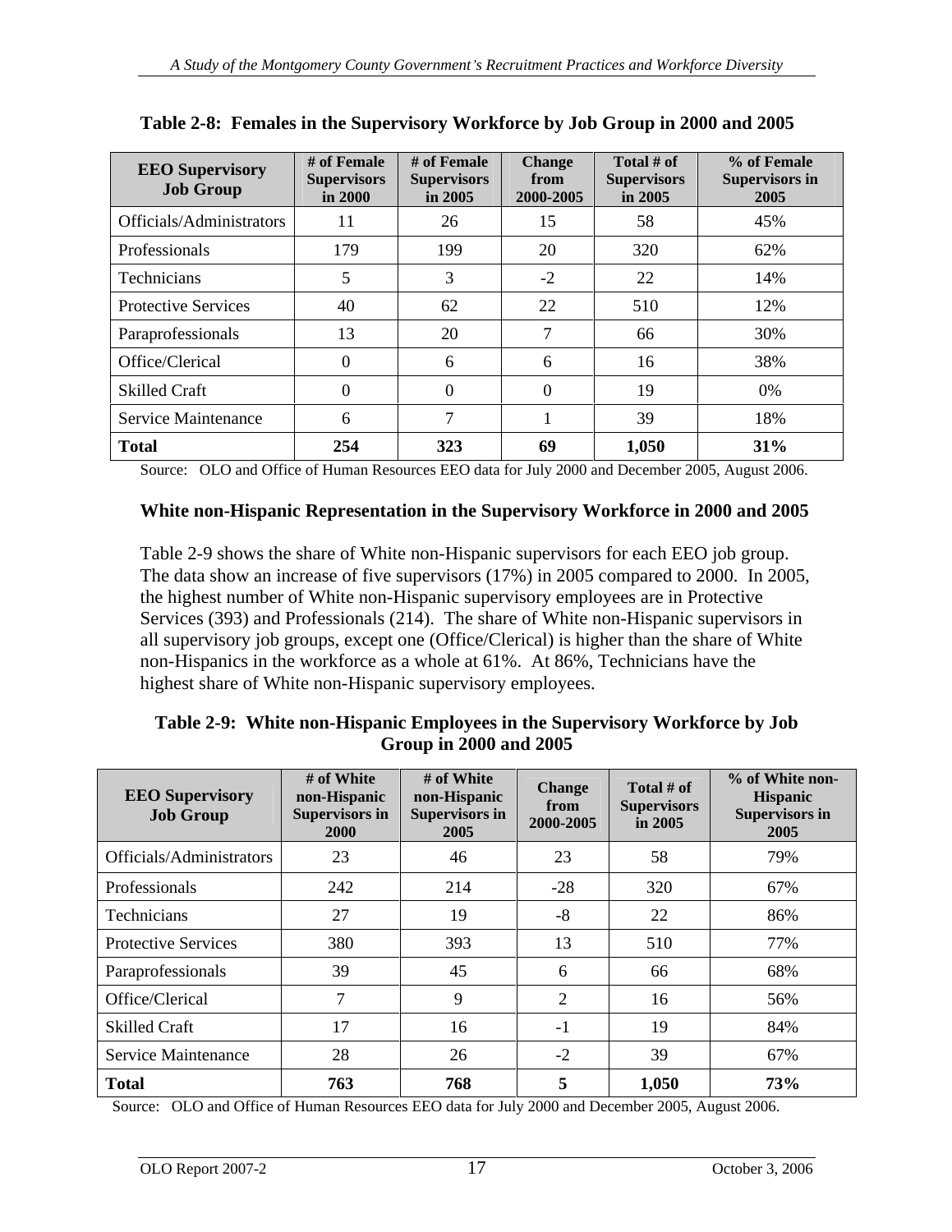### **Minority Representation in the Supervisory Workforce in 2000 and 2005**

Table 2-10 shows the share of minority supervisors for each EEO job group. There were 106 more supervisory employees who are minorities in 2005 compared to 2000, a 60% increase. In 2005, the supervisory groups with the highest number of minority employees are Protective Services (117) and Professionals (106).

At 44%, the representation of minorities in the Office/Clerical group is higher than the representation of minorities in the workforce as a whole at 39%. Supervisory job groups that have minority representation above 30% are the Service/Maintenance group (33%), the Professional group (33%), and the Paraprofessionals group (32%).

#### **Table 2-10: Minority Employees in the Supervisory Workforce by Job Group in 2000 and 2005**

| <b>EEO</b> Supervisory<br><b>Job Group</b>                                                     | # of Minority<br>Supervisors<br>in 2000 | # of<br>Minoriv.<br>Supervisors<br>in 2005 | Chang<br>$\begin{array}{ c c }\n\hline\n\text{from} \\ \text{2000-2005}\n\end{array}$ | Total # of<br>Supervisors i<br>2005 by EEO | % of Minority<br>Supervisors in<br>2005 |
|------------------------------------------------------------------------------------------------|-----------------------------------------|--------------------------------------------|---------------------------------------------------------------------------------------|--------------------------------------------|-----------------------------------------|
| Officials/Administrators                                                                       |                                         |                                            |                                                                                       | Grou                                       | 21%                                     |
| Professionals                                                                                  |                                         | 106                                        |                                                                                       | 320                                        | 33%                                     |
| the contract of the contract of the contract of the contract of the contract of<br>Technicians |                                         |                                            |                                                                                       |                                            | 14%                                     |
| Protective Services                                                                            |                                         | 111                                        | 69                                                                                    | 510                                        | 23%                                     |
| Paraprofessionals                                                                              |                                         |                                            |                                                                                       | 66                                         | 32%                                     |
| Office/Clerical                                                                                |                                         |                                            |                                                                                       |                                            | 44%                                     |
| Skilled Craft                                                                                  |                                         |                                            |                                                                                       |                                            | 16%                                     |
| Service Maintenance                                                                            |                                         |                                            |                                                                                       |                                            | 33%                                     |
| <b>Total</b>                                                                                   | 176                                     | 282                                        | 106                                                                                   | 1,050                                      | 27%                                     |

Source: OLO and Office of Human Resources EEO data for July 2000 and December 2005, August 2006.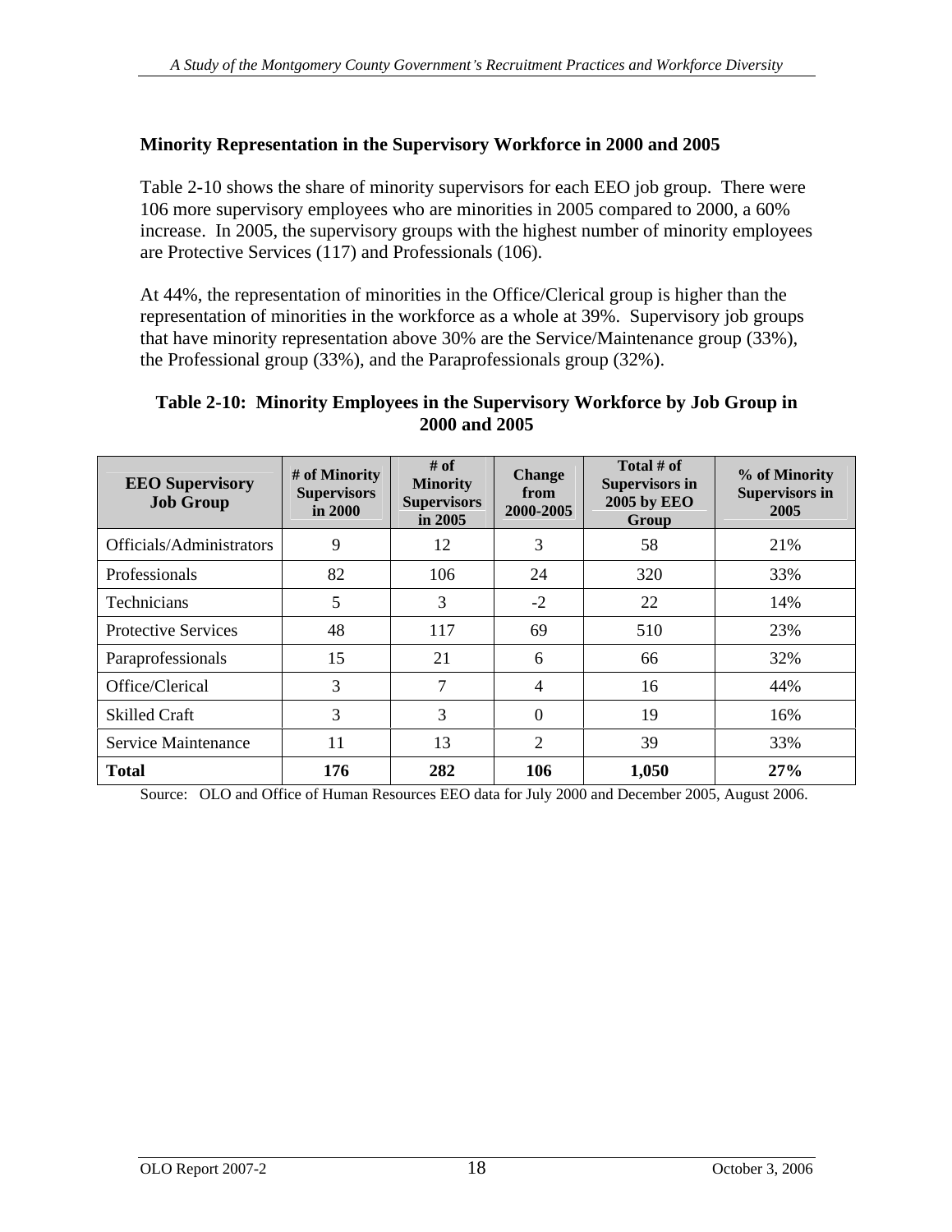# **Chapter III. Administration of the County Government s Recruitment Practices**

Each year, OHR produces an Equal Employment Opportunity and Diversity Action Plan (EEO Plan) to demonstrate the County's commitment to equal employment opportunity and workforce diversity. The most recent Plan, issued in September 2003, states the County's recruitment objectives are to "achieve a diverse cadre of qualified employees" and "eliminate barriers to optimum utilization of underrepresented employees." The Plan states:

To this end, the Office of Human Resources (OHR) will continue to expand and target its recruitment outreach efforts to reach those currently underrepresented communities, as indicated above. Specifically, the County's objectives are to increase the representation of qualified females and minorities in each of the underrepresented job groups ... until all areas of underutilization have been eliminated.

The Recruitment and Selection Team in OHR administers the countywide recruitment, selection and hiring process, and the EEO and Diversity Management Team in OHR develops and implements the County's EEO Plan. This chapter describes OHR's recruitment practices to increase the diversity of the County workforce.

- **Part A** summarizes how OHR and the hiring departments allocate roles and responsibilities in the recruitment and hiring process; and
- **Part B** describes the practices of the Recruitment and Selection Team.

# **A. OHR and Department Responsibilities for Recruitment and Hiring Activities**

In April 2001, the Council released OLO Report 2001-4, *An Overview of the Hiring Process in County Government.* OLO Report 2001-4 found that the responsibilities in the hiring process are usually shared by OHR and the hiring department. It also found that it takes approximately three to four months to hire an employee to fill an existing vacant position in the County Government. The report did not have any recommendations.

The Management and Fiscal Policy Committee discussed OLO Report 2001-4 with the Director of OHR in April 2001. In May 2001, the Chair of the MFP Committee asked the Director to address concerns about the advantages and disadvantages of centralizing background checks and actions to reduce the amount of elapsed time in the hiring process, including data to benchmark the elapsed time. In April 2002, the MFP Committee reported back to the Council that it would continue to monitor OHR's actions to improve the hiring process.

This section updates the findings in OLO Report 2001-4 about the roles and responsibilities in the hiring process and changes in the elapsed time to hire since 2001.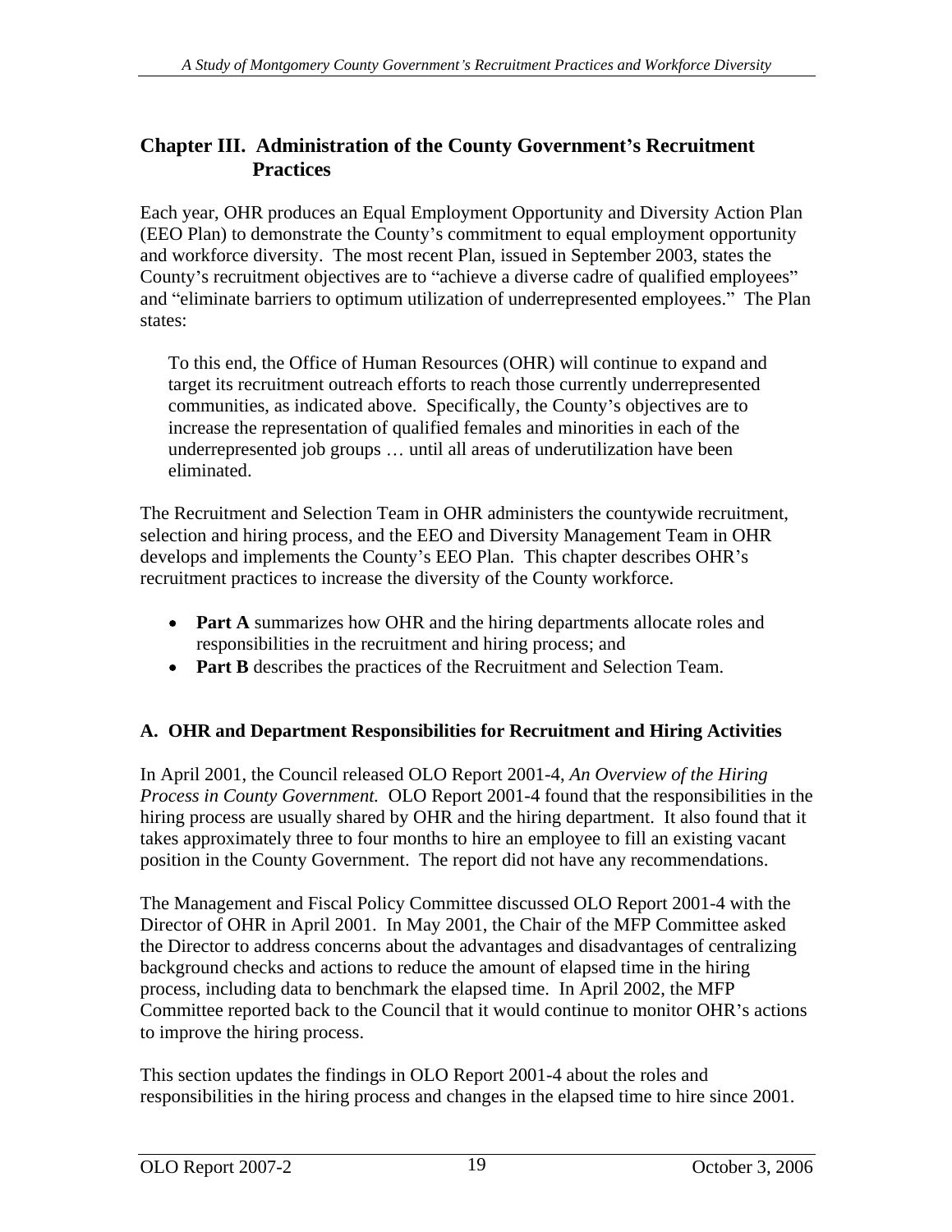**Roles and Responsibilities in the Hiring Process.** OLO Report 2001-4 described a seven step process that is jointly administered by the Office of Human Resources and the hiring department. At OLO's request, OHR updated a chart of information that summarizes the steps and responsibilities in the County Government's hiring process. Exhibit 3-1 (on page 21) displays this updated information.

The information in Exhibit 3-1 shows OHR is responsible for ensuring that job specifications, minimum qualifications and preferred criteria accurately reflect the job requirements. The hiring department is responsible for the interview and selection process. OHR and the hiring department share responsibility for the development of a recruitment plan.

The process outlined in Exhibit 3-1 applies to most recruitment activities. The exceptions to this division of responsibilities are the hiring of select job classifications unique to the Montgomery County Police Department, or the hiring of temporary, seasonal employees such as those in the Department of Recreation and the Board of Elections.

**Recruitment Activities.** The first two steps in Exhibit 3-1 address recruitment activities, which are the subject of this study. For the first step, the development of a recruitment and hiring plan, County regulations establish three options for a recruitment period:

- A recruitment period with a specific closing date is used when many well qualified applicants are expected to apply for a position;
- An open until filled recruitment period is used for a position that may be difficult to fill or for a position that requires an extensive or prolonged recruitment effort; and
- An open continuous recruitment period is used for a position that has frequent vacancies because of the number of positions that exist or due to turnover. Examples of positions this approach is used for include community health nurse, social worker, therapist, police officer, and police telecommunicator.

**Updated Elapsed Time Data.** OLO Report 2001-4 found it took almost 12 weeks to complete a portion of the hiring process (from minimum qualification review through the interview and selection), and three or four months to complete the entire process.

In February 2006, at an MFP Committee worksession, OHR reported the transition from a paper-based hiring system to an online applicant tracking and resume management system had improved the efficiency of the hiring process. Specifically, OHR stated it now posts jobs immediately, compared to the previous practice of every two weeks. OHR also reported a 33% decrease in time to hire, a 40% increase in qualified applicants, a 65% decrease in printing costs, and a 10% increase in diverse applicants. In FY06, the average time to fill a position was 80 days, or approximately 2.5 months.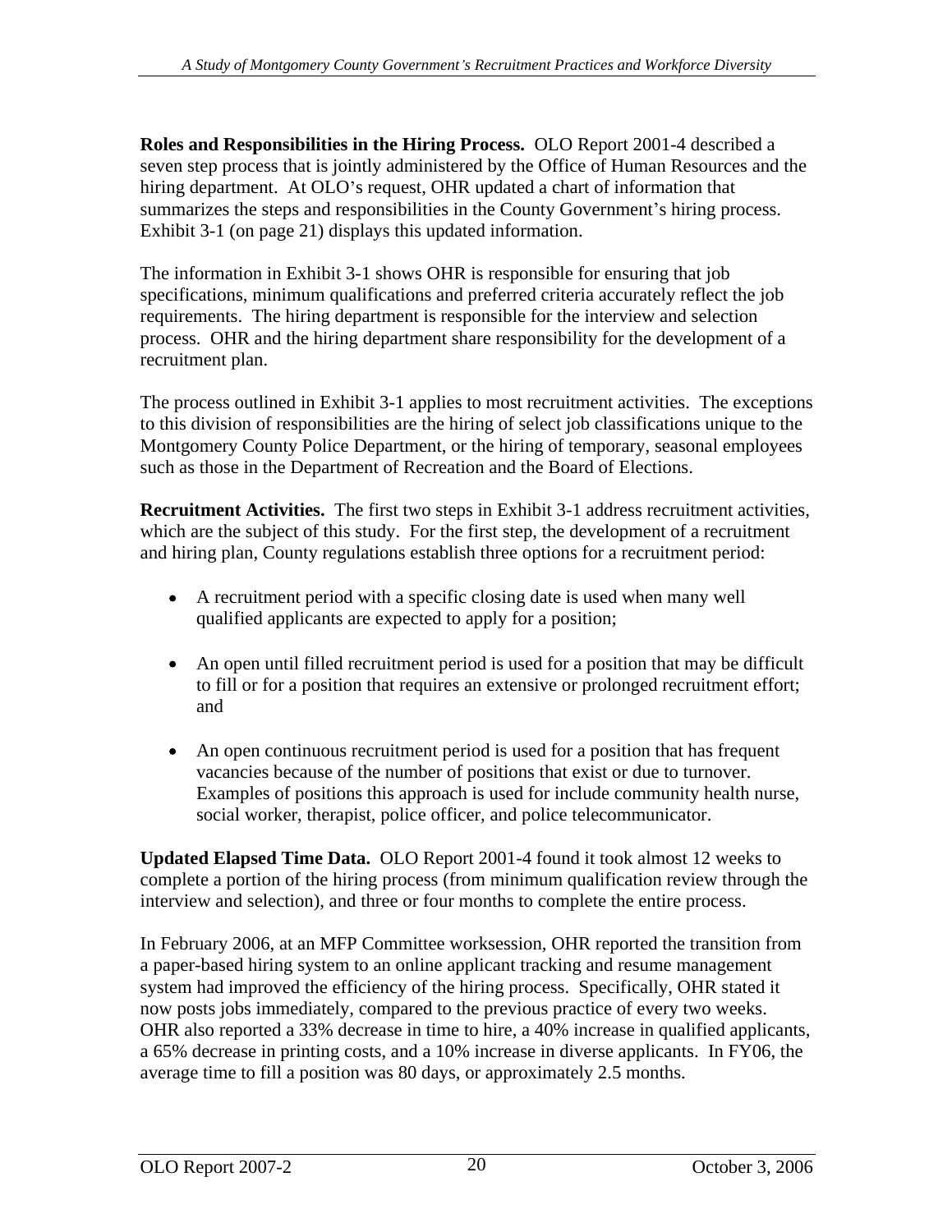| <b>PROCESS</b>                                                                                                | <b>RESPONSIBILITY</b> | <b>DESCRIPTION</b>                                                                                                                                                                                                                                                                                                                                                                                                                                                                                                                                                                                                                                |
|---------------------------------------------------------------------------------------------------------------|-----------------------|---------------------------------------------------------------------------------------------------------------------------------------------------------------------------------------------------------------------------------------------------------------------------------------------------------------------------------------------------------------------------------------------------------------------------------------------------------------------------------------------------------------------------------------------------------------------------------------------------------------------------------------------------|
| Step 1 - Develop<br>a Recruitment<br>and Hiring Plan                                                          | Shared                | The recruitment plan addresses the knowledge, skills, and abilities of<br>the job, preferred criteria, the scope and length of the recruitment<br>period, steps in the selection process, and identification of subject<br>matter experts to evaluate/rate applicants with regard to their<br>qualifications and ability to perform the job.                                                                                                                                                                                                                                                                                                      |
| Step 2 - Posting<br>period –<br>Advertising and<br>Recruitment                                                | Shared                | The purpose of this step is to widely publicize a vacancy and solicit<br>resumes. The hiring department drafts the requisition. Following<br>OHR's review and approval, requisitions are immediately posted to the<br>County's website, the WashingtonPost.com and DCJobs.com. OHR<br>and the hiring department discuss whether additional advertisement is<br>warranted and if so, jointly identify recruitment sites. OHR also<br>attends job fairs and outreach events as a recruitment tool.                                                                                                                                                  |
| Step $3 -$<br>Minimum<br>Qualification<br>Review                                                              | <b>OHR</b>            | OHR conducts an initial review of all resumes received during the<br>recruitment period to eliminate those that do not meet the minimum<br>qualifications as established in the class specification.                                                                                                                                                                                                                                                                                                                                                                                                                                              |
| Step 4 - Initial<br>Rating of<br>Resumes –<br><b>Subject Matter</b><br><b>Expert Review</b><br>and/or Testing | Shared                | OHR provides detailed instructions including rating sheets and criteria<br>to subject matter experts previously identified to review and evaluate<br>the resumes of applicants who meet the minimum qualifications. A<br>department may use employees who are familiar with the job<br>requirements or outside experts. Completed rating sheets are returned<br>to OHR. In some instances, OHR may conduct a written or oral<br>examination or other professionally acceptable assessment technique as<br>part of the selection process.                                                                                                          |
| Step $5 -$<br>Certification of<br>an Eligible List                                                            | OHR                   | OHR uses the ratings provided by the department and/or test scores to<br>identify eligible candidates by rating category. OHR forwards to the<br>department the resumes of candidates in the highest rated category.<br>The department may select any candidate from the highest rated<br>category.                                                                                                                                                                                                                                                                                                                                               |
| Step $6-$<br>Interview and<br>Selection<br><b>Process</b>                                                     | Hiring<br>Dept.       | OHR provides instruction and written guidelines to the hiring<br>department for the interview process. The hiring department has lead<br>responsibility for this step which consists of identifying candidates to<br>interview, assembling an interview panel, conducting the interview,<br>and checking references. In some cases, a department must hire the<br>most senior person to comply with collective bargaining agreements.                                                                                                                                                                                                             |
| Step 7 -<br>Conditional<br>Offer of<br>Employment and<br>Subsequent<br>Steps in the<br><b>Hiring Process</b>  | Shared                | This phase begins after the hiring department notifies OHR of its<br>selection decision. Background investigations are<br>conducted/coordinated by the hiring department and/or OHR. OHR<br>schedules and administers medical history reviews and physical<br>examinations. Departments are authorized to negotiate salary offers up<br>to the midpoint of the salary range for non-represented employees.<br>Salaries above the mid-point for non-represented and salaries above<br>entry for bargaining unit (MCGEO) positions require OHR review and<br>approval. OHR extends final job offers and schedules new employees<br>for orientation. |

#### **Exhibit 3-1: Summary of the County s Hiring Process Description and Responsibilities**

Source: OLO and OHR, August 2006.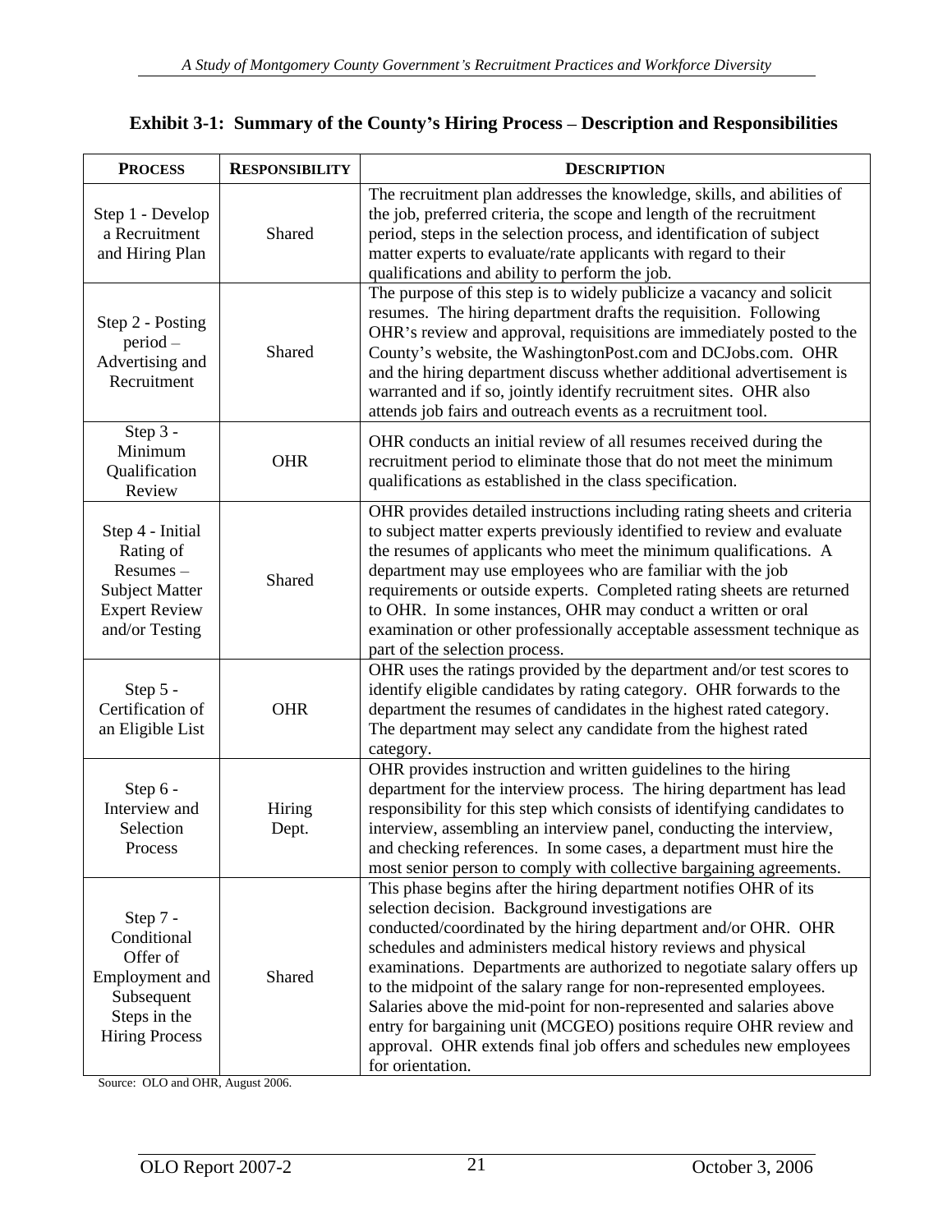# **B.** The Recruitment and Selection Team – Recruitment Practices

OHR's Recruitment and Selection Team is responsible for "attracting, hiring, and promoting candidates for County departments and agencies that result in a highly skilled, competent, and diverse workforce." The team's recruitment and hiring responsibilities are to:

- Engage in a wide variety of outreach activities designed to ensure quality and diversity in candidate population; and
- Provide guidance to departments and agencies on selection and hiring.

The Approved FY07 Budget for the Recruitment and Selection Team is \$1.4 million, including \$1.26 million for personnel (12.15 WYS) and \$170,400 in operating expenses.

**Personnel.** The Recruitment and Selection Team has a manager, 12 Human Resources Specialists and a Data Entry Operator. The Recruitment and Selection staff are organized into three teams of four specialists. Each Specialist has four core responsibilities. These are:

- **Recruitment** A Specialist works with department staff to post jobs, list valid preferred criteria and to recruit for jobs as widely as needed. A Specialist is expected to be well versed in the various jobs in each department, to have a working knowledge of the department's functions, and to maintain current knowledge of hiring issues, trends, and future vacancies in assigned departments. A Specialist assists a department with proactive planning and with outreach for recruitment. A Specialist also serves as the primary contact for applicants who have questions about the County's recruitment and application processes.
- **Selection** A Specialist screens resumes for minimum qualifications, coordinates subject-matter expert review of preferred criteria and/or administration of tests, and certifies eligible lists. A Specialist provides guidance to departments on the interview and selection process. This assistance consists of providing forms and advice about who sits on the interview panel, appropriate interview questions, or how to structure the selection process. OHR has also posted extensive written information on the OHR Resource library to educate hiring managers about the interview and selection process.
- **Hiring**  $-A$  Specialist coordinates all details of the hiring process, including extending job offers and coordinating occupational medical review and background investigations. A Specialist serves as a technical resource on salary issues, provides guidance to department managers on salary negotiations, and processes PAFs and memoranda related to the hiring process.
- **Job Fairs and Outreach** A Specialist attends job fairs and outreach activities to market  $\bullet$ the County Government as an employer. One Specialist has lead responsibility for coordinating this effort and meets with the Team Manager to decide which fairs to attend; however, all staff specialists routinely participate in the fairs.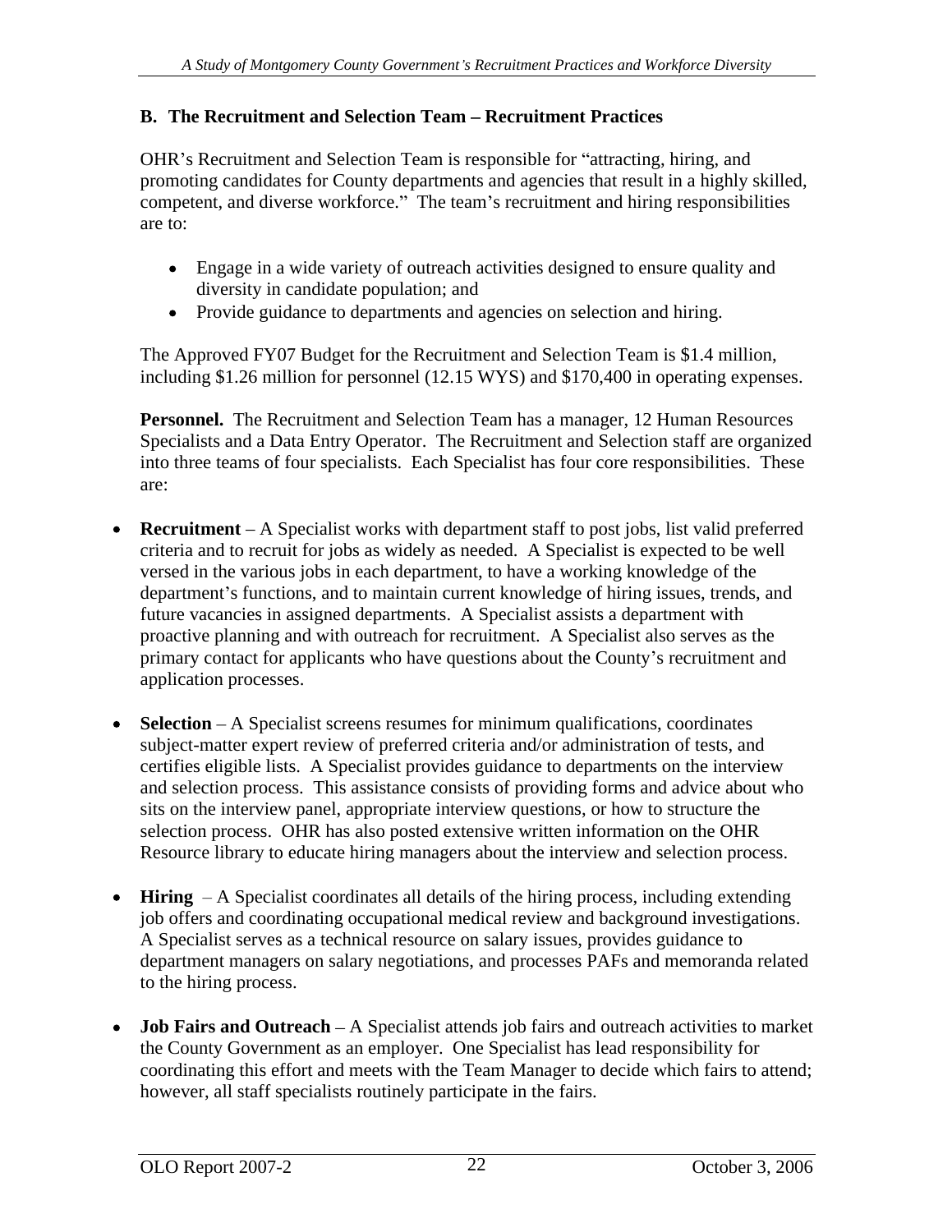In addition, Human Resources Specialists are also assigned responsibilities for special projects. For example, one person has lead responsibility for outreach; three Specialists develop and administer public safety promotional examination processes; another is the lead systems administrator for the Peopleclick system; and others conduct Selection Guidelines training, coordinate multilingual examinations, conduct new employee orientation, assist with IT related projects, or perform other special assignments.

**Operating Budget.** The FY07 approved budget for operating expense for countywide advertising is \$17,400 which pays for a weekly sweep of the County's website by the Washington Post to post jobs online. OHR also routinely advertises vacancies on DCjobs.com, a job board for the local area.

The FY07 budget includes an additional \$4,000 designated for advertising, marketing and sales. This money pays for giveaways at local job fairs, plus advertising costs for recruitment activities to fill positions in the Office of Human Resources. OHR does not have funds to advertise job vacancies for other departments; instead, the ability to fund these costs depends on the budget of each individual department.

**General Recruitment Practices.** One of the core responsibilities of the Human Resources Specialists on the Recruitment and Selection Team is to partner with hiring department staff to develop an effective recruitment strategy for County job vacancies. The recruitment strategies OHR's Specialists routinely use include posting to the career page on the County's website, online and media advertising, and participating in various outreach events, such as job fairs and career days.

Advertising. OHR advertises County jobs through the news media and on the County's website. All County positions identified for outside hiring are routinely advertised online on the Washington Post and DCjobs.com websites. OHR reports that many internet sites provide a cost effective way to publicize job vacancies because positions frequently can be posted for less than \$300-\$400. Newspaper or trade journal advertisements are used for some jobs, but these are generally far more expensive than online advertising and are subject to inflexible timelines or publication dates.

Outreach Activities. OHR staff specialists participates in job fairs, career days at local schools and universities, trade shows and local community events to publicize County Government employment opportunities. Some of these events are opportunities to market the County generally whereas others target specific occupations. OHR attends some of these events on its own and participates in other events with departmental staff.

OHR receives notices of events on an ongoing basis. The Team Manager determines which events staff will attend based on cost, the targeted audience, and prior year experiences. In FY06, OHR attended 21 different outreach events including job fairs, career days, career fairs, outreach events, and trade shows. Exhibit 3-2 (on page 24) lists the name, cost and size of each of these activities to provide a sense of their variety.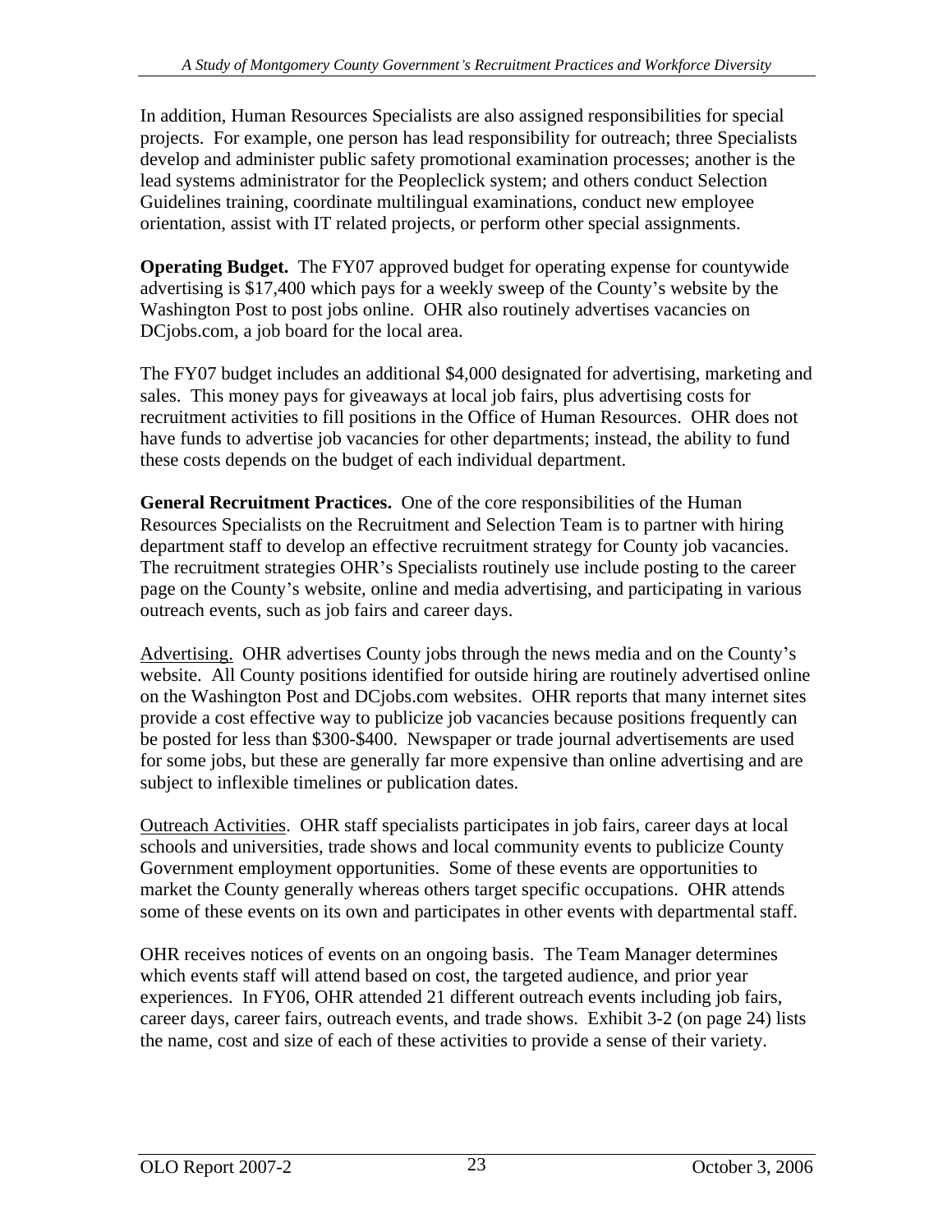| <b>Date</b>          | <b>Name</b>                                                 | Cost           | Size of<br>event | New in FY06 or<br>Ongoing            | <b>Staffing</b>                     |
|----------------------|-------------------------------------------------------------|----------------|------------------|--------------------------------------|-------------------------------------|
| July<br>2005         | Maximus Job Fair                                            | Free Large     |                  | Attended in<br>2005                  | OHR Only                            |
| July<br>2005         | Montgomery Works Job Fair   Free                            |                | Medium           | Ongoing                              | OHR Only                            |
| Sept.<br>2005        | <b>Montgomery Village</b><br>Foundation Job Fair            |                | \$100 Medium     | First time event<br>was held         | OHR Only                            |
| Oct.<br>2005         | University of MD Career<br>Fair                             | Free Large     |                  | Ongoing                              | OHR Only                            |
| Oct.<br>2005         | Langley Park Career Day                                     | Free           | Small            | First time event<br>was held         | OHR Only                            |
| Oct.<br>2005         | Hispanic Heritage Month                                     | Free           | Large            | Ongoing                              | OHR & various<br>County departments |
| Nov.<br>2005         | Diversity Day                                               | Free Large     |                  | Ongoing                              | OHR & various<br>County departments |
| Feb.<br>2006         | Hispanic Media Event                                        | Free Small     |                  | First time event<br>was held         | OHR and Police                      |
| March<br>2006        | Montgomery Works Job Fair   Free                            |                | Large            | Ongoing                              | OHR & DOCR                          |
| 2006                 | March   EMS Nat'l Convention<br><b>Trade Show</b>           | \$250          | Large            | Ongoing                              | OHR & MCFRS                         |
| April<br>$2006$ Fair | Montgomery College Career                                   | $$100$ Small   |                  | Ongoing                              | OHR Only                            |
|                      | April   U of MD Baltimore Career                            | \$25           |                  | Medium   Ongoing                     | OHR & HHS                           |
| 2006                 | Fair (Social Work)<br>April   Howard Univ. Career Fair      |                |                  |                                      |                                     |
| 2006<br>April        | (Social Work)<br>Catholic Univ. Career Fair                 |                |                  | Free   Medium   Ongoing              | OHR & HHS                           |
| 2006                 | (Social Work)<br>  Maryland Hispanic Work                   | \$60           |                  | Medium   Ongoing<br>First time event | OHR & HHS<br>OHR, DOCR and          |
| April<br>2006        | Force Conf. and Job Fair                                    |                | $$300$ Large     | was held                             | <b>MCFRS</b>                        |
|                      | April First Baptist Church of Mt.<br>2006   Ranier Job Fair | Free           | Small            | First time event<br>was held         | OHR & MCFRS                         |
|                      | April Jezreel Employment<br>2006 Ministry                   | Free Small     |                  | Ongoing                              | OHR & Police                        |
| April<br>2006        | Take Your Children to Work<br>Day                           | I Free         | Large            | Ongoing                              | Various County<br>departments       |
|                      | May   Congressman Albert Wynn's  <br>2006 Job Fair          | Free           | Large            | Ongoing                              | OHR, DOCR, Police<br>and MCFRS      |
| May<br>2006          | Springbrook High School<br>Government Career Day            |                | Free   Medium    | First time event<br>was held         | OHR, Police and<br><b>MCFRS</b>     |
| June<br>2006         | <b>Cameroon Cultural Festival</b>                           | $\cdot$   Free | Medium           | Participated<br>2005 & 2006          | OHR, HHS, DPWT,<br>MCFRS, Police    |

#### **Exhibit 3-2: Outreach Events and Job Fairs Attended in FY06**

Source: OLO and OHR, August 2006.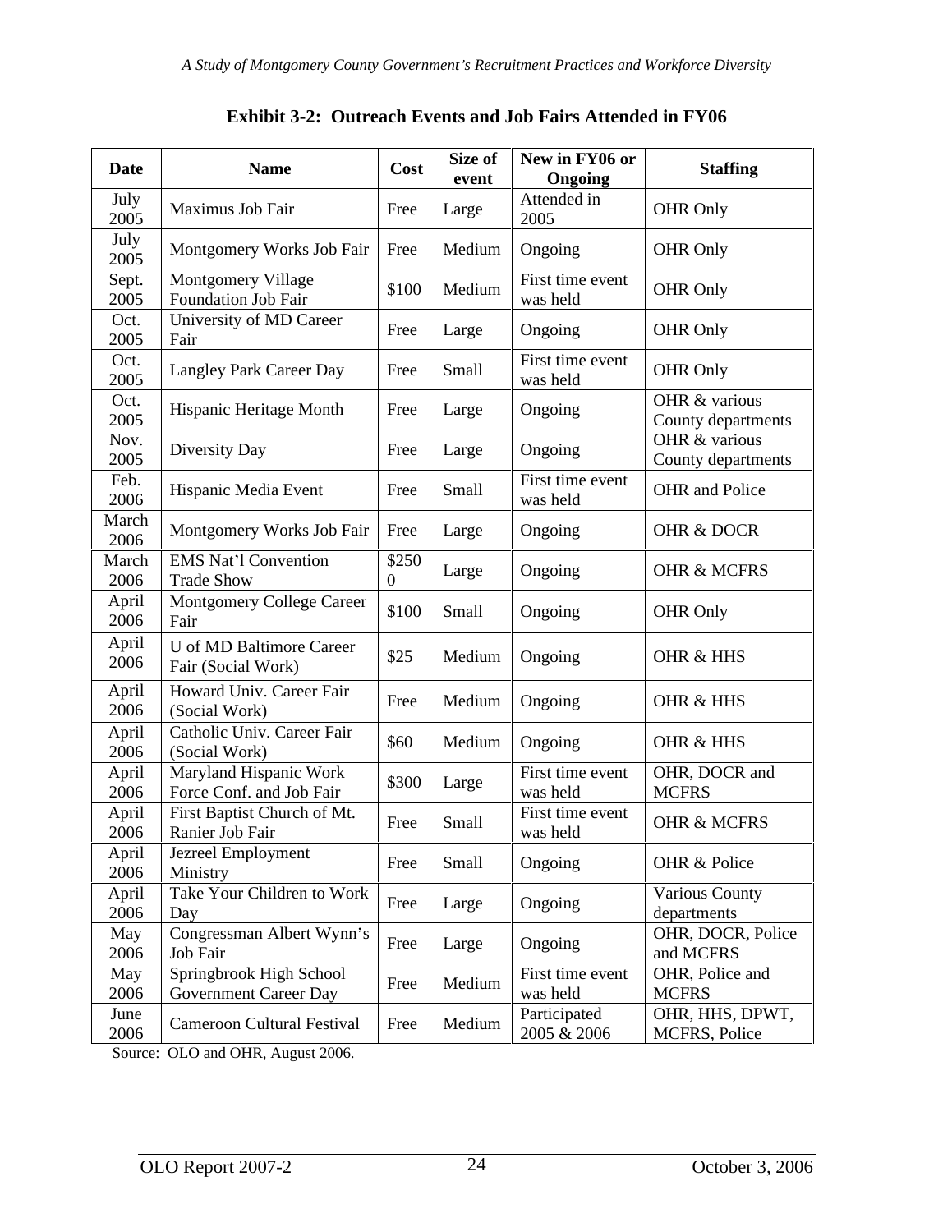**Recruitment Activities to Target Minority Candidates.** A review of the outreach activities in Exhibit 3-3 shows many of the events OHR attended in FY06 were designed to target minority communities or potential minority candidates. For example:

- $\bullet$ The Hispanic Heritage Month, the Hispanic Media Event and the Maryland Hispanic Workforce Conference and Job Fair targeted potential Hispanic candidates;
- Congressman Albert Wynn's Job Fair and the Howard University Career Fair targeted potential African-American candidates; and
- The First Baptist Church of Mt. Ranier event and the Cameroon Cultural Festival targeted potential candidates using community, cultural or faith based networks.

The FY04 EEO Plan identified an extensive list of strategies designed to expand and target outreach efforts to women and minorities. At OLO's request, OHR reviewed these strategies to identify those that are still in use and those that were discontinued. Exhibit 3-3 displays OHR's updated information.

| OHR Strategies to Expand Outreach to Women and Minorities as of 7/1/2003                                                                                               | <b>Status as of</b>     |
|------------------------------------------------------------------------------------------------------------------------------------------------------------------------|-------------------------|
|                                                                                                                                                                        | <b>July 2006</b>        |
| Meet with individual departments to provide advice about outreach to a variety of<br>underrepresented groups in their department specific recruitment efforts          | Ongoing                 |
| Provide booth at Annual Diversity day Observance Program                                                                                                               | Ongoing                 |
| Partner with MD State Joint Services Employer Committee to sponsor job fair                                                                                            | Discontinued            |
| Forge partnerships with local colleges and universities to establish internship<br>programs                                                                            | Ongoing                 |
| Offer information employment seminars at designated County libraries                                                                                                   | Discontinued            |
| Offer online application process, training, and public access computers                                                                                                | Ongoing                 |
| Sponsor programs through MC Commission for Women                                                                                                                       | Ongoing                 |
| Attend job fairs, advertise on minority websites and offer seminars to target<br>populations                                                                           | Ongoing                 |
| Offer outreach, assistance and education workshops to immigrants at sites<br>throughout County                                                                         | Discontinued            |
| Pursue minority outreach through specific recruitment sites                                                                                                            | Ongoing                 |
| Record television interview on Que Pasa                                                                                                                                | Discontinued            |
| Advertise County jobs in publications and websites with high minority readership                                                                                       | Ongoing                 |
| Support activities and co-sponsor educational and career development programs<br>offered by African-American Employee Association and Hispanic Employee<br>Association | Ongoing                 |
| Attend job fairs to promote job opportunities within minority communities                                                                                              | Ongoing                 |
| Advertise job opportunities in publications and on websites targeted at ethnic<br>communities                                                                          | Ongoing                 |
|                                                                                                                                                                        |                         |
| Participate in ethnic festivals and ethnic job fairs                                                                                                                   |                         |
| Serve on Montgomery College Disability Support Services Advisory Committee                                                                                             | Ongoing<br>Discontinued |

| Exhibit 3-3: OHR Outreach Strategies to Women and Minorities, 2003 and 2006 |  |  |
|-----------------------------------------------------------------------------|--|--|
|                                                                             |  |  |

Source: OLO and OHR, Montgomery County FY04 EEO and Diversity Action Plan (no date), October 2006.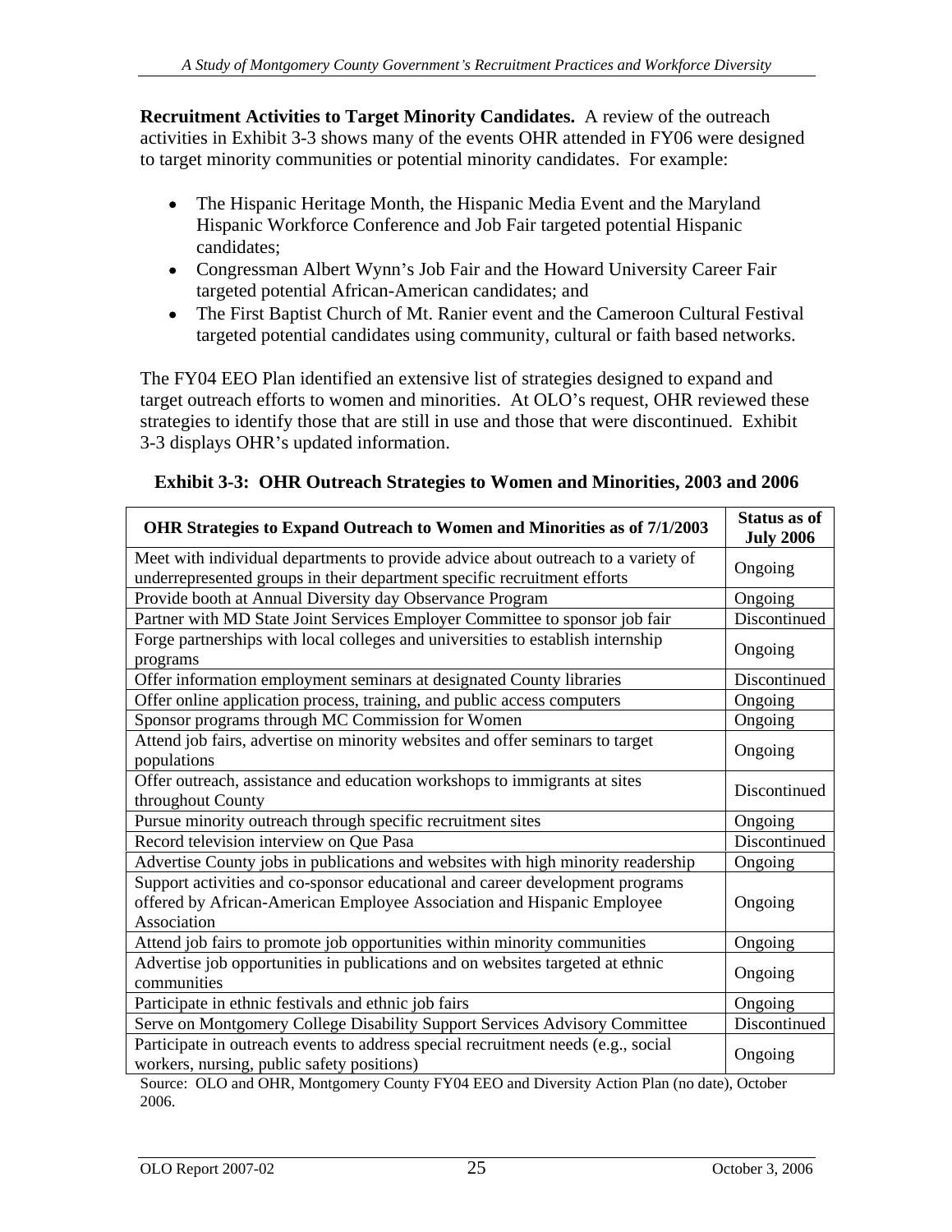# **Chapter IV. Case Studies of Recruitment Practices and Workforce Diversity**

Employment practices, such as decisions about recruitment, hiring and promotions, mirror the structure of administrative authority in an organization. When an organization like the County Government uses recruitment, hiring, and promotion to diversify its workforce, much of the responsibility and initiative for doing so rests with Department Directors and managers in the hiring departments.

DHHS and MCFRS represent two of the five largest departments in the County Government's workforce. The recruitment, hiring, and promotion decisions that the Directors and managers in DHHS and MCFRS make affect 2,600 employees, or approximately one-third of the County Government workforce.

As front line service providers, DHHS and MCFRS recognize the importance of hiring a workforce that can serve a diverse community effectively, and reflect the diversity of the available labor force. DHHS and MCFRS each face recruitment challenges. OHR identified positions in both departments on a list of hard-to-fill positions prepared for the MFP Committee.<sup>5</sup> Both departments met recently with different Council Committees to discuss specific recruitment and training issues.

- In February 2006, DHHS (and OHR) met with the MFP and HHS Committees to discuss recruitment and retention of Nurses and Social Workers.
- In July 2006, MCFRS (and MCPD, MCPS and Montgomery College) met with the Public Safety and Education Committees to discuss MCFRS's recruitment and outreach efforts with MCPS and the College.

Also, in 2004, after publicity about a MCFRS recruitment class which had 41 white men, two white women and three minorities, the Council passed Resolution 15-684. The Resolution acknowledged that the make-up of the current class did not meet the needs of MCFRS or the community, and the Council approved a special appropriation of \$200,000 to "implement a comprehensive and effective outreach and recruitment strategy and engage an expert to review the recruitment and testing process."

This chapter presents information about the current recruitment efforts in DHHS (Part A) and MCFRS (Part B). Each case study describes the department's recruitment budget, general recruitment activities, and other strategies to address employment barriers. The case studies also examine data to assess the effectiveness of the departments recruitment strategies.

 $<sup>5</sup>$  OHR's list of hard to fill positions included four positions in DHHS, i.e., Community Health Nurse II,</sup> Community Service Aide III, Social Worker II, and Social Worker III; and two positions in MCFRS, i.e., Community Health Nurse II and Firefighter/Rescuer III.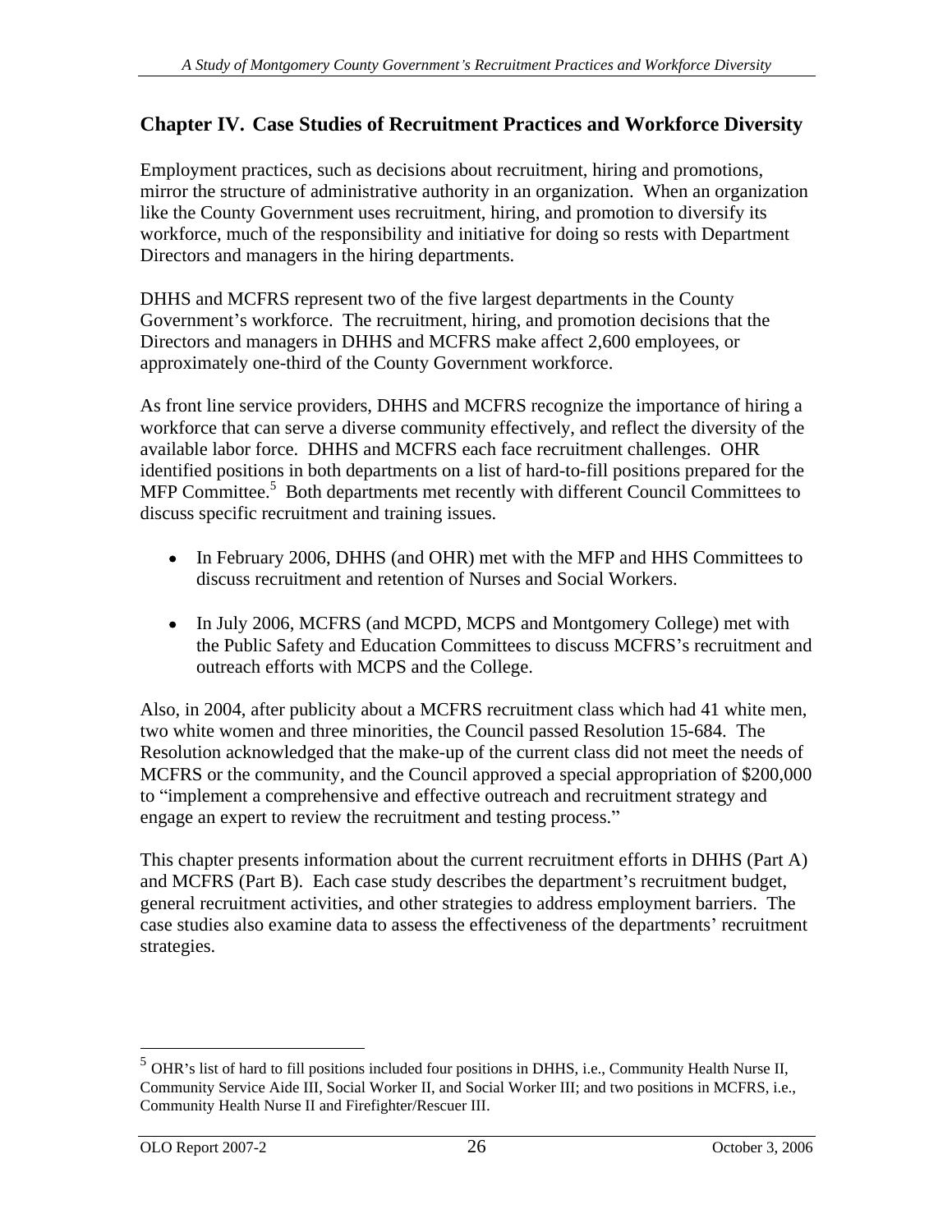# **A. Recruitment in the Department of Health and Human Services (DHHS)**

The recruitment, selection and hiring process for positions in DHHS generally mirrors the seven-step process summarized in Chapter III. (See Exhibit 3-1 on page 21). The Office of Human Resources reviews submitted resumes and qualifies applicants for the eligible list. DHHS program managers review resumes, conduct interviews, select an applicant and notify OHR. OHR makes a job offer that is contingent on successfully completing a medical clearance.

A number of positions, such as those who work directly with children or those in substance abuse treatment programs, must also successfully pass a mandatory background investigation. DHHS allows applicants to accept a job and start work on a conditional basis if they sign an agreement that acknowledges their continued employment depends on the results of the background check.

# **Recent Budget History for DHHS s Recruitment Activities**

DHHS's budgeted resources for its recruitment efforts are limited compared to three years ago. At that time DHHS had an in-house staff team who were responsible for all recruitment and hiring activities. In July 2003, this unit was disbanded, and some positions were transferred to OHR. Only one position continued to be funded in DHHS.

As a result of this reorganization, DHHS discontinued the majority of its recruitment activities. Some of these activities consisted of open houses, job fairs and media campaigns to advertise for social workers for Child Welfare. DHHS also no longer has staff who pre-screen interested applicants for Child Welfare positions.

Currently, Specialists on OHR's Recruitment and Selection Team share the responsibility for recruitment activities with hiring managers in DHHS. In DHHS, the Manager of Support Services spends a portion of her time on recruitment and hiring issues.

Table 4-1 (on page 28) shows the approved budget for recruitment between FY01 and FY07. The decrease in personnel costs in FY04 reflects the positions that were abolished and/or transferred to OHR. DHHS states that the approved personnel costs of \$35,800 in FY07 is an estimate of the time spent on recruitment activities that reflects the small amounts of several positions that have responsibilities related to recruitment. The budget operating expenses of \$21,610 are for advertising.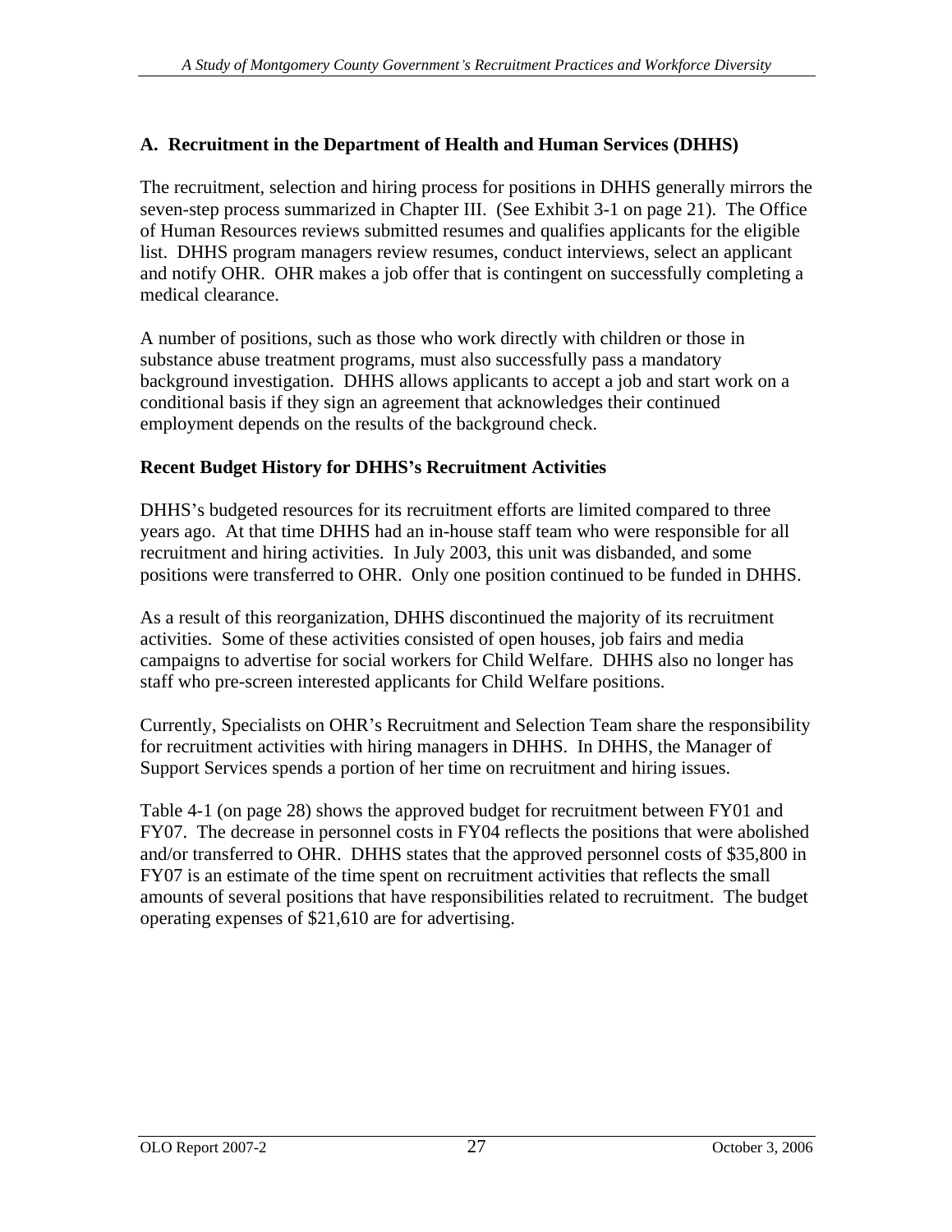| Fiscal<br>Year | <b>Approved</b><br><b>Personnel Cost</b> | <b>Approved</b> | <b>Total Approved</b><br>Operating Cost   Recruitment Budget |
|----------------|------------------------------------------|-----------------|--------------------------------------------------------------|
| <b>FY01</b>    | \$105,470                                | \$13,670        | \$119,140                                                    |
| <b>FY02</b>    | 118,720                                  | 13,370          | 132,090                                                      |
| <b>FY03</b>    | 126,330                                  | 14,670          | 141,000                                                      |
| <b>FY04</b>    | 6,170                                    | 9,170           | 15,340                                                       |
| <b>FY05</b>    | 25,430                                   | 17,800          | 43,230                                                       |
| <b>FY06</b>    | 26,290                                   | 20,800          | 47,090                                                       |
| <b>FY07</b>    | 35,820                                   | 21,610          | 57,430                                                       |

**Table 4-1: Approved DHHS Recruitment Budget FY01 to FY07**

OLO and DHHS, August 2006.

# **General Recruitment Efforts in DHHS**

DHHS and OHR advertise jobs online and work closely with colleges and universities to recruit applicants for DHHS vacancies. As described in Chapter III (on page 23) OHR routinely posts DHHS jobs online in the Washington Post and at DCJobs.com. Advertisements for social work positions are also posted on sites such as America's Job Bank, Craig's List, and the Global Resource for Non Profit Professionals.

As reported to the HHS/MFP Committees, DHHS job advertisements are posted free of charge on websites for the University of Maryland School of Social Work, Catholic University, and ten other Universities that have master degree programs in Social Work. Nursing vacancies have been advertised in the Gazette and Nursing Spectrum.

As displayed in Exhibit 3-2 (on page 24) DHHS attends annual career events at Catholic University, the University of Maryland at Baltimore County, and Howard University.

# **Other Strategies**

DHHS and OHR report that they have adopted a number of strategies to improve recruitment outreach to diverse applicant pools and address potential barriers to employment. For example:

Since the class specifications for Social Workers in the County Government workforce require employees to be licensed by the Maryland State Board of Social Workers, DHHS underfills Social Worker II positions as Public Administration Interns. This strategy, which allows DHHS to hire recent graduates who are not yet licensed or individuals who are licensed in other states, has expanded the candidate pool for Social Worker II positions.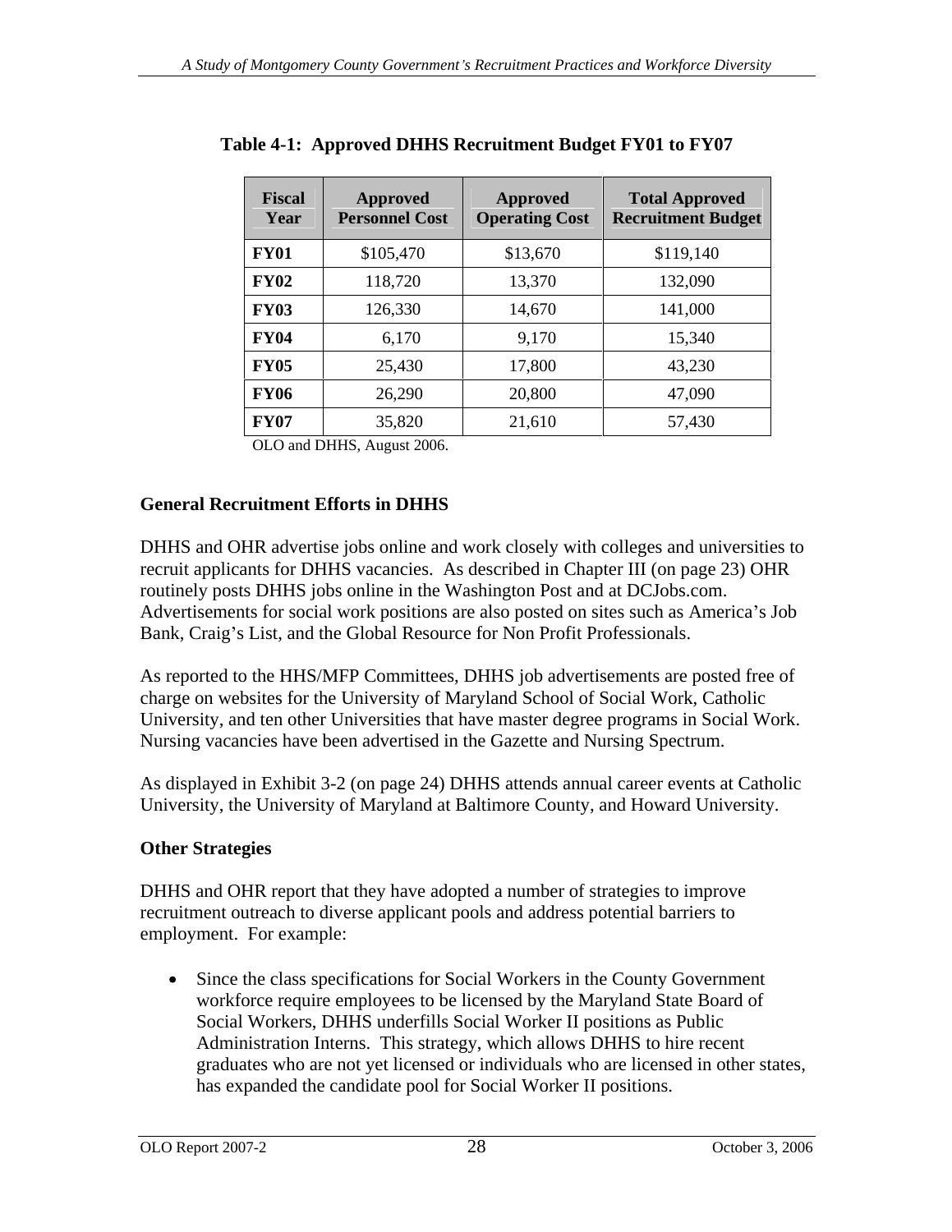- Since the Maryland Board of Nursing recognizes multi-state licensure, OHR recently revised the class specifications for the Community Health Nurse and LPN positions to permit multi-state licensure. It is anticipated that this will allow for a broader recruitment effort.
- DHHS has two internship programs one for Social Work and one for Nursing that place students in various DHHS programs. Over the last three years, DHHS and OHR have placed approximately ten students a year in nursing internships and 20 students a year in social work internships.
- OHR reports it has considered advertising nursing vacancies in online sites such as the National Association of Hispanic Nurses and the National Black Nurses Association.

# **Measures of Effectiveness and Progress**

To monitor workforce diversity and the effectiveness of its recruitment efforts, DHHS can request Applicant Tracking reports from OHR and can generate its own Human Capital Management reports. At OLO's request, DHHS provided requisition reports from OHR. DHHS had requested these reports to assess recent recruitment efforts for 11 MLS positions. DHHS also provided a Human Capital Management report of new employees hired between June 2003 and June 2006.

**Diversity of Applicant Pools and New Hires for MLS Recruitments.** Between February 2005 and May 2006, DHHS recruited and filled 11 MLS Manager III positions. In the middle of this period, DHHS implemented practices to document recruitment practices via the MLS Recruitment Activity Plan. This spring DHHS requested requisition reports from OHR to analyze data about the diversity of the applicant and candidate pools.

OLO analyzed the data of 180 applicants who provided demographic information to determine minority and female representation for each pool of qualified applicants. Table 4-2 (on page 30) shows the minority representation of the qualified applicant pools ranged from a high of 74% to a low of 33%, with an overall average of 56%. The female representation of the qualified applicant pools ranged from a high of 100% to a low of 33% with an average of 64%.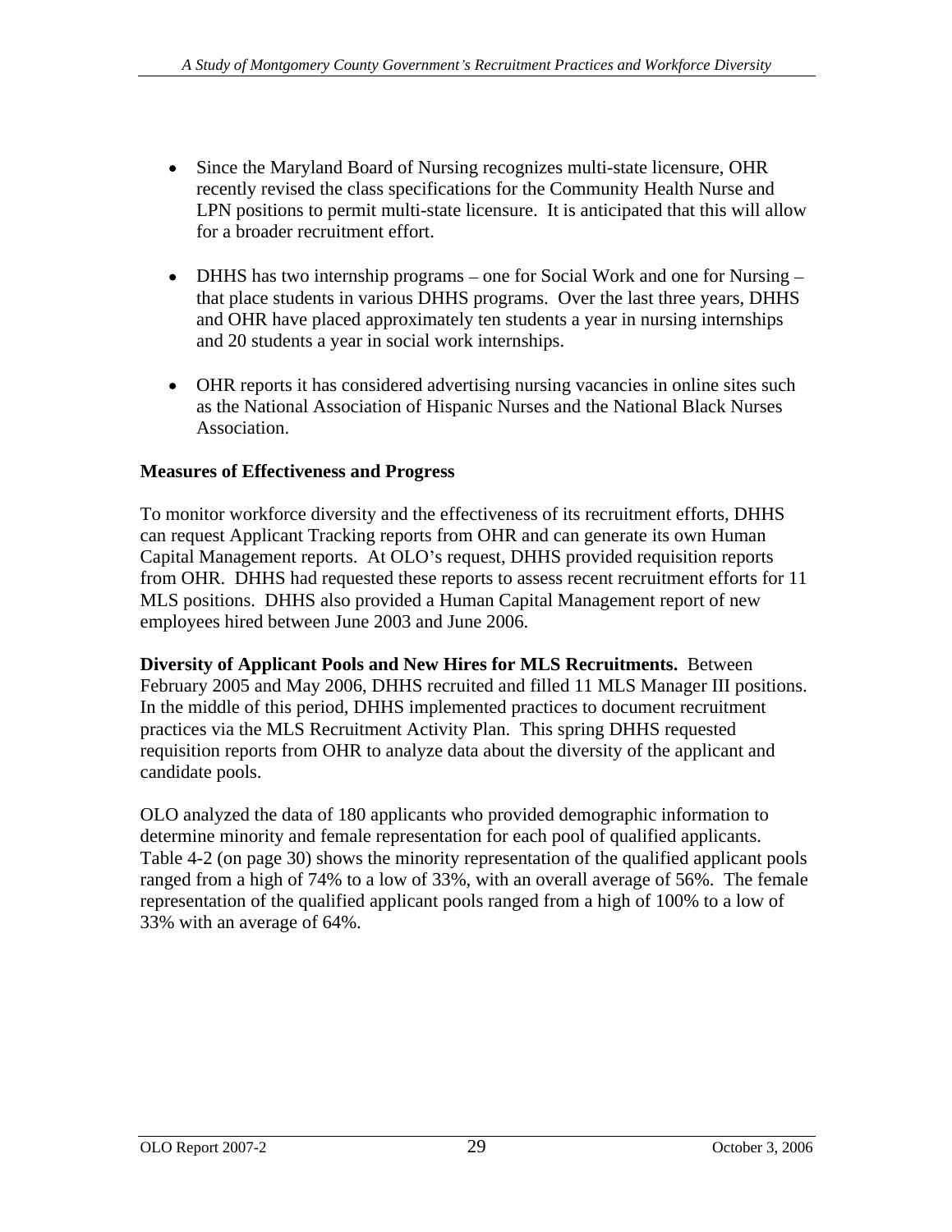|                | Applicant   Job Class Entry      |          |               |
|----------------|----------------------------------|----------|---------------|
| Pool # $\vert$ | <b>Date</b>                      | Minority | <b>Female</b> |
|                |                                  |          |               |
|                | February 2005                    | 74%      | 56%           |
|                | February 2005                    | 39%      | 74%           |
|                | March 2005                       | 41%      | 88%           |
|                |                                  |          |               |
|                | March 2005                       | 52%      | 52%           |
|                | April 2005                       | 33%      | 33%           |
|                | May 2005                         | 50%      | 100%          |
|                | September 2005                   | 65%      | 74%           |
|                | October 2005                     | 62%      | 62%           |
|                |                                  |          |               |
|                | November 2005                    | 67%      | 33%           |
|                | May 2006                         | 64%      | 86%           |
|                | <b>May 2006</b>                  | 67%      | 50%           |
|                | <b>Average for all applicant</b> |          |               |
|                | pools                            | 56%      | 64%           |

**Table 4-2: Gender and Minority Composition of DHHS Applicant Pools**

OLO, DHHS and OHR Applicant Tracking Reports, August 2006.

**Diversity of New Employee Hires.** Table 4-3 summarizes information about the race and gender of 321 new hires in DHHS between June 2003 and June 2006. The data show 89% were female and 11% were male. Of those who provided race information, 40.8% were White, 29.9% were African-American, 16.2% were Hispanic, and 6.2% were Asians. Altogether, 52.3% of the new hires were minorities, 40.8% were white, and 6.9% chose not to identify their race.

|                        | African-<br>American | Asian | Hispanic       | <b>White</b> | <b>Total and</b><br>$\%$ by<br>Gender |
|------------------------|----------------------|-------|----------------|--------------|---------------------------------------|
| <b>Male</b>            |                      |       |                |              | 11.2%                                 |
| Female                 | 83                   |       | 44             | 120          | 285<br>88.8%                          |
| Total and %<br>by Race | $\frac{96}{29.9\%}$  | 6.2%  | ັ້<br>$16.2\%$ | $40.8\%$     | 299<br>100%                           |

OLO and DHHS Human Capital Management Report August 2006.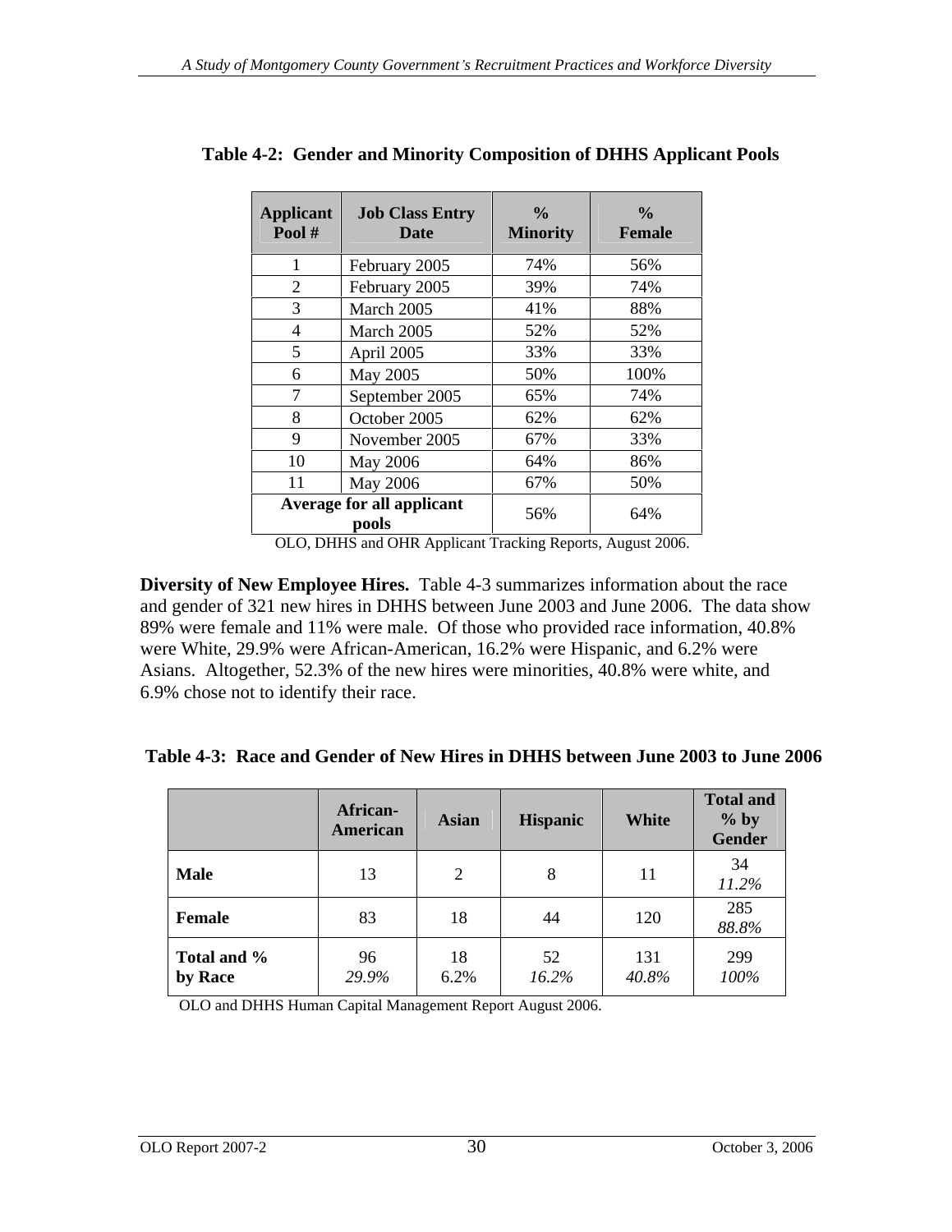# **B. Recruitment in the Montgomery County Fire and Rescue Service (MCFRS)**

MCFRS hires two or three classes of entry level, uniformed career firefighters annually. Each class, which has an average of 40 participants, is the product of a multi-step application testing, selection, and hiring process that takes six to eight months.

The process begins with an applicant pool of more than 1,000 candidates. Approximately half of this pool shows up for a written exam. MCFRS scores the exams and establishes a cutoff point for the test to establish a list of minimally qualified candidates. MCFRS schedules these individuals for an oral interview and an interview to conduct a preliminary background assessment to establish a list of the best qualified candidates. Based on the results of these reviews, OHR makes conditional job offers which are contingent on a medical review, a complete background investigation, and the results of a candidate's physical abilities test (CPAT). When MCFRS informs OHR that an individual has successfully completed these steps, OHR extends a final job offer and MCFRS enrolls the individual to begin training as a recruit.

Personnel in three separate divisions staff MCFRS's activities to recruit, select, train and hire career firefighters.

- Staff who manage recruitment activities are in the Community Risk Reduction Services Division;
- Staff who manage testing, interviews, background and medical checks, and data management are in the Administrative Services Division; and
- Staff who manage training are in the Wellness, Safety and Training Division.

In addition, staff in the Volunteer Services Division also undertake programs to recruit volunteers to the County's volunteer fire corporations. (An examination of activities to recruit volunteers was outside the scope of this study.) The recruitment staff in Community Risk Reduction work closely with Volunteer Services to ensure that outreach and recruitment for career and volunteer positions are integrated.

# **Recent Budget History for MCFRS Career Recruitment Operations**

A review of MCFRS's budget shows resources for recruitment were limited five years ago but have increased significantly since FY05.

• In FY01, MCFRS had one budgeted position (a Fire Rescue Lieutenant) for recruitment operations, which was filled by a Master Firefighter detailed from Gaithersburg Station 8. In late 2003, MCFRS cut funding for this function and eliminated the position to meet its fiscal savings targets. MCFRS ended the detail and reassigned the staff to the field. In addition to personnel resources, MCFRS budgeted \$22,000 in operating expenses for each recruitment class, most of which was used for training.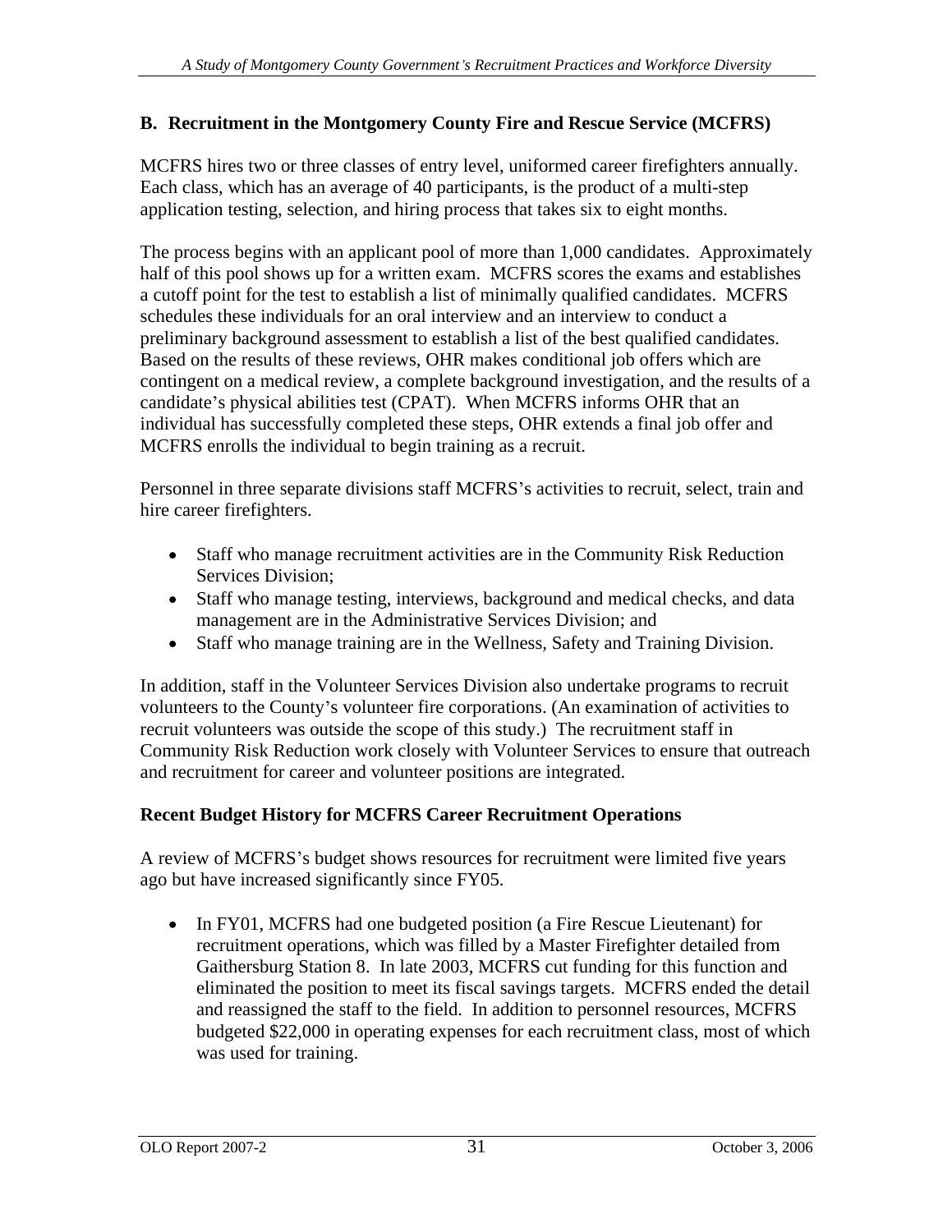- At the beginning of FY05, the Council approved a special appropriation of \$200,000 "implement a comprehensive and effective outreach and recruitment strategy." The Council intended that MCFRS use a portion of this funding to reinstate the position that had been eliminated in FY02; the remainder was intended to "engage an expert who can review the recruitment and testing process" and to purchase additional marketing and advertising materials.
- In early July 2004, MCFRS permanently reassigned the lieutenant who had previously managed MCFRS's recruitment operations. In her new assignment, she currently divides her time between recruitment activities and public information activities. Another lieutenant, who was detailed from the field in late July 2004, is devoted to recruitment activities on a full-time basis.
- In FY06, the County Council approved approximately \$350,000 for MCFRS recruitment activities, including \$118,180 for personnel and \$232,000 for operating expenses. This funding was intended, in part, to annualize the salaries of personnel detailed to recruitment operations in FY05.
- In FY07, the County Council increased the MCFRS recruitment budget to \$461,361. This increase included \$192,830 for personnel costs for three positions budgeted at 0.5WY each:
	- $\bullet$ \$62,150 for a civilian Manager III, with significant experience and background in marketing, who will manage the Recruiting Section;
	- \$77,920 for a uniformed Fire/Rescue Captain who will assist the Manager with the tactical delivery of recruiting services; and
	- \$52,760 for a civilian Grade 25 who will staff volunteer recruitment efforts.  $\bullet$

# **Expenditures for Recruitment in FY05 and FY06**

The Division of Community Risk Reduction Services (CRRS) provided expenditure data for MCRRS's recruitment activities in FY05 and FY06. Table 4-4 (on page 33) summarizes these data.

- In FY05 and FY06, MCFRS expended \$1.851 million for its recruitment efforts. This total included \$1.266 million in personnel costs (8.47 WYs) and roughly \$585,000 in operating expenditures.
- In FY06, personnel expenditures of \$690,000 (4.6 WYs) included:
	- \$324,000 (2.0 WYS), for two fulltime staff positions for recruitment activities including one permanent position and one detailed from Operations;
	- \$266,000 (2.65 WYS) detailed part-time from Operations on an as-needed  $\bullet$ basis to grade tests, participate on interview panels, and attend career fairs.; and
	- \$100,000 in overtime personnel expenses to backfill the fulltime operations  $\bullet$ staff.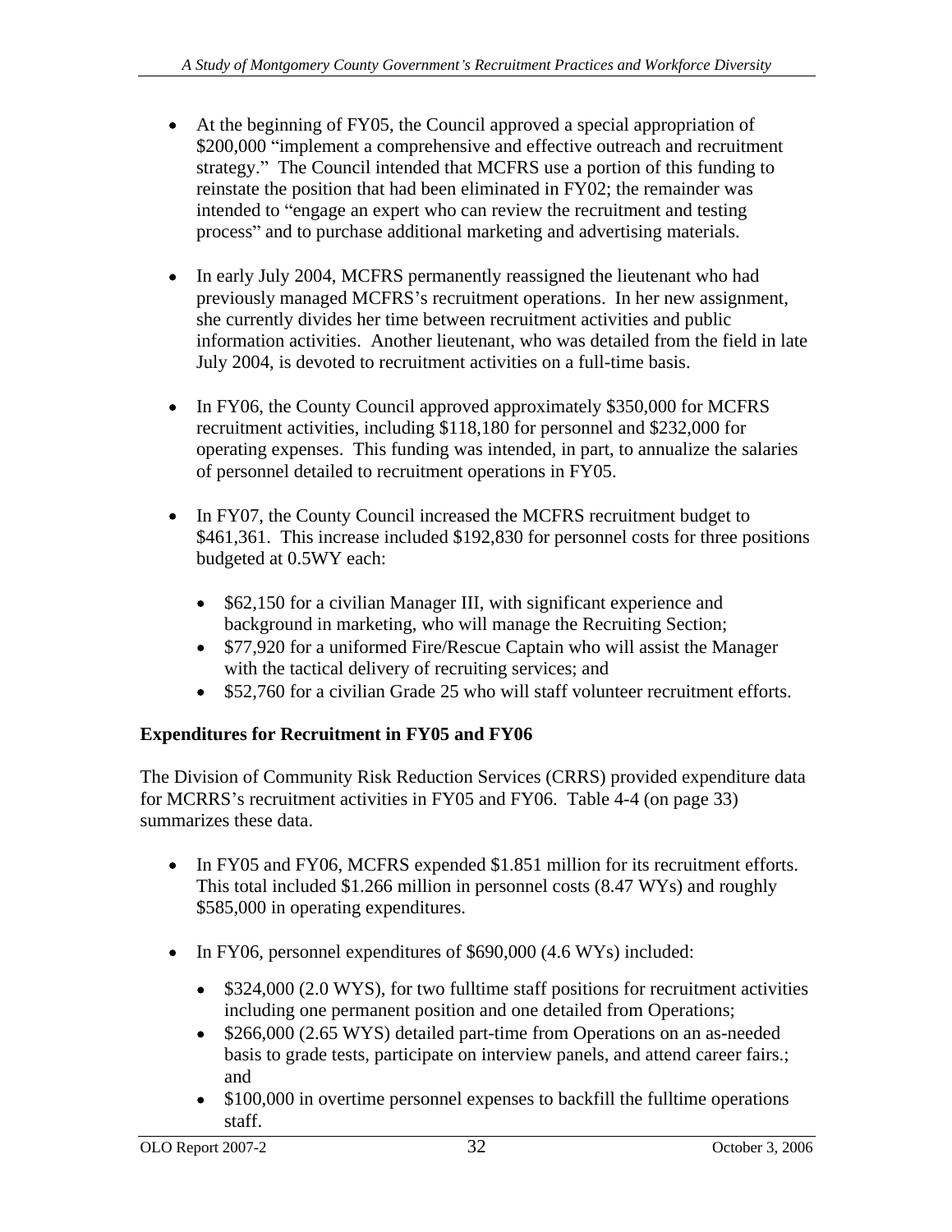- The FY05 operating costs included \$381,000 in ongoing expenses and \$7,000  $\bullet$ in one-time costs. Some of the major operating expenditures were for the testing contract (\$214,300), and advertising (\$148,000).
- The FY06 operating costs included \$168,000 in ongoing expenses and  $\bullet$ \$29,000 in one-time costs. Some of the major operating expenses were for the testing contract (\$80,000), a national paramedic recruitment effort (\$40,000), the one-time purchase of an event display (\$24,000), advertising (\$22,700), printing (\$21,100) and promotional giveaways (\$17,423).

## **Table 4-4: MCFRS Expenditures for Recruitment Efforts in FY05 and FY06**.<sup>6</sup>

| <b>Personnel WorkYears</b>                                                                                        | <b>FY05</b> | <b>FY06</b> | <b>Total for</b><br>05-06        |
|-------------------------------------------------------------------------------------------------------------------|-------------|-------------|----------------------------------|
| One Permanent FT Recruiter (1.0 WY)                                                                               | 1.0 WY      | 1.0 WY      | 2.0 WY                           |
| One FT Recruiter Detailed from Operations (0.9 WY in 05<br>and $1.0 WY$ in 06)                                    | .9 WY       | 1.0 WY      | 1.9 WY                           |
| Detailed PT positions from Operations (1.97 WYs in 05<br>and $2.6$ WYs in 06)                                     |             |             | $1.97 \text{ WY}$ 2.6 WY 4.57 WY |
| Work Years assigned to recruitment activities                                                                     | 3.87 WY     |             | 4.6 WY $\big  8.47 WY \big $     |
| <b>Personnel Expenses</b>                                                                                         | <b>FY05</b> | <b>FY06</b> | <b>Total for</b><br>05-06        |
| \$ for two FT positions (one Permanent and one Detailed)                                                          | \$286       | \$324       | \$610                            |
| \$ for overtime to backfill one FT position in operations<br>(0.9 WYs in 05 and 1.0 WYs in 06)                    | \$92        | \$100       | \$192                            |
| \$ for PT positions detailed from Operations to grade tests,<br>participate on interview panels, and attend fairs | \$198       | \$266       | \$464                            |
| <b>Subtotal for Personnel expenses</b>                                                                            | \$576       | \$690       | \$1,266                          |
| <b>Operating Expenses</b>                                                                                         | <b>FY05</b> | <b>FY06</b> | <b>Total for</b><br>05-06        |
| One-time expenses.                                                                                                | $\Im$       | \$29        | \$36                             |
| Ongoing operating expenses.                                                                                       | \$381       | \$168       | \$549                            |
| <b>Subtotal for Operating Expenses</b>                                                                            | \$388       | \$197       | \$585                            |
|                                                                                                                   |             |             |                                  |
| <b>Total Expenditures for Recruitment</b>                                                                         | \$964       | \$887       | \$1,851                          |
| $\mathcal{M} \cap \mathcal{M}$ and $\mathcal{M}$ and $\mathcal{M}$ and $\mathcal{M}$                              |             |             |                                  |

Source: OLO and MCFRS, October 2006.

 <sup>6</sup> These data reflect expenditures based on financial records extracted from Division of Community Risk Reduction Services (CRRS). They capture expenditures directly related to recruitment as well as some testing and interviewing costs. They do not capture expenditures for staff in the Administrative Services Division who also participate in other parts of the selection and hiring process such as testing, interviewing or background checks.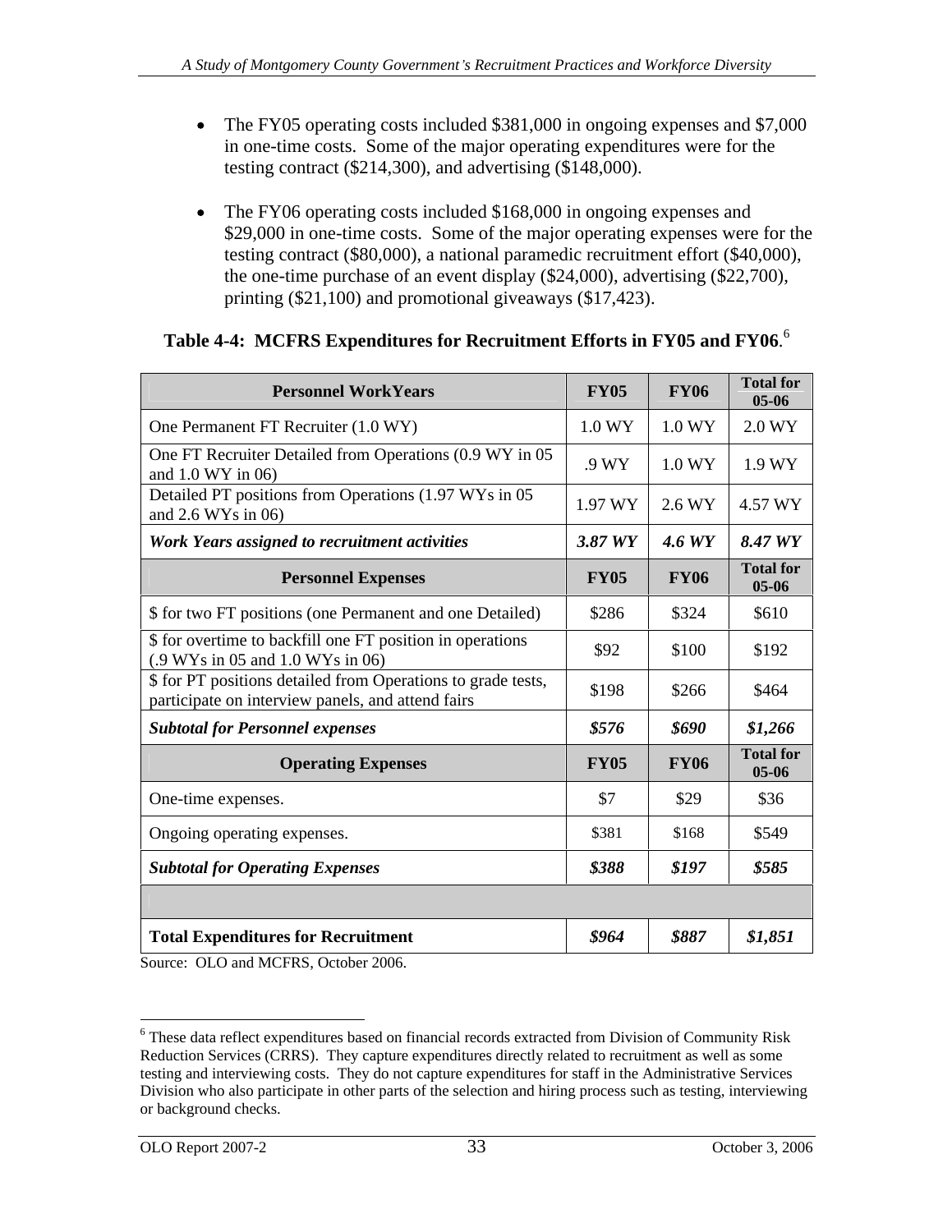# **MCFRS Recruitment Efforts for Entry Level Firefighter Positions**

MCFRS and OHR share responsibility for conducting marketing and outreach to recruit candidates to apply for the entry level firefighter position. MCFRS has lead responsibility for these efforts. MCFRS identifies and staffs approximately 80% to 90% of all recruitment activities. MCFRS believes it is important that uniform personnel take a lead role in recruitment because they can respond to potential applicants' questions from their direct experience.

The uniform lieutenant assigned to manage MCFRS's recruitment operations currently devotes half of her time to this effort. She reports she uses multiple strategies to recruit applicants for the entry level career firefighter applicant pool. MCFRS report they decide where to focus their resources based on the availability of staff supplies and resources, coupled with the ability to work out logistical issues. For example, if someone is available for an event, MCFRS may still need to arrange transportation or other types of support.

MCFRS recruitment staff organize their activities to routinely support four different groups of people through the recruitment, selection and hiring process:

- Individuals who are interested in general information;
- Applicants who are seeking information about their status or the next steps in the process;
- Applicants who have finished a particular step in the process; and
- Candidates who are named on the eligible list but have not been selected for a class.

MCFRS recruitment staff report they spend a significant amount of time answering questions and providing information to these groups. Staff estimate they each average 20 to 100 contacts daily over the phone or through email to answer general information questions for people who are interested in the job or to give reassurance to people who have applied.

MCFRS reports its core outreach strategies include:

• Mass mailings of information and marketing materials. MCFRS staff report they routinely mail out marketing materials. For example, they mailed out informational materials to mailing lists provided by the County Executive's Office of Multicultural Affairs of minority contacts in the African-American, Asian and Latino communities. In March 2006, MCFRS spent \$40,000 to purchase a mailing list of 10,000 names from the National Registry of Paramedics.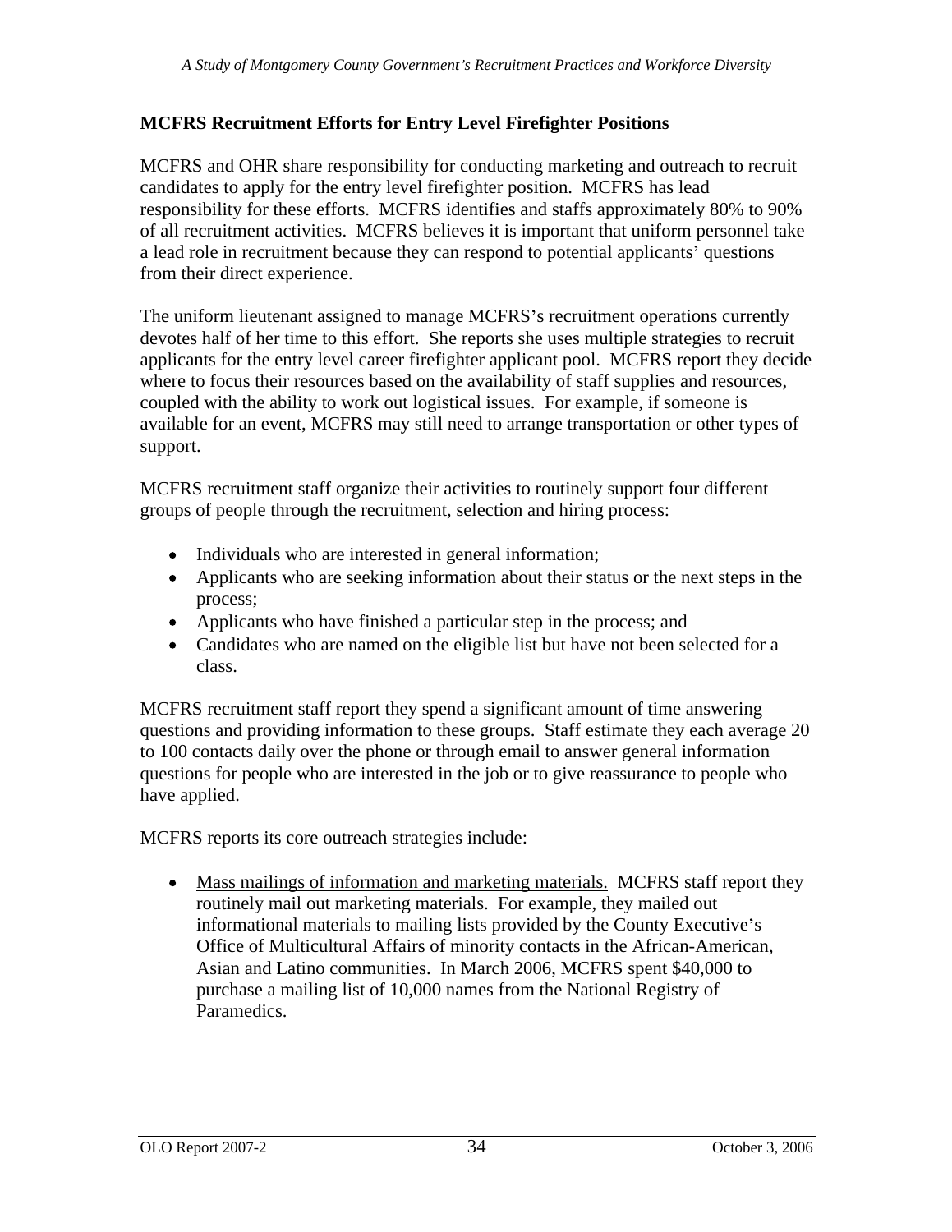- Conducting advertising and media campaigns. MCFRS staff report they purchase advertising time on local radio stations to publicize the availability of entry level jobs. MCFRS states in the last year they purchased a marketing package with Radio One that included on-air advertising, publicity at community events, and advertising in Radio One brochures. Radio One is a radio station that targets the urban contemporary, primarily African-American market of 18 to 25 year olds. MCFRS also purchased a similar marketing package to target the Hispanic community. MCFRS reports within the last two years they purchased advertising in Asian Fortune magazine, as well as advertising in other American Pacific Islander newspapers.
- Establishing information networks among current staff. MCFRS staff report they routinely visit local fire stations to keep staff apprised on the most current hiring practices. MCFRS staff state that because the primary way new applicants hear of job opportunities is informally from current staff they want to be sure staff are up to date so they can provide accurate information on the current hiring practices.
- Establishing working partnerships with minority fire associations. MCFRS has ongoing relationships with national and state organizations that represent women and minority firefighters. For two of these, the Women in the Fire Service and the National Association of Hispanic Firefighters, there are MCFRS firefighters who sit on the national boards.
- Providing coverage of job fairs and trade association events. MCFRS staff report they attend job fairs and trade association events as staffing and resources permit. For example, in May, MCFRS attended the Radio One job fair in Baltimore, MD, which charged a \$1,000 fee. MCFRS staff report fees typically range from \$1,000 to \$5,000 per event.
- Developing partnerships with local secondary schools. MCFRS staff report they are actively involved with schools at all levels, i.e., elementary, middle and high schools, on an as requested basis. MCFRS staff may have daily events, weekly events or occasional youth job fairs depending on the type of requests they receive from various schools and staff availability. MCFRS reports they staffed 16 job fairs in the last 12 months; 13 on their own and three with OHR staff. Exhibit 4-5 (on page 36) displays the events that MCFRS staffed. (See Chapter III, Exhibit 3-2, (on page 24), for the other events.)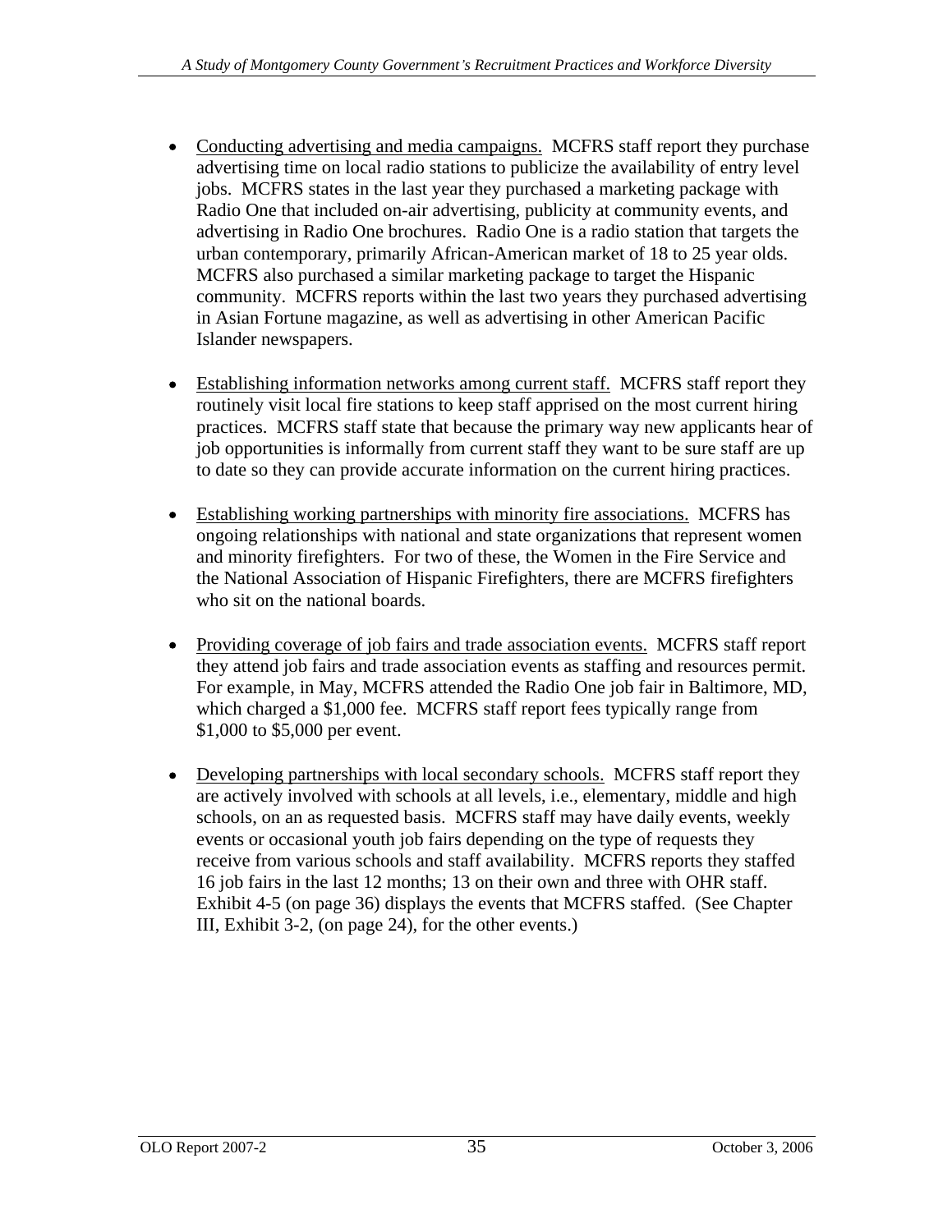| <b>Date</b>      | <b>Name</b>                        | Entry  | Size of                                                       | New in FY06 or                        |
|------------------|------------------------------------|--------|---------------------------------------------------------------|---------------------------------------|
|                  |                                    | Cost   | event                                                         | Ongoing                               |
| <b>July 2005</b> | <b>Eleanor Holmes Norton</b>       | Free   |                                                               | New in 2006; will                     |
|                  | Job Fair                           |        |                                                               | attend annually.                      |
| Nov. 2005        | Career Day at Luxmanor<br>ES       | Free   | Small                                                         | New in 2006; will<br>attend annually. |
|                  |                                    |        |                                                               | Do not plan to                        |
| Feb 2006         | Chelsea High School                | Free   |                                                               | participate again.                    |
|                  |                                    |        | Large<br>Small<br>Small<br>Medium<br>Medium<br>Small<br>Small | New in 2006; will                     |
| Feb 2006         | Poolesville High School            | Free   |                                                               | attend annually.                      |
|                  |                                    | \$50   |                                                               | Do not plan to                        |
| April 2006       | Southeastern University            |        |                                                               | participate again.                    |
| April 2006       | NAACP Montgomery Co.               | Free   |                                                               | First time event was                  |
|                  | Youth Leadership Conf.             |        |                                                               | held.                                 |
| April 2006       | <b>Richard Montgomery</b>          | Free   |                                                               | New in 2006; will                     |
|                  | <b>High School</b>                 |        |                                                               | attend annually.                      |
|                  | May 2006   Churchill High School   | Free   |                                                               | New in 2006; will                     |
|                  |                                    |        |                                                               | attend annually.<br>New in 2006; will |
|                  | May 2006   Wootton High School     | Free   | Small                                                         | attend annually.                      |
|                  |                                    |        |                                                               | New in 2006; will                     |
|                  | May 2006   Springbrook High School | Free   | Small                                                         | attend annually.                      |
|                  | High School Cadet                  |        |                                                               |                                       |
| May 2006         | Program PSTA                       | Free   | Small                                                         | Ongoing                               |
| May 2006         | Radio One                          | \$1000 | Large                                                         | Ongoing                               |
|                  | May 2006   Foundation School       | Free   | Small                                                         | Do not plan to                        |
|                  |                                    |        |                                                               | participate again.                    |

## **Table 4-5: FY06 Job Fairs and Outreach Activities MCFRS Recruitment Staff Attended**

Source: OLO and OHR and MCFRS, August 2006.

- Community events. MCFRS staff report staff attend community events and ethnic events to publicize the availability of firefighter jobs and careers.
- Membership in a job recruitment consortium. MCFRS staff report they have joined a regional consortium of staff responsible for recruitment efforts in the Washington metropolitan area. Staff share advice about successful recruitment strategies.

**Other Strategies.** In addition to expanding its recruitment and outreach efforts in the last two years, MCFRS has implemented other changes to its testing and selection process and continued its partnerships with MCPS and Montgomery College. Specifically:

• Coaching and Orientation. Recruitment staff accompanied by staff in charge of background investigations and training offer orientation sessions for applicants who have passed the written test to provide advice and information about the oral interview, background check process, and recruit school.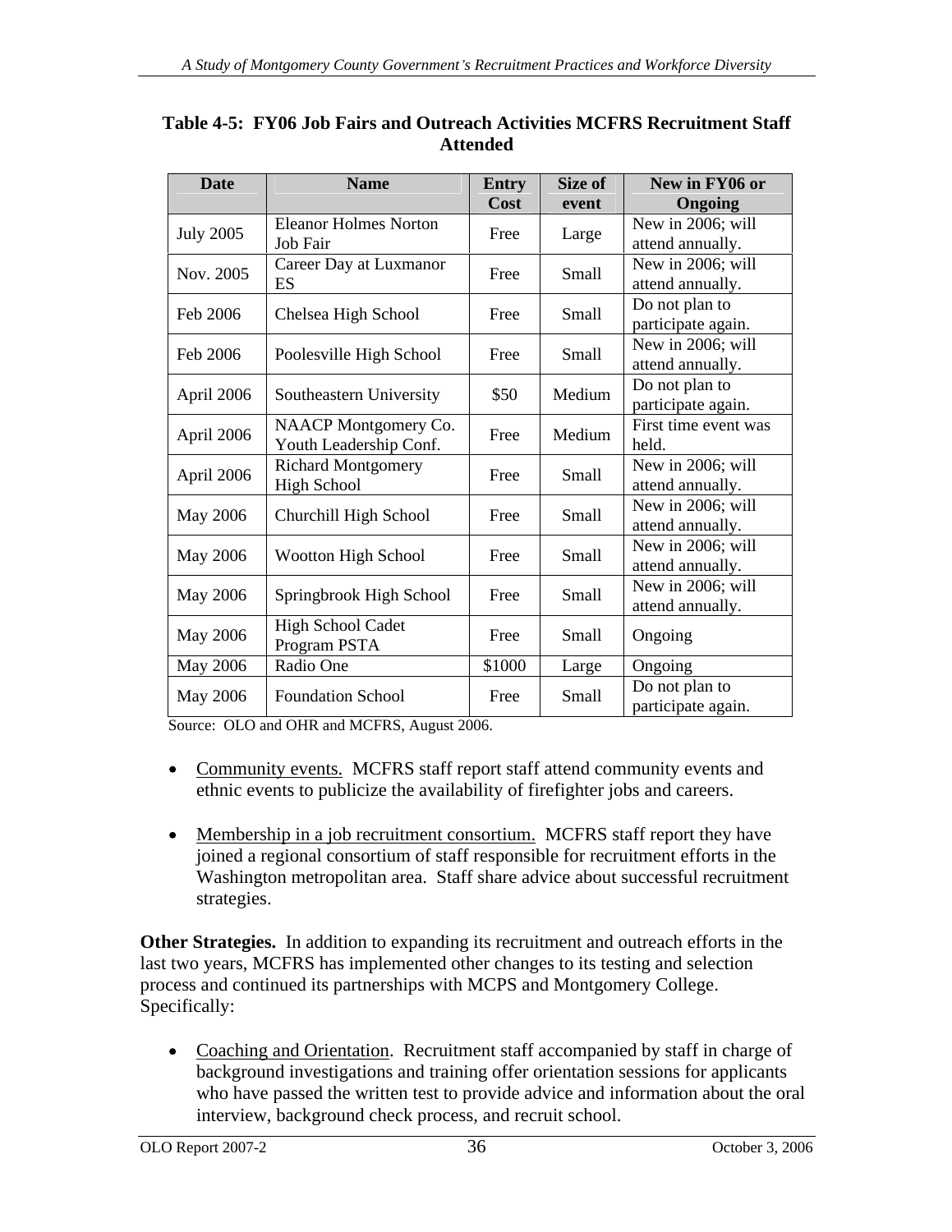- Consolidating the Process. MCFRS has consolidated many steps in the process in an effort to minimize the number of times an applicant must show up. For example, an applicant who passes the written test can go directly to CPAT orientation; the oral interview and initial background screening are conducted together; and the blood work and maximum stress test are also performed together. In March 2006, OHR and MCFRS moved the advertising for firefighter recruits to open continuous advertising.
- High School Fire/EMS Curriculum. At the Public Safety Committee briefing in July, MCFRS discussed the high school Fire/EMS Cadet Program it provides in partnership with MCPS. MCFRS stated the current enrollment averages 37 students and that applications this year reached 50. MCFRS and MCPS determine who to enroll and who to wait list. The enrollment capacity is limited by the availability of space and funding for another instructor. MCFRS stated that most cadets who graduate leave to enroll in college. MCFRS reports that the enrollment diversity reflects the diversity of MCPS.<sup>7</sup>
- Future DownCounty Consortium Curriculum. Following the meeting with the Public Safety Committee in July 2006, MCFRS is aggressively working with MCPS to implement a core fire safety curriculum as part of the MCPS downcounty consortium. The consortium has a student population that is 70% minority. The estimated rollout date for the curriculum is September 2008. MCFRS reports this program will provide several options for students to pursue a fire safety career, in areas such as public information, public safety code enforcement, or arson investigation. MCFRS anticipates this program will help improve its minority representation and help address language issues as well.

**MCFRS Efforts to Address Employment Barriers**. To interpret data about the results of MCFRS's recruitment classes, it is useful to know the history of MCFRS's multi-year efforts to address barriers in its recruitment, testing, selection and hiring processes. The highlights include the following:

 $\bullet$  In January 2000, MCFRS instituted a new candidate's physical abilities test (CPAT) designed in part by the International Association of Fire Fighters (IAFF) to help address the lack of diversity in fire departments nationally. In 2001, MCFRS extended the CPAT mentoring program from eight to twelve weeks. MCFRS reports that, on average, 80% to 90% of the candidates who attend mentoring successfully pass the test. Approximately 50% of candidates choose not to attend the voluntary mentoring process.

 $7$  MCFRS also discussed its partnership with Montgomery College at the July meeting with the Public Safety Committee. The Montgomery College program focuses on management training, compared to the cadet and PTSA programs which focus on knowledge and skills.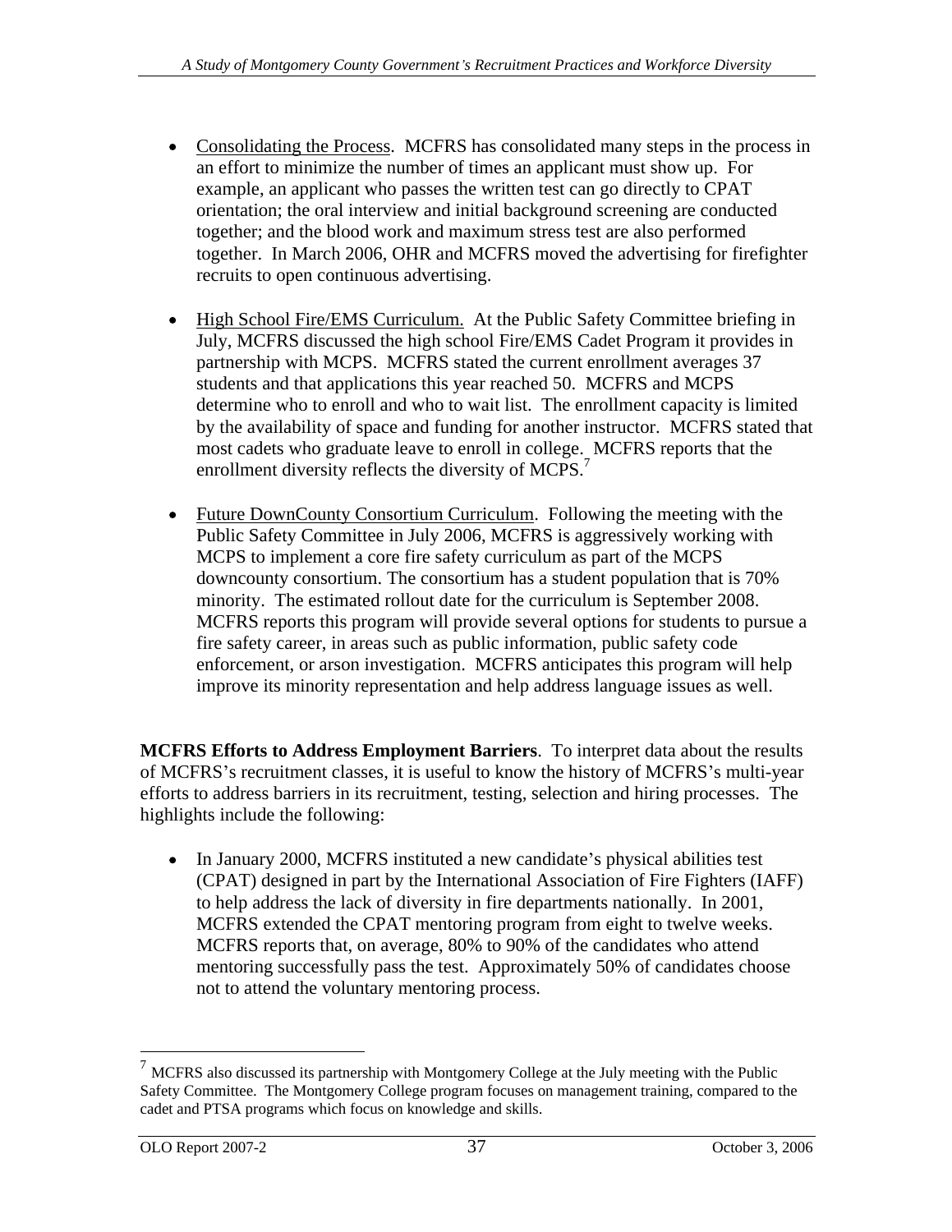- In 2003, following discussions with the County Attorney and OHR, MCFRS modified the informal practices it had been using to determine its list of best qualified candidates following the written exam. (Note: Recruitment Class 23 which had only 7% minority representation was the first recruit class formed after these changes.)
- In late summer 2004, MCFRS and OHR jointly convened an interdepartmental panel to conduct a detailed review of the MCFRS selection and hiring process. This panel sought advice from CWH, a firm with national expertise in structuring selection exams and hiring processes for fire departments. As a result of this review, MCFRS:
	- Implemented a new written exam designed by CWH that addressed personal  $\bullet$ characteristics such as self-awareness, interpersonal skills, and practical thinking in addition to validated, job-related cognitive skills;
	- Restructured the oral interview and added questions to determine an  $\bullet$ individual's exposure to and ability to work with diverse populations;
	- Added a preliminary background review at the time of the oral interview; and  $\bullet$
	- $\bullet$ Reviewed the final background check process to ensure that there were no artificial barriers, that the criteria used were job-related, and that there was no adverse impact as it related to all EEO demographic groups.

As a result of these changes, MCFRS expanded the number of candidates invited for oral interviews. MCFRS continued to conduct extensive final background checks and did not change the criteria associated with this process.

- Also, in the summer of 2004, MCFRS developed a supplemental survey to obtain additional information from candidates who remained on the eligible list that MCFRS used to select members of Recruit Class 23. The survey sought information about an individual's certifications in skilled trades, proficiency in other languages, and work-related experiences involving services to individuals with diverse backgrounds. MCFRS used the results of this survey to assess the members of Recruit Class 24, which began in December 2004.
- In August 2005 on behalf of MCFRS, OHR signed a contract with CWH Research to conduct job analysis, entry-level test services, and statistical validation. In February 2006, the parties amended the contract to modify the scope of services to administer the entry level test at least twice a year and increase the recruitment survey from 277 to 1100 applicants. The result of these modifications was that MCFRS was able to further minimize the potential adverse impact and increase the defensibility of its selection process.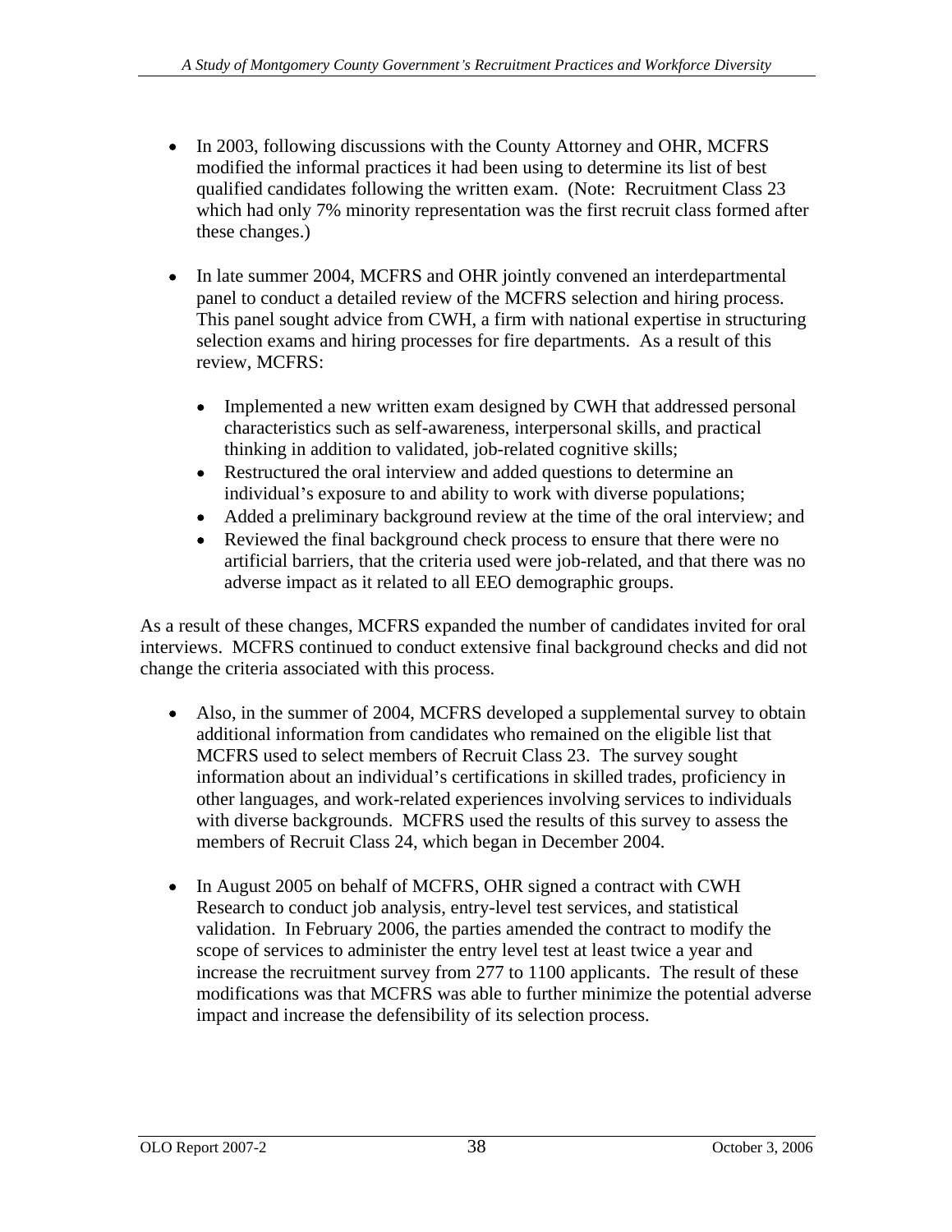## **Measures of Effectiveness**

In a March 2006 meeting with the Public Safety Committee, MCFRS stated it will measure the success of its efforts and strategies over time by having a workforce that is representative of the County s population. In the short term, MCFRS measures its efforts by periodically compiling information about their recruiting activities, surveying candidates who take the written exam through its testing administrator, and maintaining extensive data about the race and gender of the applicant pools at various stages of the testing and selection process.

**Results from Informal Information and Observations**. MCFRS reports they informally collect information about their recruitment activities, and as a result they know that the best recruitment technique is word of mouth. They also know individuals apply as a result of information that they found on the internet or as a result of a job fair.

MCFRS reports that they anticipate that a website, which is under development, will improve their ability to assess the effectiveness of their outreach activities because there will be additional opportunities for applicants to identify how they heard about MCFRS.

**CWH Survey Results.** MCFRS currently tracks the effectiveness of its various recruitment activities through a survey included in an information packet which is mailed out to notify all applicants who meet the minimum qualifications of the upcoming written exam.

MCFRS collects the completed surveys from the applicants who show up to take the written exam and turns the survey information over to CWH, the consultant who administers the written test.

**Analysis of MCFRS Data.** MCFRS administrative staff collect and maintain data to monitor the race and ethnicity of their applicant pools at various stages of the hiring process. MCFRS updated and provided this data to OLO as part of this study. OLO used this data to determine the representation of minorities and females at different points of the recruitment and hiring process.

**Levels of Minority and Female Representation at Different Steps in the MCFRS Selection and Hiring Process.** OLO reviewed MCFRS data to determine minority and female representation at various steps of the MCFRS selection process for entry level firefighters for recruitment classes formed between 2001 and 2006. Specifically, the data capture minority and female representation of the initial applicant pool, the pool of applicants who passed the written exam, the pool of applicants who passed the oral interview, and the pool of applicants who passed the CPAT.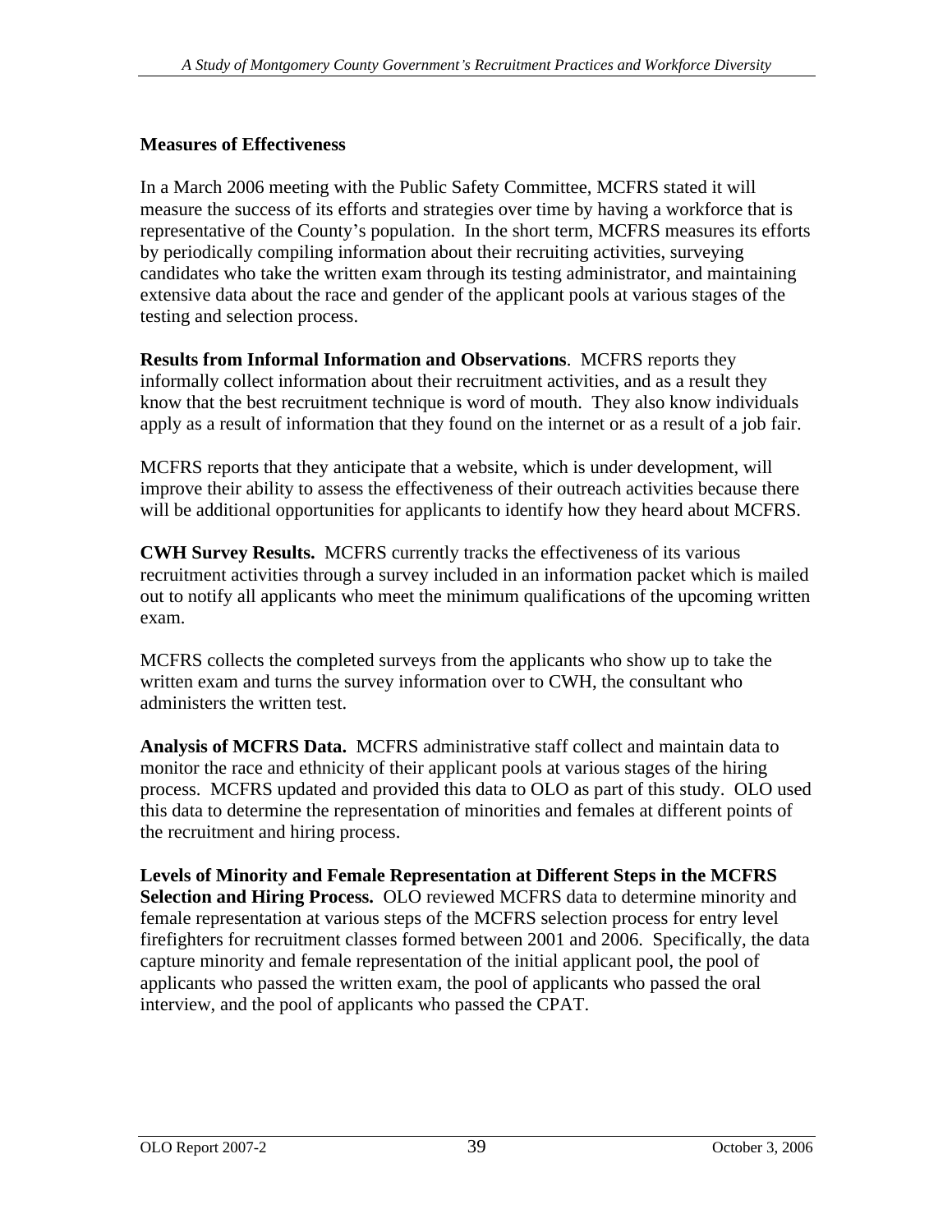The data which show levels of minority representation at various points are displayed in Table 4-6 (on page 41). A review of these data show:

- $\bullet$ The minority representation of the applicant pools varies from a low of 30% in February 2002 to a high of 42% in October 2004. This level of representation is comparable to the minority representation of the County Government's workforce at 39%.
- The minority representation among applicants who passed the written test ranges from a low of 19% in February 2002 to a high of 40% in October 2004. The higher levels of minority representation in October 2004 (40%) and July 2005 (34%) occurred after MCFRS instituted a new written test. These data suggest changing the test may have improved the level of minority representation.
- The combined minority representation of the recruitment classes selected from the eligible lists created after July 2004 is 30%. This level is higher than the combined minority representation of 18% before that point<sup>8</sup>; however it is below the levels of minority representation of 33% or 35%, which occurred in February or August of 2001.

The data in Table 4-7 (on page 42) present levels of female representation at various points in the process. A review of these data show:

- At 13 to 15%, the level of female representation in the applicant pool is comparable to the current level of female representation in the MCFRS workforce. It is noticeably lower than the representation of females in the County Government workforce as a whole, at 46%.
- Except for the February 2003 eligible list, the level of female representation drops noticeably in the pool of applicants who pass the physical abilities test
- $\bullet$ The level of female representation for recruit classes from eligible lists created after July 2004 does not differ significantly from the level of representation for recruit classes selected from eligible lists created before July 2004.

<sup>&</sup>lt;sup>8</sup> The 18% average included the 7% minority representation for Recruitment Class 23.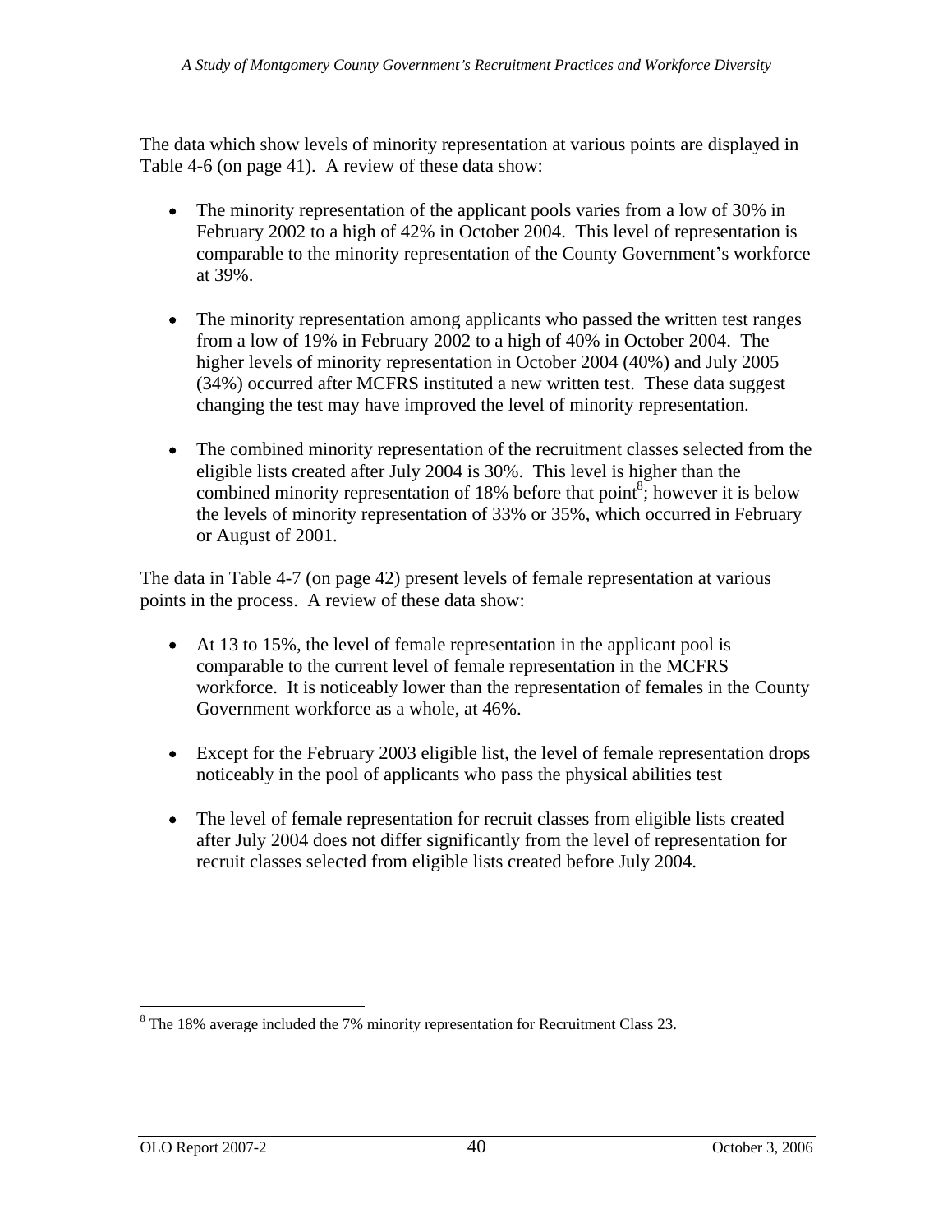#### **Table 4-6: Minority Representation at Different States of the MCFRS Application, Testing and Hiring Process for Entry**  Level Firefighters between February 2001 – March 2006.

|                                                                                 |                                      |                                    | <b>Minority Representation of </b>   |                                       |                                               |                                             |
|---------------------------------------------------------------------------------|--------------------------------------|------------------------------------|--------------------------------------|---------------------------------------|-----------------------------------------------|---------------------------------------------|
| <b>Eligible List and Recruitment</b><br><b>Classes</b>                          | Original<br><b>Applicant</b><br>Pool | Pool who<br>passed<br>written test | Pool who<br>passed Oral<br>Interview | Pool who<br>passed<br>Medical<br>Exam | Pool who<br>passed<br>Physical<br><b>Test</b> | Final<br><b>Recruitment</b><br><b>Class</b> |
| February 01 Eligible List<br>(Recruitment Class 20)                             | 38%                                  | 23%                                | 32%                                  | 26%                                   | 30%                                           | 35%                                         |
| February 01 and August 01 Eligible<br>Lists (Recruitment Class 21) <sup>9</sup> | 38-40%                               | 23-24%                             | 32-36%                               | 26-38%                                | 30-39%                                        | 33%                                         |
| February 02 Eligible List<br>(Recruitment Class 22)                             | 30%                                  | 19%                                | 32%                                  | 32%                                   | 29%                                           | 29%                                         |
| October 03 Eligible List (Recruitment<br>Classes 23 and 24)                     | No data                              | No data                            | 14%                                  | 16%                                   | 17%                                           | 18%                                         |
| October 04 Eligible List (Recruitment<br>Classes 25 and 26)                     | 42%                                  | 40%                                | 30%                                  | No data                               | No data                                       | $30\%$ $^{10}$                              |
| July 05 Eligible List (Recruitment<br>Classes 27 and 28)                        | 37%                                  | 34%                                | 32%                                  | 30%                                   | 29%                                           | $30\%^{11}$                                 |

Source: OLO and MCFRS, August 2006.

 $\frac{9}{2}$  The representation of the two eligible lists

The ranges reflect the minority representations of the two eligible lists.<br><sup>10</sup> This represents the average of the minority representation for Class 25 (23%) and Class 26 (40%).<br><sup>11</sup> This represents the average of the min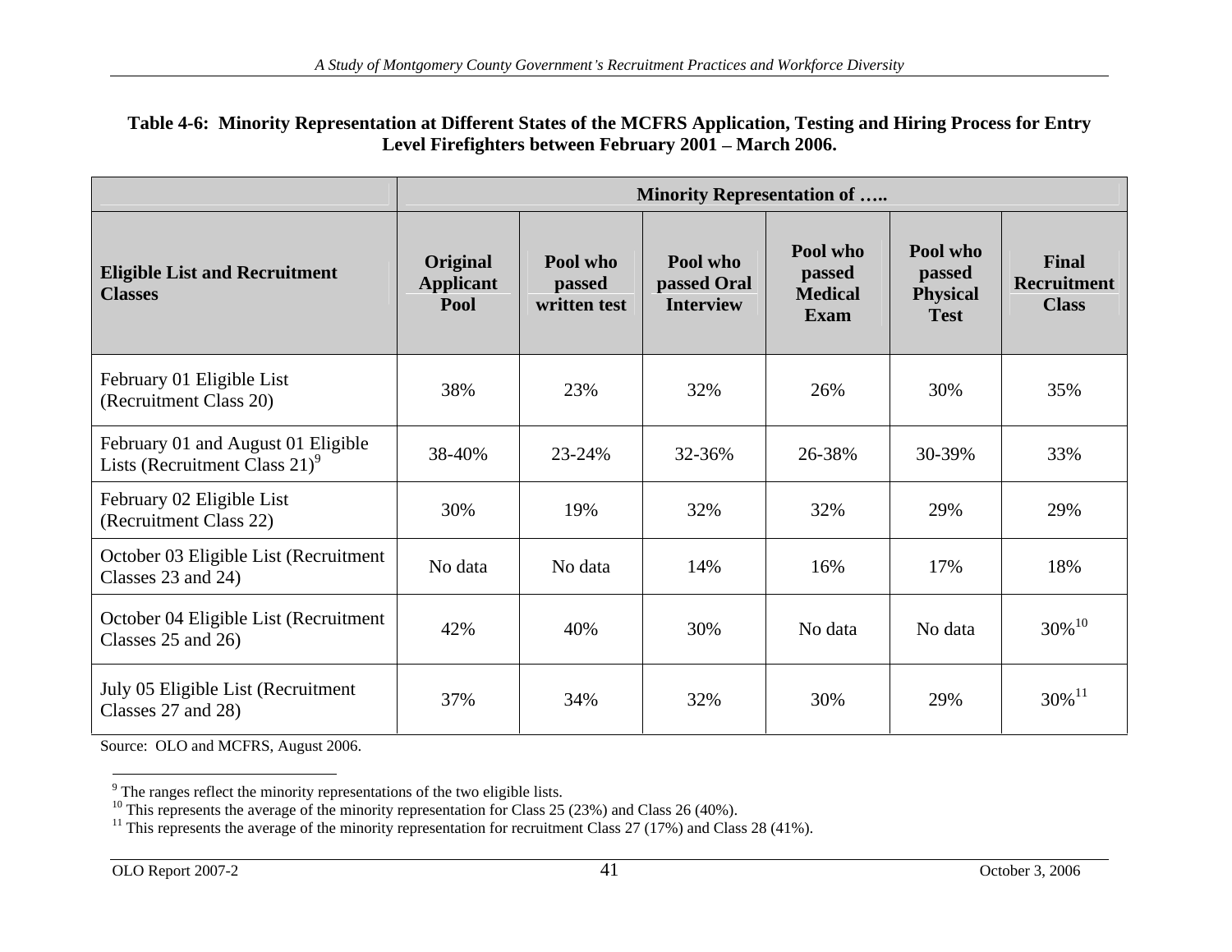#### **Table 4-7: Female Representation at Different States of the MCFRS Application, Testing and Hiring Process for Entry**  Level Firefighters between February 2001 – March 2006.

|                                                                    |                                      |                                    |                                             | <b>Female Representation of </b>       |                                                   |                                      |
|--------------------------------------------------------------------|--------------------------------------|------------------------------------|---------------------------------------------|----------------------------------------|---------------------------------------------------|--------------------------------------|
| <b>Eligible List and Recruitment Classes</b>                       | Original<br><b>Applicant</b><br>Pool | Pool who<br>passed written<br>test | Pool who<br>passed Oral<br><b>Interview</b> | Pool who passed<br><b>Medical Exam</b> | Pool who<br><b>Passed</b><br><b>Physical Test</b> | Final<br>Recruitment<br><b>Class</b> |
| February 01 Eligible List (Recruitment<br>Class $20$ )             | 15%                                  | 13%                                | 22%                                         | 19%                                    | 7%                                                | $0\%$                                |
| February 01 and August 01 Eligible Lists<br>(Recruitment Class 21) | 15%                                  | 10%                                | 20%                                         | 19%                                    | 8%                                                | 13%                                  |
| February 02 Eligible List (Recruitment<br>Class $22$ )             | 13%                                  | 10%                                | 20%                                         | 22%                                    | 17%                                               | 17%                                  |
| October 03 Eligible List (Recruitment<br>Classes $23$ and $24$ )   | No data                              | No data                            | 14%                                         | 14%                                    | 6%                                                | 7%                                   |
| October 04 Eligible List (Recruitment<br>Classes $25$ and $26$ )   | 15%                                  | 13%                                | 17%                                         | No data                                | No data                                           | $3\%$ <sup>12</sup>                  |
| July 05 Eligible List (Recruitment Classes<br>27 and 28)           | 13%                                  | 12%                                | 17%                                         | 12%                                    | 5%                                                | $5\%$ <sup>13</sup>                  |

Source: OLO and MCFRS, August 2006

<sup>&</sup>lt;sup>12</sup>This represents the average of the female representation for Class 25 (6%) and Class 26 (0%).<br><sup>13</sup> This represents the average of the female representation for Class 27 (7%) and Class 28 (3%).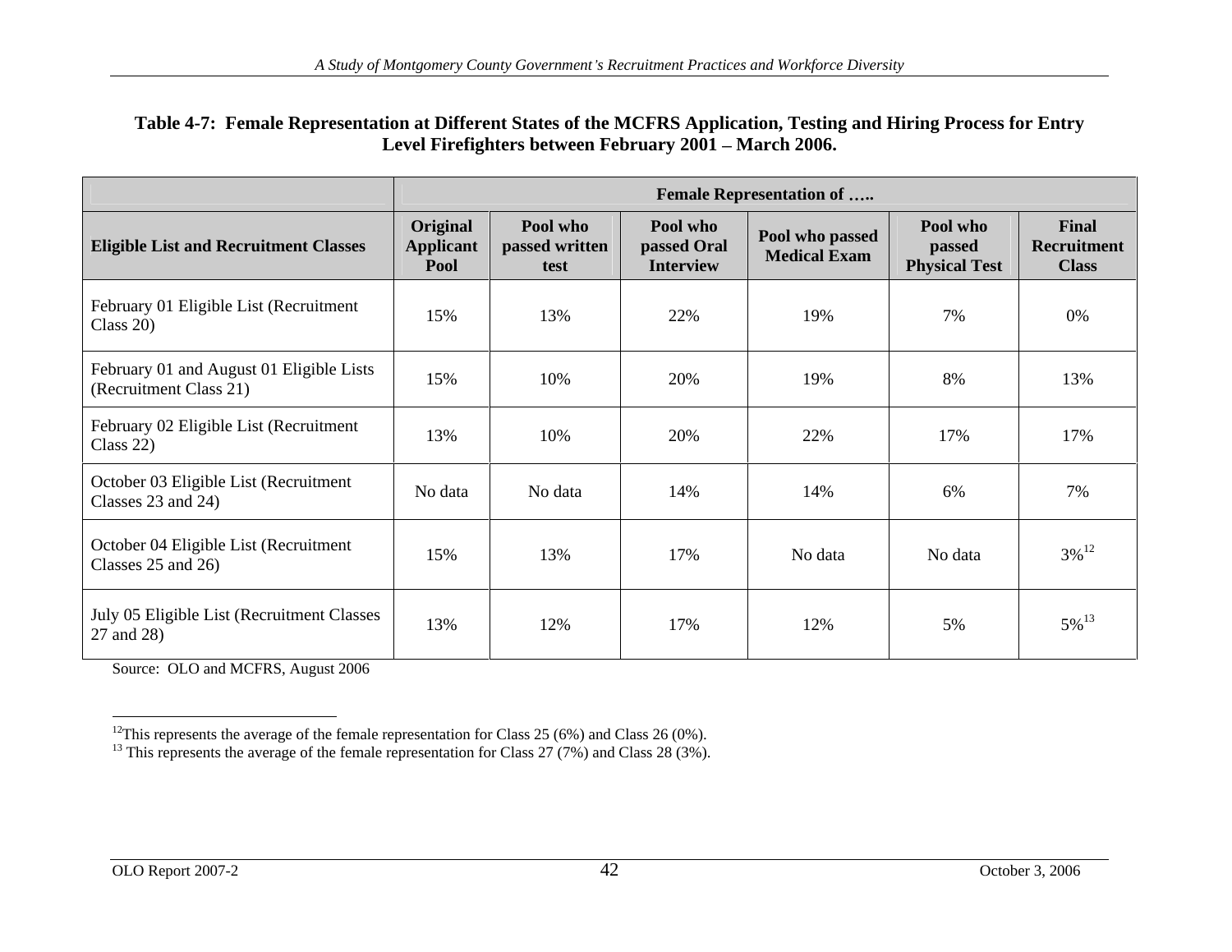**Levels of Minority and Female Representation for MCFRS Recruitment Classes.** MCFRS has announced five recruitment classes since the Council approved a \$200,000 supplemental appropriation in July 2004. Table 4-8 displays the minority and female representation for MCFRS's recruitment classes since 2001, with the eligible lists used to select each class. The data show:

- Minority representation for the five classes formed since July 2004 varied from a high of 41% for the March 2006 class to a low of 17% for the January 2006 class;
- Female representation for the five classes formed since July 2004 varied from a high of 7% for the January 2006 class to a low of 0% for the October 2005 class.
- The data show an unevenness in the levels of representation when two classes are formed from one eligible list. For example, for the classes formed from the October 2003 eligible list, the levels of minority representation were 7% and 33%; for the October 2004 list, they were 23% and 40%; and for the July 2005 list, they were 17% and 41%.

| Date Eligible<br>List(s) Used to<br><b>Create the Class</b><br>was formed | Recruitment<br><b>Class</b>     | Recruitment<br><b>Class Start</b><br>Date | % Minority | % Female<br>Representation Representation |
|---------------------------------------------------------------------------|---------------------------------|-------------------------------------------|------------|-------------------------------------------|
| February 2001                                                             | 20                              | September 2001                            | 35%        | 0%                                        |
| February 2001<br>and August 2001                                          | $\bigcap_{i=1}^n$<br>$\angle 1$ | February 2002                             | 33%        | 13%                                       |
| February 2002                                                             | 22                              | September 2002                            | 29%        | 17%                                       |
|                                                                           | 23                              | June 2004                                 | 7%         | 4%                                        |
| October 2003                                                              | 24                              | December 2004                             | 33%        | 9%                                        |
|                                                                           | 25                              | <b>July 2005</b>                          | 23%        | 6%                                        |
| October 2004                                                              | 26                              | October 2005                              | 40%        | $0\%$                                     |
|                                                                           | 27                              | January 2006                              | 17%        | 7%                                        |
| <b>July 2005</b>                                                          | 28                              | March 2006                                | 41%        | 3%                                        |

## **Table 4-8: Minority and Female Representation for MCFRS Recruitment Classes**

Source: OLO and MCFRS, October 2006.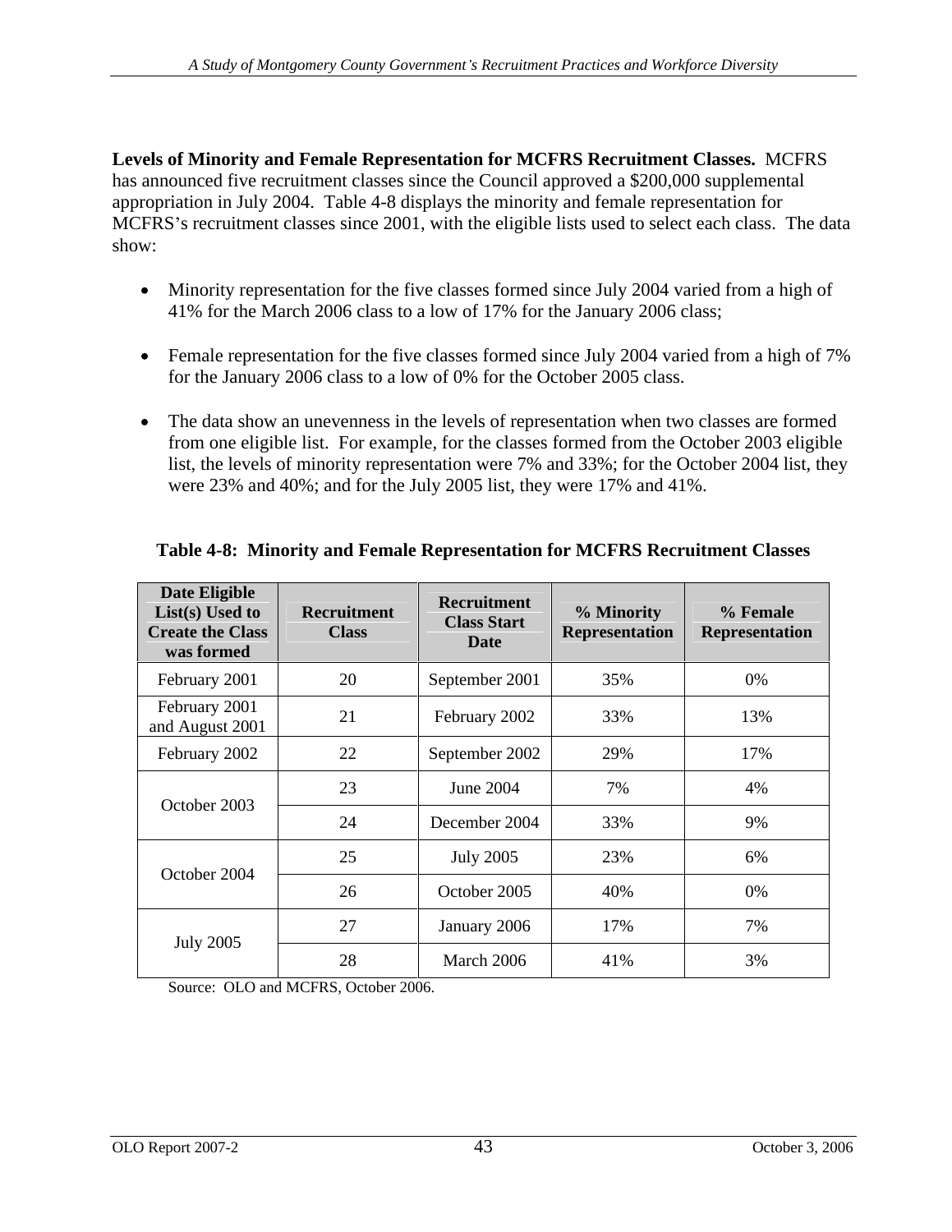# **Chapter V. A Review of Montgomery County Government s EEO Plans**

An affirmative action plan or EEO Plan is a self-assessment that an organization conducts to determine whether its employment practices (including recruitment and hiring) may be undermining its legal obligation to provide equal employment opportunities. An effective EEO Plan includes an organization's policies and objectives, an analytical component, action plan(s), and internal audit or reporting systems to monitor ongoing progress.

The County Government's EEO Plan articulates the County Government's commitment to use recruitment activities to achieve a diverse workforce, presents the results of various workforce analyses, and describes the County Government's departmental action plans and diversity initiatives. The internal audit processes section of the EEO Plan addresses how "the County monitors and evaluates its performance on the objectives stated in the EEO Plan.

This chapter describes how OHR's EEO Team develops the County Government's EEO Plan and reports what the most recently available EEO Plan says about adverse impact analysis and applicant tracking, which are two mechanisms the County Government uses to monitor recruitment activities and track applicant flow data. This chapter is organized as follows:

- Part A presents the staffing and budgeted resources for OHR's EEO Team;
- **Part B** explains how the EEO Team develops and produces the EEO Plan;
- Part C describes the requirements for the EEO Plan found in County law; and
- Part D reviews select elements of the County Government's EEO Plan.

## **A. Montgomery County s EEO and Diversity Management Team**

The EEO and Diversity Management Division ("EEO Team") consists of a manager and three employees. The Approved FY07 Budget for the EEO Team is \$404,000, including \$393,000 for personnel (4.0 WYS) and \$11,000 in operating expenditures. In addition, the EEO Team obtains an additional \$4,000 for diversity programming from departments which is critical to the EEO Team's operations. The Director of OHR reports he has increased staffing of the EEO Team from 1.5 to 4.0 WYs since his tenure began.

**Personnel.** As the County Government's EEO Officer, the Manager and her team are responsible for developing and implementing the County Government's EEO Plan. The EEO Team's other program responsibilities are to:

• Administer the County Government's internal EEO complaint investigation process;<sup>1</sup>  $1 \quad \bullet$ 

<sup>&</sup>lt;sup>1</sup> The Office of Human Rights and the Human Rights Commission administer the investigation and adjudication of EEO complaints authorized in Chapter 27 of the Montgomery County Code. A County Government employee can chose to file a complaint either with the Office of Human Resource's EEO Team or with the Office of Human Rights.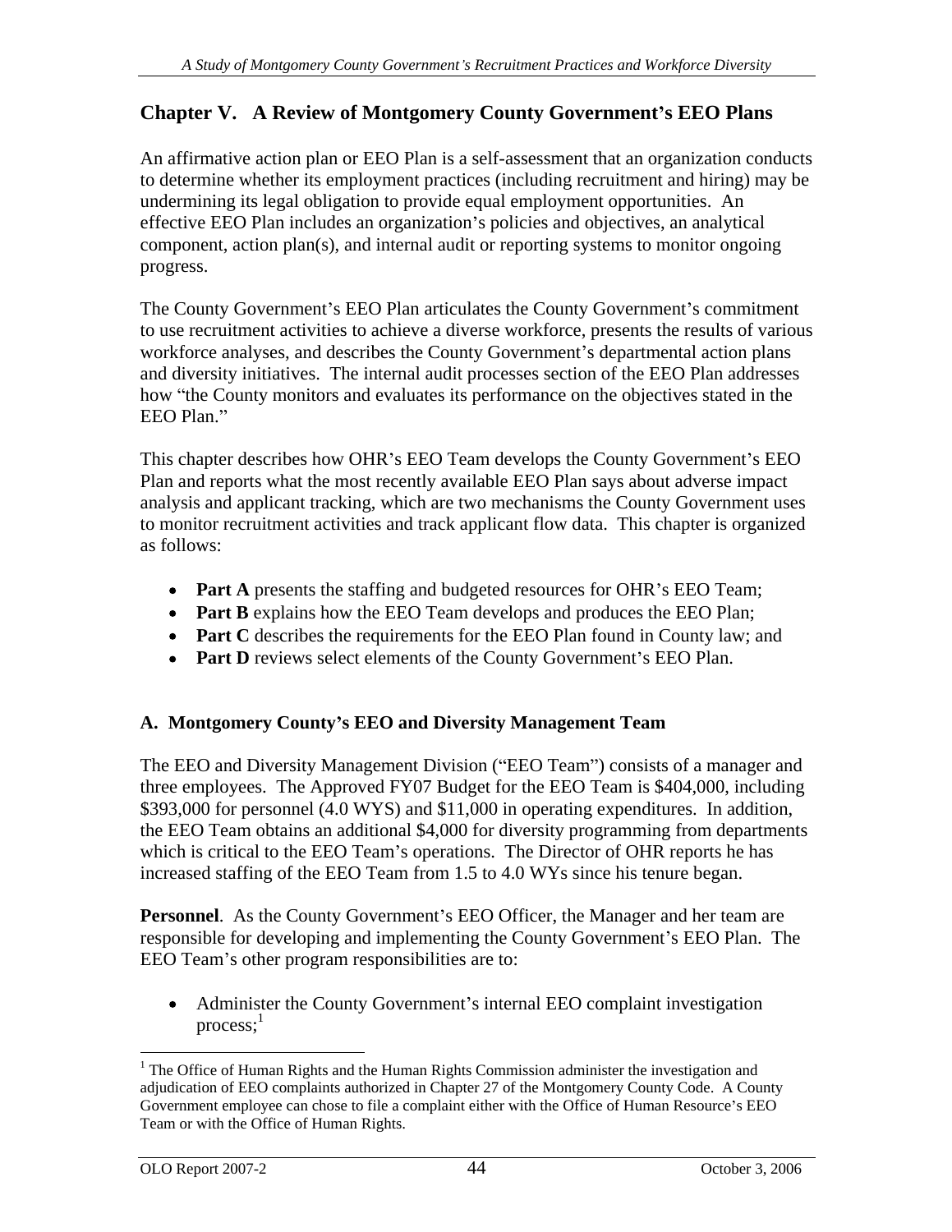- Respond to external complaints of discrimination filed with compliance agencies such as the Maryland Commission on Human Relations and the EEOC;
- Administer a mandatory EEO training program for County managers and supervisors;
- Administer a mandatory Workplace Harassment Training program for all employees (new employees are required to take the course within the first 90 days of employment, all employees are required to take the course on a 3 year cycle);
- Administer customized training in EEO Compliance, Workplace Harassment and Diversity training for various departments;
- Sponsor or co-sponsor diversity related programs including the month long Diversity celebration (approximately 20 events), Diversity Day, Disability Mentoring Day, Juneteeth, Martin Luther King (MLK) Celebration, and co sponsor events with the various employee associations; and
- Provide staff support to multiple councils and committees which address diversity issues.

# **B. Production of the County Government s EEO Plans**

The EEO Officer reports that the EEO Team works with staff from the Department of Technology Services and a vendor under contract to complete the technical components of downloading the statistical data for the EEO Plan. An EEO team member conducts the analysis, thereafter. The Team also contacts departments annually to solicit information about the diversity initiatives planned for the upcoming year. Staff on the EEO Team write and disseminate the EEO Plan.

In January 2001, the Director of OHR transmitted the FY01 Equal Employment Opportunity and Diversity Plan for Montgomery County to the Council. The transmittal letter noted that the document had "been improved to include new sections that reflect Montgomery County's accomplishments, and strategies ... [and] ...a new section which focuses on Departmental and Agency diversity initiatives County-wide.

To date, the EEO Team has produced four Equal Employment Opportunity and Diversity Plans, which are posted in OHR's resource library on the County Government's website. Over the next two months, the EEO Team intends to publish two more EEO Plans.

• In October 2006, the EEO team intends to publish an EEO Plan it had previously prepared with FY04 County workforce data and 1990 Census data. After the EEO Team completed this plan, it was held for publication, pending release of 2000 Census data by the US Census Bureau. Now that 2000 Census data is available, the EEO Team intends to update this Plan with 2000 Census data and publish it.<sup>2</sup> and  $\frac{1}{2}$  and  $\frac{1}{2}$  and  $\frac{1}{2}$  and  $\frac{1}{2}$  and  $\frac{1}{2}$  and  $\frac{1}{2}$  and  $\frac{1}{2}$  and  $\frac{1}{2}$  and  $\frac{1}{2}$  and  $\frac{1}{2}$  and  $\frac{1}{2}$  and  $\frac{1}{2}$  and  $\frac{1}{2}$  and  $\frac{1}{2}$  and  $\frac{1}{$ 

 $2$  The Census 2000 Special EEO Tabulation was created through an interagency agreement between a Federal consortium (consisting of the Equal Employment Opportunity Commission; the Department of Justice, Civil Rights Section; Department of Labor, Office of Federal Contract Compliance; and the Office of Personnel Management) and the Census Bureau. The Census Bureau released the Census 2000 Special EEO Tabulation and made it available to the public in 2003. See the Census Bureau website at [www.census.gov/hhes/www/eeoindex/faqs.html](http://www.census.gov/hhes/www/eeoindex/faqs.html) for more information.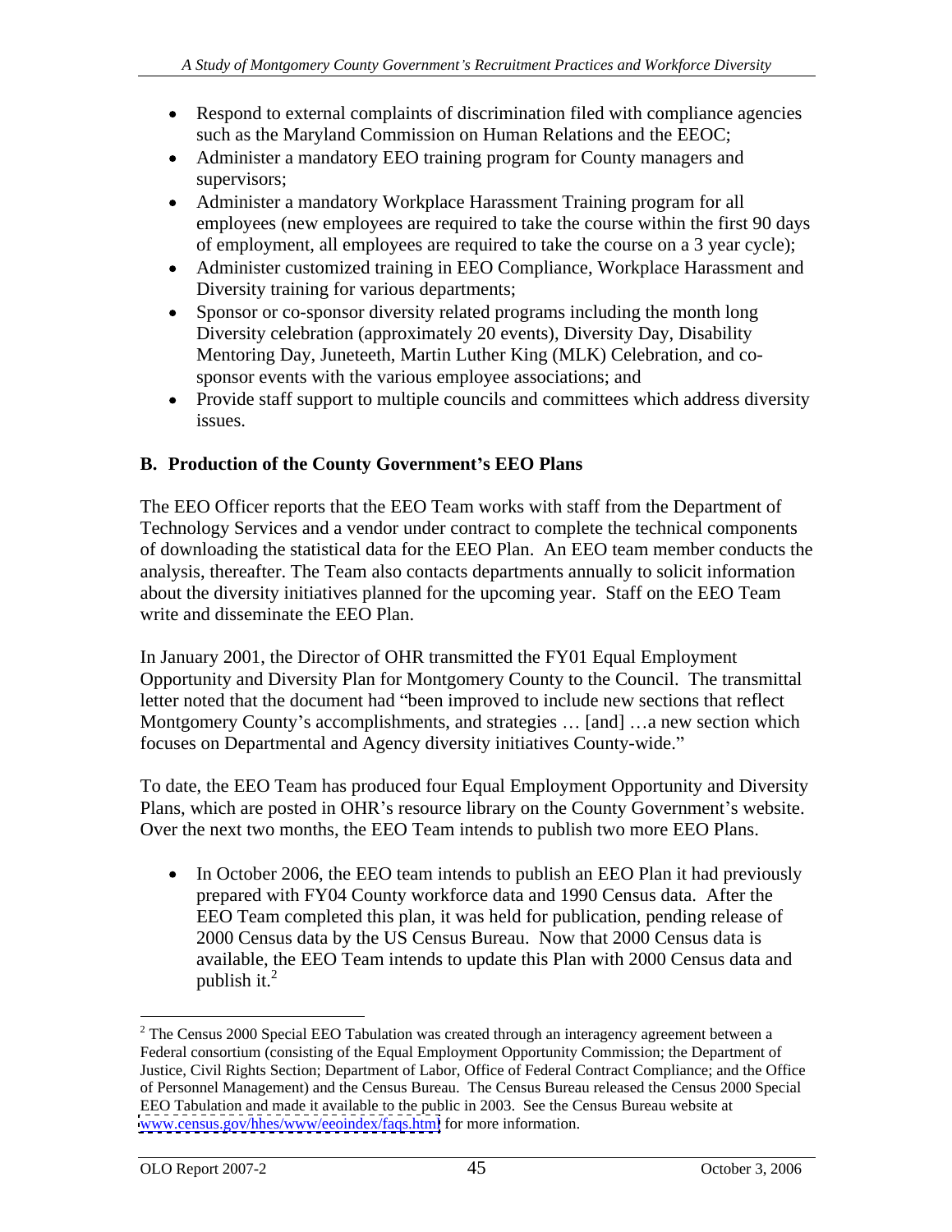• In November 2006, the EEO Team expects to release an EEO Plan with FY06 County Government workforce data and 2000 Census data. The EEO Officer reports a delay in the release of the 2000 Census data and changes to the list of EEO job groups which required OHR to recode 8,000 employee records delayed production of this EEO Plan.

Table 5-1 summarizes information about the County Government's published and pending EEO Plans. The FY04 Plan, which contains data for the County Government's workforce as of July 2003, is the most current version of the Plan that is publicly available.

| <b>Title</b>                           | <b>Transmitted to Council or EEO</b><br>Team's Scheduled Release Date |
|----------------------------------------|-----------------------------------------------------------------------|
| The FY01 EEO and Diversity Action Plan | January 2001                                                          |
| The FY02 EEO and Diversity Action Plan | October 2001                                                          |
| The FY03 EEO and Diversity Action Plan | November 2002                                                         |
| The FY04 EEO and Diversity Action Plan | Not available                                                         |
| Pending Plan #1                        | October 2006                                                          |
| Pending Plan #2                        | November 2006                                                         |

## **Table 5-1: Publication History of the County Government s EEO Plans**

Source: OLO, OHR and Council Correspondence Log,

## **C. Requirements for an EEO Plan in Montgomery County law and regulation**

The Montgomery County Code and Personnel Regulations assign the Chief Administrative Officer the responsibility for developing and maintaining a plan to achieve and maintain equal employment opportunity and to promote diversity in the workplace.<sup>3</sup> The CAO has delegated the development of the County's EEO policy and programs, including the EEO and Diversity Action Plan (The EEO Plan) to the EEO Officer in the Office of Human Resources.

County personnel regulations and County regulations for the Fire and Rescue Service both identify the elements of the County's EEO Plan. The Personnel Regulations state the EEO Plan may include the specified elements; in contrast, the Fire and Rescue Service regulations mandate the same list of elements.<sup>4</sup>

<sup>&</sup>lt;sup>3</sup> Section 33-9, *Equal employment opportunity and affirmative action*, of the Montgomery County Code and Section 33.07.01.05, Equal Employment Opportunity, Section 5-5 of the Montgomery County Personnel Regulations.<br><sup>4</sup> County regulations for the Fire and Rescue Service (Reg 21.16.01.04, Equal Employment Opportunity,

Sec. 4-3, Affirmative Action Program) also assign the CAO the responsibility for establishing an affirmative action program.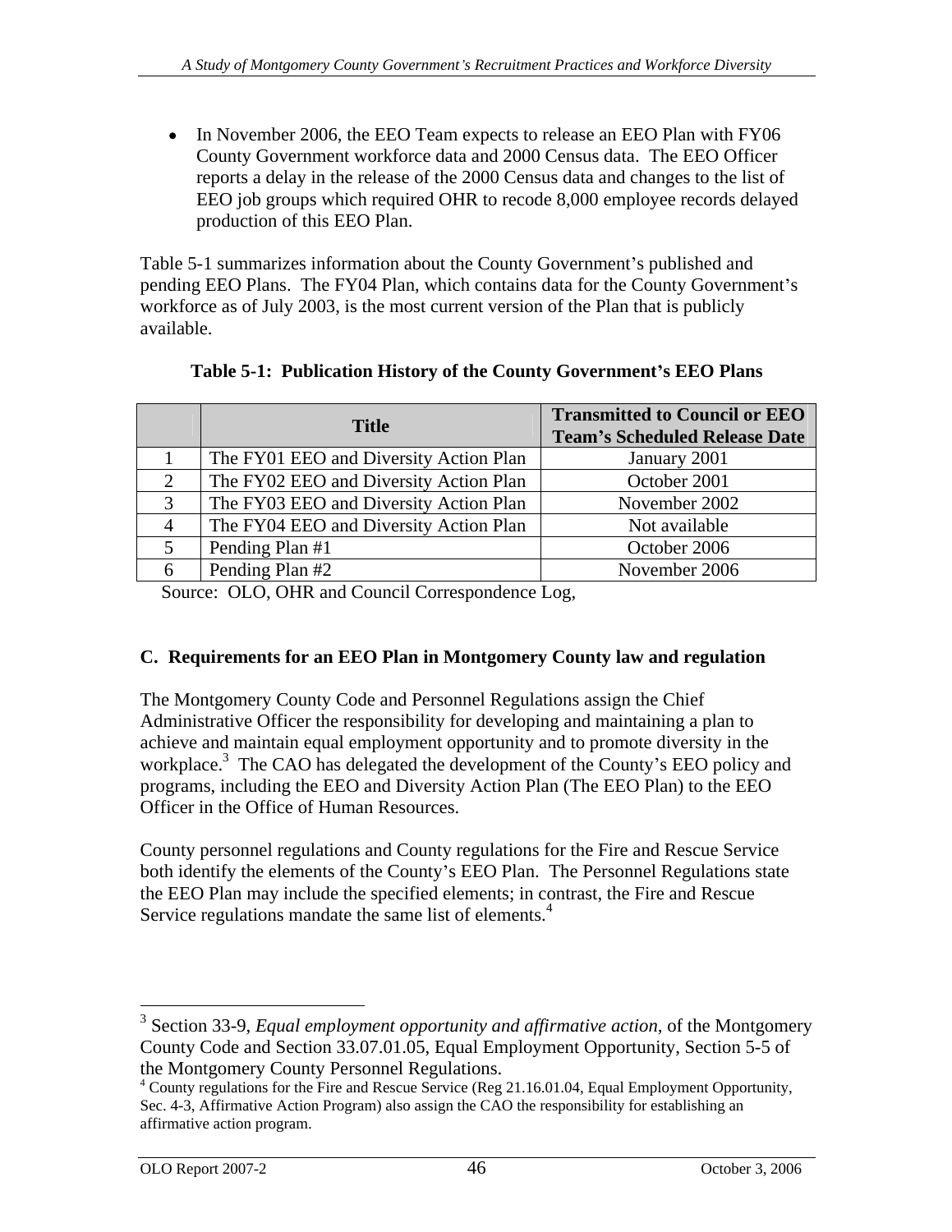The elements that an EEO Plan may or must include are:

- A statement of purpose;
- A method to identify problem areas and factors to be used in determining whether a racial, ethnic or gender group is significantly underutilized in an occupational group;
- The development of action-oriented programs designed to correct identified problems, to assure equal employment opportunity for all members of the available labor pool, and to promote upward mobility for employees;
- The criteria for the establishment of goals and timetables; and
- The designation of responsibility for dissemination, implementation, compliance and audit of the plan.

In addition to the requirements in County law, Montgomery County must produce an EEO-4 Report on a bi-annual basis to comply with EEO requirements found in Title VII of the Civil Rights Act of 1964 and an EEO Plan annually to comply with other requirements related to the County's receipt of federal funds. The Montgomery County Police Department, the Sheriff and the Department of Health and Human Services all receive federal grants which require the filing of an EEO Plan as a condition of funding.

## **D. A Review of the County Government s FY04 EEO and Diversity Action Plan**

The County Government's FY04 EEO Plan is a comprehensive compilation of County Government operations related to EEO and diversity. The 141 page document reports workforce and demographic data for the previous fiscal year and uses these data to assess whether underutilization exists in the County Government's workplace. The FY04 Plan describes diversity initiatives for all of the County Government's Executive Branch departments.

This section of the report explains the major components of an EEO Plan, using information from the County's FY04 EEO Plan. The FY04 EEO Plan is the County Government's most recent EEO Plan that is publicly available; however, the information is dated. Specifically, the County Government's workforce composition is based on County Government workforce data as of June 2003 and the analysis to determine underutilization relies on 1990 Census data.

**Policy Statement.** The written policy statement in an affirmative action plan reflects an organization's commitment to uphold the practice of non-discrimination in all of its employment practices. The policy statement in the County Government's FY04 EEO Plan reiterates the County Government's commitment to equal employment opportunity and workforce diversity set forth in County law and regulations.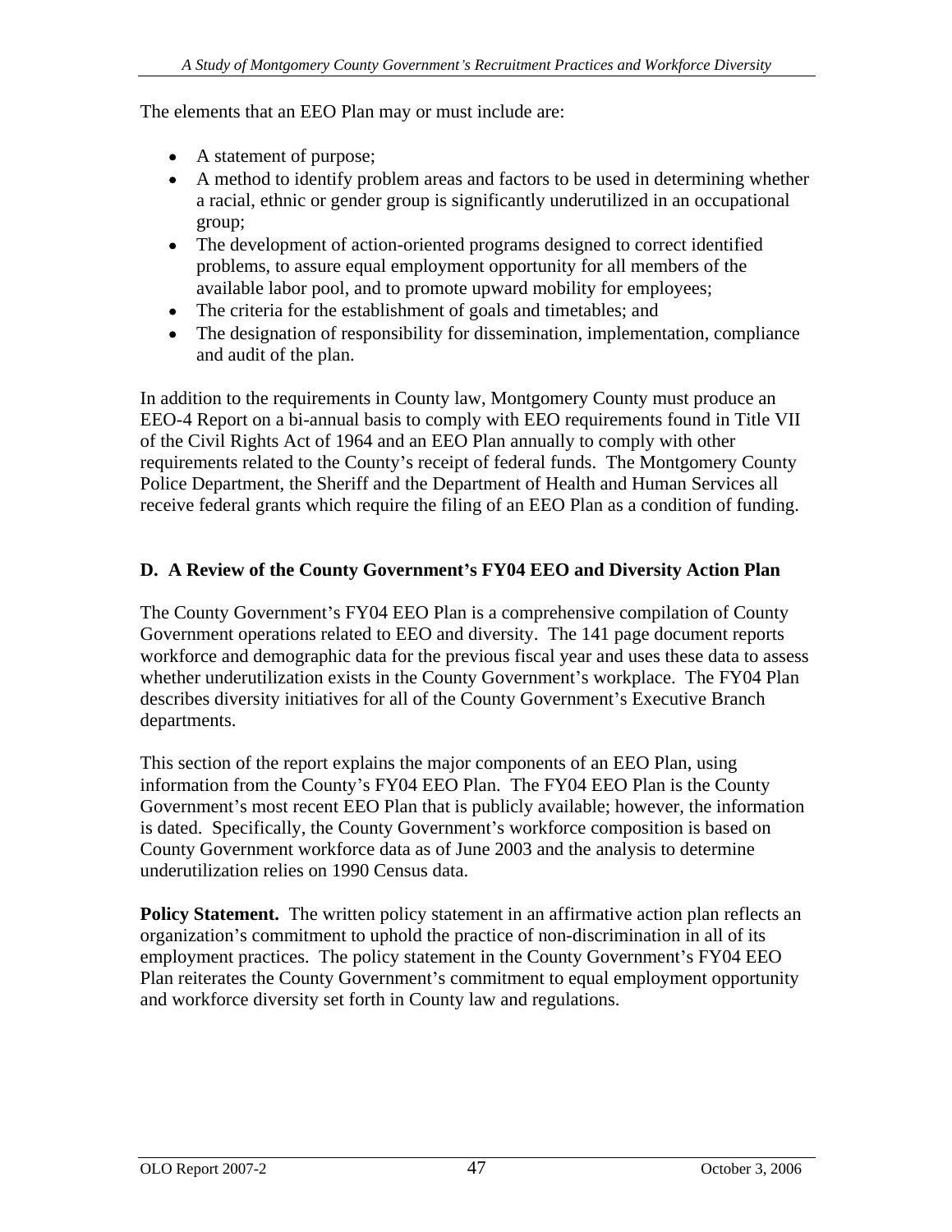**Responsibility for Implementation.** This section of an EEO Plan identifies the positions and people in the organization who are accountable for plan implementation. The County Government's EEO Plan identifies the EEO Team in OHR as the agency responsible for the development and implementation of the EEO Plan. It also states Department Directors and County Officials are responsible and accountable for implementing the objectives of the Plan in their respective areas.

**Dissemination of the Plan**. This section of an affirmative action plan addresses how the plan will be communicated internally and externally. An EEO Plan must be published and shared widely to be effective. The County Government's EEO Plan states the EEO Plan shall be made available to applicants, employees and the general public through OHR. It also states that OHR disseminates information in the Plan to all Directors on an annual basis and that Directors are responsible for making the Plan available to employees. In 2004, the EEO Team produced an EEO analysis for all departments. The EEO Team reports the next round of departmental visits will occur in 2006.

OHR posts EEO Plans online, transmits Plans to the Council and disseminates EEO Plans to the Montgomery County Diversity Council and several other groups. OHR reports it generally receives fewer than five requests for the EEO Plan from employees.

This year, the EEO Officer is exploring options to change how the County Government disseminates the Plan and shares the results of the analyses. Some of the options under consideration include increasing the use of email and electronic dissemination and sharing the results of the utilization analysis with the Specialists on the Recruitment and Selection Team.

**Workforce Analysis.** A workforce analysis provides a breakdown of the gender and racial composition by organizational unit. OLO analyzed County Government workforce data as of June 2000 and December 2005 to examine changes in the workforce composition of the County Government's five largest departments since 2000. Table 5-2 (on page 49) displays the results of this analysis. The data show:

- DHHS's workforce has the highest rate of female participation (84%) and MCFRS's has the lowest  $(13%)$ .
- Female participation rates are highest in DHHS (84%) and lowest in MCFRS (13%).
- Female participation rates have changed slightly since July 2000. Specifically, there were slight increases in Corrections and Police and slight decreases in DPWT and MCFRS.
- Minority participation rates are highest in the Department of Corrections (53%) and lowest in MCFRS (23%).
- Minority participation rates increased in all five departments since July 2000. $\bullet$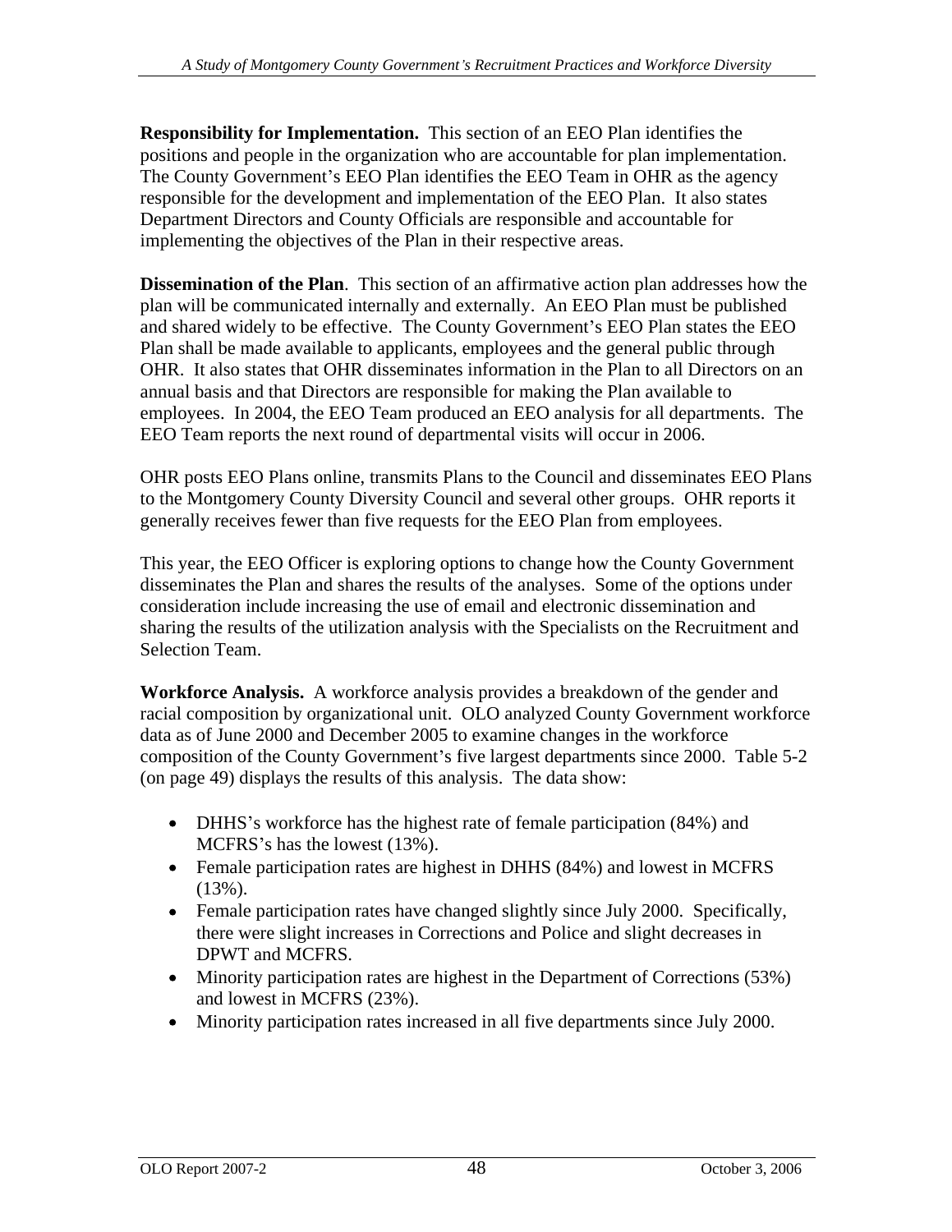| Organizational                           | % Female Representation |     |             | % Minority Representation |      |        |  |  |
|------------------------------------------|-------------------------|-----|-------------|---------------------------|------|--------|--|--|
| Unit                                     | 2000                    |     | 2005 Change | 2000                      | 2005 | Change |  |  |
| <b>County</b><br>Government<br>Workforce | 45%                     | 44% | $-1\%$      | 34%                       | 39%  | $+5%$  |  |  |
| <b>Department</b>                        |                         |     |             |                           |      |        |  |  |
| Police                                   | 37%                     | 38% | $+1\%$      | 21%                       | 25%  | $+4%$  |  |  |
| <b>DHHS</b>                              | 84%                     | 84% | $\sim$ $-$  | 39%                       | 45%  | $+6%$  |  |  |
| <b>DPWT</b>                              | 22%                     | 21% | $-1\%$      | 48%                       | 56%  | $+8%$  |  |  |
| Fire and Rescue                          | 14%                     | 13% | $-1\%$      | 21%                       | 23%  | $+2%$  |  |  |
| <b>Corrections</b>                       | 38%                     | 40% | $+2\%$      | 53%                       | 64%  | $+11%$ |  |  |

**Table 5-2: Female and Minority Representation in the Five Largest County Government Departments, 2000 and 2005**

Source: OLO and the EEO & Diversity Action Plan for 2001 and Workforce Analysis as of December 2005, August 2006.

**Job Group Analysis.** A job group analysis examines the racial and gender composition of the workforce by occupational category. The job titles in a job group may be located in different departments or administrative units. A job group analysis helps portray whether underutilization of employees by race or gender exist within certain job areas.

The job group analysis in the County Government's EEO Plan uses a classification system that shows the composition of the County Government's workforce by EEO job group as well as the composition of the supervisory workforce within each job group. As a result of this classification system, the County's EEO Plan contains information about female and minority representation in the County's supervisory workforce and how it has changed over time. Table 5-3 displays the highlights of OLO's analysis of these data. (See Chapter II beginning at page 16 for additional details of this analysis.)

**Table 5-3: Changes in Gender and Racial Representation in the County Government s Supervisory Workforce, 2000 and 2005**

|                      | $#$ of              | # of                     |              |                                       |
|----------------------|---------------------|--------------------------|--------------|---------------------------------------|
| Demographic          |                     | $\rightarrow$ apervisors | 'hanga       | % of supervisory<br>workforce in 2005 |
| Representation       | in 2000             | $\ln 2005$               |              |                                       |
| Males                | $\angle$ O $\angle$ | 707                      |              |                                       |
| Female               |                     |                          | ⊥60          |                                       |
| White (non-Hispanic) |                     |                          |              |                                       |
| Minority             | 176<br>110          | 202                      | 10<<br>100 - | 270'<br>2/70                          |

Source: OLO and Office of Human Resources EEO data for July 2000 and December 2005, October 2006.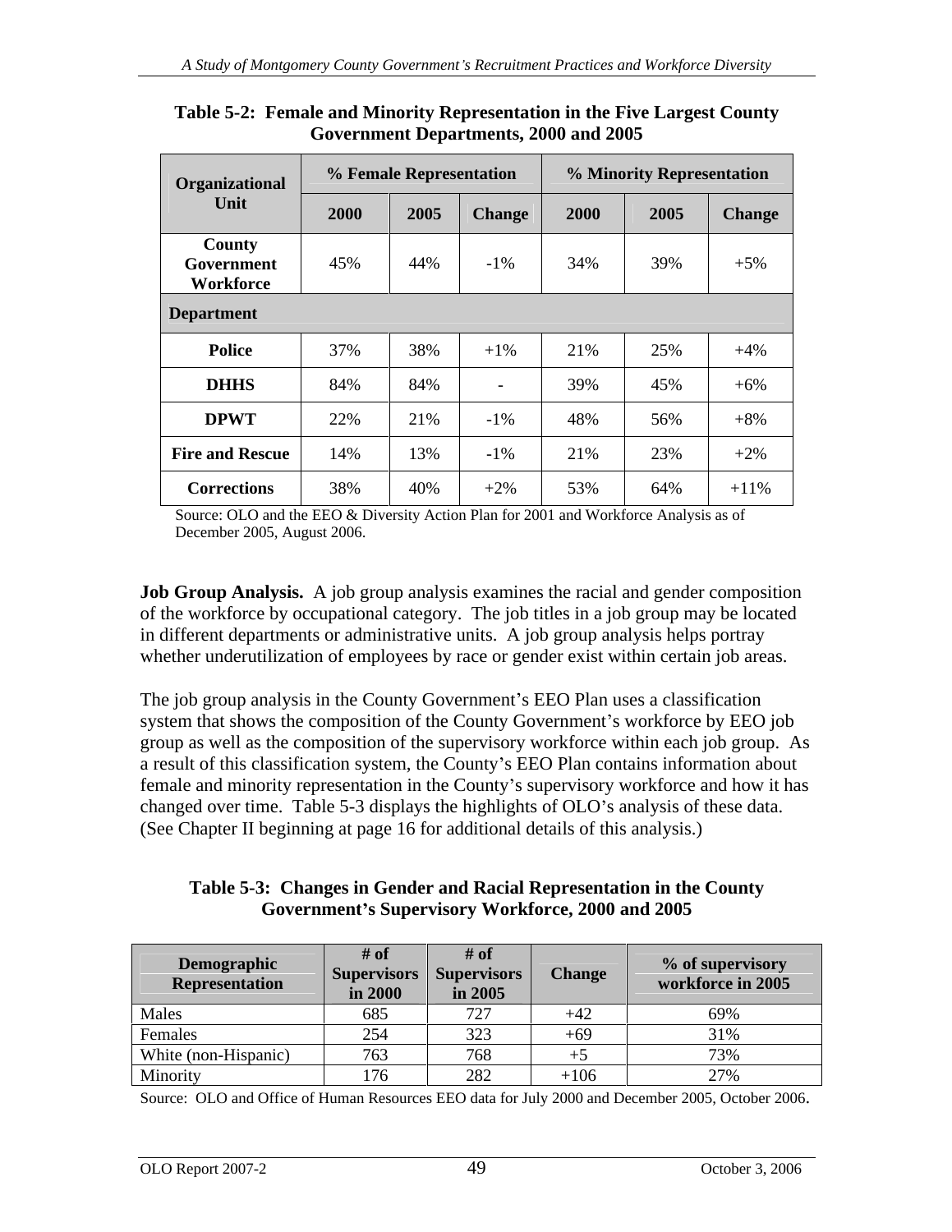**Utilization analysis.** A utilization analysis compares how closely the composition of an organization's existing workforce matches the availability of qualified individuals in the relevant labor market. This comparison provides the basis for determining whether minorities or women are underutilized in the workforce, and if so, to what extent.

The County uses the two standard deviation method to make its determination of underutilization. The FY04 EEO Plan reported the County Government eliminated underutilization in two job groups and stated this demonstrated the effectiveness of the County's concerted outreach efforts to increase the representation of underutilized groups in the workforce. The FY04 EEO Plan reported continued evidence of underutilization for:

- Females in ten job groups;
- African-Americans in seven groups;
- Hispanics in two groups; and
- Asian-Pacific Islanders in one group.

A utilization analysis is a useful indicator of whether a problem exists; however, the results of the analysis may be skewed because an analysis only takes into account fulltime employees, or because an organization not only establishes the categories that form the basis of the analysis but also self reports its workforce within each of these classes.

In addition, the value of a utilization analysis can be limited by the timeliness of the data used in the analysis. Table 5-4 summarizes the sources and dates of data used in each of the County' Government's EEO Plans released to date. The use of 1990 Census data may limit the usefulness of the results, i.e., the determinations of underutilization, because there have been significant changes in the diversity of both the County and the region's labor force since 1990. (Note - The EEO Plan to be released in November 2006, will compare FY06 County Government workforce data with 2000 Census data.)

| <b>Plan Title</b> | <b>Date of Countywide</b> | Date of Census |
|-------------------|---------------------------|----------------|
|                   | <b>Workforce Data</b>     | <b>Data</b>    |
| The FY01 EEO Plan | July 1, 2000              | 1990           |
| The FY02 EEO Plan | July 1, 2001              | 1990           |
| The FY03 EEO Plan | June 14, 2002             | 1990           |
| The FY04 EEO Plan | June 16, 2003             | 1990           |

### **Table 5-4: Sources and Dates of Data for County Government EEO Plans, FY01-FY04**

Source: OLO, October 2006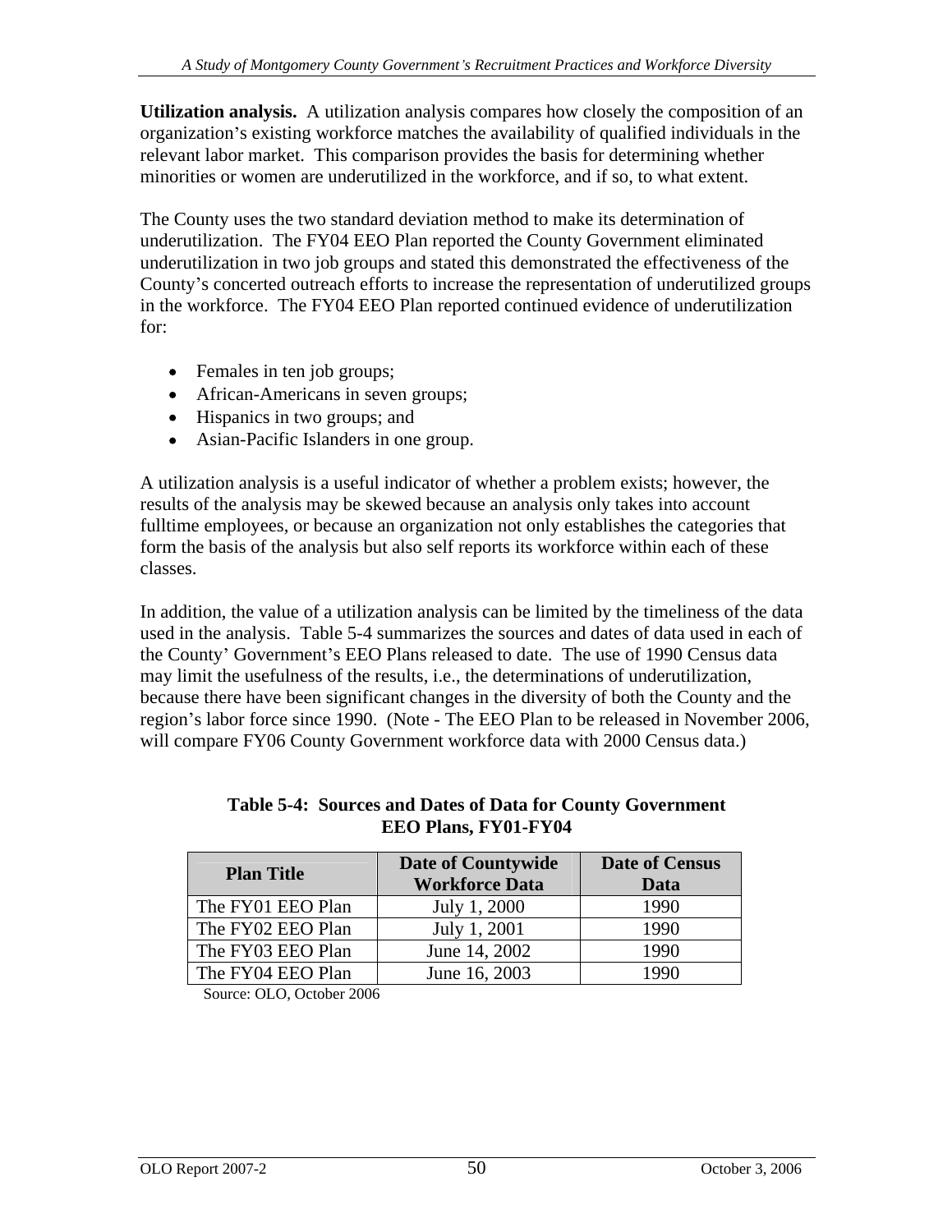**Salary Analysis**. A salary analysis provides data to assess pay equity issues by race and gender. The County's FY04 EEO Plan reports the salary analysis showed moderate disparities in average salaries among racial/ethnic groups and slight disparity between genders. The analysis found a 22% difference between the lowest and highest average salaries which was lower than the 26% difference reported for FY03.

**Recruitment Objectives and Strategies.** The active recruitment of minorities and females offers an opportunity to address evidence of underutilization and maintain a diverse workforce within and across all job groups. Some affirmative action plans provide a general discussion of an organization's recruitment philosophy, objectives and strategies or a list of recruitment sources. In other cases, the results of a utilization analysis may prompt an organization to conduct a study of a specific recruitment process to identify any potential barriers to employment.

The County Government's FY04 EEO Plan contains statements about the County Government's recruitment philosophy, objectives and strategies. The discussion of strategies lists multiple steps OHR has implemented both generally and specifically to target women, minorities and special recruitments. See Exhibit 3-3 (on page 25) for an updated summary of the targeted recruitment strategies listed in the FY04 EEO Plan.

The County Government's EEO Plan also includes a section titled "Areas of Need" that lists the 13 job groups where underutilization exists but this section lacks details about the strategies, studies or steps to address each specific group. The EEO Plan does not use the results of its utilization analysis to identify any potential barriers to employment that would warrant a study of a specific recruitment process.

**Action Programs, Plans, Goals and Timetables**. After an organization conducts an analysis that indicates underutilization exists, it must show it is making a good faith effort to address the problems identified.

Some organizations present a comprehensive set of departmental action plans and programs, summarizing accomplishments for the previous year and planned activities for the forthcoming year. The action plans are not specifically linked to the results of the utilization analysis.

Other organizations adopt a more data-driven approach that establishes goals for hiring and promotions. The affirmative action plan uses recruitment or hiring goals as an agency's good faith commitment to affirmative action. This approach reports the number of hires, promotions and separations that occurred in the prior year, adjusts for any planed expansions or contractions, and uses these data to establish goals or a general timeframe to increase the level of minority or female representation of a particular job group. Agencies that adopt this approach usually include a statement in the written plan that explicitly states that the goals are flexible and that they are not intended to be targets, quotas or set asides.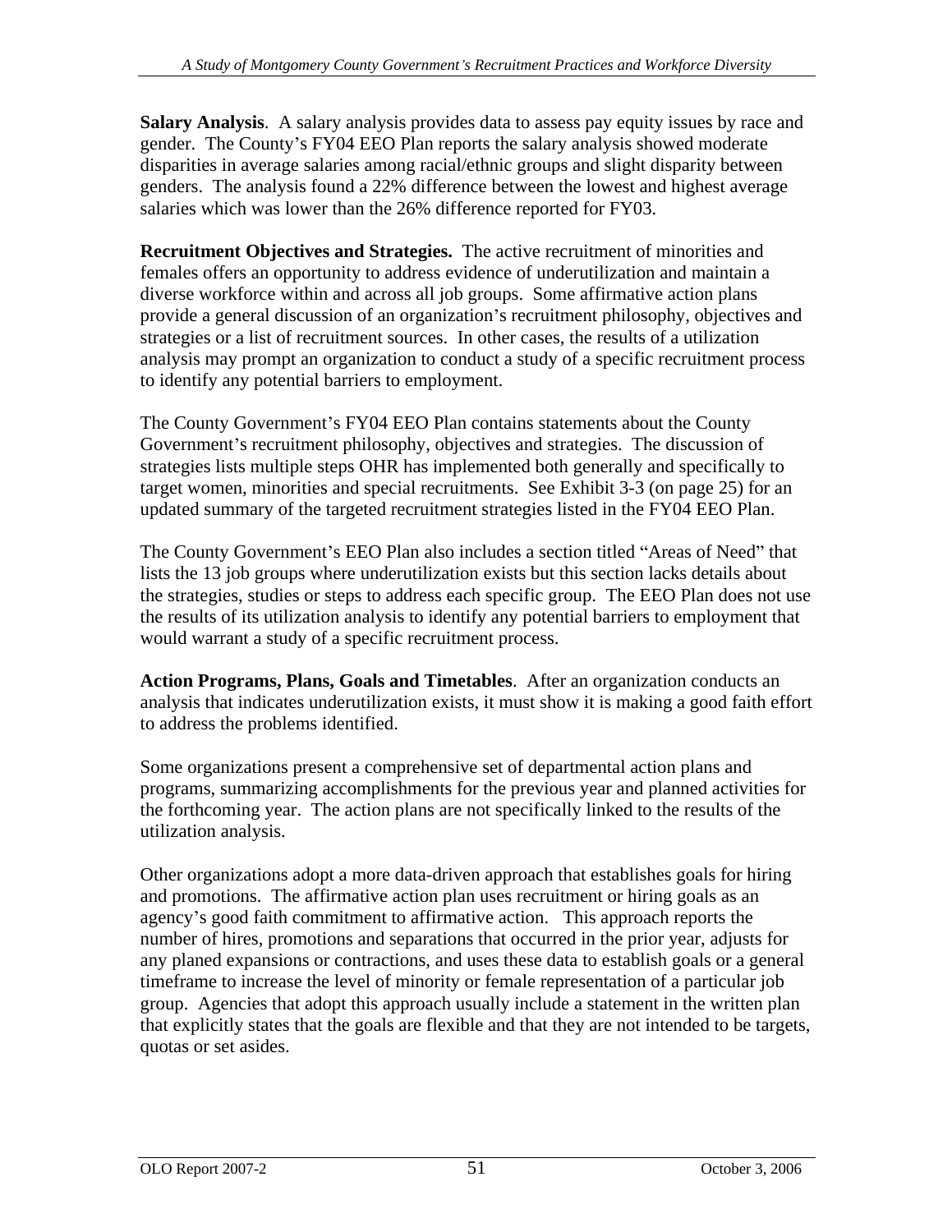The departmental action plans in the County Government's FY04 EEO Plan detail departmental initiatives and/or the activities each department intends to accomplish or has accomplished. In some cases, the initiatives address areas of underutilization identified in the underutilization analysis. In other cases, they describe more broadly defined diversity initiatives. The action plans provide a record of a department's activities and also serve as a resource for other departments which may be looking for new ideas.

The EEO Officer reports that previously the EEO Team prepared departmental reports and met with department staff once a year to inform them of specific utilization issues; however, the EEO Team did not monitor implementation of their initiatives due to staffing constraints. In 2006, the EEO Team intends to focus its review of departmental initiatives on those that relate to a department's business practices.

The EEO Officer states the County deliberately elects not to use specific goals or timetables because of the risk that they could be mistakenly perceived or interpreted as quotas or set asides. (The courts have held the use of quotas or set asides are illegal in many circumstances.) The EEO Officer believes publishing a timetable could pose a risk because a department could not control an external factor that might affect a published deadline. She states she would support the use of generally worded goals.

**Internal Audit Processes and Practices.** An effective affirmative action program includes internal auditing and reporting systems that measure an organization's progress towards achieving the workforce that would be expected in the absence of discrimination. An internal auditing system allows an organization to:

- Determine how much progress an agency has made towards meeting its objectives;
- Monitor ongoing problem areas that merit corrective or remedial action; and
- Revisit objectives or priorities that have not been implemented.

Some examples of the elements of an internal auditing system are:

- A description of the records and methods an agency uses to monitor recruitment referrals, placements, and other employment actions;
- A description of the content and frequency of reports that provide information to managers and supervisors about the status of a plan's goals and timetables;
- A description of the methods and procedures used to inform Directors and managers of program efforts, progress, problem areas and recommended actions.

The County Government's FY04 EEO Plan contains a description of the methods the County Government uses "to monitor and evaluate its performance of the objectives in the EEO Plan." Some of the strategies described in the EEO Plan address the data and capabilities that are available to identify potential employment barriers or monitor recruitment and hiring activities.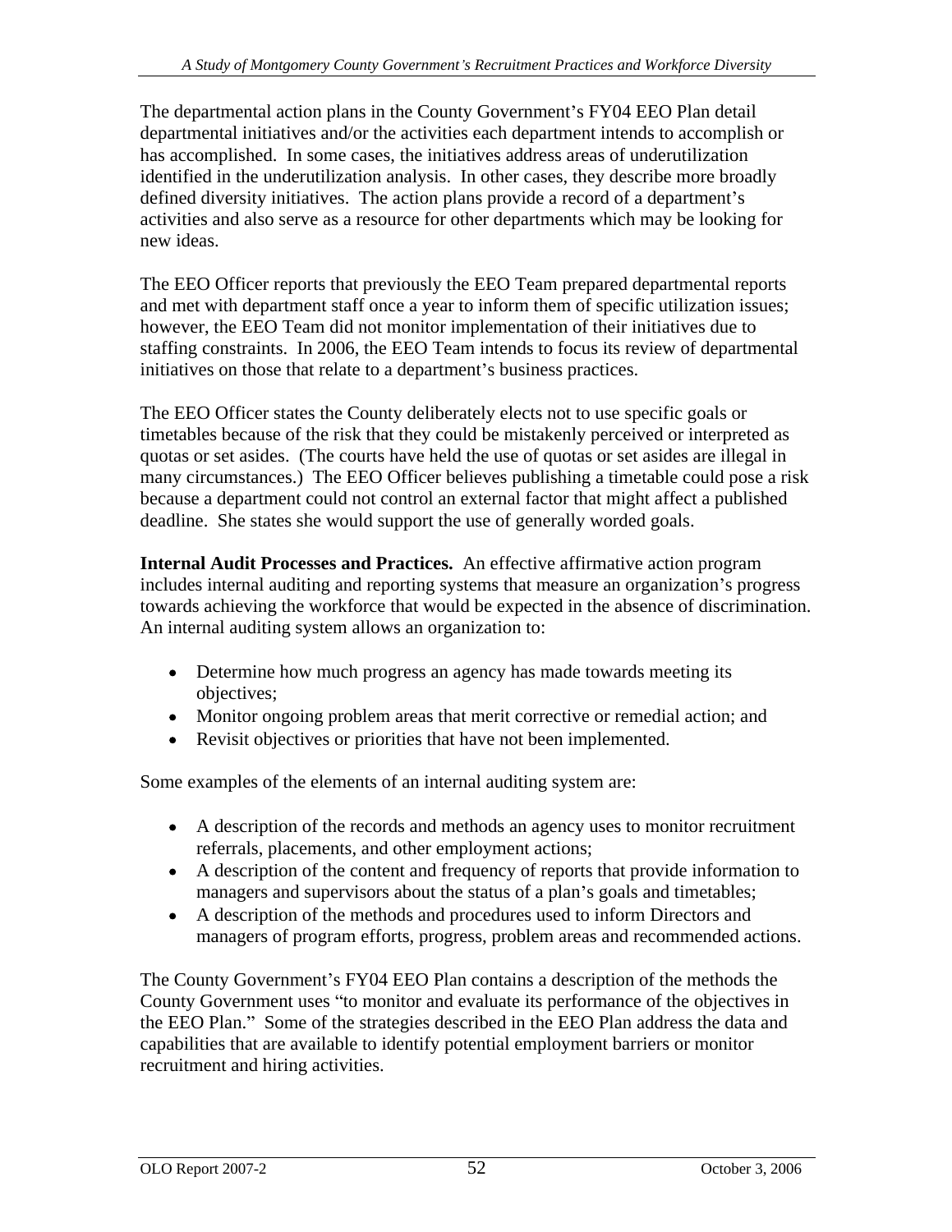EEO Data Collection**.** The County s FY04 EEO Plan states OHR uses Affirmative Action Planning (AAP), a software program, to produce the workforce analyses, job group analyses and utilization analyses in the Plan. These reports are generated at least annually for use by the CAO in the performance planning and evaluation process with Department directors and current reports are produced as needed to conduct ongoing evaluation and follow-up.

Manual Adverse Impact Analyses and Follow-up Studies**.** The County s FY04 EEO Plan states the EEO Team conducts manual adverse impact analysis on recruitments to identify potential barriers to equal employment opportunity.<sup>1</sup> A study to identify and eliminate these barriers would require an in-depth review of a department's practices to recruit, select and hire for a particular position.

The EEO Officer reports the number of adverse impact analyses the EEO Team conducts annually varies depending on resources and other priorities. For example, in FY05, the EEO Officer was part of an interdepartmental group convened to conduct an in-depth review the MCFRS selection and hiring process. (See Chapter 4 beginning on page 37, for a discussion of this process.) The EEO Officer states that it is the responsibility of the department and OHR to help identify barriers in employment.

Automated Adverse Impact Analysis EEO Software. When it was published in July 2003, the County Government's FY04 EEO Plan stated OHR expected to implement an automated online adverse impact analysis software to track and analyze data at various stages of the recruitment process. According to the EEO Plan, this system can generate information about the diversity of the County's applicant pools and identify any artificial barriers to equal employment opportunity at any phase of the applicant flow process, or any hiring practices which result in adverse impact.

Peopleclick Software Capabilities. The Recruitment and Selection Team Manager reports the Peopleclick system gives her Team the capability to run a report for an individual requisition that displays information about the number, gender and race of the applicant pool throughout the hiring and selection process. She reports managers in hiring departments have occasionally requested these reports to look at the effectiveness of their outreach strategy and to get an understanding of the diversity of the applicant  $pool.<sup>2</sup>$ 

<sup>&</sup>lt;sup>1</sup> Some examples of barriers to employment include standards in a selection or hiring process that are not relevant to the job, interview questions or required tests that do not apply to the actual requirements of the job, or lack of diversity on an interview panel.

job, or lack of diversity on an interview panel.<br><sup>2</sup> During the hiring process, applicants provide demographic information on a voluntary basis only. This information is separated from the application so the department is not privy to this information during the selection process. The reports that Peopleclick generates report information provided voluntarily, or indicate that no information was provided.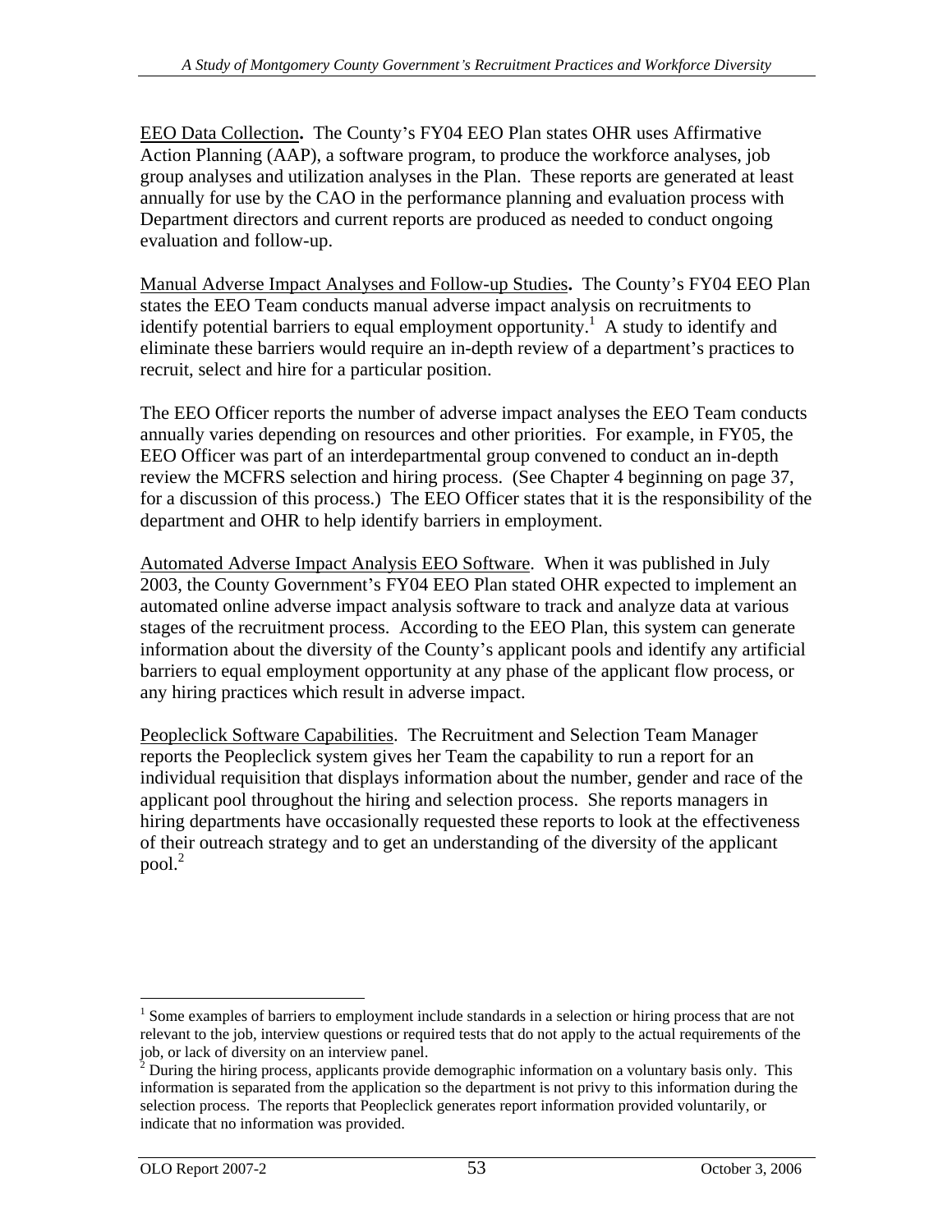The Manager of the Recruitment and Selection Team reports she is working with the EEO Officer on a cross-team initiative to give the EEO Team access to the data from the Peopleclick system so that the EEO team could use it to analyze and track applicant flow statistics. Until the automated capabilities of Peopleclick are linked with the automated EEO software, OHR and the hiring departments only have the capability to access and analyze applicant flow statistics on a case by case basis.

In a related information sharing effort, the EEO Team states it will work with the Recruitment and Selection Team and the hiring department to identify positions in underutilized job classes so that appropriate recruitment strategies can be developed..

**Utilization Analysis Progress Report.** In addition to internal auditing systems, organizations also compile progress reports that display the results of multiple utilization analyses. The County Government's FY04 EEO Plan displays a two-year utilization analysis progress report that compares the results of the utilization analysis for FY03 and FY04. This comparison shows the elimination of underutilization in two job groups between FY03 and FY04  $-$  for African-American employees in the Professionals (First Line Supervisors) job group and for Asian-Pacific Islander employees in the Technicians job group.

In Exhibit 5-1 (on page 55) OLO summarizes the results of the utilization analysis over the four-year period from July 2000 to July 2003. The data show evidence of underutilization existed for 29 job groups in 2003. Specifically:

- For female employees, ten job groups in 2003 showed evidence of ongoing underutilization since 2000;
- For African-American employees, seven job groups in 2003 showed evidence of ongoing underutilization since 2000 and two job groups showed evidence of underutilization for one year in 2002 and 2000 respectively;
- For Hispanic employees, two job groups showed evidence of ongoing underutilization since 2000;
- For Asian-Pacific Islander employees, one job group showed evidence of ongoing underutilization since 2000 and one group showed evidence of underutilization for one year in 2002 and 2000; and
- For all minority employees, nine job groups showed evidence of ongoing underutilization.

In sum, in 2003, evidence of underutilization was most prevalent for female employees (10 out of 19 job groups) and African-American employees (seven out of 19 job groups). It was less prevalent for Hispanic and Asian-Pacific Islander employees where, in each case, the analysis showed underutilization in two job groups.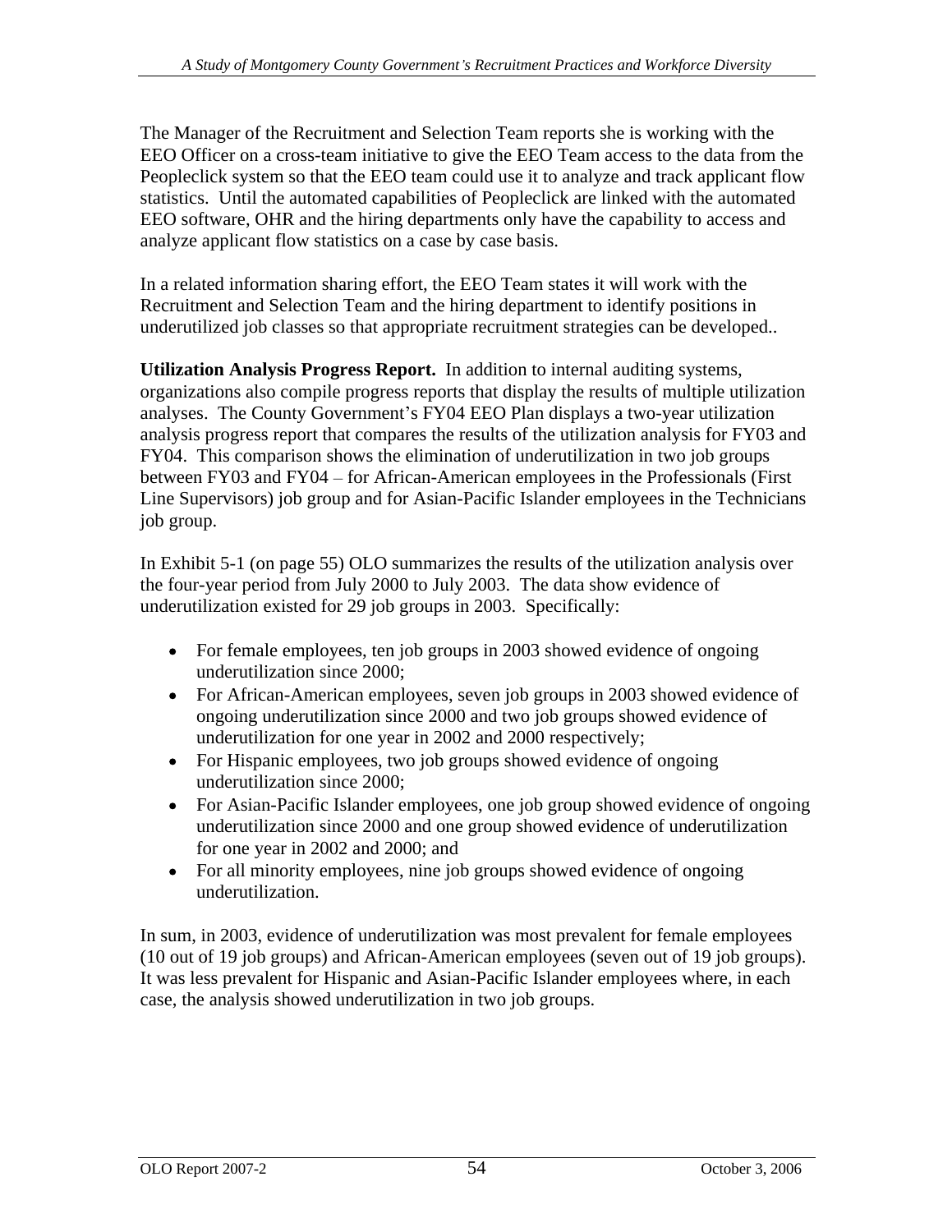Over the four year-period, from 2000 to 2003, of the 33 instances where evidence of underutilization occurred, 28 instances prevailed all four years; 1 instance prevailed for three years; and 4 instances prevailed for only one year.

As noted in the County's FY04 EEO Plan, the usefulness of these results is limited because the 1990 Census data does not reflect the changes in the diversity of the labor market that have occurred over the last 15 years. The results of the utilization analysis in the EEO Plan to be released in November 2006, which will compare FY06 County Government workforce data with 2000 Census data, should provide a more useful assessment of whether evidence of underutilization exists in the County Government's current workforce.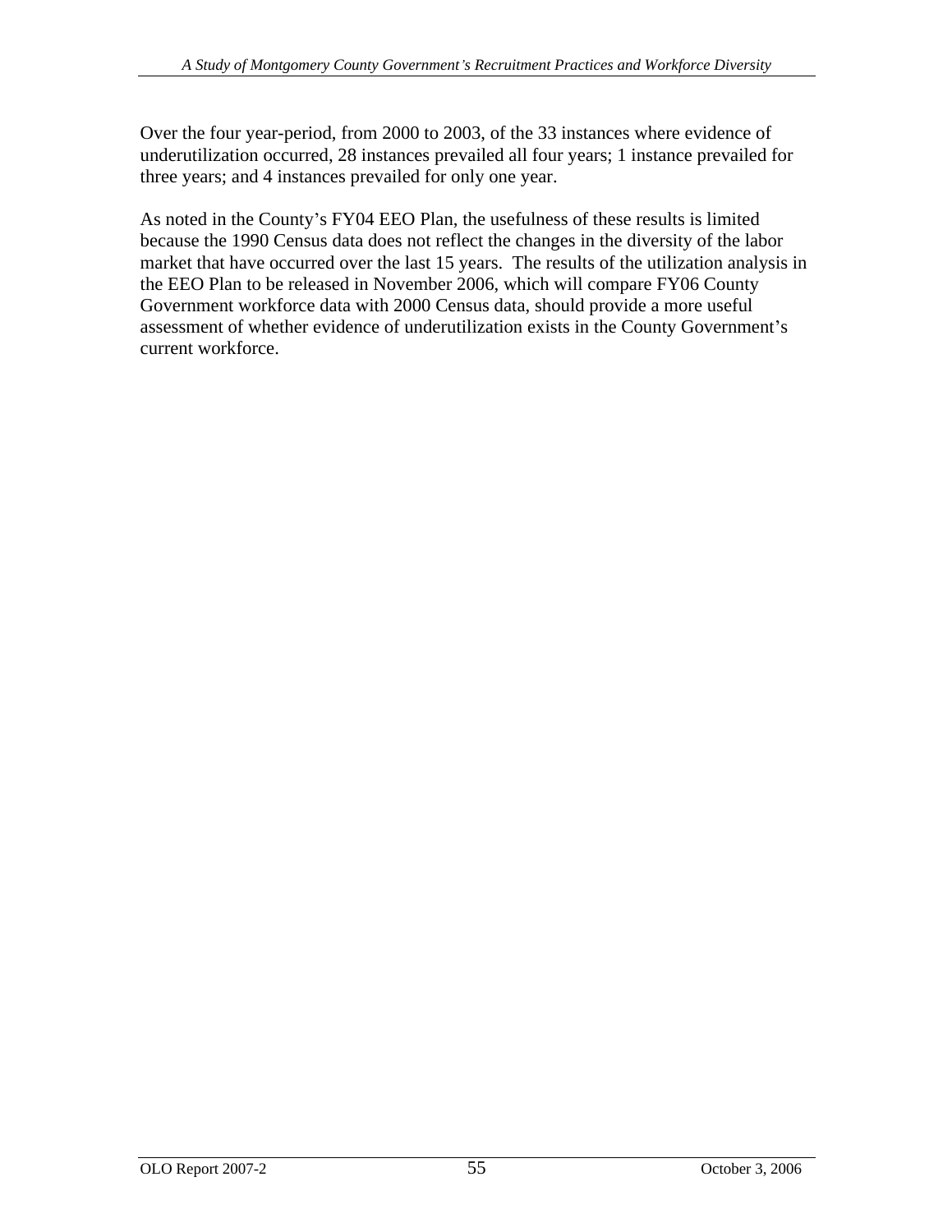| KEY:                                                 |                              |                                        |                                                                                                     |                 |                               |  |
|------------------------------------------------------|------------------------------|----------------------------------------|-----------------------------------------------------------------------------------------------------|-----------------|-------------------------------|--|
| <b>Shaded areas indicate</b>                         | Female                       | <b>Minority</b>                        | <b>African-American</b>                                                                             | <b>Hispanic</b> | <b>Asian-Pacific Islander</b> |  |
| underutilization                                     |                              |                                        | 2000 2001 2002 2003 2000 2001 2002 2003 2000 2001 2002 2003 2000 2001 2002 2003 2000 2001 2002 2003 |                 |                               |  |
| Officials and                                        |                              |                                        |                                                                                                     |                 |                               |  |
| Administrators                                       |                              |                                        |                                                                                                     |                 |                               |  |
| Officials and                                        |                              |                                        |                                                                                                     |                 |                               |  |
| Administrators (M)                                   |                              |                                        |                                                                                                     |                 |                               |  |
| Professionals (Nurses, Lib)<br>Professionals - Other |                              |                                        |                                                                                                     |                 |                               |  |
| Professionals - Super                                |                              |                                        |                                                                                                     |                 |                               |  |
| Technicians                                          |                              |                                        |                                                                                                     |                 |                               |  |
| Technicians - Super                                  |                              |                                        |                                                                                                     |                 |                               |  |
| Protective Service Officials                         |                              |                                        |                                                                                                     |                 |                               |  |
| Protective Service Patrol                            |                              |                                        |                                                                                                     |                 |                               |  |
| Protective Service Other                             |                              |                                        |                                                                                                     |                 |                               |  |
| Paraprofessionals                                    |                              |                                        |                                                                                                     |                 |                               |  |
| Paraprofessionals-                                   |                              |                                        |                                                                                                     |                 |                               |  |
| $Super**$                                            |                              |                                        |                                                                                                     |                 |                               |  |
| Office and Clerical                                  |                              |                                        |                                                                                                     |                 |                               |  |
| Office and Clerical - Other                          |                              |                                        |                                                                                                     |                 |                               |  |
| Office and Clerical - Super                          |                              |                                        |                                                                                                     |                 |                               |  |
| Skilled Craft                                        |                              |                                        |                                                                                                     |                 |                               |  |
| Skilled Craft - Super*                               |                              |                                        |                                                                                                     |                 |                               |  |
| Service Maintenance*                                 |                              |                                        |                                                                                                     |                 |                               |  |
| Service Maintenance -                                |                              |                                        |                                                                                                     |                 |                               |  |
| Super*                                               |                              |                                        |                                                                                                     |                 |                               |  |
| <b>Total</b>                                         | $10 \mid 10 \mid 10 \mid 10$ | 8 <sup>1</sup><br>-9<br>$\overline{Q}$ | $7\phantom{.0}\phantom{.0}7$<br>8<br>8                                                              | $\gamma$        |                               |  |

### **Exhibit 5-1: Underutilization in EEO Job Groups, 2000-2003**

Source: OLO and OHR's Utilization Analysis Detail (FY01) or Incumbency v. Estimated Availability Summary (FY02, 30, and 04) in the EEO & Diversity Action Plan for 2001, 2002, 2003, and 2004

\*Information for FY04 is from the County-Wide Utilization Progress Report instead of the Incumbency v. Estimated Availability Summary

\*\*Information from the Utilization Analysis Detail (FY01) or Incumbency v. Estimated Availability Summary (FY02, 30, and 04)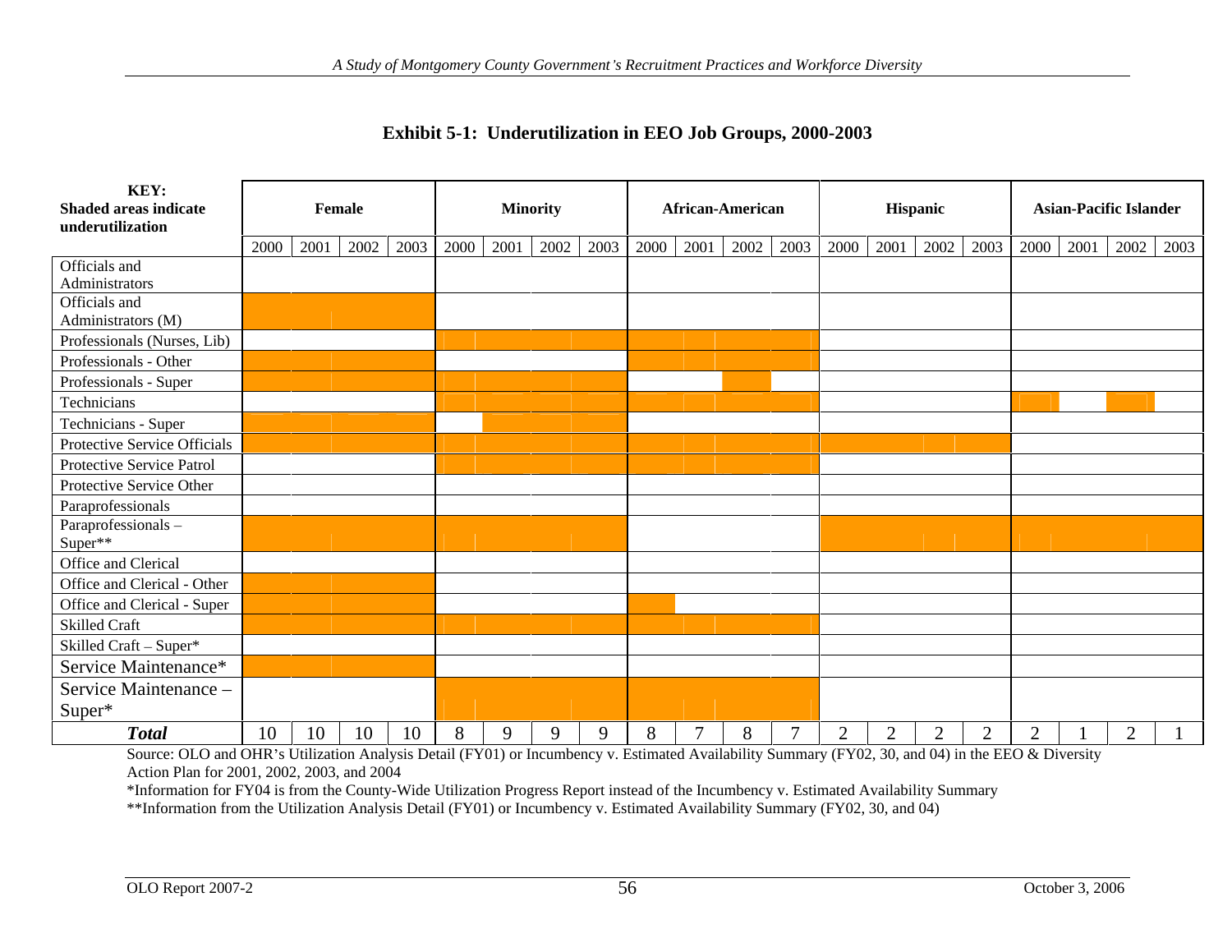# **Chapter VI. Findings**

As Montgomery County grows increasingly diverse, managers in County Government must meet the challenge of delivering culturally competent services to a diverse population. The County Government's recruitment and hiring activities offer one way to do this. Recruiting and hiring employees who reflect the ethnic and racial diversity of the County can be an effective strategy, especially over the long term.

This study compiles data to understand how today's County Government workforce compares to the diversity of the County's population and the workforce of fifteen years ago. It also describes the efforts of the Office of Human Resources, the Department of Health and Human Services and the Montgomery County Fire Rescue Service to recruit diverse applicant pools, and examines how they measure the results of their efforts.

WORKFORCE DIVERSITY IN MONTGOMERY COUNTY GOVERNMENT

#### **Finding #1. The County Government s workforce grew almost 20% since 1997, adding roughly 1,350 employees.**

As of December 2005, the Montgomery County Government workforce consists of 8,429 permanent employees. The size of the workforce remained relatively stable between 1991 and 1997; however, between 1997 and 2005, the workforce grew 17%.



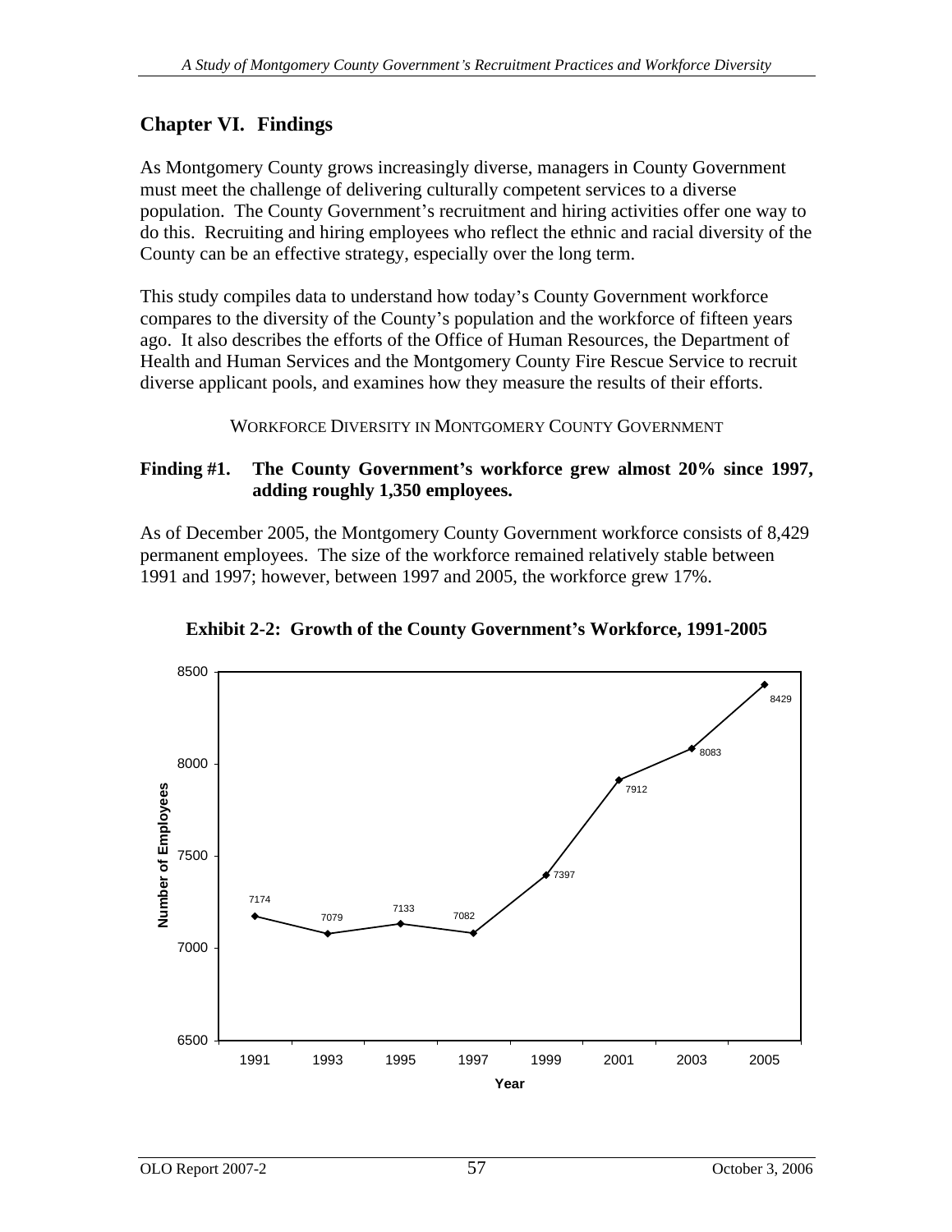## **Finding #2. At the end of 2005, minority representation in the County Government s workforce was 39%, compared to 28% in 1991. Female representation in the County Government workforce was 44% in 2005, compared to 46% in 1991.**

In 1991, the share of white, non-Hispanic employees was 72% (5,138 employees), compared to a 28% share of minority employees (2,036 employees). At the end of 2005, white non-Hispanic employees made up 61% of the workforce (5,014 employees) compared to a 39% share for minority employees (3,259 employees). In 2005, the workforce had 1,223 more minority employees and 124 fewer white non-Hispanic employees, compared to 1991.

In 1991, the share of male employees was 54% (3,897 employees) compared to a 46% share of female employees (3,277). As of December 2005 males made up 56% of the workforce (4,669 employees), compared to female representation at 44% (3,730 employees). In 2005, there were 802 more males and 453 more females, compared to 1991.



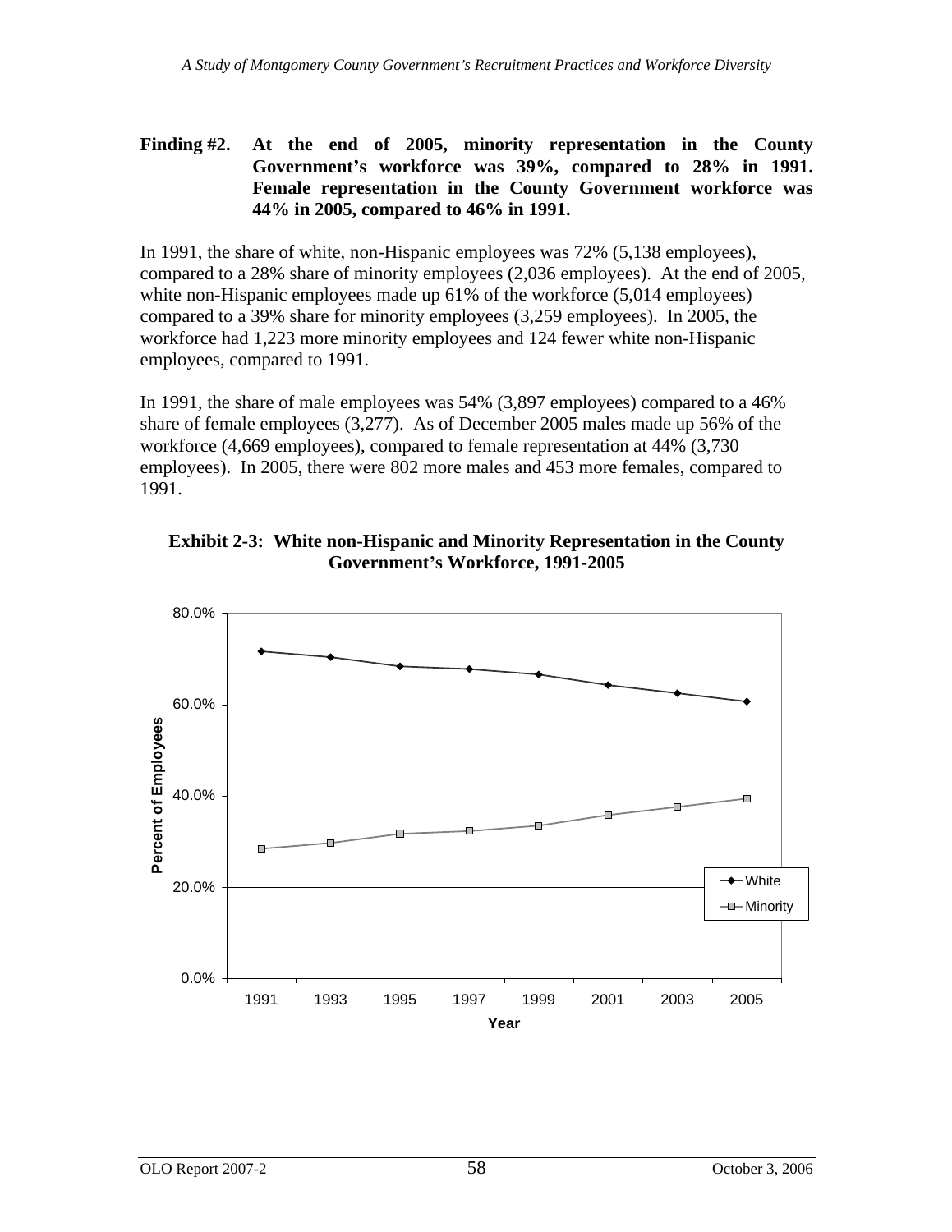### **Finding #3. The increased diversity in the County Government s workforce is broad based. Every EEO job group saw increases in the number of minority employees between 1995 and 2005; with the largest increases in Professionals and Protective Services. In contrast, only three job groups had increases in the number of white non-Hispanic employees.**

A job group is a collection of titles across an organization that share similar work content, advancement opportunities, and rates of pay. EEO job groups are a classification system of occupational categories established by the federal Equal Employment Opportunity Commission (EEOC). The County Government's EEO job group data as of December 2005 shows the largest job groups were Protective Services (34.2%) and Professionals  $(25.6\%)$ .

A comparison of the County Government's workforce in 1995 and 2005 by EEO job group shows a substantial increase in the number of minority employees across all EEO job groups. In contrast, the increase in male employees occurred primarily in the Protective Services job group; the largest increase in female employees occurred in the Professionals job group, followed by the Protective Services job group. Specifically:

- $\bullet$ There were 1,001 more minority employees in the workforce in 2005 than in 1995, with increases in every EEO Job Group. The increases included 313 more employees in Professionals and 318 more in Protective Services.
- There were 143 more white, non-Hispanics in the workforce in 2005 than in 1995. Protective Services saw an increase of 640 white, non-Hispanic employees; some of the groups that experienced decreases were Office/Clerical (-165), Technicians (-183) and Professionals (-112).
- There were 860 more males in the 2005 workforce than the 1995 workforce and 823 of these were in Protective Services. There were fewer male technicians and male professionals in 2005 compared to 1995.
- $\bullet$ There were 436 more females in the workforce in 2005 than in 1995; 280 of these were in Professionals and 173 were in Protective Services. There were fewer female technicians and female office/clerical workers in 2005 compared to 1995.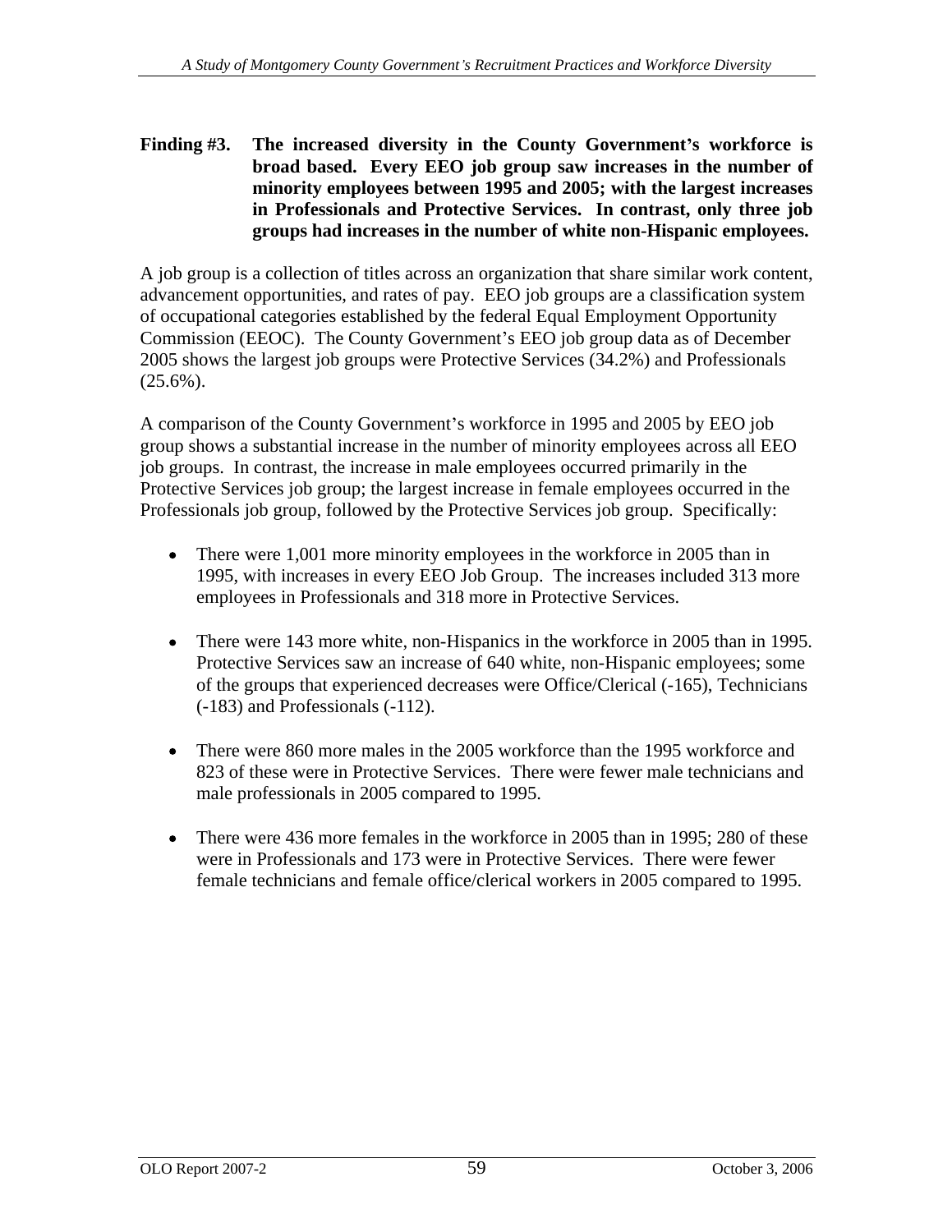**Finding #4. The County Government s largest departments have different levels of female and minority representation. Since 2000, increases in minority representation in the Department of Corrections (11%), the Department of Public Works and Transportation (8%), and the Department of Health and Human Services (6%) exceeded the increase for the workforce as a whole, at 5%.**

A workforce analysis provides a breakdown of the gender and racial composition by organizational unit. OLO analyzed County Government workforce data as of June 2000 and December 2005 to examine how the composition of the County Government's five largest departments changed since 2000. Table 5-2 displays the results of this analysis. The data show:

- DHHS's workforce has the highest rate of female participation (84%) and MCFRS's has the lowest  $(13%)$ .
- Female participation rates are highest in DHHS (84%) and lowest in MCFRS (13%).
- Female participation rates have changed slightly since July 2000. Specifically, there were slight increases in Corrections and Police and slight decreases in DPWT and MCFRS.
- Minority participation rates are highest in the Department of Corrections (53%) and lowest in MCFRS (23%).
- Minority participation rates increased in all five departments since July 2000.

| Organizational                           |      |     | % Minority Representation<br>% Female Representation |      |      |                |  |  |
|------------------------------------------|------|-----|------------------------------------------------------|------|------|----------------|--|--|
| Unit                                     | 2000 |     | $2005$ Change                                        | 2000 | 2005 | $\vert$ Change |  |  |
| <b>County</b><br>Government<br>Workforce | 45%  | 44% | $-1\%$                                               | 34%  | 39%  | $+5%$          |  |  |
| <b>Department</b>                        |      |     |                                                      |      |      |                |  |  |
| Police                                   | 37%  | 38% | $+1\%$                                               | 21%  | 25%  | $+4%$          |  |  |
| <b>DHHS</b>                              | 84%  | 84% |                                                      | 39%  | 45%  | $+6%$          |  |  |
| <b>DPWT</b>                              | 22%  | 21% | $-1\%$                                               | 48%  | 56%  | $+8%$          |  |  |
| <b>Fire and Rescue</b>                   | 14%  | 13% | $-1\%$                                               | 21%  | 23%  | $+2\%$         |  |  |
| <b>Corrections</b>                       | 38%  | 40% | $+2\%$                                               | 53%  | 64%  | $+11%$         |  |  |

## **Table 5-2: Female and Minority Representation in the Five Largest County Government Departments, 2000 and 2005**

Source: OLO and the EEO & Diversity Action Plan for 2001 and Workforce Analysis as of December 2005, August 2006.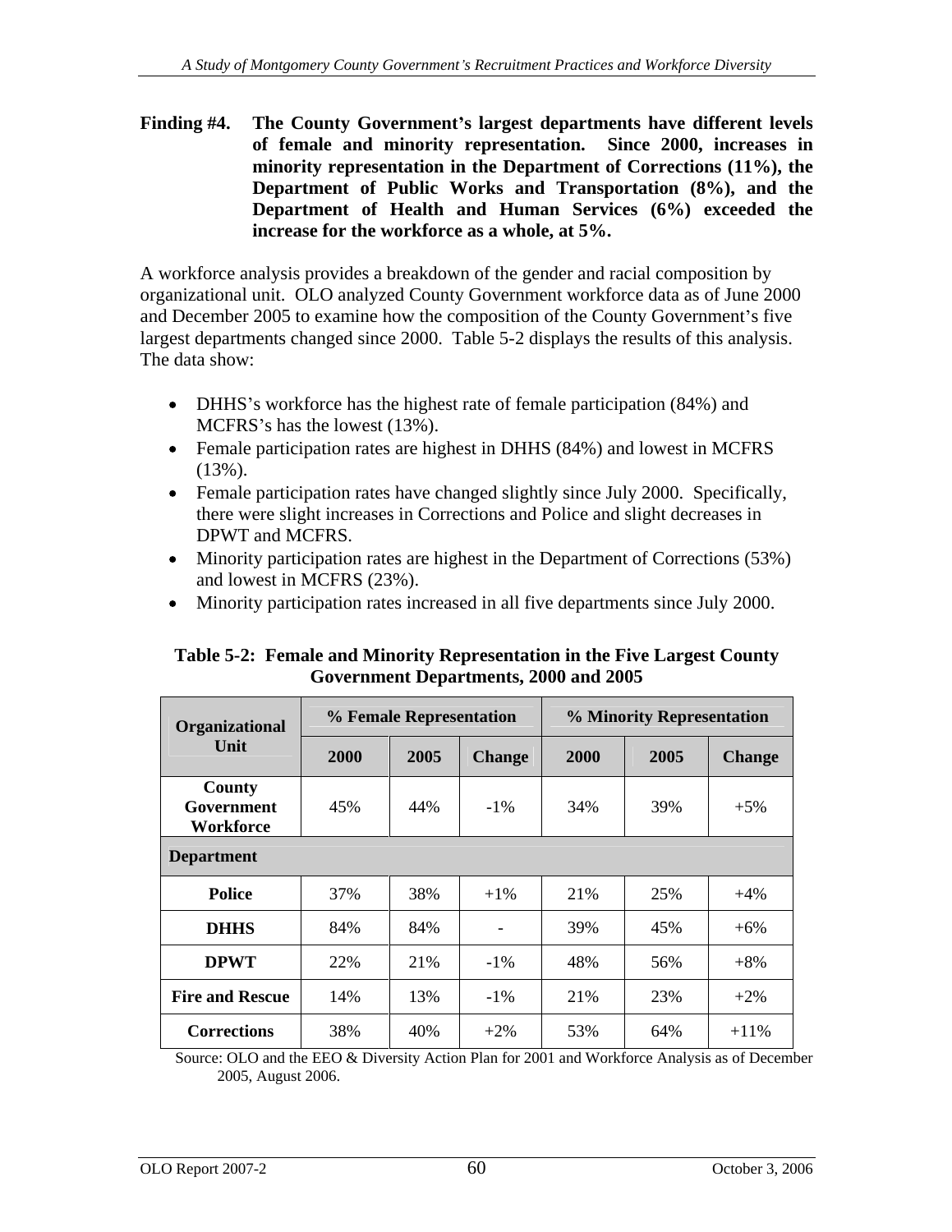**Finding #5. Since 2000, the growth of minority and female supervisors outpaced that of white, non-Hispanic supervisors and male supervisors. Most notably, the increase in minority supervisors was 21 times that of white, non-Hispanic supervisors. Despite these increases, the share of minority and female supervisors in 2005 falls below their representation in the workforce as a whole.**

The EEO job group classification system that the EEO Team in the Office of Human Resources established to compile and report workforce data disaggregates information about the supervisory workforce for each EEO job group. Table 5-3 compares the composition County Government's supervisory workforce in 2000 and 2005.

#### **Table 5-3: Changes in Gender and Racial Representation in the County Government s Supervisory Workforce, 2000 and 2005**

Source: OLO and Office of Human Resources EEO data for July 2000 and December 2005, October 2006.

A detailed breakdown of these data by EEO job group shows:

- There were 106 more supervisory employees who are minorities in 2005  $\bullet$ compared to 2000. In 2005, the Office/Clerical group has the highest share of supervisors who are minorities (44%) followed by the Service/Maintenance group (33%), the Professionals group (33%), and the Paraprofessionals group (32%). The EEO supervisory job groups with the highest number of minorities are Protective Services (117) and Professionals (106).
- There were five more white non-Hispanic supervisors in 2005 compared to 2000. In 2005, Technicians, Skilled Craft and Officials and Administrators have the highest shares of white, non-Hispanic supervisory employees at shares of 86%, 84% and 79% respectively. The highest number of white, non-Hispanic supervisory employees are in Protective Services (393) and Professionals (214).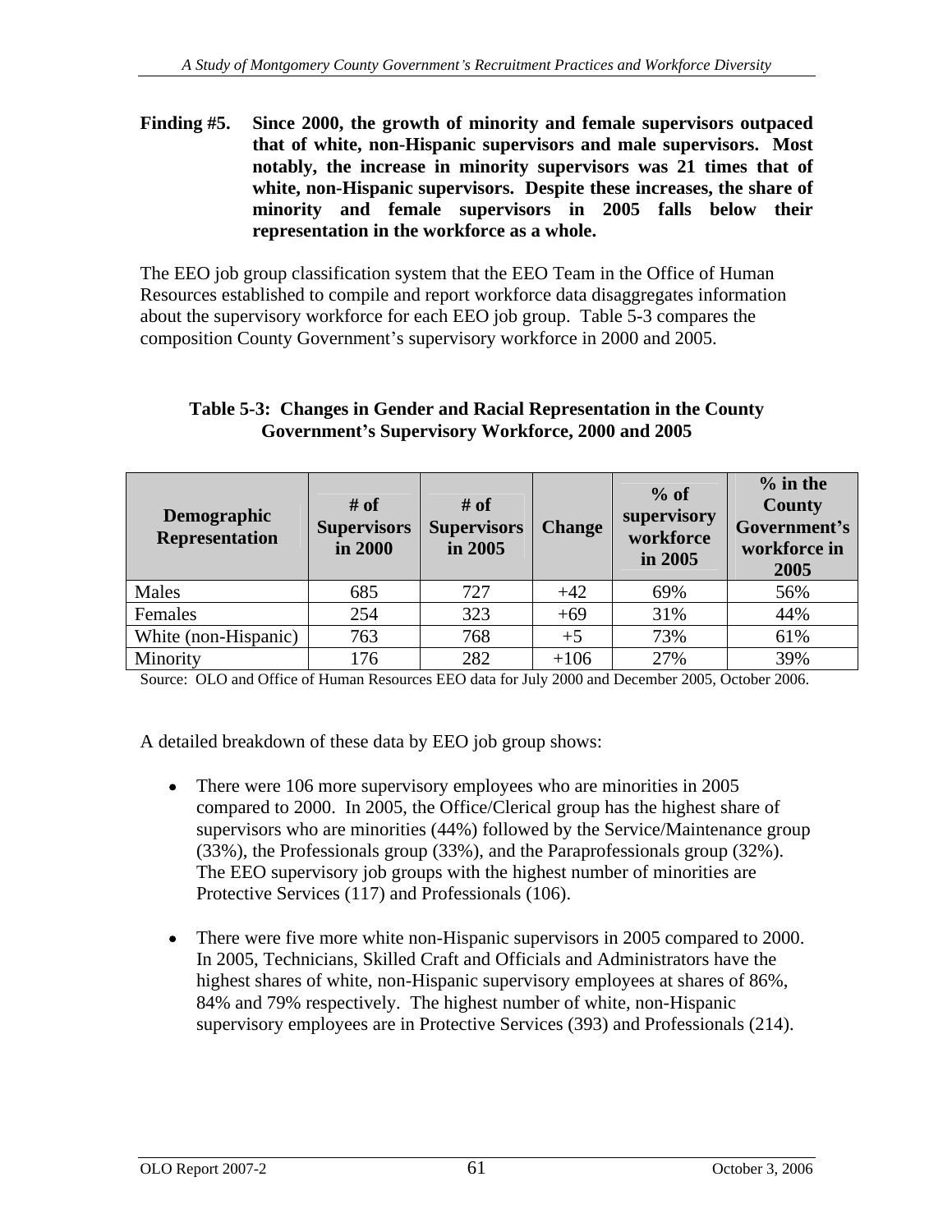- There were 42 more male supervisors in 2005 compared to 2000. In 2005, the  $\bullet$ highest number of male supervisors are in Protective Services (448) followed by Professionals (121). The share of male supervisors in most groups is notably higher than the representation of males in the workforce as a whole at 55%. The supervisory groups with the highest share of males are Skilled Craft (100%), Protective Services (88%) and Technicians (86%).
- There were 69 more female supervisors in 2005 than 2000. The share of female  $\bullet$ supervisors in two groups  $-$  officials and administrators and professionals  $-$  is equivalent or higher than the female representation in the workforce as a whole at 44%. The share of female supervisors in other groups is noticeably lower. The highest number of female supervisors are Professionals (199).

## **Finding #6. The County Government s workforce and the County s population saw comparable increases in diversity between 1990 and 2003.**

A comparison of minority representation in the County Government s workforce and the County's population growth shows the levels of diversity were comparable 15 years ago and remain so today. As the County's population diversity increased, the County Government's workforce diversity increased as well.



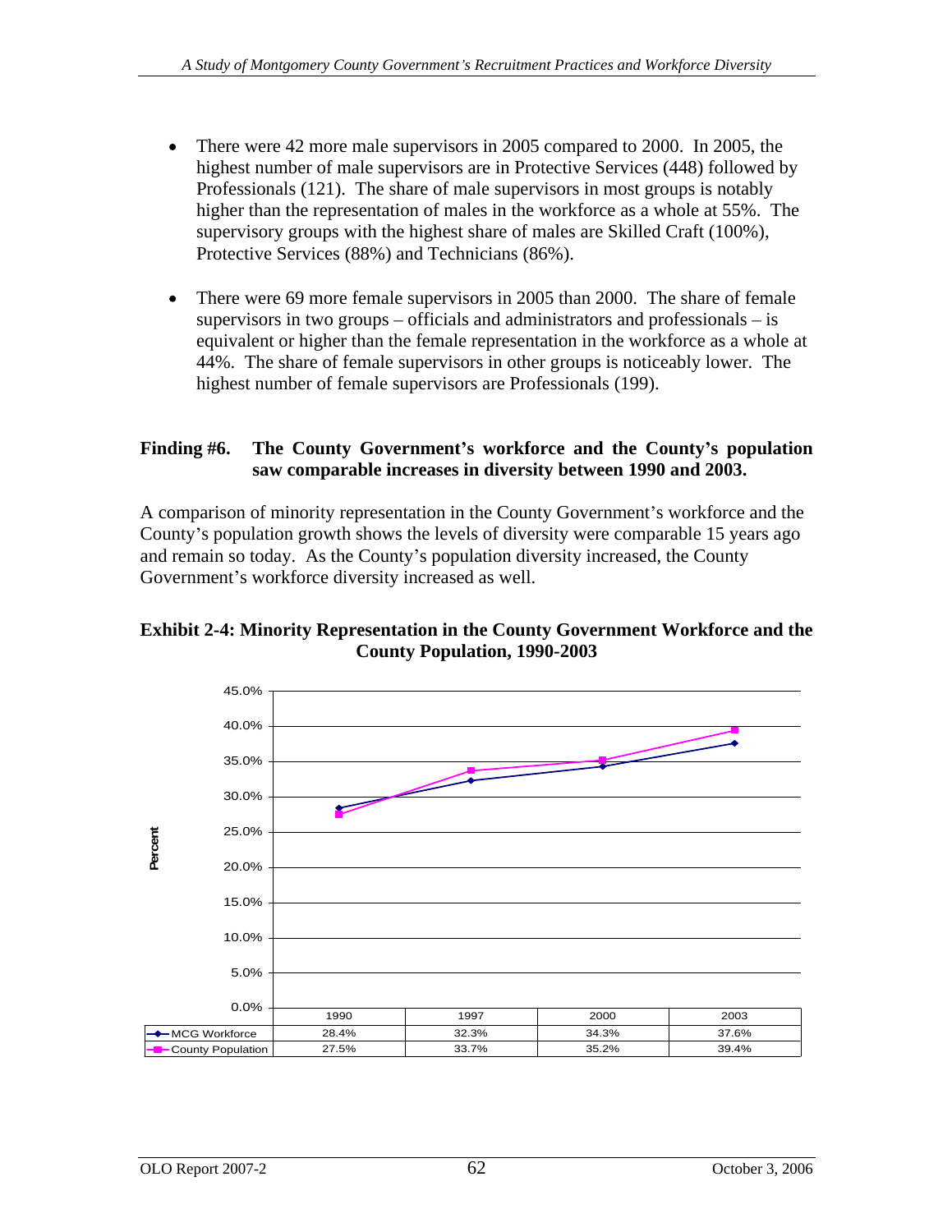#### RECRUITMENT RESPONSIBILITIES AND PRACTICES IN OHR, DHHS AND MCFRS

**Finding #7. OHRs Recruitment and Selection Team members partner with hiring department staff to develop effective recruitment strategiesfor County Government job vacancies. OHR s recruitment strategies routinely include online and media advertising, supplemented by job fairs, career fairs and outreach events. Many of these target minority communities or potential minority applicants.**

A staff of 14 people on the Recruitment and Selection Team, including a manager, 12 Human Resources Specialists and a Data Entry Operator, manage the County's recruitment and hiring activities. The 12 Specialists are organized into three teams of four specialists each. They are responsible for recruitment, selection, hiring and outreach for most County departments.

To carry out their recruitment responsibilities, each Specialist partners with hiring department staff to develop an effective recruitment strategy for County job vacancies. The recruitment strategies OHR's Specialists routinely use include posting to the career page on the County's website, online and media advertising, and participating in various outreach events, such as job fairs and career days.

In FY06, OHR attended 21 different outreach events including job fairs, career days, career fairs, outreach events and trade shows. Many of the events OHR attended in FY06 targeted minority communities or potential minority candidates.

#### **Finding #8. In July 2003, OHR undertook an effort to expand its outreach to women and minorities. According to OHR, many of these practices continue today.**

The FY04 EEO and Diversity Action Plan, which OHR issued in July 2003, identified an extensive list of strategies designed to expand and target outreach efforts to women and minorities. At OLO's request, OHR reviewed these strategies to identify which ones are still in use and which ones were discontinued. Exhibit 3-3 (on page 25) displays OHR's updated information.

#### **Finding #9. DHHS and OHR have adopted a number of strategies to improve outreach to diverse applicant pools and to address potential employment barriers.**

DHHS and OHR report that they have adopted a number of strategies to improve recruitment outreach to diverse applicant pools and address potential barriers to employment. For example:

DHHS underfills Social Worker II positions as Public Administration Interns so that individuals who are not yet licensed or who are licensed in other states can be hired and given time to meet the class specifications which require licensing by the Maryland State Board of Social Workers.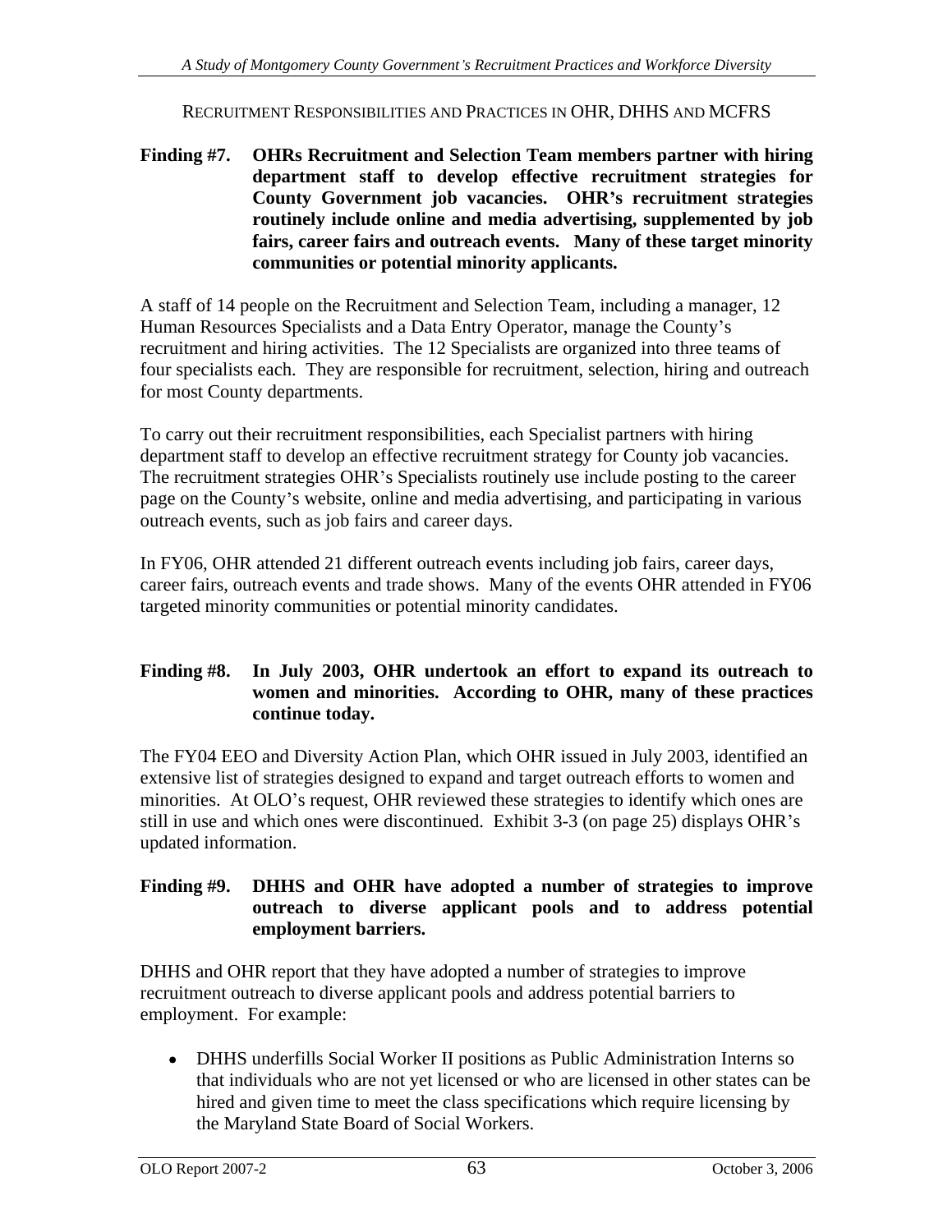- DHHS has two internship programs one for Social Work and one for Nursing that place students in various DHHS programs.
- In FY06, DHHS and OHR attended career fairs at the University of Maryland at Baltimore County, Howard University and Catholic University. These are annually events.

### **Finding #10. Since 2000, MCFRS has implemented several changes in an effort to address potential barriers in its recruitment, testing, selection and hiring processes and recruit a more diverse workforce.**

Since 2000, MCFRS has modified its recruitment, hiring and selection process for entry level firefighter recruits. The highlights include:

- In January 2000, MCFRS instituted a new candidate's physical abilities test (CPAT) designed in part by the IAFF to help address the lack of diversity in fire departments nationally. In 2001, MCFRS extended the CPAT mentoring program from eight to twelve weeks.
- In 2003, following discussions with the County Attorney and OHR, MCFRS modified the informal practices it had been using to determine its list of best qualified candidates following the written exam.
- In late summer 2004, MCFRS convened an interdepartmental panel to conduct a detailed review of its selection and hiring process. This panel sought advice from CWH, a firm with national expertise in structuring selection exams and hiring processes for fire departments. As a result of this review, MCFRS:
	- Implemented a new written exam designed by CWH that addressed personal  $\bullet$ characteristics such as emotional intelligence and practical thinking in addition to job-related cognitive skills;
	- Restructured the oral interview and added questions to determine an individual's expertise and experience in dealing with diverse populations; and
	- Added a preliminary background review at the time of the oral interview.

As a result of these changes, MCFRS expanded the number of candidates who are invited for oral interviews. MCFRS continued to conduct extensive final background checks and did not change the criteria associated with this process. MCFRS reports is also continues to address the issue of affordable housing, which remains a barrier to employment.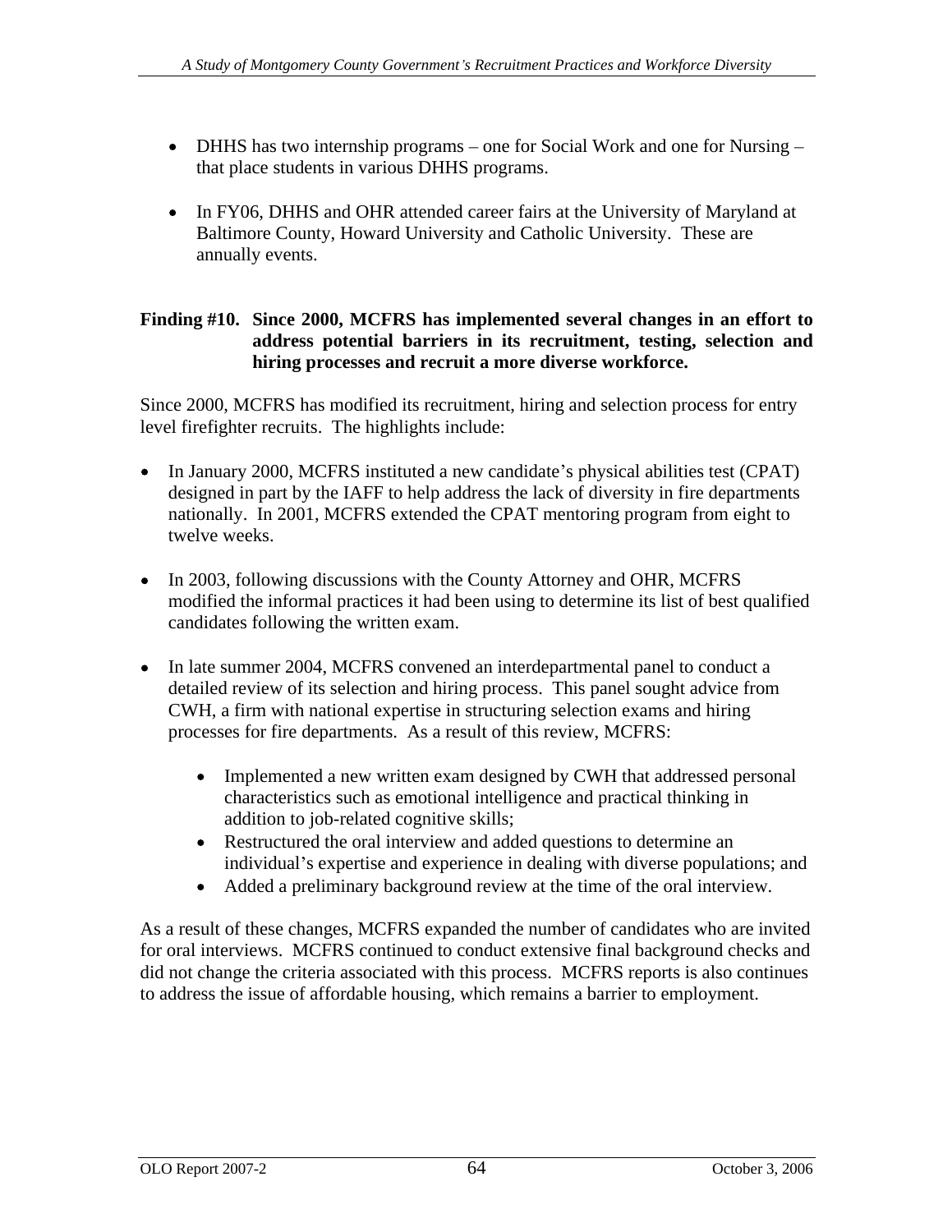#### **Finding #11. In FY05 and FY06 combined, MCFRS spent \$1.9 million for its recruitment efforts, including \$1.3 million in personnel costs (8.47 WYs) and \$585,000 in operating expenses.**

At the beginning of FY05, after publicity about a MCFRS recruitment class that had 41 white men, two white women and three minorities, the Council approved a special appropriation of \$200,000 to "implement a comprehensive and effective outreach and recruitment strategy." The Council budgeted an additional \$350,000 in FY06; and, in FY07, the Council budgeted \$461,361 for MCFRS recruitment activities.

In FY05 and FY06 combined, MCFRS spent \$1.9 million for its recruitment efforts, including \$1.3 million in personnel costs (8.47 WYs) and \$585,000 in operating expenses**.**

- The FY06 personnel expenditures of \$690,000 (4.6 WYs) included:
	- \$324,000 (2 WYS) for two fulltime staff positions, including one permanent  $\bullet$ position and one detailed from Operations;
	- \$266,000 (2.65WYS) detailed part-time from Operations on an as-needed basis to grade tests, participate on interview panels, and attend career fairs; and
	- \$100,000 in overtime personnel expenses to backfill the fulltime operations staff.
- The FY06 operating costs included \$168,000 in ongoing expenses and \$29,000 in  $\bullet$ one-time costs. Some of the major operating expenses were for the testing contract (\$80,000), a national paramedic recruitment effort (\$40,000), the one-time purchase of an event display (\$24,000), advertising (\$22,700), printing (\$21,100) and promotional giveaways (\$17,423).
- **Finding #12. In 2006, the core MCFRS outreach strategies include mass mailings, advertising campaigns, trade fairs, and developing community partnerships. MCFRS is also working aggressively with MCPS to implement a core fire safety curriculum as part of MCPS s downcounty consortium, which has a population which is 70% minority.**

MCFRS and OHR share responsibility for conducting marketing and outreach to recruit candidates to apply for the entry level firefighter position. MCFRS has lead responsibility for these shared recruitment efforts. MCFRS identifies and staffs approximately 80% to 90% of all recruitment activities. MCFRS believes it is important that uniform personnel take a lead role in recruitment because they can respond to potential applicants' questions from their direct experience.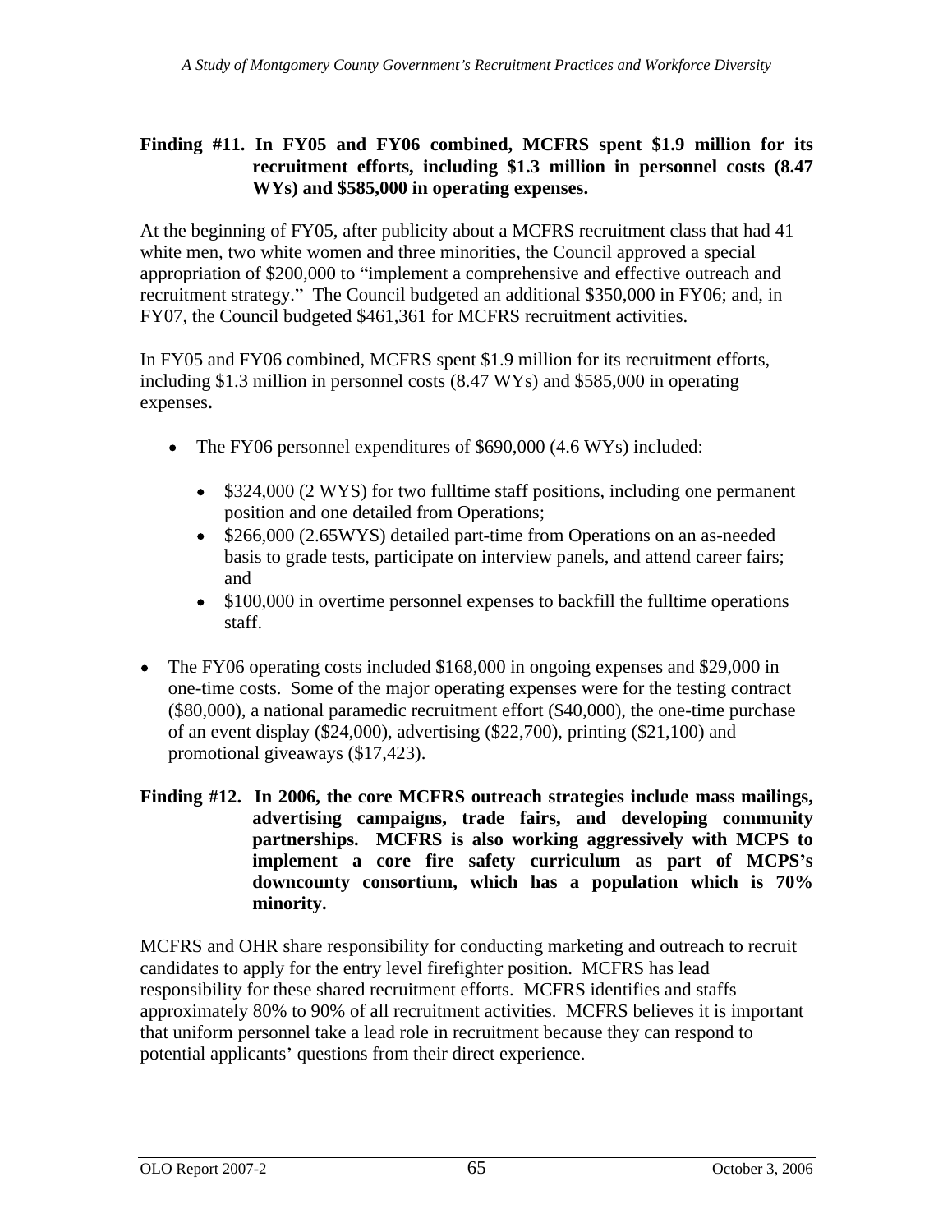The uniform lieutenant assigned to manage MCFRS's recruitment operations reports she uses multiple strategies to recruit applicants. She decides where to focus resources based on the availability of staff supplies and resources, coupled with the ability to work out logistical issues. The core MCFRS outreach strategies include mass mailings, advertising campaigns, trade fairs, and developing community partnerships.

Following the meeting with the Public Safety Committee in July 2006, MCFRS is aggressively working with MCPS to implement a core fire safety curriculum as part of the MCPS downcounty consortium. The consortium has a student population that is 70% minority. The estimated rollout date for the curriculum is September 2008. MCFRS reports this program will provide several options for students to pursue a fire safety career, in areas such as public information, public safety code enforcement, or arson investigation. MCFRS anticipates this program will help improve its minority representation and help address language issues as well.

## **Finding #13. Implementation of Peopleclick, an online applicant tracking and resume management system, has improved the efficiency of the hiring process.**

OLO Report 2001-4 found it took almost 12 weeks to complete the steps in the process from the minimum qualification review though the interview and selection, and three or four months to complete the entire process. OLO found the amount of time varied depending on the type of recruitment.

Today, OHR estimates the entire hiring process takes two and a half months (80 days), compared to three or four months previously. In February 2006, as part of a briefing on hard to fill positions, OHR updated the MFP Committee on its improvements to the hiring process. OHR reported the transition from a paper based hiring system to an online applicant tracking and resume management system had improved the efficiency of the hiring process. Specifically, OHR stated it now posts jobs immediately, compared to the previous practice of every two weeks. OHR also reported a 33% decrease in time to hire, a 40% increase in qualified applicants, a 65% decrease in printing costs, and a 10% increase in diverse applicants.

## METHODS AND MEASURES OF THE COUNTY GOVERNMENT S RECRUITMENT EFFORTS

## **Finding #14. OHR s Recruitment and Selection Team can currently generate applicant tracking reports on a case by case basis. OHR managers are working on a cross-team initiative to expand this capability.**

In 2003, implementation of the Peopleclick system established the capability to generate applicant tracking reports to assess the composition of applicant pools on a case by case basis. In 2006, the technology exists within OHR to connect applicant pool data from the Peopleclick system to software designed to track and analyze data at various stages of the recruitment process. OHR managers report they are working on cross team initiative to do this.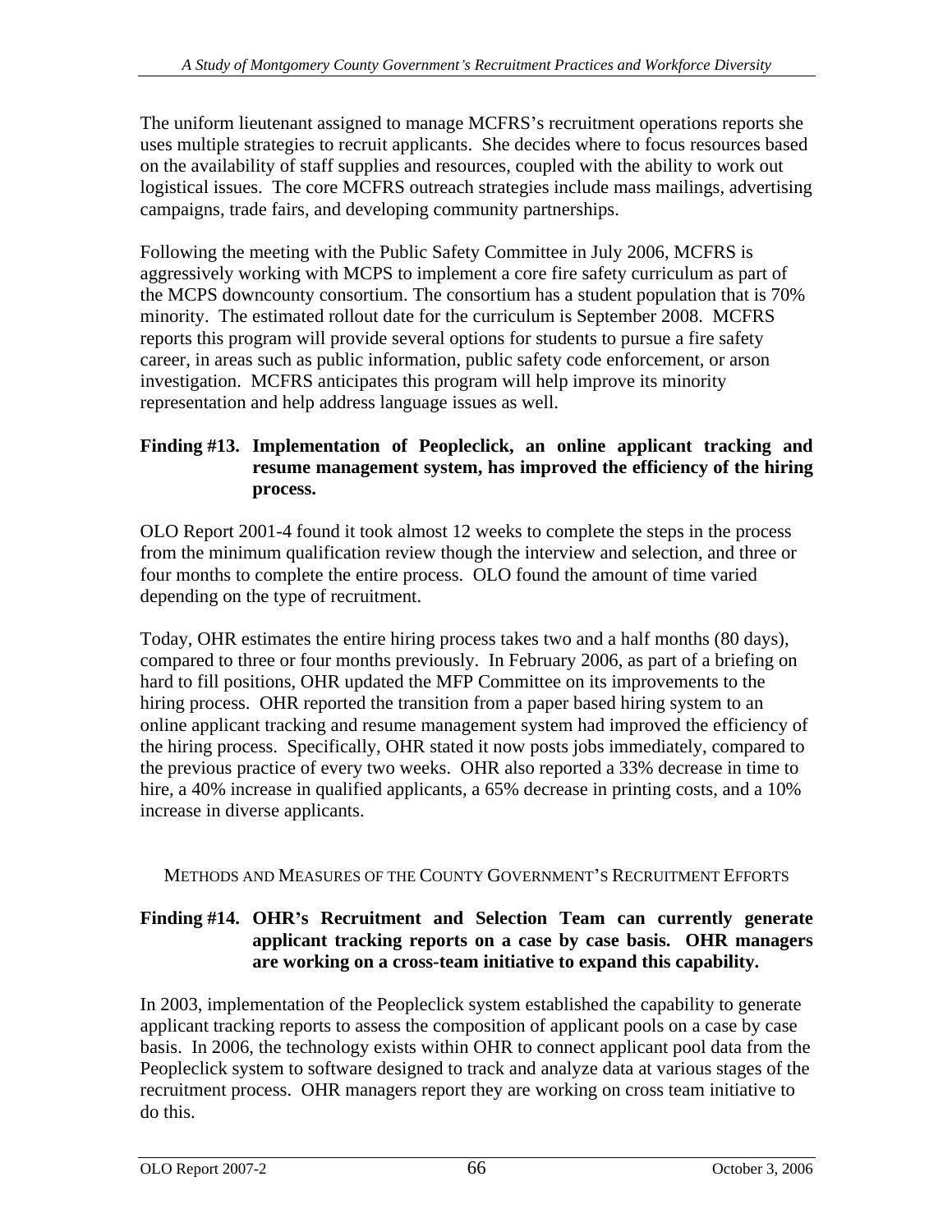The Recruitment and Selection Team Manager reports the Peopleclick system currently allows the Recruitment Team to run a report for an individual requisition that displays information about the number, gender and race of the applicant pool throughout the hiring and selection process. She reports managers in hiring departments have occasionally requested these reports to look at the effectiveness of their outreach strategy and to get an understanding of the diversity of the applicant pool.<sup>20</sup>

and to get an understanding of the diversity of the applicant pool. $^{20}$ <br>When OHR produced the County Government's EEO Plan in July 2003, OHR expected to implement an automated online adverse impact analysis software to track and analyze data at various stages of the recruitment process. According to the EEO Plan, this software would establish the ability to generate information about the diversity of the County's applicant pools, to identify any artificial barriers to equal employment opportunity at any phase of the applicant flow process, and to identify any hiring practices which result in adverse impact.

The Manager of the Recruitment and Selection Team is working with the EEO Officer on a cross-team initiative to give the EEO Team access to the data from the Peopleclick system so that the EEO team could use it to analyze and track applicant flow statistics. Until the automated capabilities of Peopleclick are linked with the automated EEO software, OHR and the hiring departments only have the capability to access and analyze applicant flow statistics on a case by case basis.

## **Finding #15. Applicant tracking reports and EEO data compiled by DHHS show DHHS s applicant pools and new hires are racially diverse.**

DHHS requested applicant tracking requisition reports to review the results of 11 MLS recruitments conducted between February 2005 and May 2006. OLO's review of these reports shows the minority representation of the qualified applicant pools ranged from a high of 74% to a low of 33%, with an overall average of 56%. The female representation ranged from a high of 100% to a low of 33%, with an average of 64%.

Between 2000 and 2005, the share of minority employees in DHHS increased from 39% to 45%, while the share of female employees remained at 84%. DHHS's minority representation is higher than minority representation in the County Government's workforce at 39%. DHHS's female representation at 84% is higher than the female representation for the County Government's workforce at 44%.

 $20$  During the hiring process, applicants provide demographic information on a voluntary basis only. This information is separated from the application so the department is not privy to this information during the selection process. The reports that Peopleclick generates report information provided voluntarily, or indicate that no information was provided.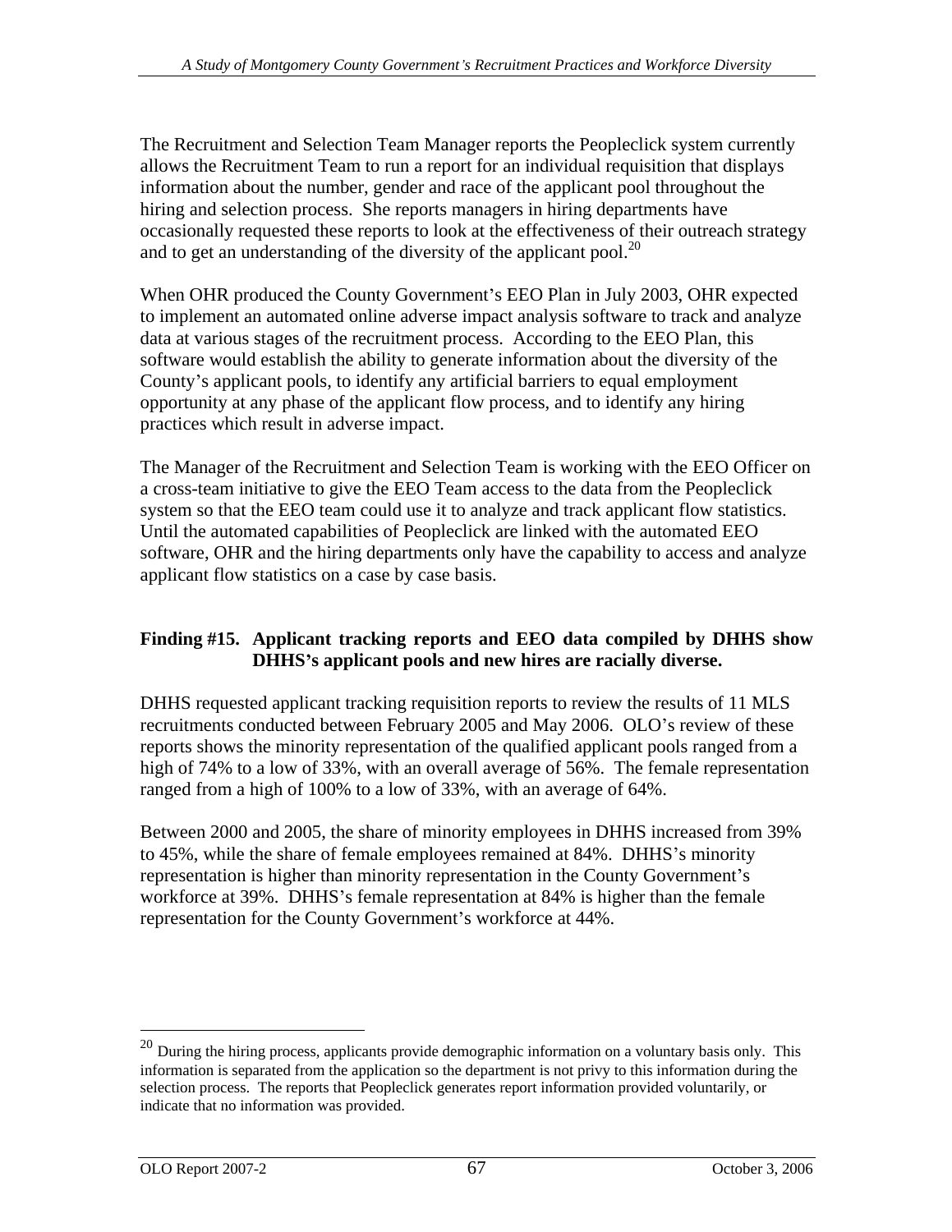# **Finding #16. Data maintained by MCFRS show the minority representation of the** recruit classes formed since March 2004 has been uneven; however, the minority representation of the initial applicant pools for these **classes was comparable to the minority representation in the County Government s workforce.**

In a March 2006 meeting with the Public Safety Committee, MCFRS stated it will measure the success of its efforts and strategies over time by having a workforce that is representative of the County's population.

MCFRS administrative staff collect and maintain extensive data to monitor the race and ethnicity of their applicant pools at various stages of the hiring process. MCFRS updated and provided this data to OLO as part of this study. OLO analyzed these data to assess whether there have been any changes in the levels of minority representation as a result of MCFRS's changes to its recruitment and selection practices. The results for minority representation of the process and recruitment classes show:

- The minority representation of the applicant pools reflects the minority representation of the County population. The minority representation was 42% and 37% for the eligible lists established in October 2004 and July 2005 respectively.
- The minority representation of the applicant pool that passed the written test  $\bullet$ increased noticeably for the October 2004 and July 2005 eligible lists. The minority representation for these pools was 40% and 34%, compared to levels between 19% and 24% previously.
- At 30%, the combined minority representation of the recruitment classes selected from the eligible lists created after July 2004 is higher than the combined minority representation of 18% for the October 2003 eligibility list. While the level of representation is moving in the right direction, it has not reached the levels of minority representation of 33% or 35% achieved earlier from the February 2001 eligible list.
- Minority representation for the five recruitment classes formed since March 2004 has been uneven. It has varied from a high of 41% for the March 2006 class to a low of 17% for the January 2006 class.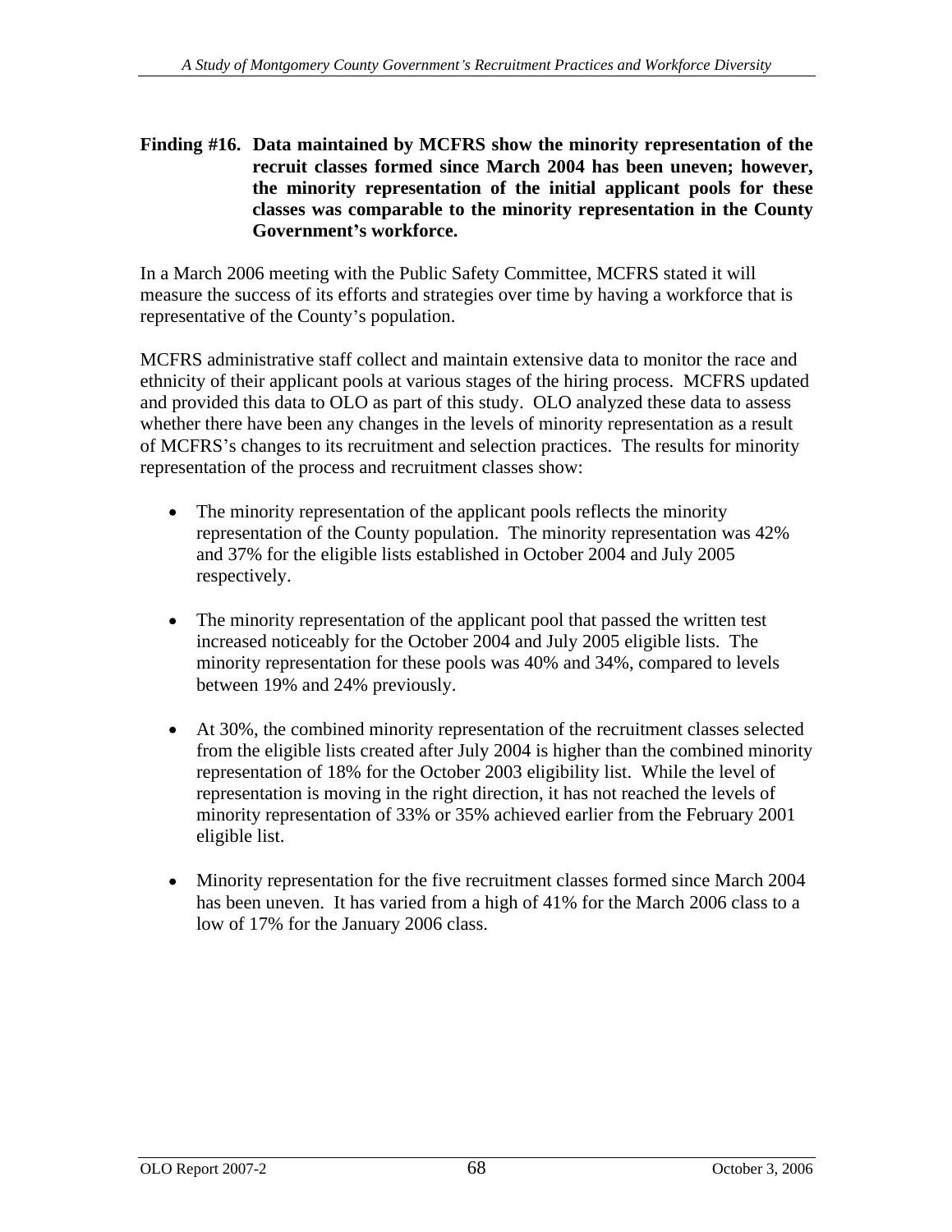### **Finding #17. MCFRS s data show the level of female representation in its applicant pools is unchanged over time. Except for one instance, a decline in female representation occurs in the pool of candidates who pass the physical abilities test.**

OLO analyzed data maintained and provided by MCFRS to assess whether there have been any changes in the levels of female representation at various points during the recruitment, selection and hiring process. The results of OLO's analysis for female representation in the selection process and recruitment classes show:

- At 13 to 15%, the level of female representation in the applicant pool is comparable to the current level of female representation in the MCFRS workforce. It is noticeably lower than the representation of females in the County Government workforce or in the County population.
- Except for the February 2003 eligible list, the level of female representation drops noticeably for the pools of applicants who pass the physical abilities test
- The level of female representation for recruit classes from eligible lists created after July 2004 does not differ significantly from the level of representation for recruit classes selected from eligible lists created before July 2004.

MONTGOMERY COUNTY GOVERNMENT S EEO AND DIVERSITY ACTION PLANS

### **Finding #18. County Government s EEO Plans also provide information and data to assess and monitor the County Government s recruitment and workforce diversity efforts. County law assigns the authority to develop the EEO Plan to the Chief Administrative Officer who has delegated this responsibility to the EEO Officer in OHR.**

An EEO Plan is a self-assessment exercise that an organization undertakes to ensure its employment practices are not inadvertently undermining legal obligation to provide EEO. The Montgomery County Code and Personnel Regulations assign the Chief Administrative Officer the responsibility for developing and maintaining an EEO plan to achieve and maintain equal employment opportunity and to promote diversity.<sup>21</sup>

<sup>&</sup>lt;sup>21</sup> Section 33-9, *Equal employment opportunity and affirmative action*, of the Montgomery County Code and Section 33.07.01.05, Equal Employment Opportunity, Section 5-5 of the Montgomery County Personnel Regulations.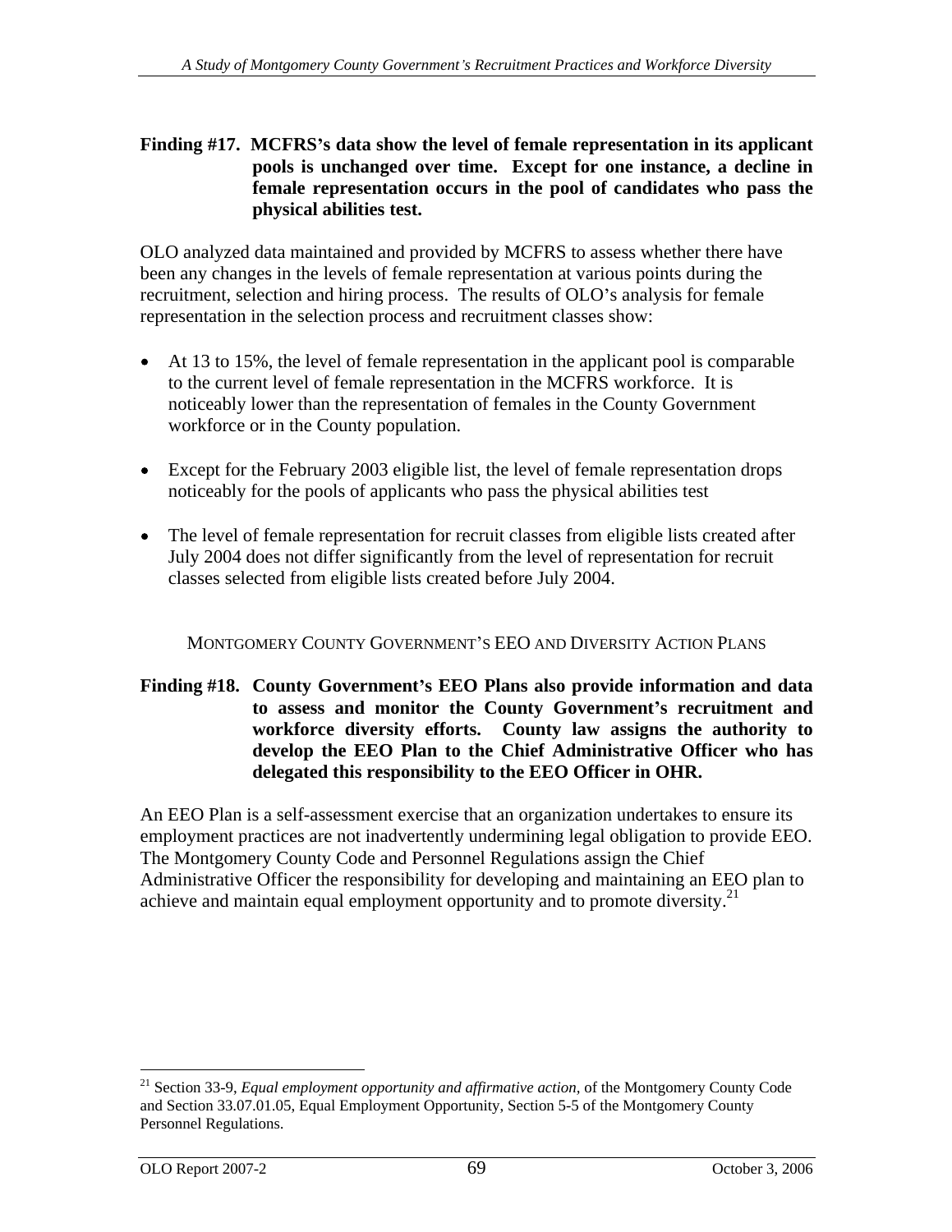The CAO has delegated the development of the County's EEO policy and programs, including the EEO and Diversity Action Plan (The EEO Plan) to the EEO Officer in the Office of Human Resources. According to Montgomery County Personnel Regulations, an EEO Plan may include:

- A statement of purpose;
- A method to identify problem areas and factors to be used in determining whether a racial, ethnic or gender group is significantly underutilized in an occupational group;
- The development of action oriented programs designed to correct identified problems, to assure equal employment opportunity for all members of the available labor pool, and to promote upward mobility for employees;
- The criteria for the establishment of goals and timetables; and
- The designation of responsibility for dissemination, implementation, compliance and audit of the plan.

The County Government's EEO Plans articulate its commitment to use recruitment activities to achieve a diverse workforce. The EEO Plans contain statistical analyses to assess how closely the workforce matches the availability of qualified workers in the relevant labor market, and the Plans address how the County Government monitors and evaluates its performance on the objectives stated in the EEO Plan.

#### **Finding #19. Since January 2001, the County Government has produced four EEO Plans. These Plans show evidence of ongoing underutilization in the County Government s workforce, particularly for women and African-Americans; however, the data that supports these analyses are outdated. The EEO Team intends to release an EEO Plan in November 2006 that will contain an updated utilization analysis.**

The County Government's FY04 EEO Plan is a comprehensive compilation of County Government operations related to EEO and affirmative action matters. The 141-page document reports workforce and demographic data for the previous fiscal year and uses these data, plus 1990 US Census data, to conduct a utilization analysis. A utilization analysis compares how closely the composition of an organization's existing workforce matches the availability of qualified individuals in the relevant labor market.

The results of the utilization analyses found in the County Government's EEO Plans for the four year period from July 2000 to July 2003 show evidence of underutilization, particularly for females and African-American employees. Specifically,

- For female employees, ten job groups in 2003 showed evidence of ongoing underutilization since 2000;
	- $\bullet$ For African-American employees, seven job groups in 2003 showed evidence of ongoing underutilization since 2000 and two job groups showed evidence of underutilization for one year in 2002 and 2000 respectively;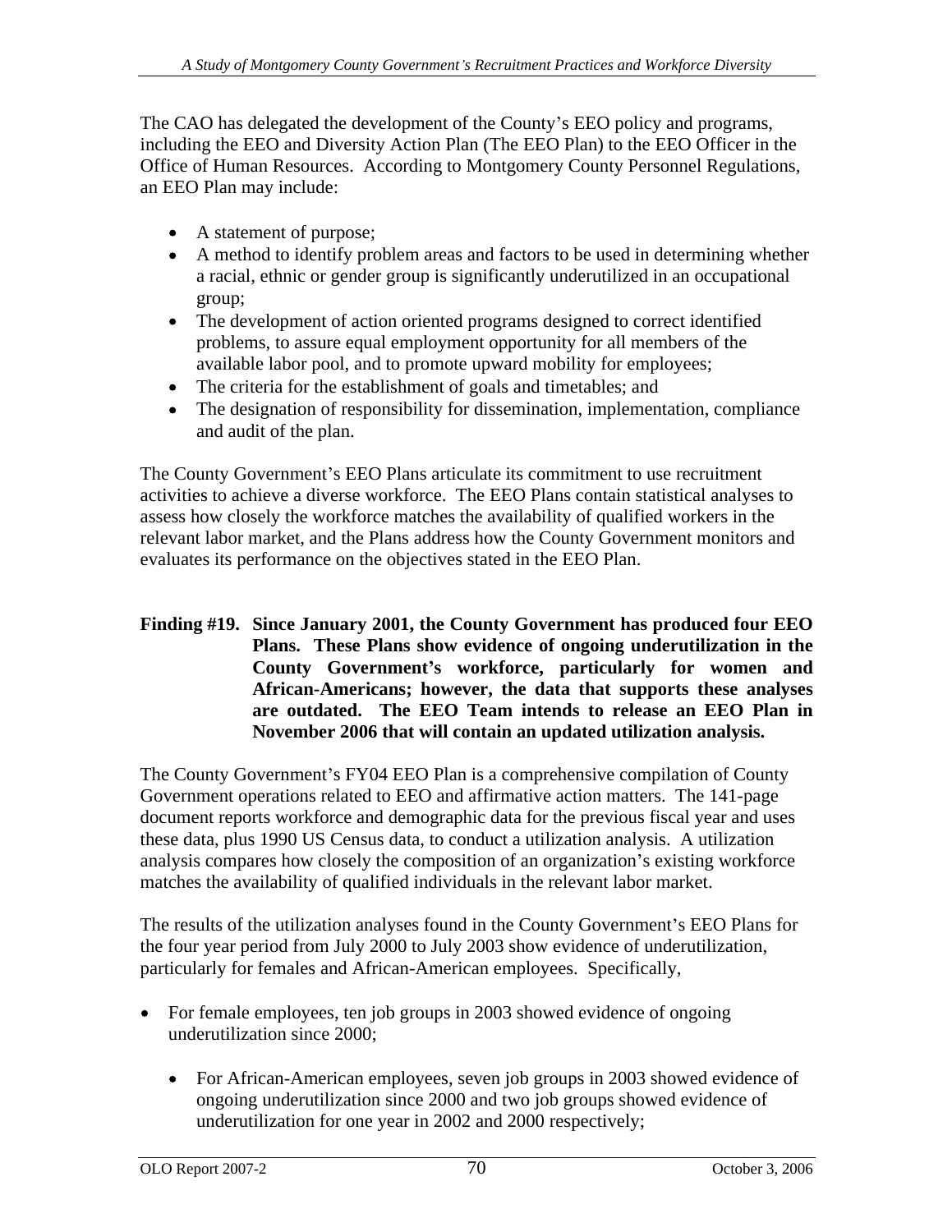- For Hispanic employees, two job groups showed evidence of ongoing underutilization since 2000;
- For Asian-Pacific Islander employees, one job group showed evidence of ongoing underutilization since 2000 and one group showed evidence of underutilization for one year in 2002 and 2000; and
- For all minority employees, nine job groups showed evidence of ongoing underutilization.

In sum, in 2003, evidence of underutilization was most prevalent for female employees (10 out of 19 job groups) and African-American employees (seven out of 19 job groups). It was less prevalent for Hispanic and Asian-Pacific Islander employees where, in each case, the analysis showed underutilization in two job groups. Over the four-year period, from 2000 to 2003, of the 33 instances where evidence of underutilization occurred,

- 28 instances prevailed all four years;
- 1 instance prevailed for three years; and
- 4 instances prevailed for only one year.

In 2006, the usefulness of this information is limited because these results rely on County Government workforce data as of June 2003 and 1990 Census data. The Census data in particular do not reflect the changes in the diversity of the labor market that have occurred over the last 15 years. In November 2006, the EEO Team expects to release an EEO Plan that will report FY06 County Government workforce data and 2000 Census data. The results of the utilization analysis in this forthcoming EEO Plan should provide a more current assessment of whether evidence of underutilization exists in the County Government's current workforce.

### **Finding #20. The County Government s EEO Plans rely on extensive descriptions of diversity initiatives to demonstrate its good faith efforts to address underutilization issues. The County Government deliberately chooses not to include specific goals or timetables in its EEO Plan to avoid the risk they could be perceived as quotas or set-asides.**

If the analysis in an EEO Plan finds evidence of underutilization in the workforce, an organization establishes an action plan to correct or address the problem. The proposed actions may include goals, timetables, modified employment practices, or the adoption of monitoring or oversight practices. Some organizations use the results of an analysis to determine whether to conduct a study designed to identify barriers to employment need to be conducted. Some plans contain a summary of personnel transactions for the previous year to show the results of employment practices for the prior year as well as progress made toward any proposed solutions.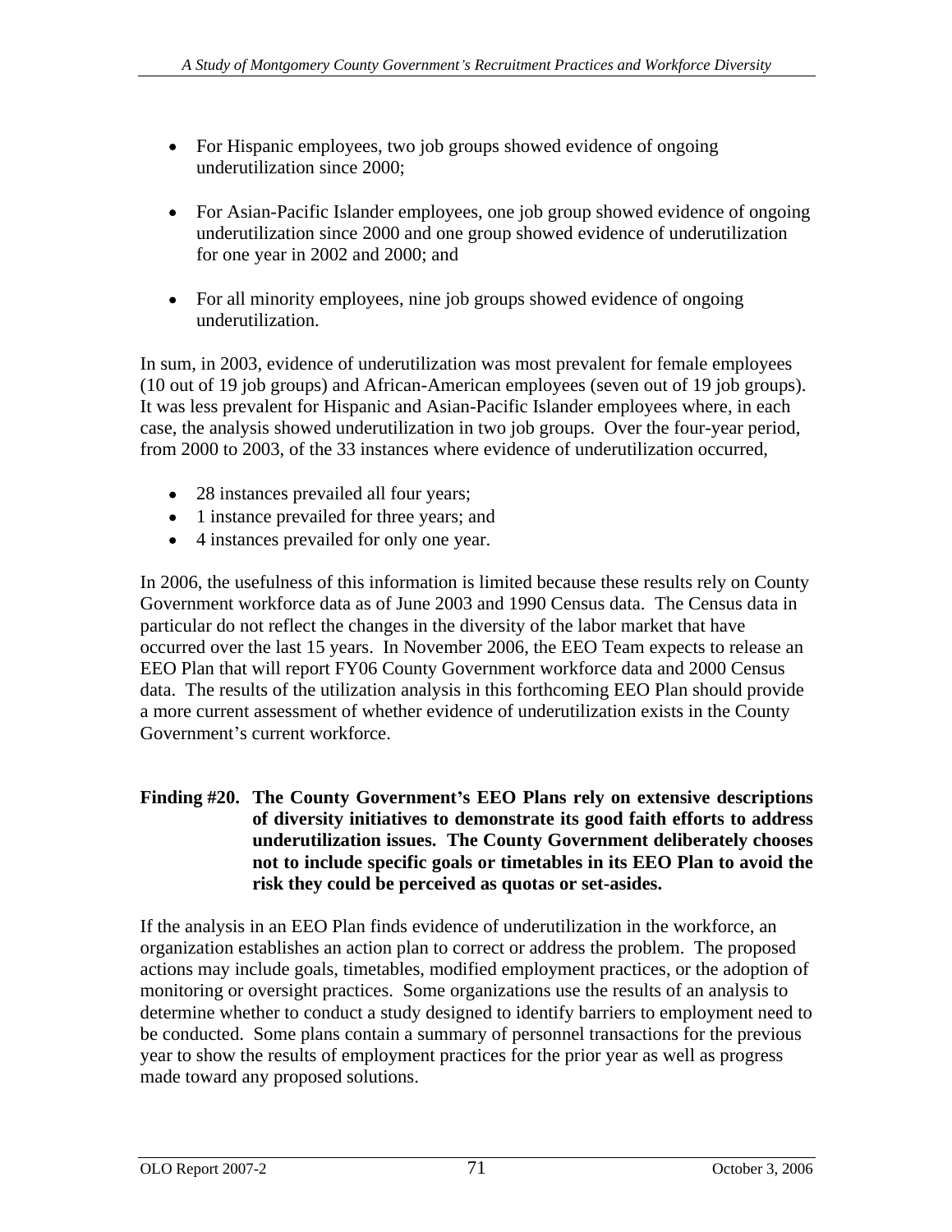Montgomery County has opted for a descriptive approach to demonstrate its good faith efforts to address the problems the utilization analysis identifies. The departmental action plans in the County's EEO Plan detail initiatives or activities each department intends to accomplish or has accomplished. Some of the actions address areas of underutilization; others describe broadly defined efforts to promote diversity and inclusion.

The EEO Officer reports that previously the EEO Team prepared departmental reports and met with department staff once a year to inform them of specific utilization issues; however, the Team did not follow up or monitor implementation of their initiatives. This year, the EEO Team intends to focus its review of departmental initiatives on those that relate to a department's business practices.

The EEO Officer states the County deliberately elects not to use specific goals or timetables because of the risk that they could be mistakenly perceived or interpreted as quotas or set asides. (The courts have held the use of quotas or set asides are illegal in many circumstances.) She believes publishing a timetable could pose a risk because a department could not control an external factor that might affect a published deadline. She states she would support the use of generally worded goals.

The County's EEO Plan also lacks personnel transaction data to monitor the hiring and separation activity by gender and race/ethnicity categories. Reporting this data would provide detailed information about the racial and gender composition of an organization's workforce and also show the effect of employment practices on the composition from year to year. OHR currently reports some of these data in the Personnel Management Review.

### **Finding #21. The EEO Officer is exploring changesto improve how the EEO Plan is disseminated and how the results of the utilization analysis are shared.**

An affirmative action plan contains data about representation in the workforce by job group and organizational unit and also identifies where potential barriers to employment may exist. When the hiring authority is decentralized throughout an organization, a plan must be published and shared widely to be effective.

The County's FY04 EEO Plan states the EEO Plan shall be made available to applicants, employees and the general public through OHR and that OHR disseminates information in the Plan to all Directors on an annual basis. It states OHR also disseminates the Plan to the Montgomery County Diversity Council and several other groups. The EEO Officer reports OHR generally receives a few requests for the report from employees.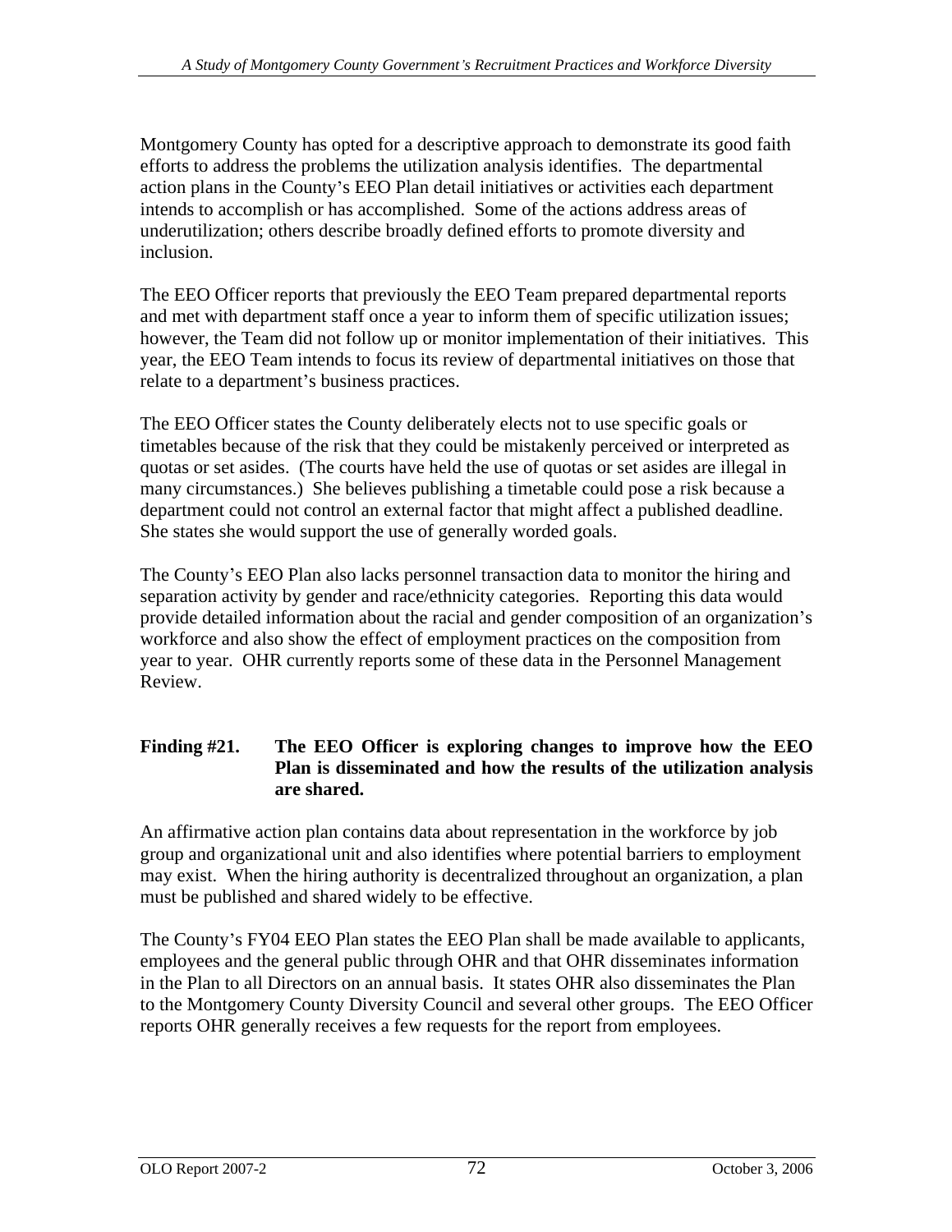This year, the EEO Officer is considering strategies to change how the EEO Plan is disseminated and how the results of the utilization analyses are shared. Specifically,

- $\bullet$ The EEO Officer is exploring increased the use of email and electronic distribution to increase dissemination of the Plan.
- The EEO Team intends to share the results of the utilization analysis with the Specialists on the Recruitment and Selection Team; and
- Both the EEO Team and the Recruitment and Team intend to work with hiring departments to identify positions in underutilized job groups so that appropriate recruitment strategies can be developed.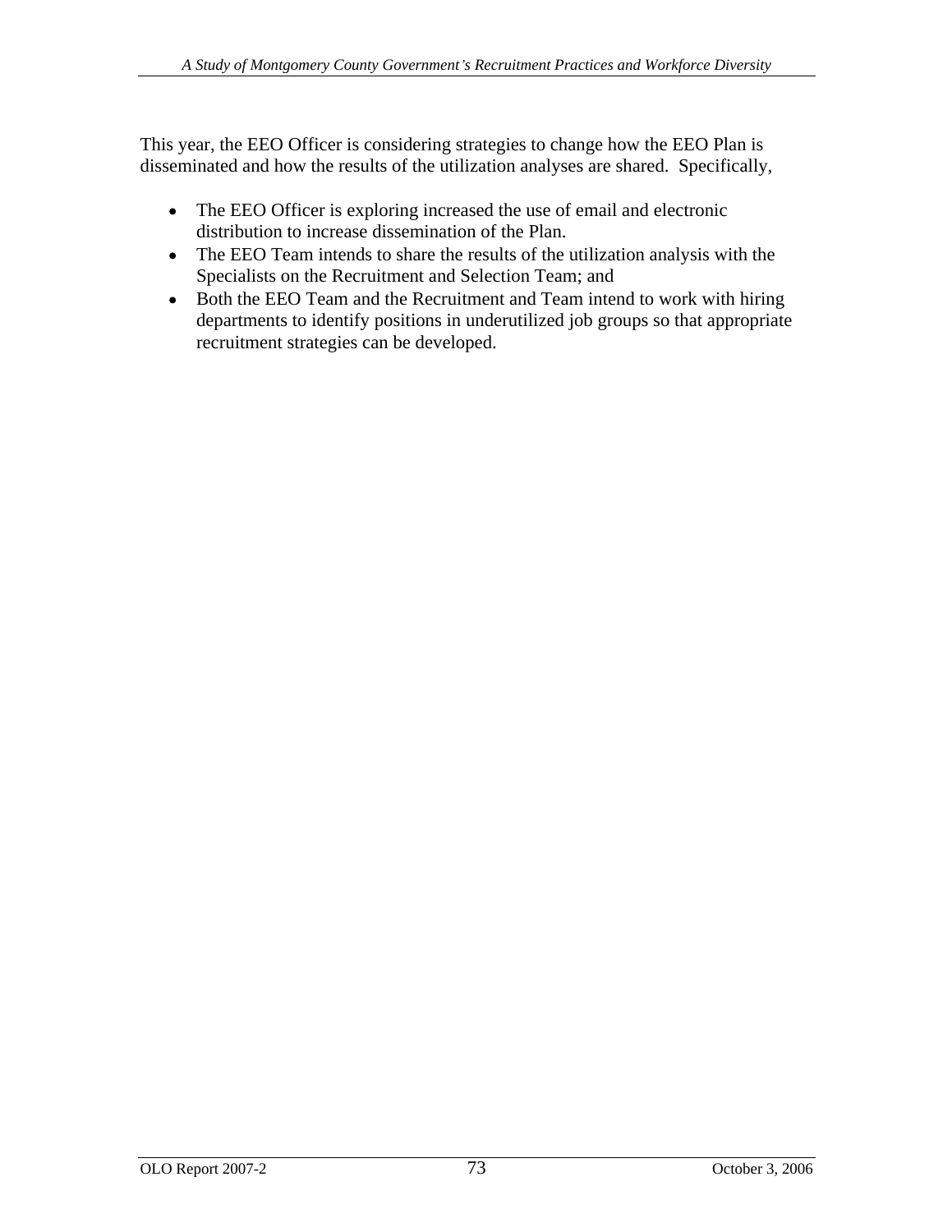## **CHAPTER VII. RECOMMENDATION**

Montgomery County Government values diversity and strives to achieve inclusiveness through its recruitment practices. As the County population becomes increasingly diverse, County managers recognize the importance of hiring qualified individuals who can serve a diverse community effectively, and who reflect the diversity of the available labor pool.

OLO's review of the County Government's efforts to attract racially and ethnically diverse applicant pools show the Office of Human Resources and the departments recruitment activities routinely include strategies to reach out to minority applicants and underrepresented communities.

OLO's review of the County Government's workforce data found the diversity of the County Government's workforce has kept pace with the diversity of Montgomery County's population, and that the increasing diversity of the workforce extends across all occupational groups. OLO's review of departmental measures of recruitment and hiring results suggests sustained efforts and ongoing oversight will be needed to address persistent issues of underrepresentation, particularly for Montgomery County's Fire and Rescue Service.

In OLO's view, the County Government's EEO Plans offer a structured approach for the County Council to monitor the County Government's management of recruitment practices and changes in workforce diversity. Accordingly, OLO proposes the following recommendation for ongoing Council oversight of these important issues.

**Recommendation. Ask the Chief Administrative Officer (CAO) to brief the Council on the County Government s forthcoming EEO and Diversity Action Plan when the Office of Human Resources (OHR) publishes the Plan in November. In its request for a briefing, the Council should ask the CAO to also report on the Office of Human Resources efforts to improve its administration and use of the EEO Plan.**

OLO's review found the County Government's FY04 EEO Plan contains a comprehensive compilation of the County Government's diversity initiatives, plus data that showed underutilization issues. A review of data from previous Plans persistent underutilization problems; however, the relevance of these findings is limited because these Plans used 1990 Census data for the utilization analysis.

The EEO Team in the Office of Human Resources expects to release a new County Government EEO Plan in November 2006. This will be the first Plan to use 2000 Census data as the basis for its utilization analysis.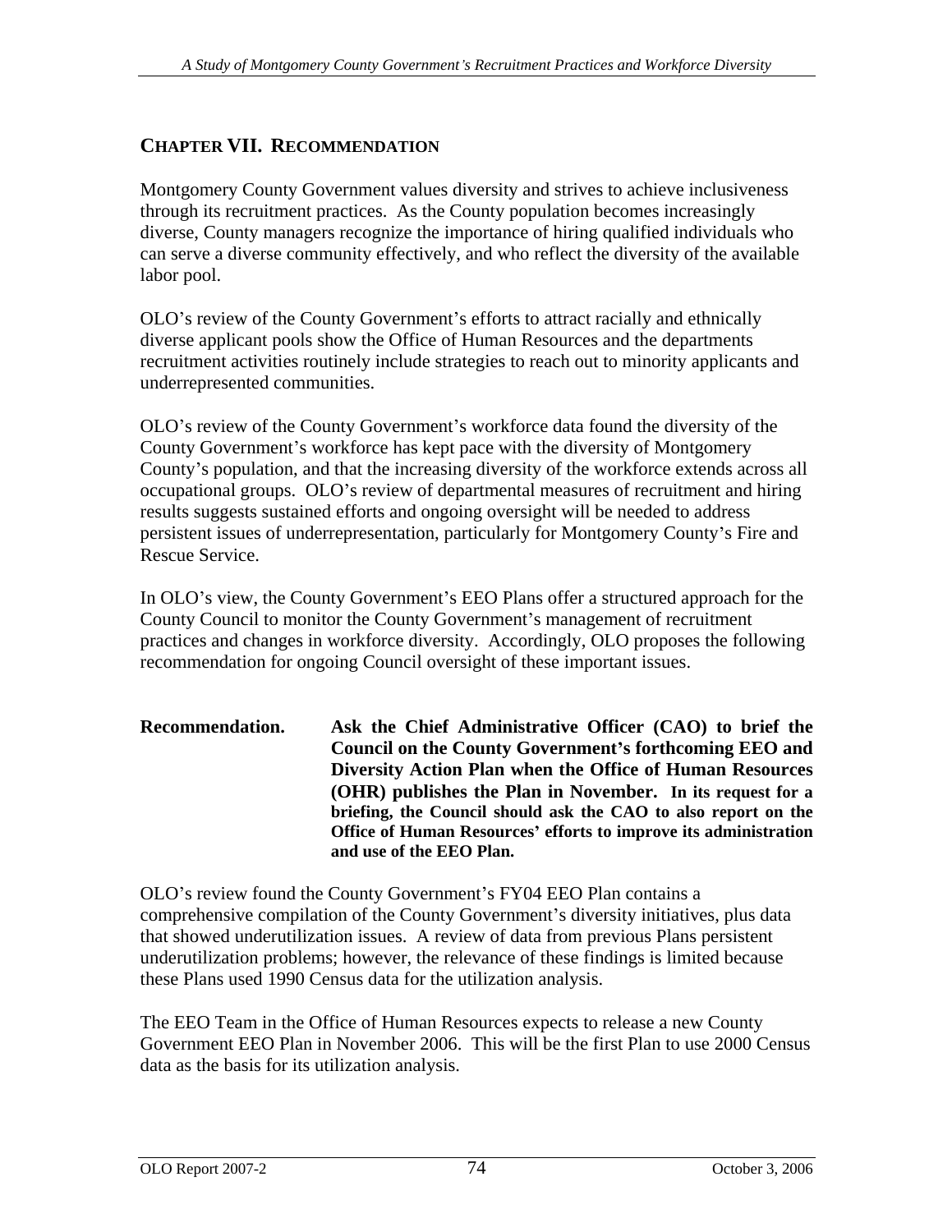OLO recommends that the Council ask the Chief Administrative Officer for a briefing on the County Government's forthcoming EEO Plan when it is published in November. As part of its request, the Council should ask the CAO to report on OHR's efforts related to its administration and use of the EEO Plan. In particular, the Council should ask the CAO to provide an update on OHR's plans to improve dissemination of the Plan, on its proposals to change how the results of the utilization analysis are shared; and on its crossteam initiative to analyze and track applicant flow statistics.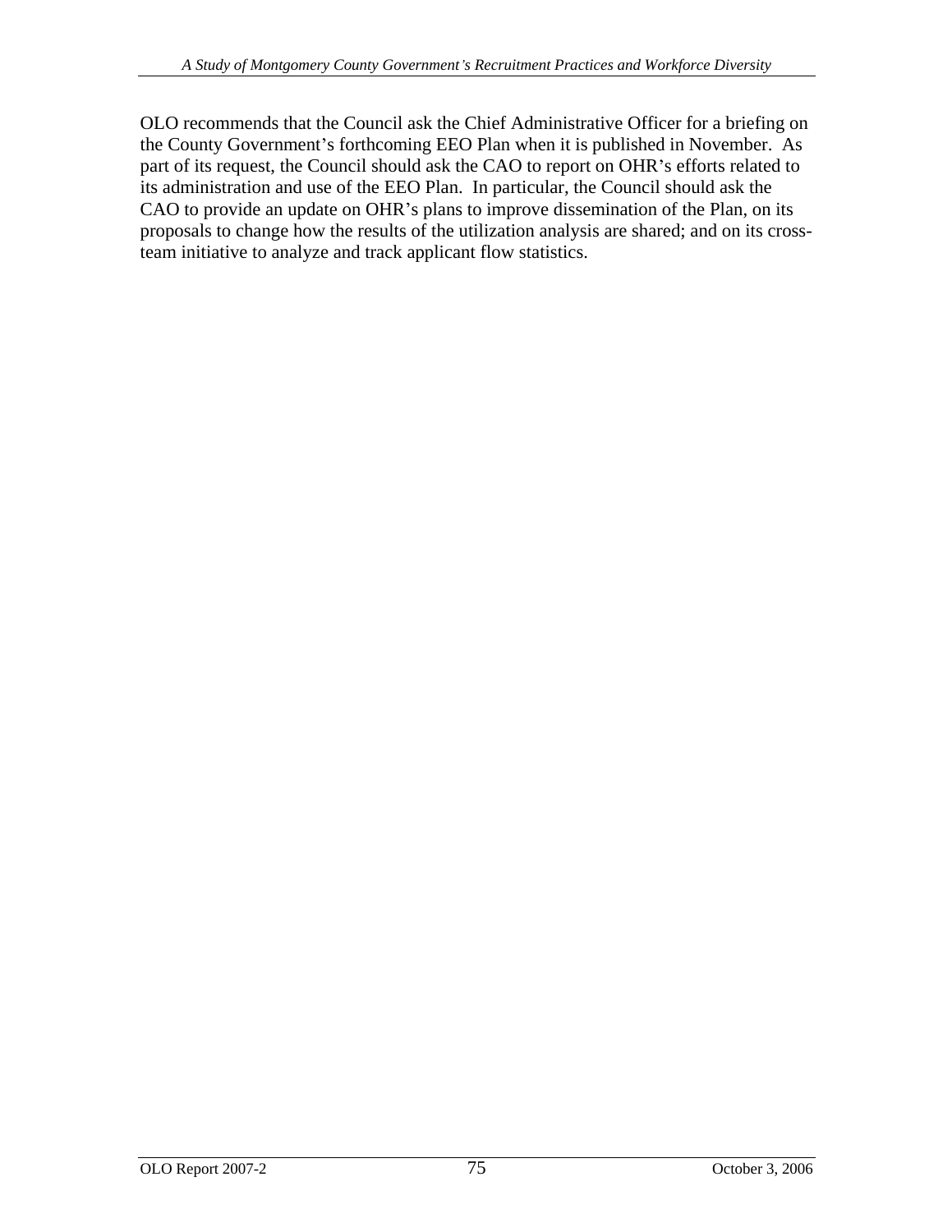### **CHAPTER VIII. AGENCY COMMENTS**

The Office of Legislative Oversight circulated a draft of this report to the Office of Human Resources, the Montgomery County Fire Rescue Service, and the Department of Health and Human Services. The final report incorporates the technical corrections provided by these departments.

Written comments from the Chief Administrative Officer are included in their entirety beginning on the following page. OLO greatly appreciates the time taken by everyone who reviewed the draft report.